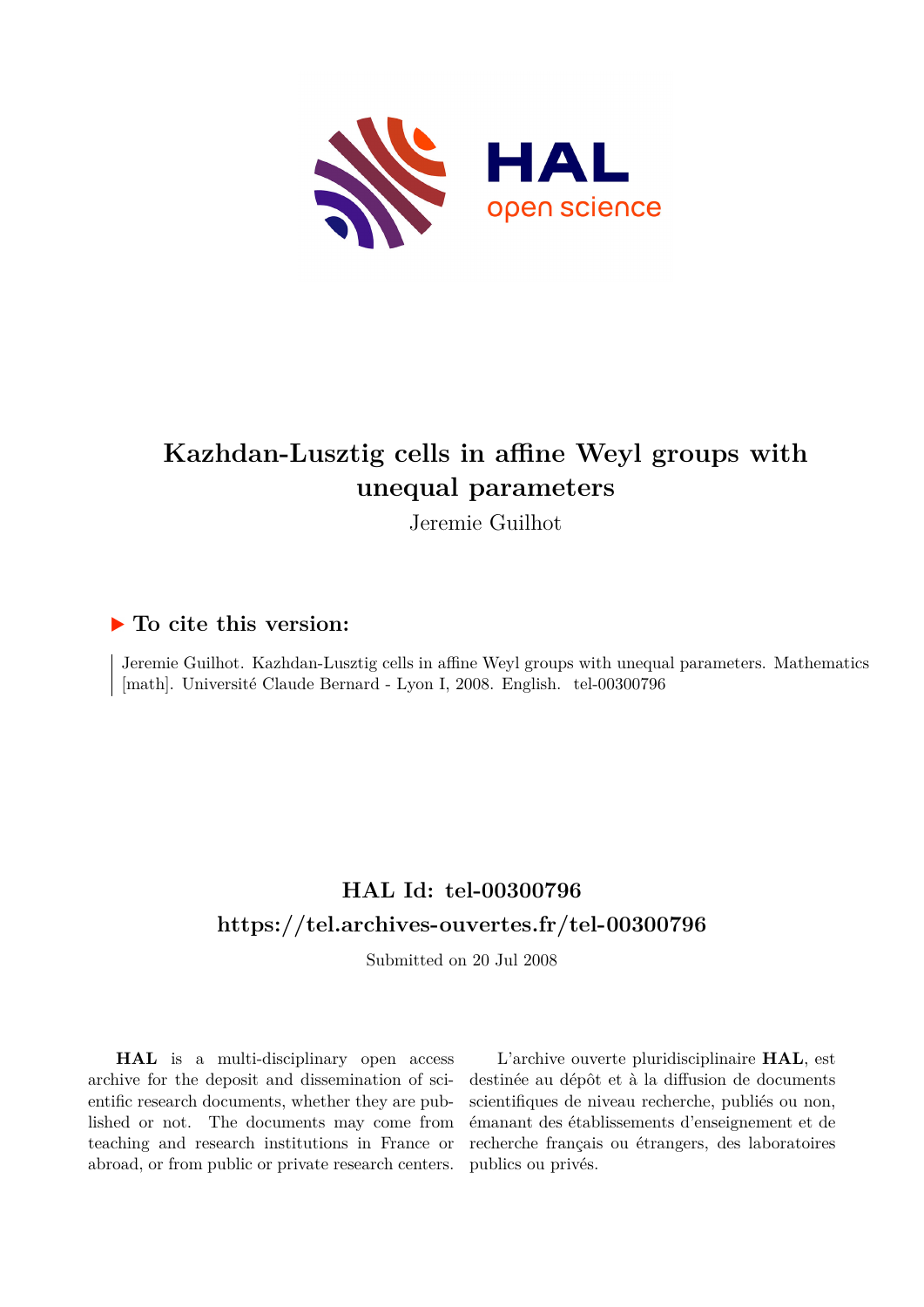# **THÈSE**

### présentée devant

# l'UNIVERSITÉ CLAUDE BERNARD-LYON 1 et L'UNIVERSITÉ D'ABERDEEN

pour l'obtention en co-tutelle du

## DIPLÔME DE DOCTORAT

(arrêté du 6 janvier 2005)

présentée et soutenue publiquement le 03/06/2008 par

## JÉRÉMIE GUILHOT

SPÉCIALITÉ : MATHÉMATIQUES PURES

# KAZHDAN-LUSZTIG CELLS IN AFFINE WEYL GROUPS WITH UNEQUAL PARAMETERS

Au vu des rapports de :

### M. Cédric BONNAFÉ

### M. George LUSZTIG

devant la commission d'examen formée de :

Mme. Radha KESSAR,

M. Cédric BONNAFÉ,

M. Philippe CALDÉRO, Directeur de thèse

M. Meinolf GECK, Directeur de thèse

M. Iain GORDON, Président du Jury

M. Kenji IOHARA.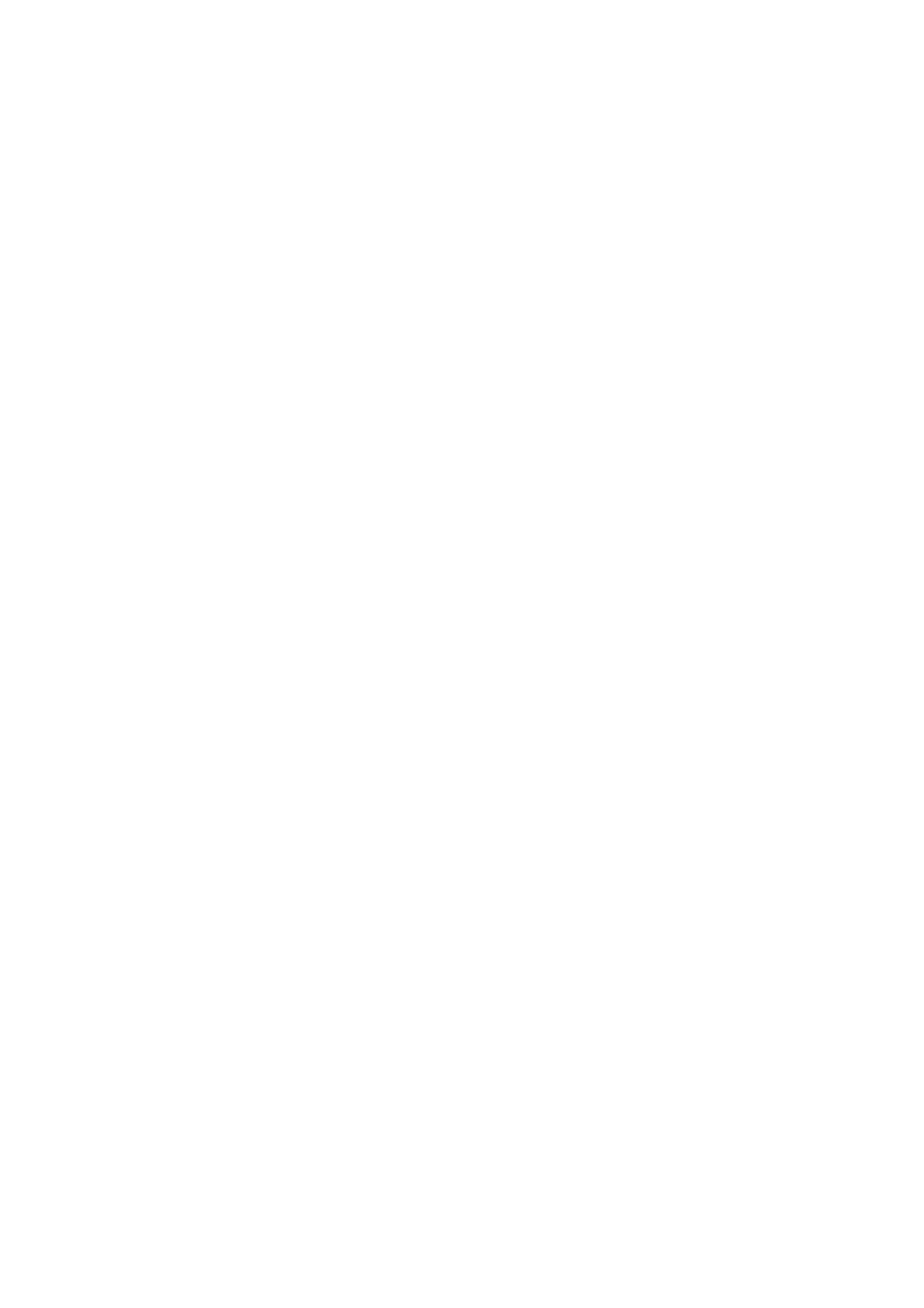# Acknowledgments

First of all I wish to thank my supervisor Meinolf Geck who guided me through my Ph.D. studies. His patience, generosity and support made this thesis possible. I feel very fortunate to have been his student.

My thoughts are going to Fokko du Cloux who was my supervisor in Lyon during the second year of my Ph.D. I would also like to thank Philippe Caldéro for being my supervisor the past two years.

I am very grateful to George Lusztig and Cédric Bonnafé who I feel honoured to have had as referees. I would also like to thank Radha Kessar, Iain Gordon and Kenji Iohara who kindly accepted to be part of the jury.

I would like to thank all the staff of the Department of Mathematical Sciences in Aberdeen, I really enjoyed being there and after all this time I am still amazed at how good the atmosphere was. Many thanks to Lacri who read and corrected many parts of my Ph.D (including the acknowledgments!) and whose office door was always open for me. Thanks to all the postgraduates and postdocs for all the good times we had and for supporting me all these years. A special thanks to Fabien and Meadhbh who respectively had to share an office and a flat with me, I know it was not always easy! To be complete I should thank Christian and Paolo who are not in the Math Department, but nearly!

I wish to thank all the staff of the Camille Jordan Institute in Lyon, especially all the Ph.D. students for their warm welcome and all the nice times we had together.

During this Ph.D. I went to numerous conferences and workshops and I would like to thank all the people I have met there for making these events very lively and enjoyable. I'm thinking in particular of Maria, Daniel, Nicolas, Olivier B. and Olivier D. A special thanks to Jean-Baptiste for all the great times we had at these events and in Aberdeen.

Last but not least, I am very grateful to my family and friends who were always there for me.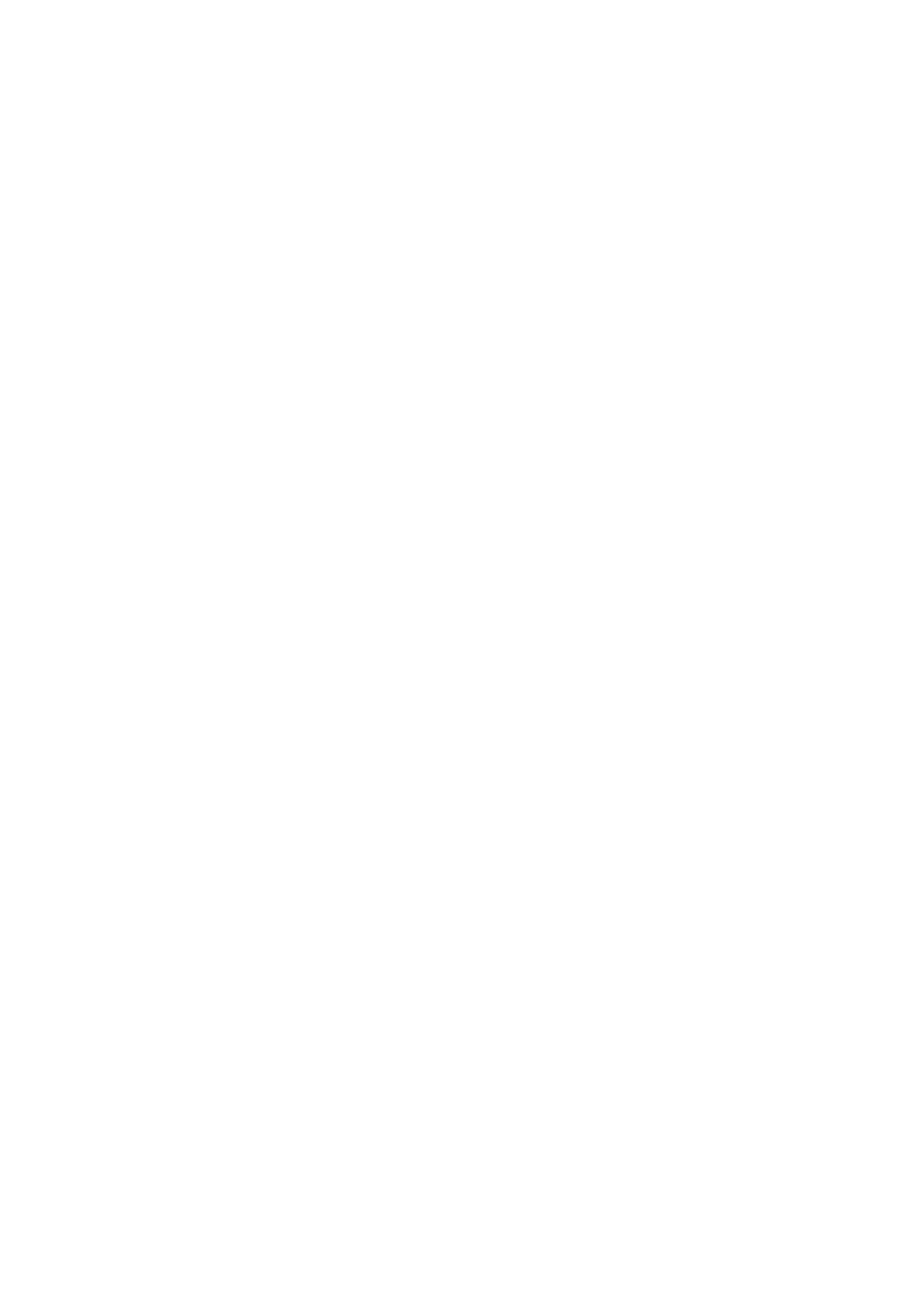## Introduction

This thesis is concerned with the theory of Hecke algebras, whose origin lies in a paper by Iwahori in 1964; see [23]. These algebras naturally arise in the representation theory of reductive algebraic groups over finite or p-adic fields, as endomorphism algebras of certain induced representations. The overall philosophy is that a significant amount of the representation theory of the group is controlled by the representation theory of those endomorphism algebras.

A standard situation can be described as follows. Let G be a finite group with a BN-pair with associated Weyl group W. Let  $\mathcal H$  be the endomorphism algebra of the permutation representation of  $G$  on the cosets of  $B$ . By standard results, the irreducible representations of  $H$  are in bijection with the irreducible representations of G which admit non-zero vectors fixed by B. Now  $H$  has a standard basis indexed by the elements of W, usually denoted by  $\{T_w | w \in W\}$ . The multiplication can be described in purely combinatorial terms. Let S be a set of Coxeter generators of W. For any  $w \in W$ , we have  $T_w = T_{s_1}...T_{s_l}$  if  $w = s_1...s_l$   $(s_i \in S)$  is a reduced expression of w. Furthermore, we have  $T_s^2 = q_s T_1 + (q_s - 1)T_s$  for any  $s \in S$ , where  $q_s = |BsB/B|$ . Now assume that G is the set of  $\mathbf{F}_q$ -rational points of a connected reductive algebraic defined over  $\mathbf{F}_q$ . Then we have  $q_s = q^{c_s}$  where the numbers  $c_s$  are positive integers; they are called the parameters of H. They extend to a weight function  $L: W \to \mathbb{Z}$ in the sense of Lusztig [38], where  $L(s) = c_s$  for all  $s \in S$ . Then it turns out that the above rules for the multiplication can be used to give an abstract definition of  $H$  without reference to the underlying group  $G$ , namely by explicit generators and relations in terms of  $W$  and the weight function  $L$ .

More generally, one can consider endomorphism algebras of representations obtained by Harish-Chandra induction of cuspidal representations of Levi subgroups of G. In another direction, one can consider *p*-adic groups instead of finite groups, in which case we obtain Hecke algebras associated with affine Weyl groups. Thus, it is an interesting and important problem to study the representation theory of abstract "Iwahori-Hecke algebras" associated with a finite or an affine Weyl group W and a weight function  $L$ . One should note, however, that not all possible weight functions actually arise "in nature", i.e., in the framework of representations of reductive groups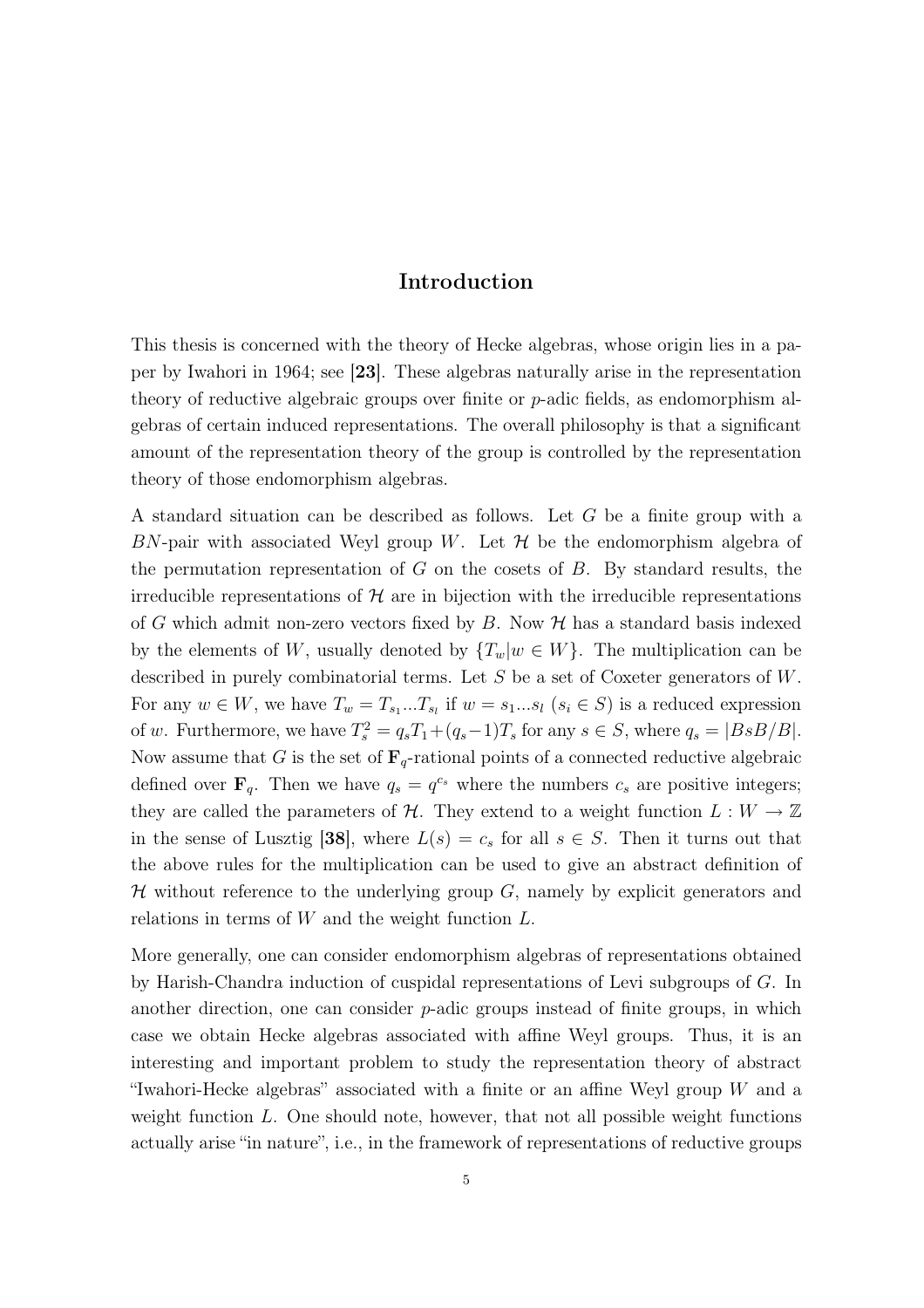over finite or p-adic fields. For example, consider the finite Weyl group W of type  $G_2$ and the corresponding affine Weyl groups  $\tilde{G}_2$ , with diagrams

$$
G_2: \quad \underbrace{\circ \bullet \bullet \bullet}_{\tilde{G}_2: \quad \bullet \bullet \bullet \bullet \bullet \bullet \bullet \bullet}
$$

The only weight functions on  $G_2$  arising "in nature" are those with the following values on the simple reflections  $(1, 1), (3, 1), (9, 1)$ ; see [26, Table II, p35].

The only weight functions on  $\tilde{G}_2$  arising "in nature" are those with the following values on the simple reflections  $(9, 1, 1), (3, 1, 1), (1, 1, 1), (1, 3, 3)$ ; see [37, 7.9, 7.23, 7.36, 8.14].

A major breakthrough in the study of representations of Hecke algebras with equal parameters was achieved in the celebrated paper "Representation of Coxeter groups and Hecke algebras" by Kazhdan and Lusztig (see [24]) where they first introduced the notion of left, right and two-sided cells of an arbitrary Coxeter group. The definition involves a new, canonical basis of the Iwahori-Hecke algebra  $H$ . In a following paper ([25]), they showed that the Kazhdan-Lusztig basis of a Hecke algebra associated to a Weyl group has a geometric interpretation in terms of intersection cohomology of algebraic varieties. This connection has been of crucial importance to solve a number of problems in different aspects of representation theory; see [36].

From then on, cells have been intensively studied. Not only they give rise to representations of the Coxeter group W but also of the corresponding Iwahori-Hecke algebra  $H$ . In type A, it turns out that the representations afforded by left cells give all the irreducible representations of  $H$ . This is not true in general, however. In the general case of a Weyl group  $W$ , we say that two irreducible representations of W are linked if they both appear as constituents in a representation afforded by a left cell. By taking the transitive closure of this relation, we obtain a partition of the irreducible representations of W into so-called "families". These are in a natural bijection with the two-sided cells of  $W$  and play a crucial role in the classification of unipotent representations of reductive groups over finite fields; see Lusztig [29]. The decomposition for Weyl groups of the left cell representations into irreducible representations is completely known, see [32].

The cell theory of affine Weyl groups in the equal parameter case was first studied by Lusztig. In a series of papers, he studied the representations of the corresponding Hecke algebra afforded by cells (see [30, 33, 34, 35]). In particular, he described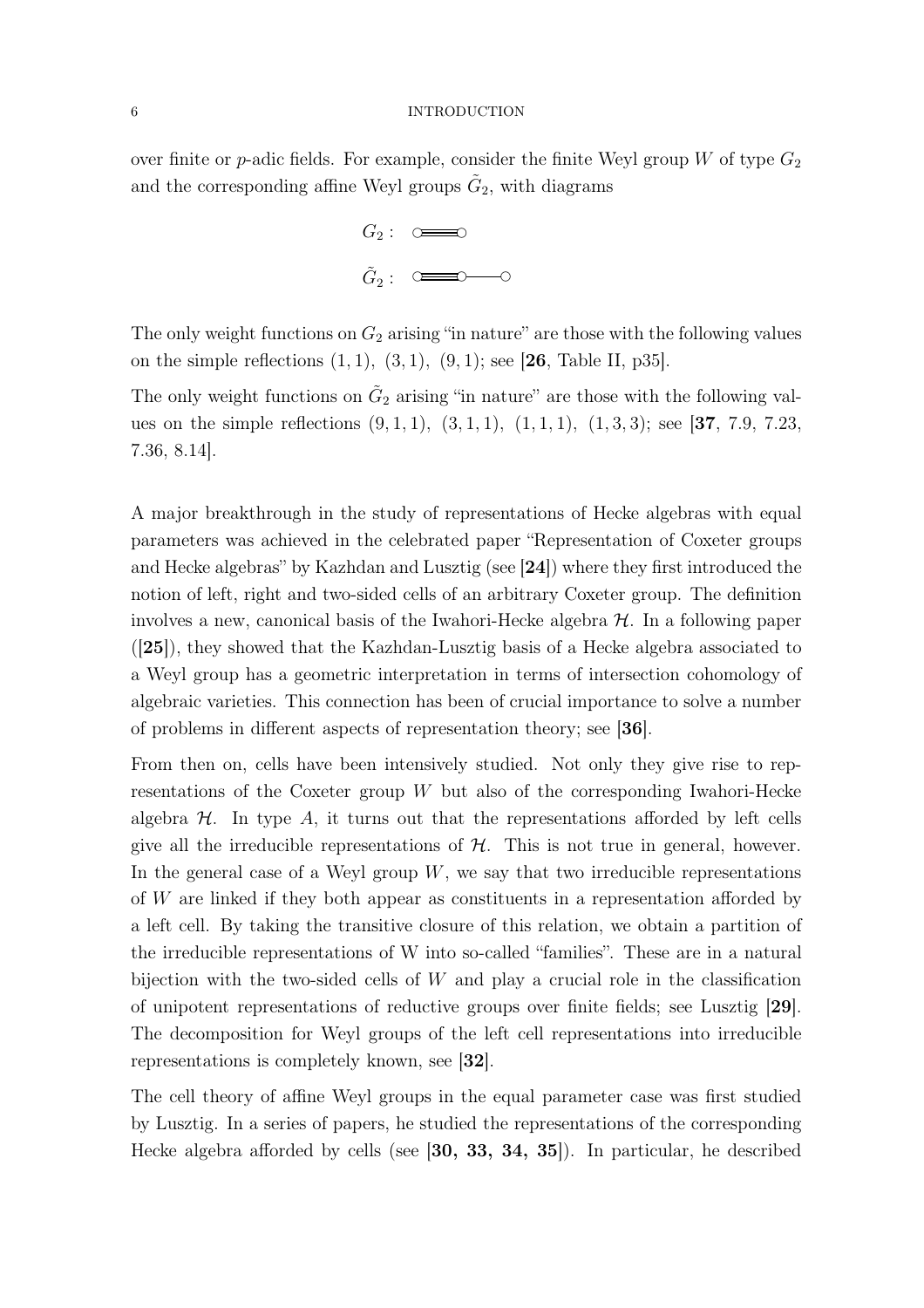all the cells of the affine Weyl groups of ranks less than 2. The decomposition into cells have been explicitly described for type  $\tilde{A}_r, r \in \mathbb{N}$  (see [31, 40]), ranks 2, 3 (see  $[2, 14, 30]$  and types  $\tilde{B}_4$ ,  $\tilde{C}_4$  and  $\tilde{D}_4$  (see [10, 43, 44]).

A special feature of affine Weyl groups is that there is a distinguished two-sided cell, the so called "lowest two-sided cell", which contains, roughly speaking, most of the elements of the group. This cell has been thoroughly studied by Shi ([41, 42]). In particular, he described the left cells lying in the lowest two-sided cell.

In 1983, Lusztig [28] generalized the definition of cells in the case where the simple reflections of the Coxeter groups are given different weights. This generalization of cells give rise to representations of Iwahori-Hecke algebras with unequal parameters.

Many of the problems that have been studied in the equal parameter case have natural extensions to the general case of unequal parameters. However, the knowledge in that case in nowhere near the one in the equal parameter case. The main reason is that a crucial ingredient in the proofs of the above-mentioned results in the equal parameter case is the geometric interpretation of the Kazhdan-Lusztig basis and the resulting "positivity properties", such as the positivity of the coefficient of the structure constants with respect to the Kazhdan-Lusztig basis. Simple examples show that these "positivity properties" definitely do no longer hold in the case of unequal parameters. Hence, the need to develop new methods for dealing with Kazhdan-Lusztig cells without reference to those "positivity properties". Ideally, these methods should work uniformly for all choices of parameters.

A major step in this direction is achieved by Lusztig's formulation of 15 conjectural properties P1–P15 in [38, Chap. 14], which capture essential properties of cells for all choices of parameters. These properties can be used as an axiomatic basis for studying the structure and representations of Hecke algebras. See, for example, [38, Chap. 22] where Lusztig develops the representation theory of Hecke algebras associated with finite Weyl groups on the basis of P1–P15. These conjectures are known to hold for finite and affine Weyl groups in the equal parameter case, thanks to the above-mentioned geometric interpretation. As far as unequal parameters are concerned, P1–P15 are only known to hold in some special situation, including:

- type  $B_n$  in the "asymptotic case", see [7, 18];
- infinite dihedral type, see [38, Chap. 17].

However, a general proof of  $P1-P15$  seems far out of reach at present.

In this context, our thesis forms a contribution to the programme of developping methods for dealing with cells which a) work uniformly for all choices of parameters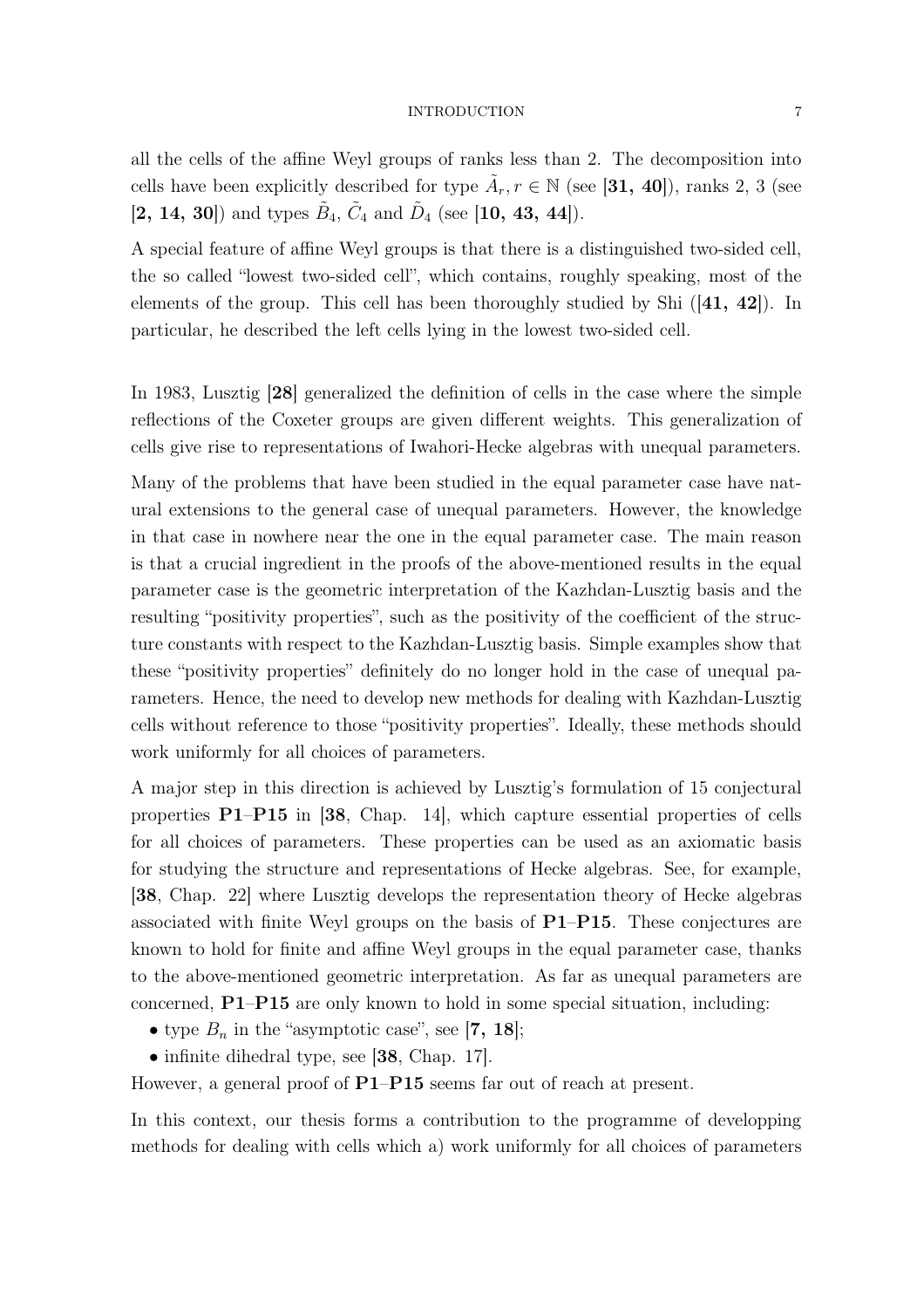and b) do not refer to a geometric interpretation. More precisely, we are mostly concerned with affine Weyl groups; the starting point is a thorough study of the cells in the affine Weyl group of type  $G_2$  with unequal parameters. If **P1–P15** were known to hold then, for example, we could deduce that there are only finitely many left cells in each case. One of the results of this thesis shows that this conclusion is true, without using P1–P15. We also show that, in fact, there are only finitely many partitions of  $\tilde{G}_2$  into left cells. The main ingredients for the proof of these results are, on the one hand, the invariance of the Kazhdan-Lusztig polynomials under "long enough" translations in an affine Weyl group and, on the other hand, explicit computations using GAP [39] and COXETER [11]. We will also determine the exact decomposition of  $\tilde{G}_2$  into left cells for a certain class of weight functions.

The main theoretical results of this thesis concern the theory of the "lowest two-sided cell", which has been described by Xi  $([46])$  and Bremke  $([9])$  in the general case of unequal parameters. As mentioned before, the decomposition of this cell into left cells is known in the equal parameter case. It has also been determined is some specific cases of unequal parameters which still admit a geometric interpretation; see [9]. Our main result describes the decomposition of this lowest two-sided cell into left cells thus completing the work begun by Xi and Bremke. The proof uniformly works for all choices of parameters.

We now give an outline of the content of this thesis.

In Chapter 1, we present the theory of Coxeter groups. We give a classification of the Weyl groups and the affine Weyl groups.

In Chapter 2, we present the Kazhdan-Lusztig theory. In particular, we define left, right and two-sided cells and give some examples.

In Chapter 3, we introduce the geometric presentation in term of alcoves. Since it plays a key role in many results of this thesis, we give a number of examples. In the final section, we use this presentation to determine an upper bound on the degrees of the structure constants with respect to the standard basis.

In Chapter 4, we introduce the original setting for cells with unequal parameter, as defined in [28], where instead of a weight function, Lusztig defined the cells with respect to an abelian group and a total order on it. Then we show that this setting can be used to determine whether two weight functions give rise to essentially the same data on a given finite subset of an affine Weyl group. The main result of this chapter is the invariance of the Kazhdan-Lusztig polynomials of an affine Weyl group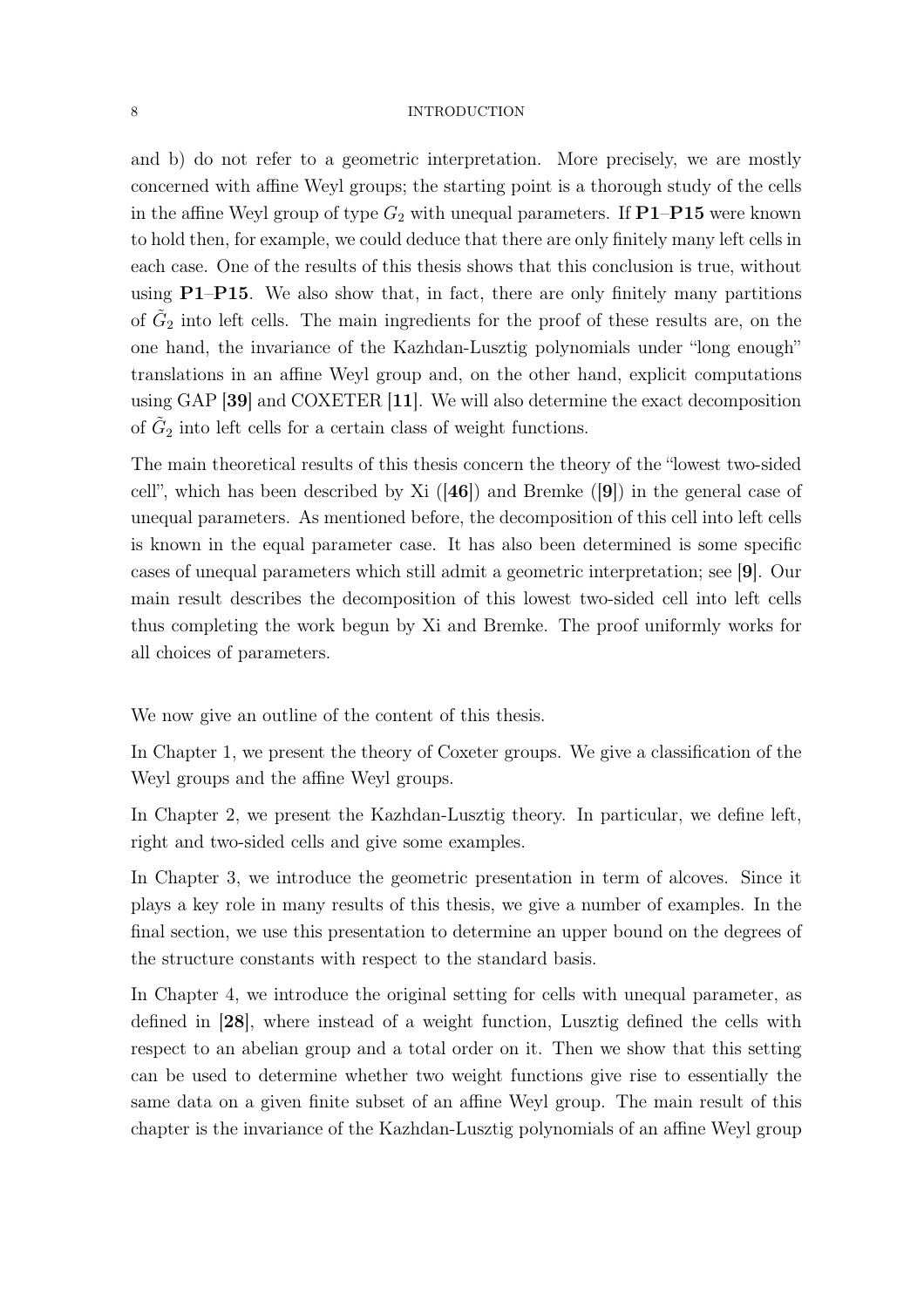under "long enough" translations. We then apply both these results to  $\tilde{G}_2$  to obtain some finiteness results about cells in this group.

In Chapter 5, we generalized an argument due to Geck ([15]) on the induction of Kazhdan-Lusztig cells (see also [21], where this idea was first developed). This result will be our main tool to "separate" cells. We give a first application where we show that under some specific condition on the parameters, the cells in a certain parabolic subgroup are still cells in the whole group.

In Chapter 6, we study the lowest two-sided cell of an affine Weyl group in the general case of unequal parameters. Using the generalized induction of Kazhdan-Lusztig cells, we determine its decomposition into left cells.

Finally, in Chapter 7, we give the decomposition of the affine Weyl group  $\tilde{G}_2$  into left and two-sided cells for a whole class of weight functions. We also determine the partial left (resp. two-sided) order on the left (resp. two-sided) cells. Finally, we briefly discuss the "semicontinuity properties" of Kazhdan-Lusztig cells, recently conjectured by Bonnafé. We give some "conjectural" decompositions of  $\tilde{G}_2$  into left cells for any weight functions, and show that it agrees with Bonnafé's conjecture.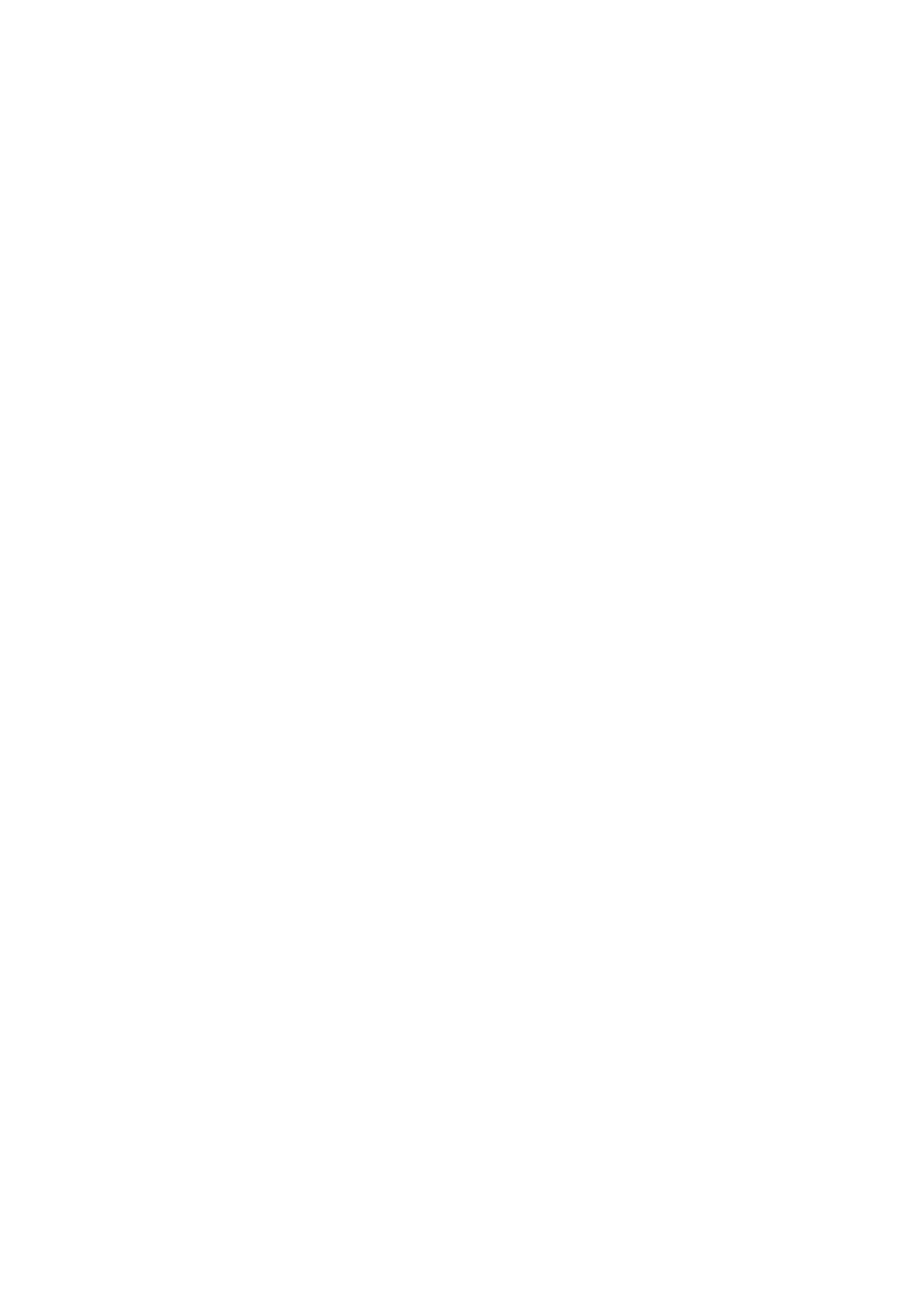# Contents

| Introduction                                                   |    |
|----------------------------------------------------------------|----|
| Chapter 1. Reflection groups and Coxeter groups                | 13 |
| 1.1.<br>Reflection groups                                      | 13 |
| Coxeter groups<br>1.2.                                         | 18 |
| Chapter 2. Iwahori-Hecke algebras and Kazhdan-Lusztig cells    | 25 |
| Weight functions<br>2.1.                                       | 25 |
| 2.2.<br>Iwahori-Hecke algebras                                 | 26 |
| 2.3.<br>The $\overline{\phantom{a}}$ operator                  | 27 |
| 2.4.<br>Kazhdan-Lusztig basis                                  | 28 |
| Kazhdan-Lusztig cells<br>2.5.                                  | 31 |
| 2.6.<br>Cell representations                                   | 33 |
| 2.7.<br>On the structure constants                             | 34 |
| The a-function<br>2.8.                                         | 36 |
| Lusztig's conjectures<br>2.9.                                  | 37 |
| 2.10. The asymptotic algebra $\bf{J}$                          | 39 |
| Chapter 3. Geometric presentation of an affine Weyl group      | 41 |
| Geometric presentation of an affine Weyl group<br>3.1.         | 41 |
| 3.2.<br>Some examples                                          | 42 |
| 3.3.<br>Weight function and geometric presentation             | 44 |
| <b>Strips</b><br>3.4.                                          | 47 |
| Multiplication of the standard basis<br>3.5.                   | 49 |
| Chapter 4. On the determination of cells in affine Weyl groups | 57 |
| 4.1. Weight function and total order                           | 57 |
| 4.2. On the translations in an affine Weyl group               | 62 |
| On the Kazhdan-Lusztig polynomials<br>4.3.                     | 67 |
| Application to $\tilde{G}_2$<br>4.4.                           | 73 |
| Generalized induction of Kazhdan-Lusztig cells<br>Chapter 5.   | 83 |
| Main result<br>5.1.                                            | 83 |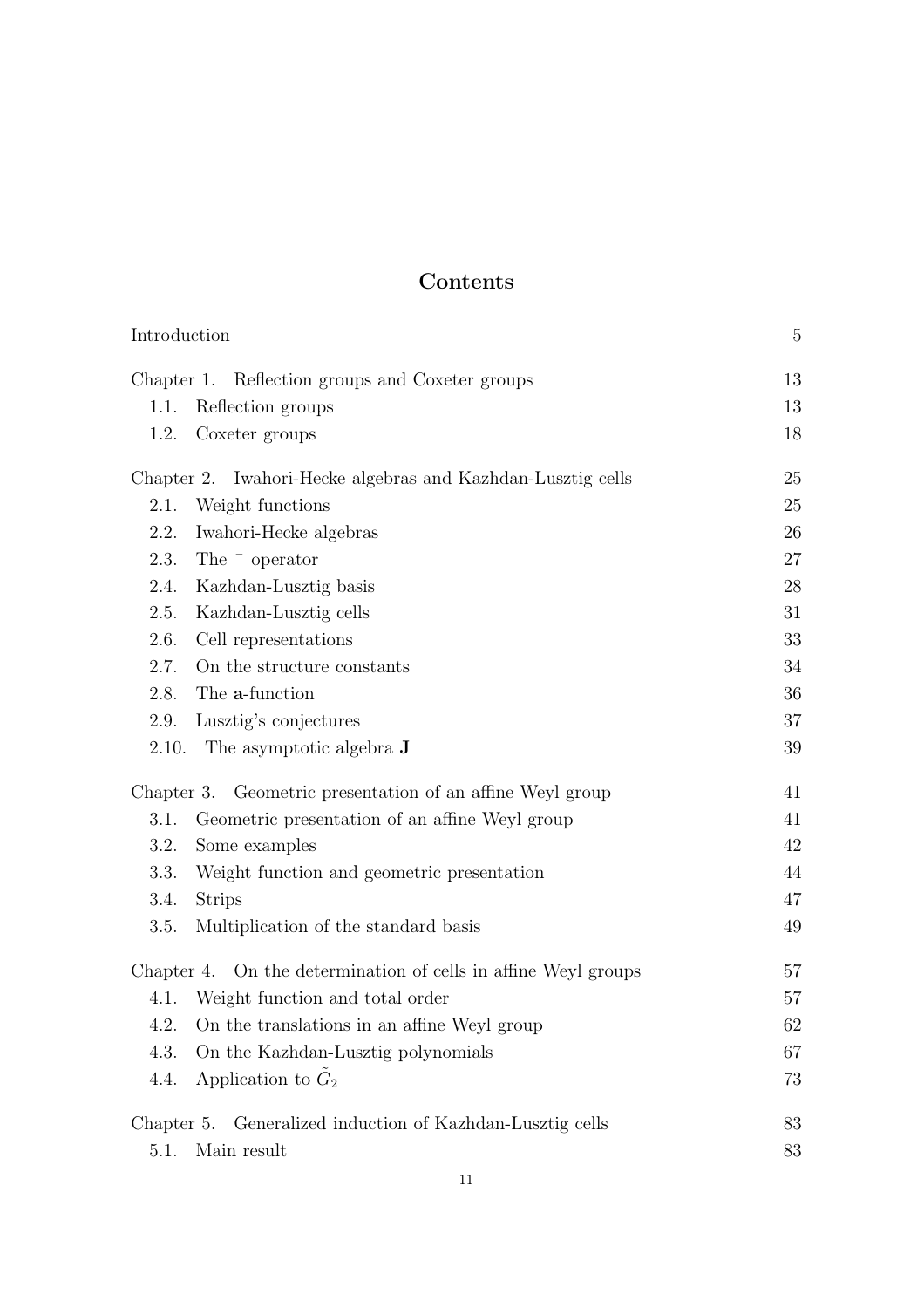12 CONTENTS

| 5.2.                              | Proof of Theorem 5.1.2                                       | 86  |
|-----------------------------------|--------------------------------------------------------------|-----|
| 5.3.                              | On some finite cells                                         | 88  |
|                                   | Chapter 6. The lowest two-sided cell of an affine Weyl group | 93  |
| 6.1.                              | Presentation of the lowest two-sided cell                    | 93  |
| 6.2.                              | The lowest two-sided cell                                    | 95  |
|                                   | 6.3. Proof of Theorem 6.2.1                                  | 98  |
| Chapter 7. Decomposition of $G_2$ |                                                              | 101 |
| 7.1.                              | Preliminaries                                                | 103 |
|                                   | 7.2. Decomposition of $G_2$ in the "asymptotic case"         | 105 |
| 7.3.                              | Other parameters                                             | 111 |
| Bibliography                      |                                                              | 119 |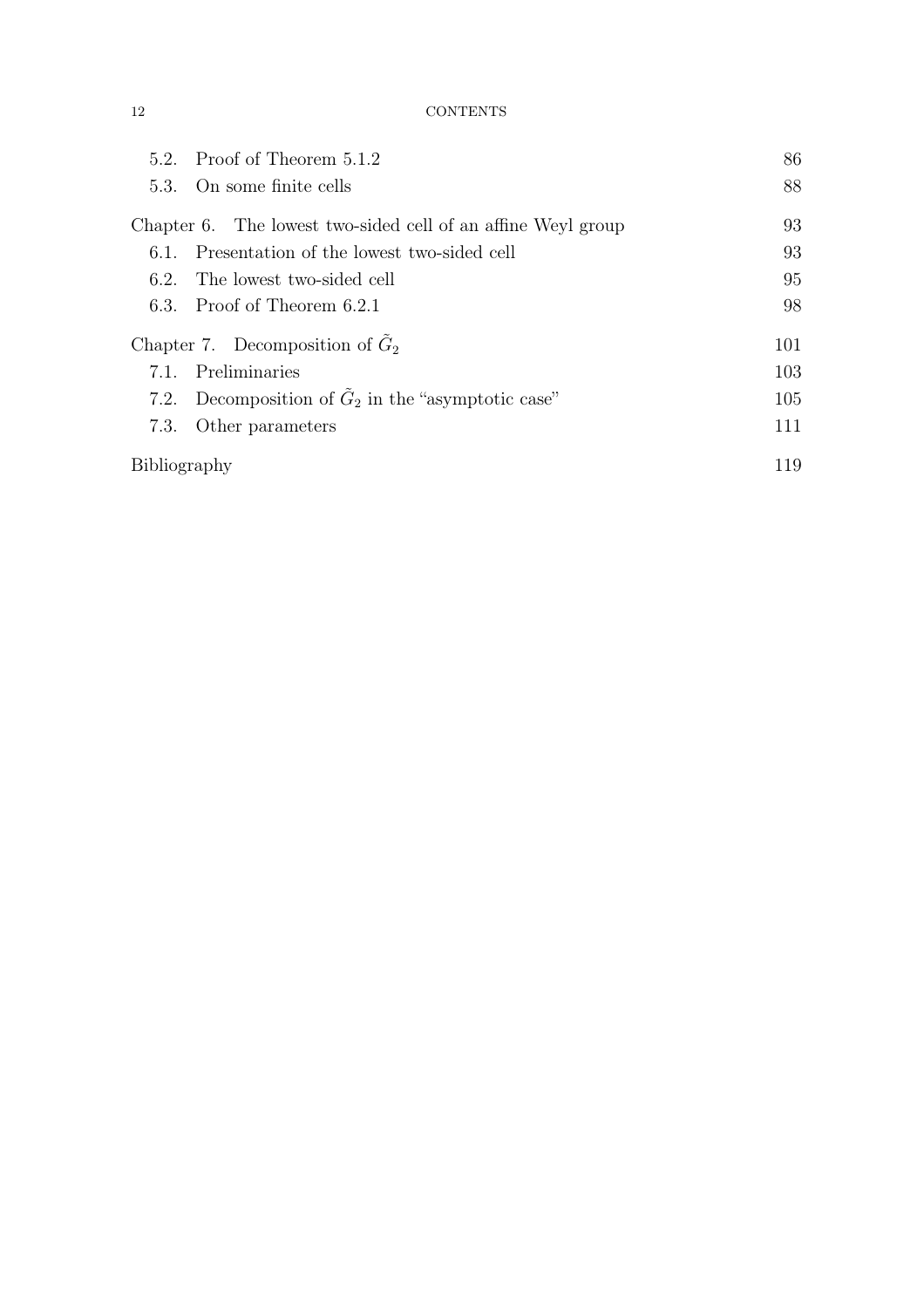#### CHAPTER 1

## Reflection groups and Coxeter groups

We start this chapter with the study of finite reflection groups in a real Euclidean space. Each reflection determines a reflecting hyperplane (the set of fixed points) and a vector orthogonal to it (the "root"). This leads to the theory of root systems which will allow us to find simple presentations of finite reflection groups in terms of generators and relations; see Section 1.1.1. We will focus on finite reflection groups which arise naturally in Lie Theory, namely the "Weyl groups". Then, we will describe a class of infinite reflection groups, generated by affine reflections (the so-called "affine Weyl groups") which are closely related to Weyl groups; see Section 1.1.3. Such groups admit a simple presentation, similar to those of Weyl groups.

Motivated by the examples of finite reflection groups and affine Weyl groups, we will study a more general type of group, the Coxeter groups; see Section 1.2. Such groups are defined by a set of generators of order 2 subject only to relations which give the order of any product of two generators. This presentation leads to many combinatorial properties such as the Bruhat order; see Section 1.2.5.

The basic references for this chapter are [8],[22] and [38]

#### 1.1. Reflection groups

Let V be a real Euclidean space with scalar product denoted by  $\langle ., . \rangle$ . We are interested in the study of reflection groups. First of all we should clarify what we mean by reflection. A reflection is a linear transformation on V which sends a non-zero vector  $\alpha \in V$  to  $-\alpha$  and fixes pointwise the hyperplane orthogonal to  $\alpha$ . We denote such a reflection by  $\sigma_{\alpha}$  and by  $H_{\alpha}$  its set of fixed points. Let  $x \in V$ , we have

$$
\sigma_{\alpha}(x) = x - \frac{2\langle x, \alpha \rangle}{\langle \alpha, \alpha \rangle} \alpha.
$$

**1.1.1.** Root system. A root system  $\Phi$  is a finite set of non-zero vectors in V such that

- (R1) for all  $\alpha \in \Phi$  we have  $\Phi \cap \mathbf{R}\alpha = {\alpha, -\alpha}$ ,
- (R2) for all  $\alpha \in \Phi$ , we have  $\sigma_{\alpha} \Phi = \Phi$ .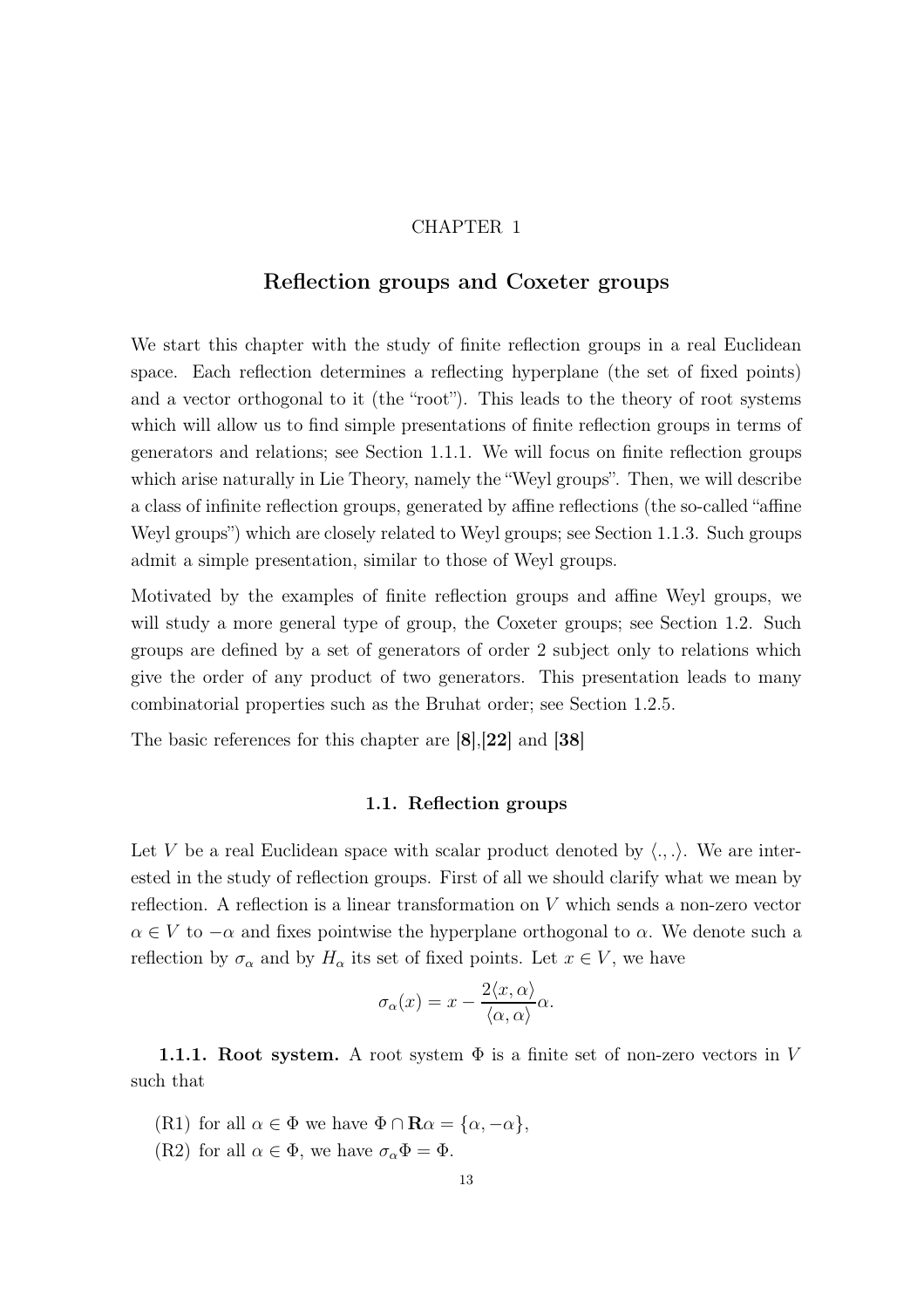The rank of  $\Phi$  is the dimension of the vector space spanned by  $\Phi$ . A root system is said to be "reducible" if there exist two orthogonal subspaces  $V_1, V_2$  of V and two root systems  $\Phi_1$  (resp.  $\Phi_2$ ) of  $V_1$  (resp.  $V_2$ ) such that  $\Phi = \Phi_1 \cup \Phi_2$ .

We denote by W the group generated by the reflections  $\sigma_{\alpha}$ ,  $\alpha \in \Phi$ .

REMARK 1.1.1. The interest of this definition is that any finite reflection group can be realized in this way. Conversely, any reflection group arising from a root system is finite.

We fix a root system  $\Phi$  in V. A set of positive roots (there can be many choices) is a subset  $\Phi^+$  of  $\Phi$  such that

- (1) for each root  $\alpha$  exactly one of the roots  $\alpha, -\alpha$  is contained in  $\Phi^+,$
- (2) for any  $\alpha, \beta \in \Phi^+$  such that  $\alpha + \beta \in \Phi$ , we have  $\alpha + \beta \in \Phi^+$ .

Note that such a set exists. A simple system is a subset  $\Delta \subset \Phi$  such that

- (1)  $\Delta$  is a basis of the **R**-vector space spanned by  $\Phi$ .
- (2) any  $\alpha \in \Phi$  is a Z-linear combination of elements of  $\Delta$  with coefficients all of the same sign.

Note that simple systems exist and they are all conjugate in W. The elements of  $\Delta$ are called simple roots.

Remark 1.1.2. A set of positive roots contains a unique simple system. Conversely, every simple system is contained in a unique set of positive roots.

Fix a simple system  $\Delta$ . The reflection group W associated to  $\Phi$  is in fact generated by the set  ${\lbrace \sigma_{\alpha}, \alpha \in \Delta \rbrace}$ . Let  ${\alpha, \beta \in \Delta}$ , we denote by  $m_{\alpha,\beta}$  the order of  $\sigma_{\alpha}\sigma_{\beta}$  in W. It can be shown that a group  $W$  arising from a root system has a presentation of the form

$$
\langle \sigma_\alpha, \alpha \in \Delta \mid (\sigma_\alpha \sigma_\beta)^{m_{\alpha,\beta}} = 1, \sigma_\alpha^2 = 1, \alpha, \beta \in \Delta \rangle.
$$

EXAMPLE 1.1.3. Let  $n \in \mathbb{N}$ . Let V be the Euclidean plane. Then, the set

$$
\Phi := \{ \alpha_i := \left( \cos\left(\frac{2i\pi}{n}\right), \sin\left(\frac{2i\pi}{n}\right) \right) \mid 0 \le i \le m - 1 \}
$$

is certainly a root system (of rank 2).

In Figure 1, we consider the case  $n = 8$ . The plain arrows represent a choice of positive roots and the thick arrows represent a simple system.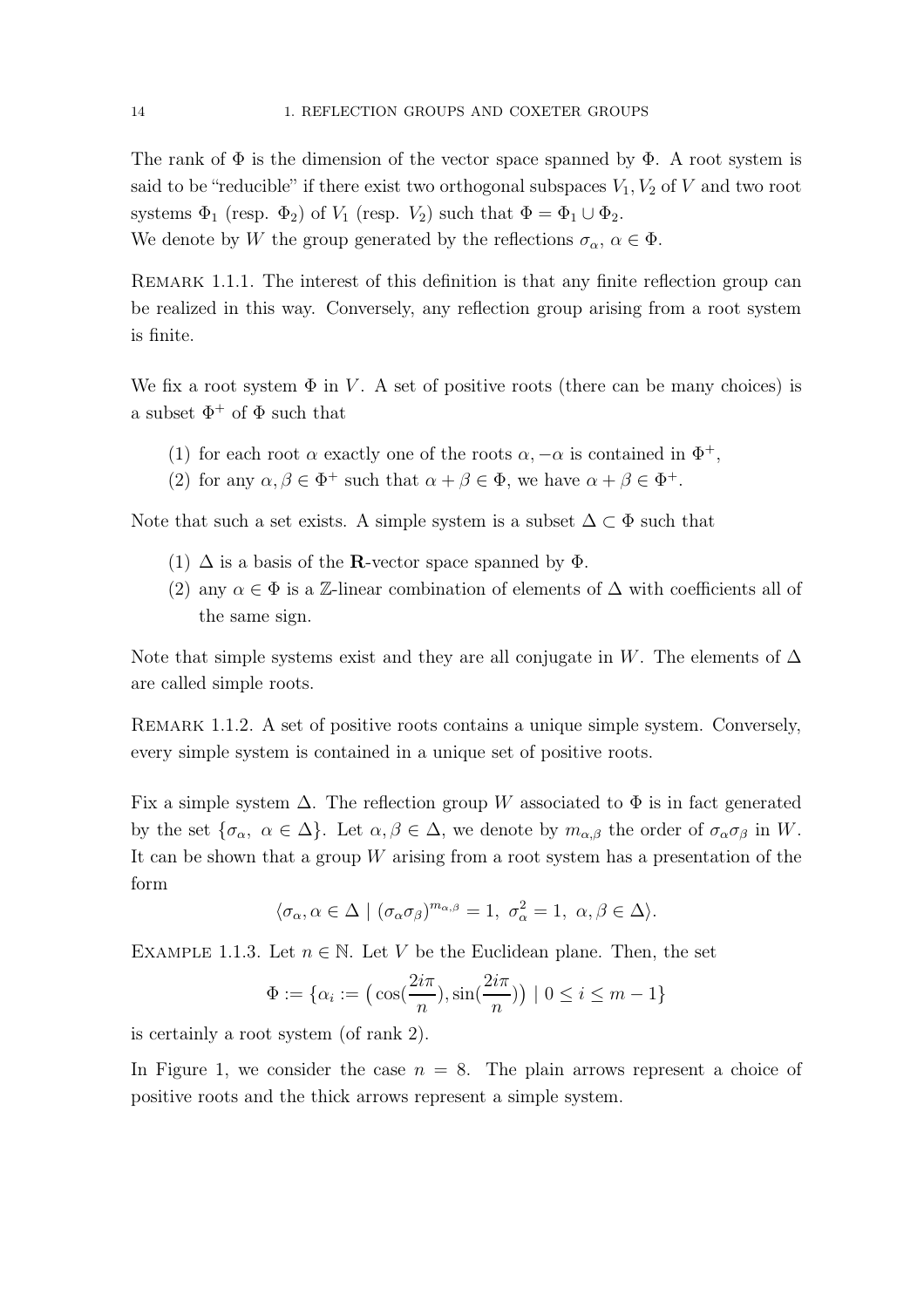

FIGURE 1. Root system of the Dihedral group of order 8

The reflection group associated to  $\Phi$  is the Dihedral group with 8 elements. It is generated by  $\sigma_{\alpha_0}$  and  $\sigma_{\alpha_3}$  and has presentation

$$
D_8 := \langle \sigma_{\alpha_0}, \sigma_{\alpha_3} \mid \sigma_{\alpha_0}^2 = \sigma_{\alpha_3}^2 = (\sigma_{\alpha_0} \sigma_{\alpha_3})^4 = 1 \rangle.
$$

**1.1.2. Weyl group.** We say that a root system  $\Phi$  is crystallographic if it satisfies the additional requirement

(R3) for all 
$$
\alpha, \beta \in \Phi
$$
, we have  $\frac{2\langle \alpha, \beta \rangle}{\langle \alpha, \alpha \rangle} \in \mathbb{Z}$ .

The groups generated by crystallographic root systems are known as Weyl groups.

Let  $\alpha, \beta \in \Phi$ , then (R3) forces the angle between the hyperplanes  $H_{\alpha}$  and  $H_{\beta}$  to be in  $\left\{\frac{\pi}{6}\right\}$  $\frac{\pi}{6}, \frac{\pi}{4}$  $\frac{\pi}{4}, \frac{\pi}{3}$  $\frac{\pi}{3}, \frac{\pi}{2}$  $\frac{\pi}{2}$ . Since the composition of the reflections  $\sigma_{\alpha}$  and  $\sigma_{\beta}$  is a rotation of angle twice the angle between  $H_{\alpha}$  and  $H_{\beta}$ , we see that if  $\Phi$  is crystallographic then  $m_{\alpha,\beta} \in \{2,3,4,6\}.$ 

Example 1.1.4. On Figure 2, we show all the possible crystallographic root systems of rank two. Note that the root system  $A_1 \times A_1$  is reducible and the root systems  $A_2, B_2$  and  $G_2$  are irreducible.

REMARK 1.1.5. We shall not give details of the classification of irreducible crystallographic root systems. It can be found in [8]. One should only know that if  $\Phi$  is an irreducible crystallographic root system, then at most two root lengths are possible. Moreover, there exist two root systems  $B_n$  and  $C_n$   $(n \geq 3)$  which differ only by the length of their roots. They give rise to the same Weyl group. If  $n = 2$ , then the roots system  $B_2$  and  $C_2$  are the same.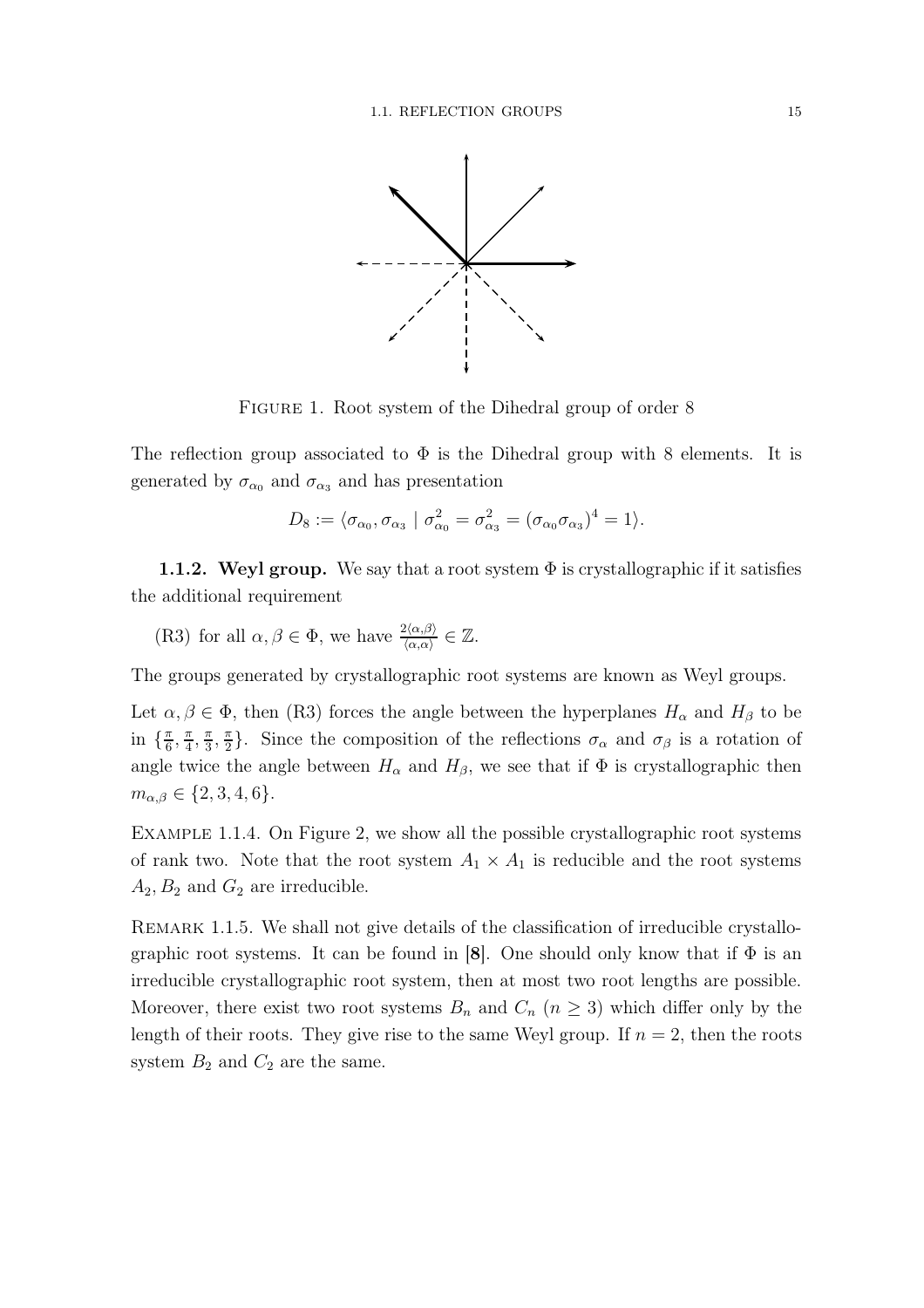

Figure 2. Crystallographic Root systems of rank 2

**1.1.3. Affine Weyl group.** Let  $\Phi$  be a crystallographic root system with Weyl group W. We assume that  $\Phi$  spans V. Let Q be the root lattice

$$
Q := \{ n_1 \alpha_1 + \ldots + n_k \alpha_k \mid n_i \in \mathbb{Z}, \ \alpha_i \in \Phi \}.
$$

The Weyl group W acts on  $Q$  (see  $(R2)$ ), thus we can form the semi-direct product

$$
\tilde{W}:=W\ltimes Q.
$$

The group  $\tilde{W}$  is called the affine Weyl group of  $\Phi$ .

We give a geometric interpretation of  $\tilde{W}$ . Basically, instead of considering only linear transformations on V, we also consider affine transformations. Let  $\alpha \in \Phi$ . We denote by  $\check{\alpha}$  the coroot of  $\alpha$  defined by  $\check{\alpha} = \frac{2\langle \alpha, . \rangle}{\langle \alpha, \alpha \rangle}$  $\frac{2\langle\alpha,\cdot\rangle}{\langle\alpha,\alpha\rangle} \in V^*$  (where  $V^*$  is the dual space of V). One can identify  $\check{\alpha} \in V^*$  with  $\frac{2\alpha}{\langle \alpha, \alpha \rangle} \in V$ . Then the set  $\check{\Phi} = {\{\check{\alpha} \mid \alpha \in \Phi\}}$  (called the dual root system of  $\Phi$ ) is a crystallographic root system of V with Weyl group W. For any  $\alpha \in \Phi$  and  $k \in \mathbb{Z}$  let

$$
H_{\alpha,k} = \{ x \in V \mid \check{\alpha}(x) = \frac{2\langle \alpha, x \rangle}{\langle \alpha, \alpha \rangle} = k \}.
$$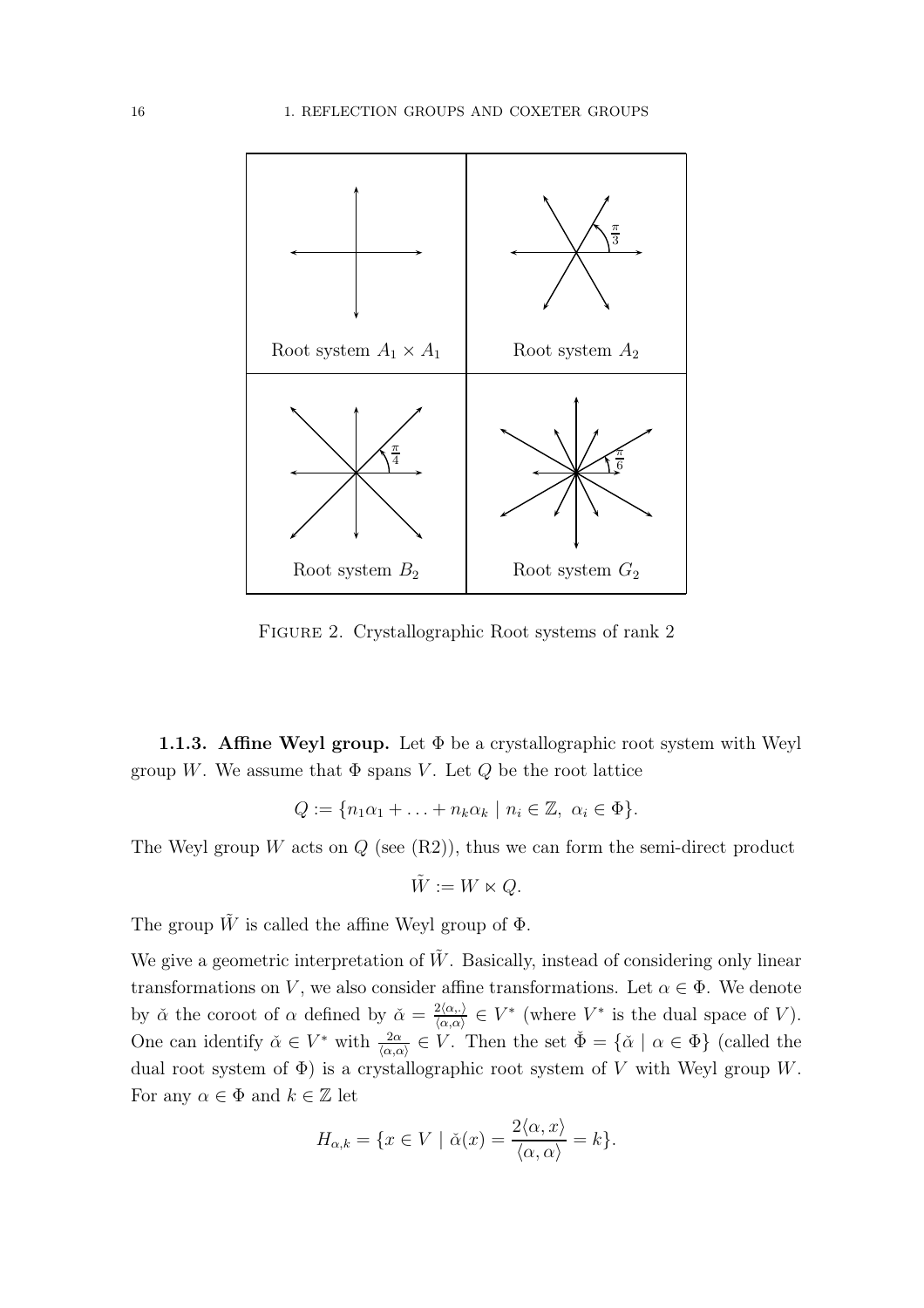The group  $\tilde{W}$  is the group generated by all the reflections with fixed point sets the hyperplanes  $H_{\alpha,k}$ . We denote such a reflection by  $\sigma_{\alpha,k}$ . Note that W is generated by  $\sigma_{\alpha,0}$  for  $\alpha \in \Phi$ . Assume that  $\Phi$  is irreducible and let n be the rank of  $\Phi$ , then it can be shown that  $\tilde{W}$  is generated by  $n + 1$  reflections and has a presentation similar to the presentation of the Weyl group W.

REMARK 1.1.6. The root systems  $B_n$  and  $C_n$  introduced in Remark 1.1.5 are dual. They give rise to the same Weyl group but not the same affine Weyl group.

EXAMPLE 1.1.7. In the following figure, we give the example of  $\tilde{G}_2$ , the affine Weyl group associated to the root system  $G_2$ . The thick arrows represent a choice of positive roots. One can check that  $\tilde{G}_2$  has the following presentation



 $\langle \sigma_1, \sigma_2, \sigma_3 | \sigma_1^2 = \sigma_2^2 = \sigma_3^2 = 1, \; (\sigma_1 \sigma_2)^6 = (\sigma_2 \sigma_3)^3 = (\sigma_1 \sigma_3)^2 = 1 \rangle.$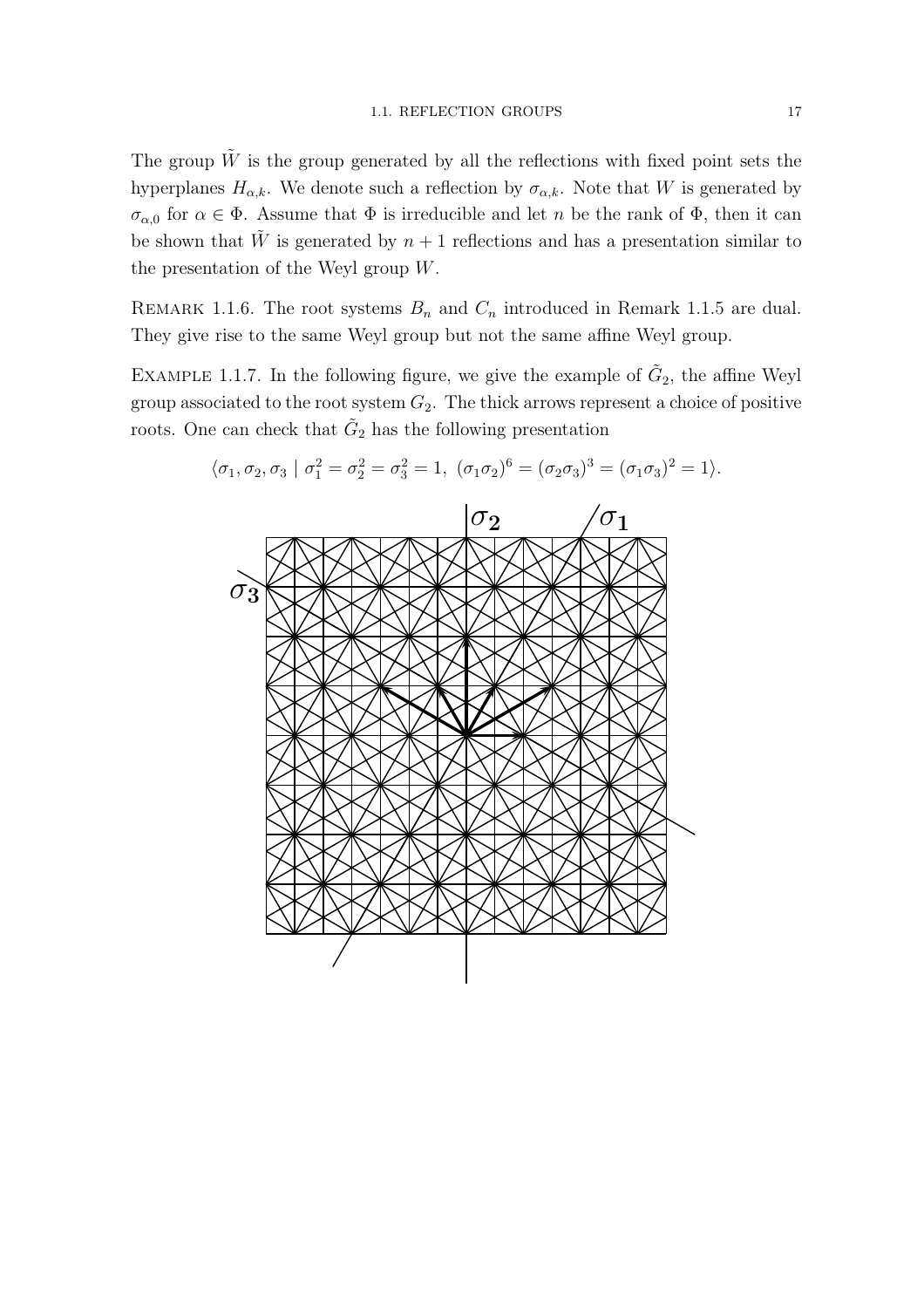#### 1.2. Coxeter groups

A Coxeter system  $(W, S)$  consists of a group W and a finite set of generators  $S \subset W$ subject (only) to the relations

$$
(ss')^{m_{s,s'}}=1
$$

where  $m_{s,s} = 1$  and  $m_{s,s'} = m_{s',s} \geq 2$  for  $s \neq s'$ . As we have seen in the previous section, finite reflection groups and affine Weyl groups are Coxeter systems. That is why the elements of S are often called simple reflections. We will sometime refer to  $(W, S)$  as a Coxeter group.

In this section,  $(W, S)$  denotes a Coxeter system.

1.2.1. Coxeter graph. A convenient way to encode the informations in the presentation of  $W$  is in the so-called "Coxeter graph". The vertices of the Coxeter graph (say Γ) are in one to one correspondence with the set of generators S; if  $m_{s,s'} = 2$ (i.e. s and s ′ commute) we do not join the corresponding vertices. We join the other vertices as follows

- If  $m_{s,s'} = 3$ , we join the vertices by 1 edge;
- If  $m_{s,s'} = 4$ , we join the vertices by 2 edges;
- If  $m_{s,s'} = 6$ , we join the vertices by 3 edges;
- In any other cases we label the edge with  $m_{s,s'}$ .

Example 1.2.1. The Dihedral group of order 8 (see Example 1.1.3) has the following graph

 $\sim$   $\sim$   $\sim$   $\sim$ 

1.2.2. Standard parabolic subgroup and irreducible Coxeter group. Let I be a subset of S. Then one can consider the group generated by the generators  $s \in I$ . It is called a standard parabolic subgroup and we denote it by  $W_I$ .

PROPOSITION 1.2.2. Let  $(W, S)$  be a Coxeter system with graph  $\Gamma$ . Denote by  $\Gamma_i$  $(1 \leq i \leq n)$  the connected components of  $\Gamma$  and by  $S_i$  the corresponding subset of S. Then W is the direct product of the parabolic subgroups  $W_{S_i}$ , for  $1 \leq i \leq n$ .

When the graph of  $(W, S)$  is connected, we say that  $(W, S)$  is irreducible. The above proposition shows that the study of Coxeter groups can be reduced to the case where W is irreducible.

REMARK 1.2.3. It is readily checked that if  $\Phi$  is an irreducible root system, then the associated reflection group W have a connected graph and hence is irreducible.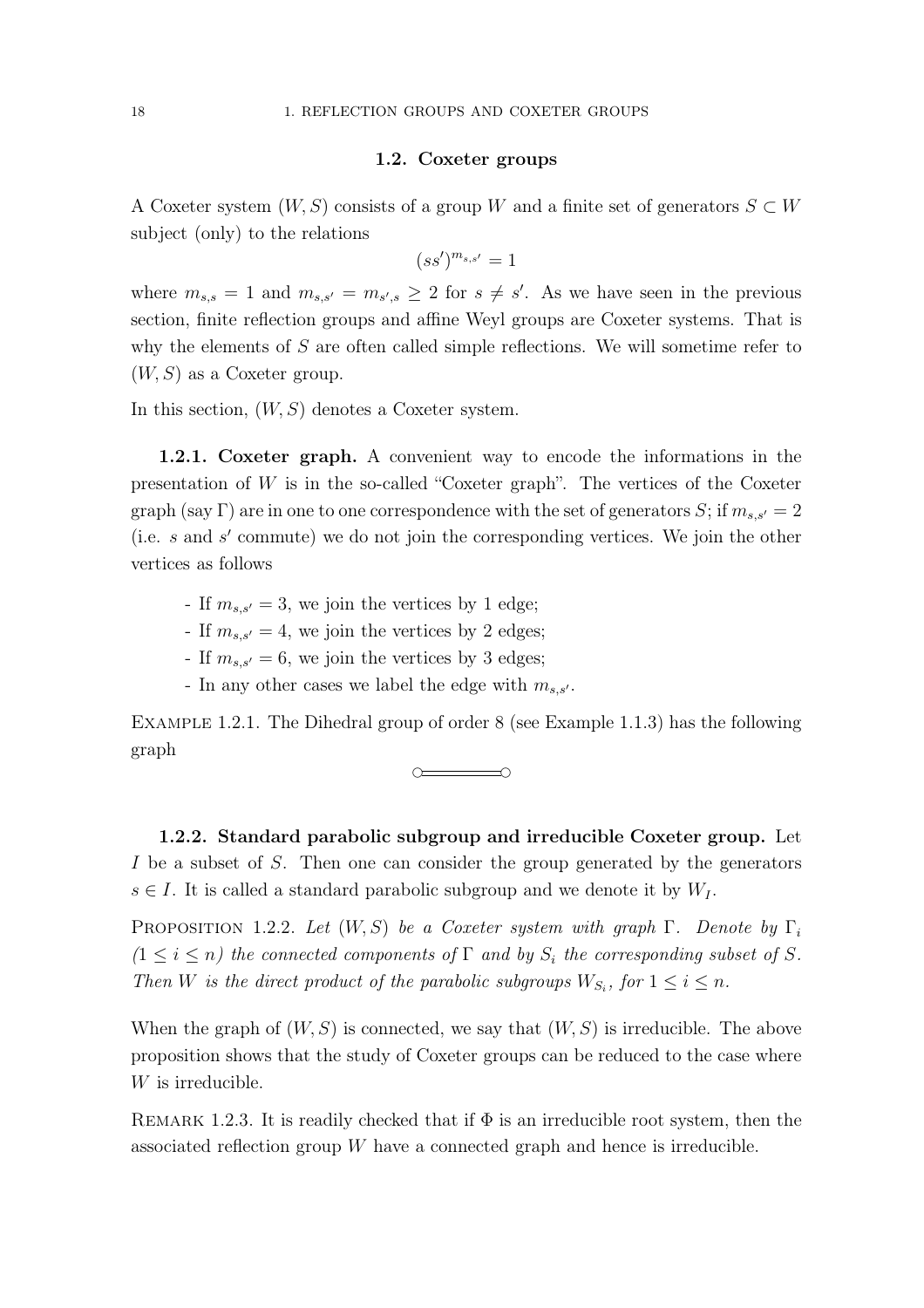1.2.3. Geometric representation of W. As noticed before, finite reflection groups are Coxeter groups. Of course not all Coxeter groups will be reflection groups (in the sense of Section 1.1), however, if we redefine a reflection to be merely a linear transformation which fixes pointwise an hyperplane and send some non-zero vector to its opposite, we obtain a reasonable substitute...

Let  $(W, S)$  be a Coxeter system. Let V be a vector space with basis  $\{e_s, s \in S\}$ . Let  $B$  be the bilinear form on  $V$  defined by

$$
B(e_s, e_{s'}) = -\cos(\frac{\pi}{m_{s,s'}}).
$$

We clearly have  $B(e_s, e_s) = 1$  and  $B(e_s, e_{s'}) \leq 0$  if  $s \neq s'$ . Now, to any  $s \in S$  we can associate a "reflection"  $\sigma_s$  defined by

$$
\sigma_s(x) = x - 2B(e_s, x)e_s \quad \text{for all } x \in V.
$$

One can easily check that  $\sigma_s(e_s) = -e_s$  and that  $H_s$ , the hyperplane orthogonal to  $e_s$ (with respect to B) is fixed pointwise. Furthermore,  $\sigma_s$  (for all  $s \in S$ ) preserves the form B.

DEFINITION 1.2.4. We say that

- (1) W is tame if the bilinear form B is positive, that is  $B(e, e) \geq 0$  for all  $e \in V$ ;
- (2) W is integral if  $m_{s,s'} \in \{2, 3, 4, 6, \infty\}.$

The linear form  $B$  gives some informations about the Coxeter group  $W$ . For instance, we have

THEOREM 1.2.5. Let  $W$  be a Coxeter group. The following are equivalent

- $(i)$  W is finite.
- (ii) The bilinear form  $B$  is positive definite.
- (iii) W is a finite reflection group.

1.2.4. Classification. In this thesis, we are primarily concerned with tame Coxeter groups. There are 3 different kinds of tame, irreducible Coxeter groups:

- (1) finite and integral (i.e. the Weyl groups);
- (2) finite and non integral;
- (3) infinite and automatically integral (i.e. affine Weyl groups);

We give a classification of such groups in the following theorem.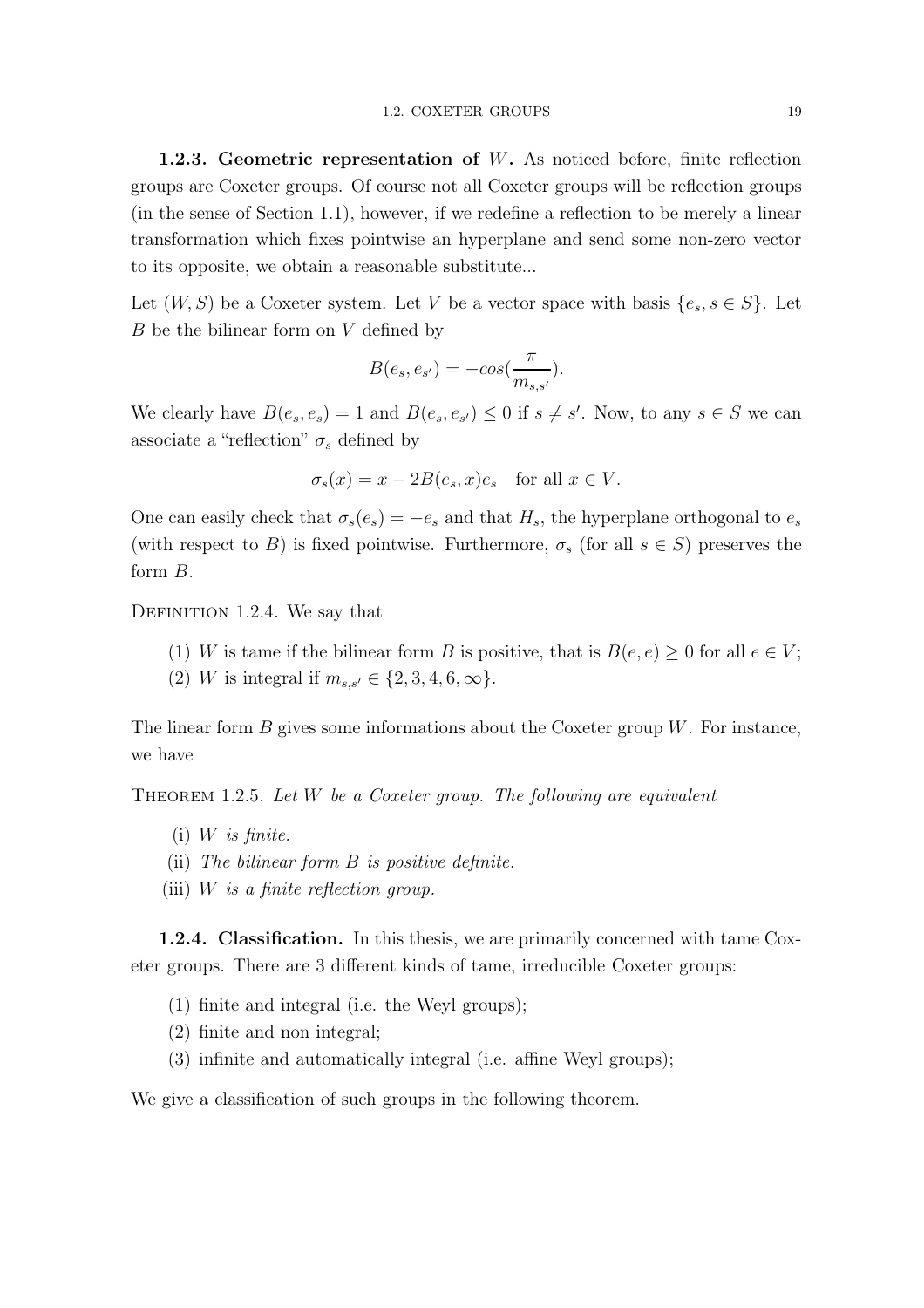THEOREM 1.2.6. Let W be an irreducible, finite, tame and integral Coxeter group. Then W has one of the following graphs (where the index denotes the number of vertices in the graph)



Let W be an irreducible, finite, tame and non-integral Coxeter group, then W has one of the following graphs

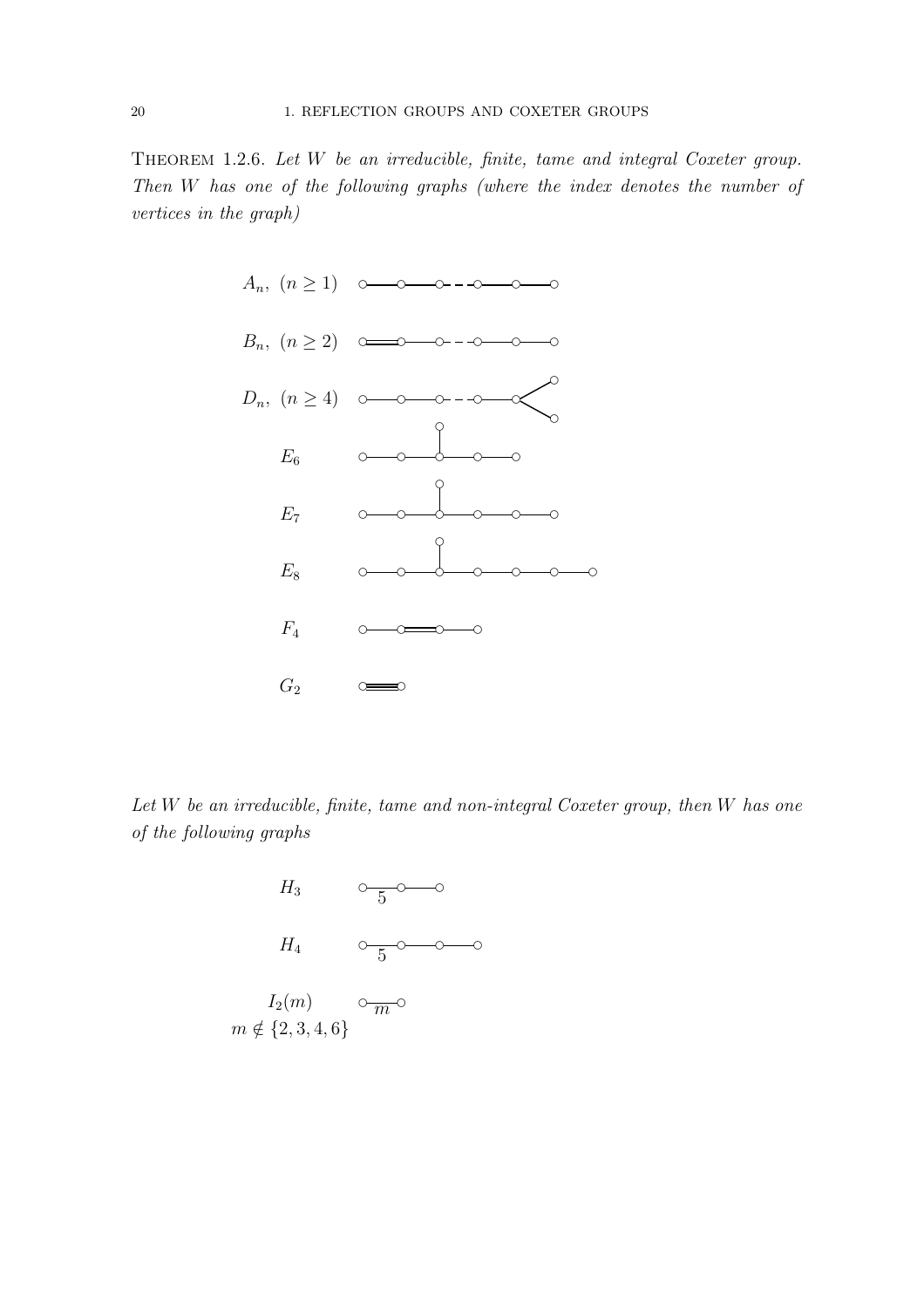#### 1.2. COXETER GROUPS 21

Let W be an irreducible, tame and infinite Coxeter group. Then W has one of the following graphs (where the index n indicates that the graph has  $n + 1$  vertices)



Remark 1.2.7. One can check that any proper standard parabolic subgroup of an irreducible affine Weyl group is finite.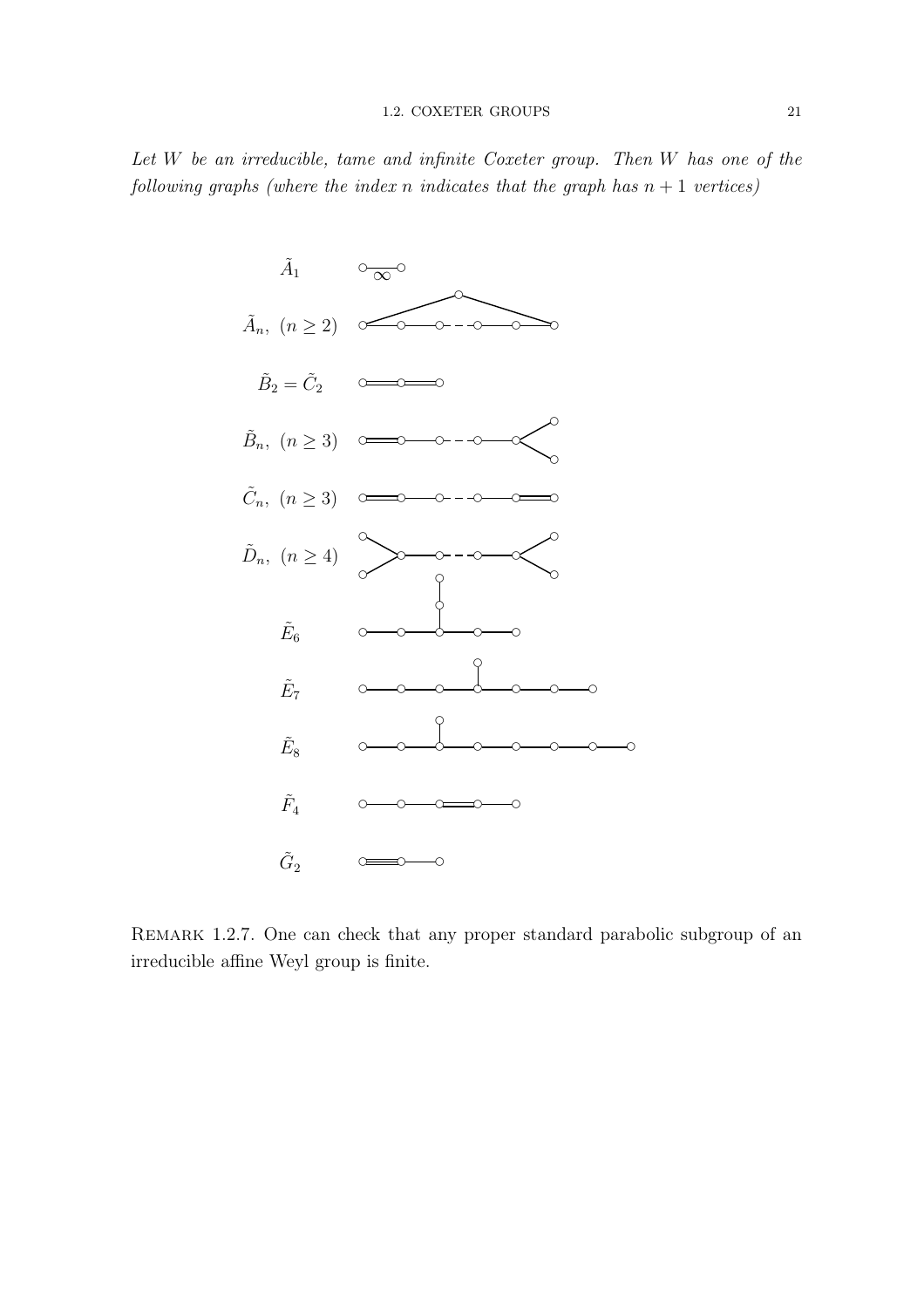1.2.5. Bruhat order. The specific presentation of a Coxeter group gives rise to many combinatorial properties. We give a brief overview of these properties.

Let  $w \in W$ . The length of w (denoted  $\ell(w)$ ) is the smallest integer  $n \in \mathbb{N}$  such that w can be written  $s_1s_2...s_n$  where  $s_i \in S$  for all  $1 \leq i \leq n$ . In that case,  $s_1...s_n$ is called a reduced expression of  $w$ . The length is well defined and unique, however, given  $w \in W$ , there might be many different reduced expressions. It is readily checked that, for  $s \in S$  and  $w \in W$ , we have either  $\ell(sw) = \ell(w) - 1$  or  $\ell(sw) = \ell(w) + 1$ . This leads to the following definition.

DEFINITION 1.2.8. Let  $w \in W$ . We set

$$
\mathcal{L}(w) := \{ s \in S \mid \ell(sw) = \ell(w) - 1 \} \text{ and } \mathcal{R}(w) = \{ s \in S \mid \ell(ws) = \ell(w) - 1 \}.
$$

The set  $\mathcal{L}(w)$  (resp.  $\mathcal{R}(w)$ ) is called the left descent (resp. the right descent) set of  $w$ .

We will also need the following definition.

DEFINITION 1.2.9. Let  $x, y, z \in W$ . We write  $x \cdot y$  if and only if  $\ell(xy) = \ell(x) + \ell(y)$ . Similarly, we write x.y.z if and only if  $\ell(xyz) = \ell(x) + \ell(y) + \ell(z)$ .

The following result is the key fact about reduced expressions and is a very powerful tool in the study of Coxeter groups.

#### Theorem 1.2.10. Exchange Condition

Let  $w \in W$  and  $s \in S$  be such that  $\ell(sw) = \ell(w) - 1$ . Let  $w = s_1 \ldots s_n$  be a reduced expression of W. Then there exists  $j \in \{1, \ldots, n\}$  such that

$$
ss_1 \ldots s_{j-1} = s_1 \ldots s_j
$$

REMARK 1.2.11. In fact, it can be shown that a group which is generated by elements of order 2 and which satisfy the exchange condition is a Coxeter group (see [8]).

Let  $w \in W$ . Let  $X_w$  be the set which consists of all sequences  $(s_1, s_2, \ldots, s_n)$  in W such that  $s_1s_2...s_n$  is a reduced expression of w. We look at X as a graph where two vertices are joined if one is obtained by the other replacing a subsequence of the form  $(s, s', s, s' \dots)$  of length  $m_{s,s'} < \infty$  by  $(s', s, s', s \dots)$ . The next result is due to Matsumoto and Tits.

THEOREM 1.2.12. Let  $w \in W$ . The graph  $X_w$  defined above is connected.

We are now ready to define the Bruhat order.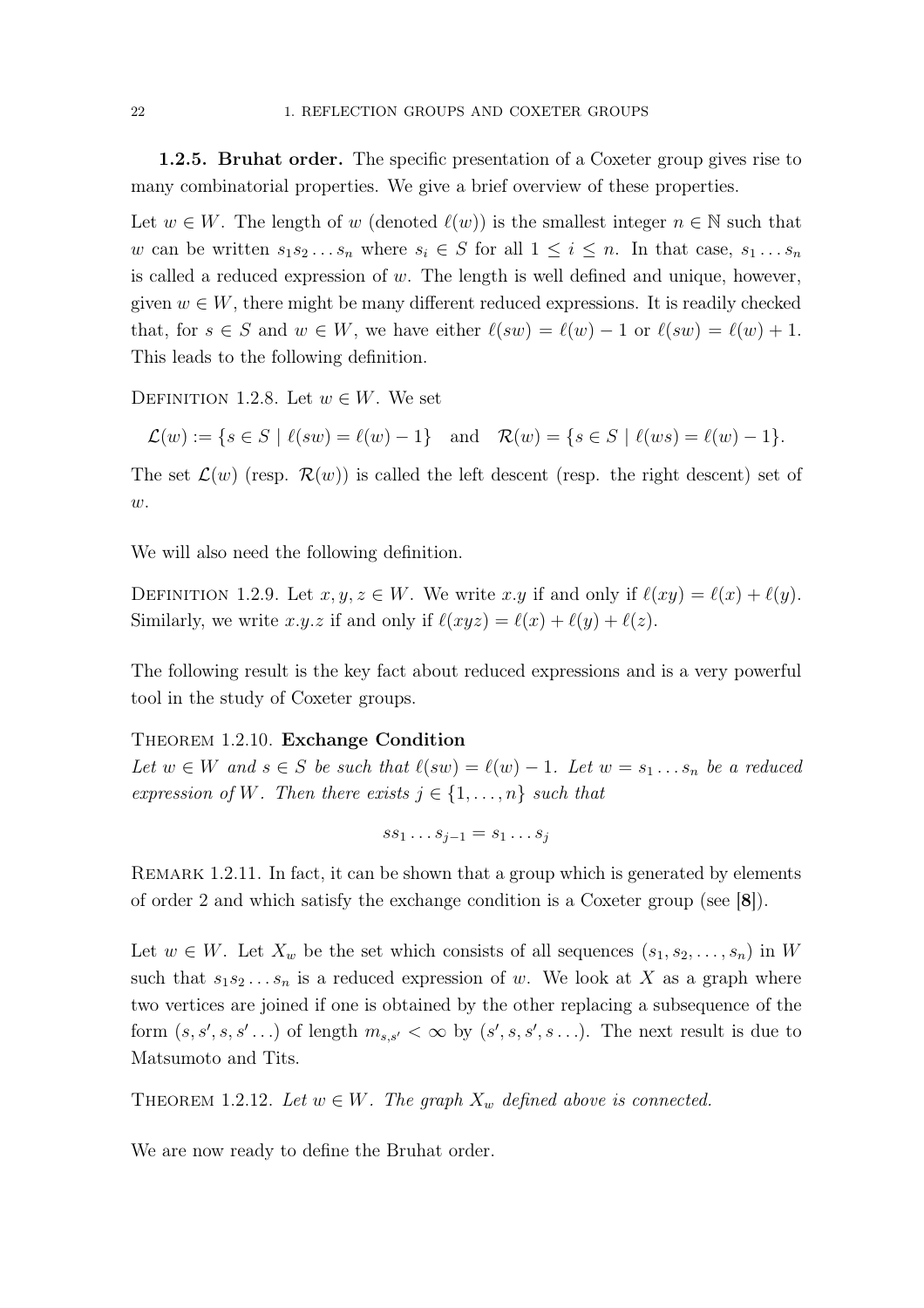DEFINITION 1.2.13. Let  $y, w \in W$ . We write  $y \leq w$  if there exist a reduced expression  $w = s_1 \dots s_n$  and a subsequence  $i_1 < i_2 < \dots < i_r$  of  $1, \dots, n$  such that

$$
y = s_{i_1} \dots s_{i_r}
$$
 and  $\ell(y) = r$ 

We have the following characterization of the Bruhat order.

Lemma 1.2.14. The following are equivalent

- (1)  $y \leq w$ ;
- (2) for any reduced expression  $w = s_1 \dots s_n$  there exists a subsequence  $i_1 < i_2 <$  $\ldots < i_r$  of  $1, \ldots, n$  such that

$$
y = s_{i_1} \dots s_{i_r} \quad and \quad \ell(y) = r
$$

(3) There exists a sequence  $y = y_0, y_1, \ldots, y_n = w$  such that  $\ell(y_i) - \ell(y_{i-1}) = 1$ for all  $1 \leq i \leq n$  and  $y_{i-1}$  is obtained from  $y_i$  by deleting a simple reflection in a reduced expression of  $y_i$ .

EXAMPLE 1.2.15. Let W be a Weyl group of type  $A_2$  with graph as follows

$$
\overbrace{s \qquad t}^{\bigcirc \hspace{-0.75ex} \longrightarrow} \hspace{0.25ex} \hspace{0.15ex} \ \, t
$$

Then W contains 6 elements and the Bruhat order can be described by the following Hasse diagram



FIGURE 3. Bruhat order on  $A_2$ 

1.2.6. Finite Coxeter group. A special feature in finite Coxeter groups is that there exists a unique element of maximal length which has many nice properties.

Let  $(W, S)$  be a finite Coxeter group and let  $w_0$  be the unique element of maximal length. Since  $\ell(w_0) = \ell(w_0^{-1})$ , by unicity of the longest element, we must have  $w_0 = w_0^{-1}$ . Furthermore we have

$$
\ell(w_0y) = \ell(yw_0) = \ell(w_0) - \ell(y) \quad \text{for all } y \in W.
$$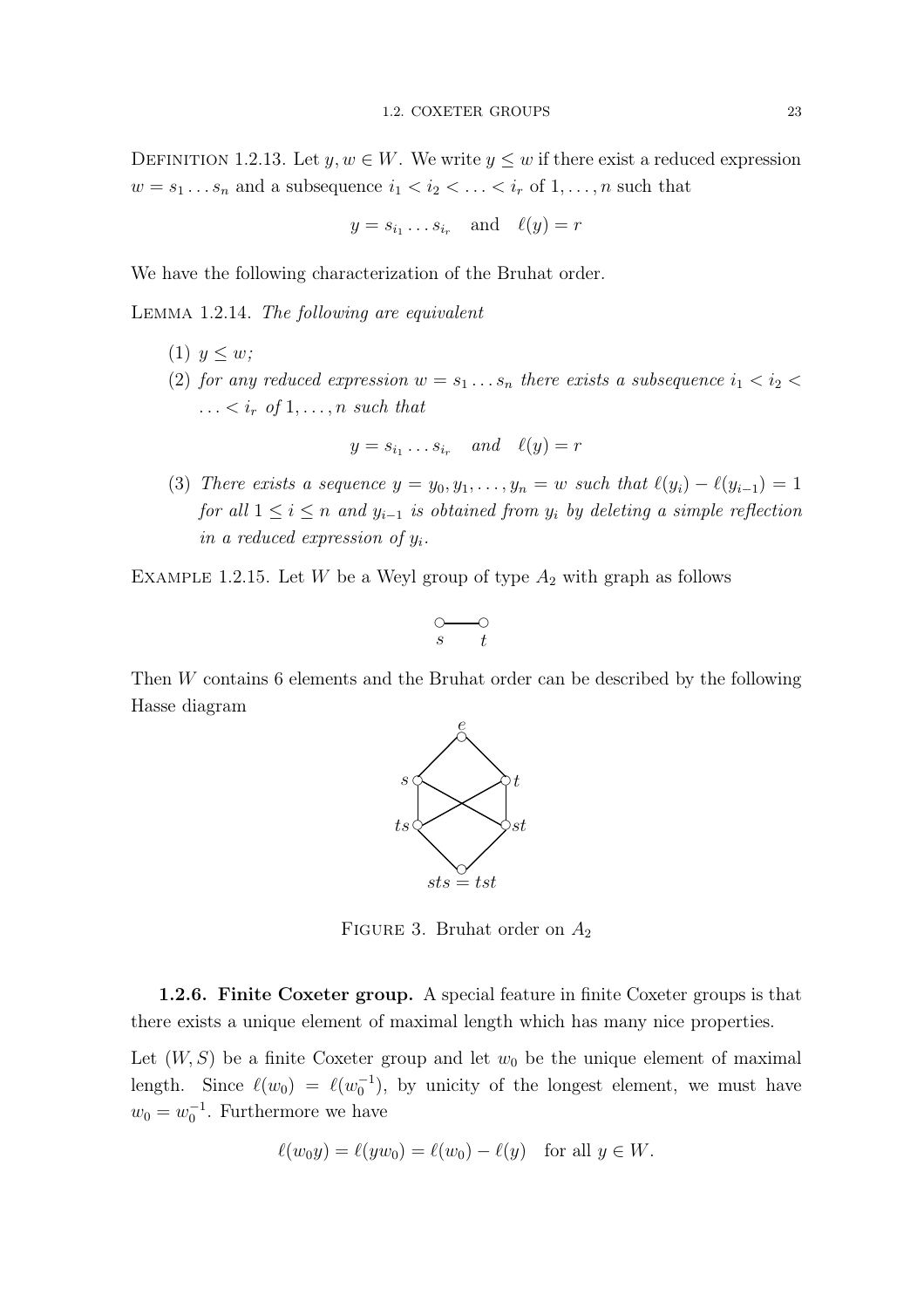In fact,  $w_0$  is characterized by the fact that  $sw_0 < w_0$  for all  $s \in S$ . One can easily check that for all  $y \in W$  we have  $y \leq w_0$ . Moreover, for all  $y, w \in W$ , we have

$$
y \le w \iff w_0 w \le w_0 y \iff w w_0 \le y w_0.
$$

It can be shown that, if W is a Weyl group with root system  $\Phi$ , then the length of the longest element is equal to the cardinal of any set of positive roots.

EXAMPLE 1.2.16. Let W be the Weyl group of type  $G_2$  generated by s, t. The longest element is

$$
ststst = tststs.
$$

**1.2.7.** Coset of parabolic subgroups. Let I be a subset of S. We denote by  $W_I$  the subgroup of W generated by I.

PROPOSITION 1.2.17. Let  $z \in W$  and  $zW_I$  be a coset in W.

- (1) This coset has a unique element w of minimal length.
- (2) Let  $y \in W_I$ . We have  $\ell(wy) = \ell(w) + \ell(y)$ .
- (3) The element w is characterized by the fact that  $w < ws$  for all  $s \in I$ .

We denote by  $X_I$  the set which consists of all the elements  $z \in W$  which have minimal length in their coset  $zW_I$ ; it is called the set of minimal coset representatives with respect to I.

Assume that  $W_I$  is finite.

- (1) The coset  $zW_I$  has a unique element x of maximal length.
- (2) Let  $y \in W_I$ . We have  $\ell(xy) = \ell(x) \ell(y)$ .
- (3) The element x is characterized by the fact that  $xs < x$  for all  $s \in I$ .

REMARK 1.2.18. Let  $I \subset S$  and  $z \in W$ . Then z can be written uniquely under the form xw where  $x \in X_I$ ,  $w \in W_I$  and  $\ell(xw) = \ell(x) + \ell(w)$ .

#### Lemma 1.2.19. Deodhar's lemma

Let  $I \subset S$  and  $X_I$  be the set of minimal coset representatives of  $W_I$ . Let  $x \in X_I$  and  $s \in S$ . One of the following statement holds:

- (i)  $sx \in X_I$  and  $\ell(sx) = \ell(x) + 1;$
- (ii)  $sx \in X_I$  and  $\ell(sx) = \ell(x) 1;$
- (iii)  $sx \notin X_I$ , in which case there exists  $t \in I$  such that  $sx = xt$  and

$$
\ell(sx) = \ell(x) + 1 = \ell(xt).
$$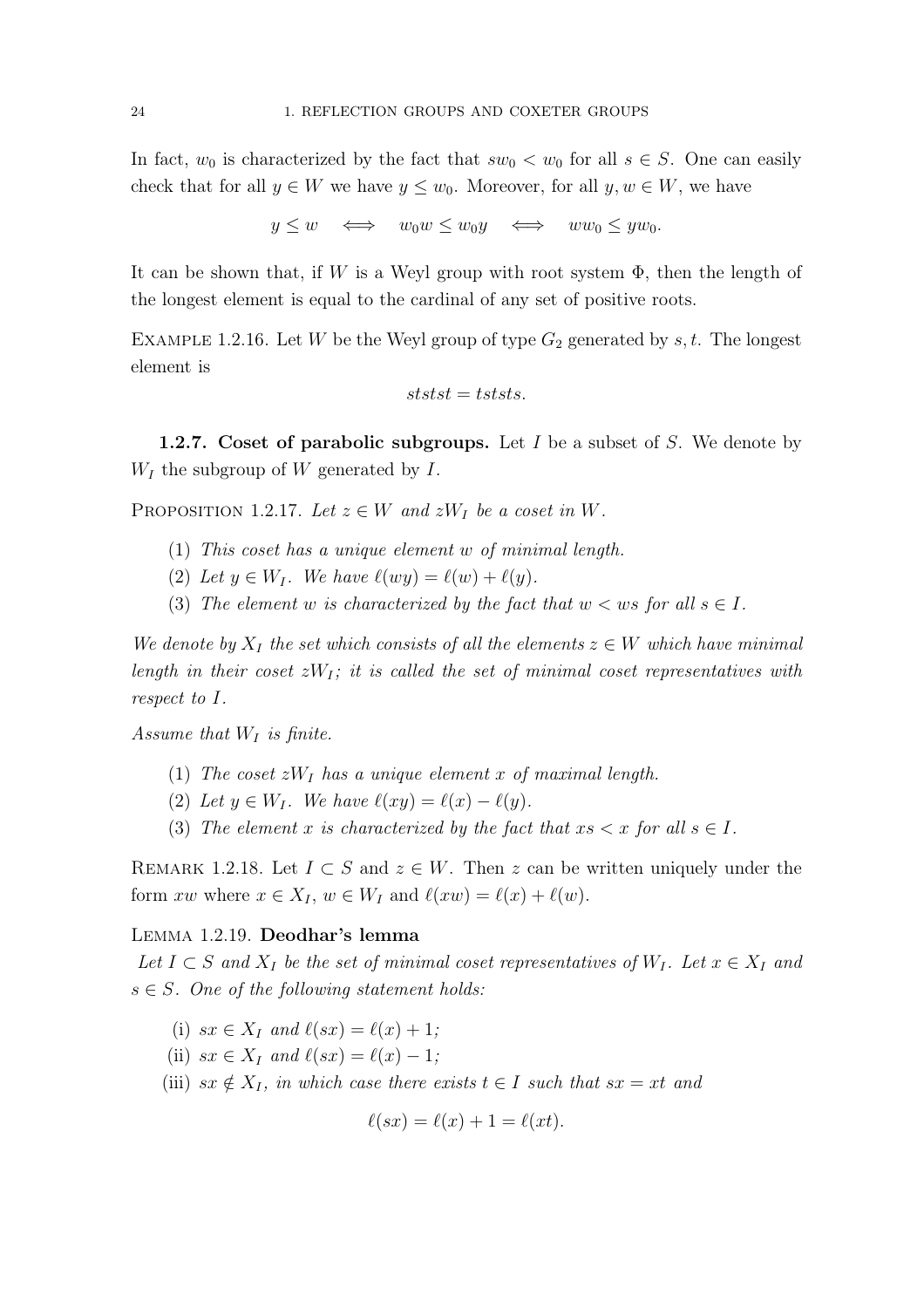#### CHAPTER 2

### Iwahori-Hecke algebras and Kazhdan-Lusztig cells

This chapter is an introduction to the fundamental Kazhdan-Lusztig theory. Following Lusztig ([38]), we start with the definition of weight functions on a Coxeter group (W, S). We then define the Iwahori-Hecke algebra associated to a Coxeter group and a weight function. Next we define the Kazhdan-Lusztig basis of an Iwahori-Hecke algebra. Using this "new basis" we introduce the notion of (left, right and two-sided) cells of a Coxeter group and the representations associated to them; see Section 2.6. Then we state a number of conjectures due to Lusztig, which are known to be true in the equal parameter case but for which no elementary proofs are known (see Section 2.9). Finally, we introduce the asymptotic algebra J, which plays an important part in the study of Iwahori-Hecke algebras; see Section 2.10.

In this chapter,  $(W, S)$  denotes an arbitrary Coxeter system. We follow the exposition of Lusztig in [38] and we refer to this publication for more details and proofs.

#### 2.1. Weight functions

DEFINITION 2.1.1. A weight function L is a function  $L: W \to \mathbb{Z}$  such that

 $L(ww') = L(w) + L(w')$  whenever  $\ell(ww') = \ell(w) + \ell(w')$ .

Note that the length function is a weight function.

Let  $L$  be a weight function on  $W$ . We see that

- (1)  $L$  is completely determined by its values on  $S$ ;
- (2) if  $s, t \in S$  are conjugate, then  $L(s) = L(t)$ .

The set  $\{L(s)\,|\,s\in S\}$  is called the set of parameters. When  $L = \ell$  we say that we are in the equal parameter case. In this thesis, we will only consider positive weight functions, that is  $L(s) > 0$  for all  $s \in S$  (except for Section 7.3). Note that  $L(e) = 0$ where e denotes the identity element of W.

When a weight function L is fixed, we say that  $W, L$  is a weighted Coxeter group.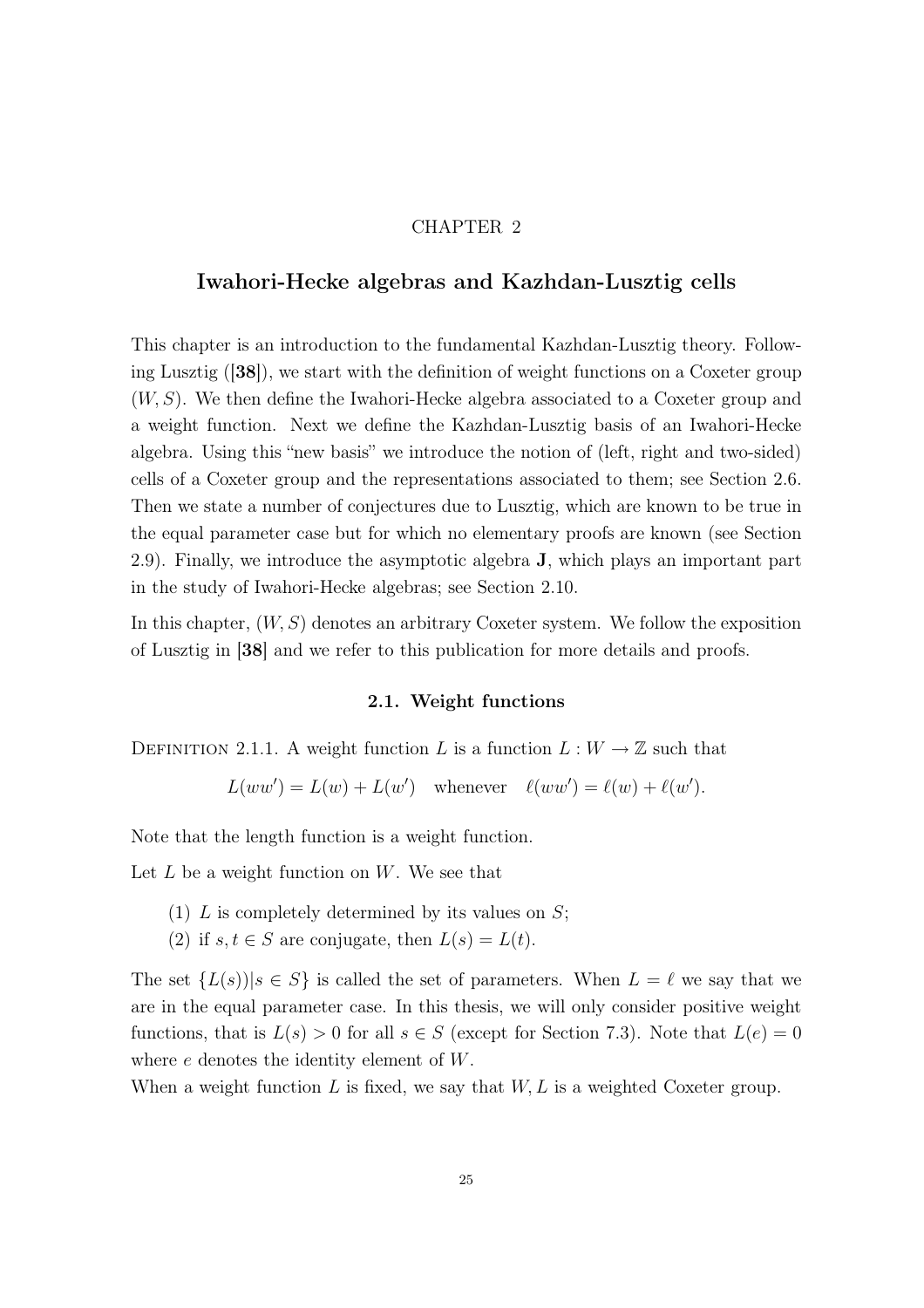EXAMPLE 2.1.2. Let W be an affine Weyl group of type  $\tilde{G}_2$  with graph given by

$$
\overbrace{\rule{8.5cm}{0pt} s_1 \quad s_2 \quad s_3}^{\bigcirc \hspace{2.5cm} \bigcirc}
$$

Let L be a weight function on W. The order of  $s_2s_3$  is odd, thus they are conjugate and we must have  $L(s_2) = L(s_3) \in \mathbb{N}^*$ . Hence a positive weight function on W is completely determined by the values  $L(s_1) = a \in \mathbb{N}^*$  and  $L(s_2) = b \in \mathbb{N}^*$ .

If W is a finite irreducible Weyl group, unequal parameters can only arise in types  $B_n$ ,  $F_4$  and  $G_2$ . Note that we have at most two distinct parameters.

If  $W$  is an irreducible affine Weyl group, unequal parameters can only arise in types  $\tilde{A}_1, \tilde{B}_n, \tilde{C}_n, \tilde{F}_4$  and  $\tilde{G}_2$ . In type  $\tilde{C}_n$  there can be 3 distinct parameters. In the other cases, we have at most 2 distinct parameters.

#### 2.2. Iwahori-Hecke algebras

From now and until the end of this chapter, we fix a weight function  $L$  on  $W$ . Let  $\mathcal{A} := \mathbb{Z}[v, v^{-1}]$  where v is an indeterminate. For  $s \in S$  we set  $v_s = v^{L(s)}$  and  $\xi_s = v_s - v_s^{-1}$ . We keep this setting until the end of this chapter. Recall that we always assume that  $L(s) > 0$  for all  $s \in S$ .

Let H be the free A-algebra with basis  $\{T_w \mid w \in W\}$ , identity element  $T_e$  (where e is the identity element of  $W$ ) and multiplication given by

$$
T_s T_w = \begin{cases} T_{sw}, & \text{if } sw > w, \\ T_{sw} + (v_s - v_s^{-1}) T_w, & \text{if } sw < w, \end{cases}
$$

for all  $s \in S$ ,  $w \in W$ . The algebra  $\mathcal H$  is called the Iwahori-Hecke algebra associated to the weighted Coxeter group  $W, L$ .

REMARK 2.2.1. The definition of  $H$  depends on the weight function L, thus from now on, everything we say depends on L.

From the definition, one can check that  $T_s$  is invertible for all  $s \in S$  with inverse

$$
T_s^{-1} = T_s - \xi_s T_e.
$$

Let  $w \in W$  and  $w = s_1 \dots s_n$  be a reduced expression of w. We have

$$
T_w = T_{s_1} T_{s_2} \dots T_{s_n},
$$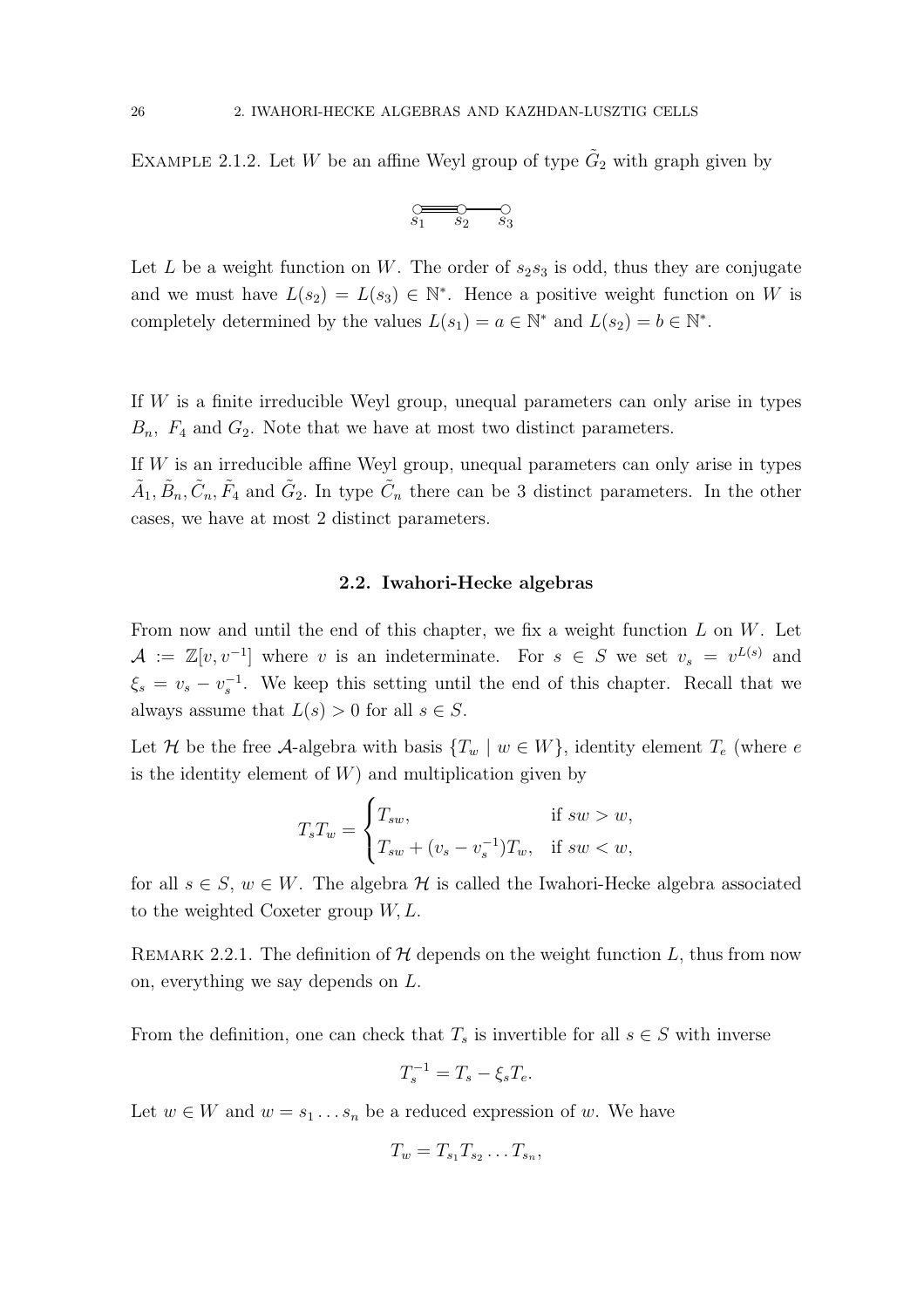thus, since each  $T_{s_i}$  is invertible, we see that  $T_w$  is invertible for all  $w \in W$ .

The basis  ${T_w}_{w\in W}$  is called the standard basis. For  $x, y \in W$  we set

$$
T_x T_y = \sum_{z \in W} f_{x,y,z} T_z
$$

where  $f_{x,y,z} \in \mathcal{A}$  are the structure constants with respect to the standard basis. We define an A-linear map  $\tau : \mathcal{H} \to \mathcal{A}$  by  $\tau(T_w) = \delta_{w,1}$  for all  $w \in W$ .

PROPOSITION 2.2.2. Let  $x, y, z \in W$  and  $h, h' \in H$ . We have

\n- (1) 
$$
\tau(T_x T_y) = \delta_{xy,1};
$$
\n- (2)  $\tau(hh') = \tau(h'h);$
\n- (3)  $\tau(T_x T_y T_z) \in v^M \mathbb{Z}[v^{-1}]$  where  $M = \min(L(x), L(y), L(z)).$
\n

REMARK 2.2.3. The form  $\tau$  is symmetric. The dual basis of  $\{T_w \mid w \in W\}$  is clearly  ${T_{w^{-1}} \mid w \in W}.$ 

### 2.3. The ¯ operator

There exists a unique ring involution on  $\mathcal{A} = \mathbb{Z}[v, v^{-1}]$  such that  $\bar{v} = v^{-1}$ . We can extend this map to a ring involution  $\overline{\phantom{a}}$ :  $\mathcal{H} \rightarrow \mathcal{H}$  such that

$$
\overline{\sum_{w \in W} a_w T_w} = \sum_{w \in W} \bar{a}_w T_{w^{-1}}^{-1} \quad \text{where } a_w \in \mathcal{A}.
$$

Let  $w \in W$ . We can write uniquely

$$
\bar{T}_w = T_{w^{-1}}^{-1} = \sum_{y \in W} \bar{R}_{y,w} T_y
$$

where  $R_{y,w} \in \mathcal{A}$  are zero for all but finitely many  $y \in W$ . Note that these elements are denoted by  $r_{y,w}$  in [38].

PROPOSITION 2.3.1. Let  $y, w \in W$ . The R-polynomials satisfy the following properties.

(1) Let  $s \in S$  be such that  $sw < w$ . We have

$$
R_{y,w} = \begin{cases} R_{sy,sw}, & \text{if } sy < y, \\ R_{sy,sw} + \xi_s R_{y,sw}, & \text{if } sy > y. \end{cases}
$$

- (2) If  $R_{y,w} \neq 0$  then  $y \leq w$ .
- (3) We have

$$
\sum_{z \in W} \bar{R}_{y,z} R_{z,w} = \delta_{y,w}.
$$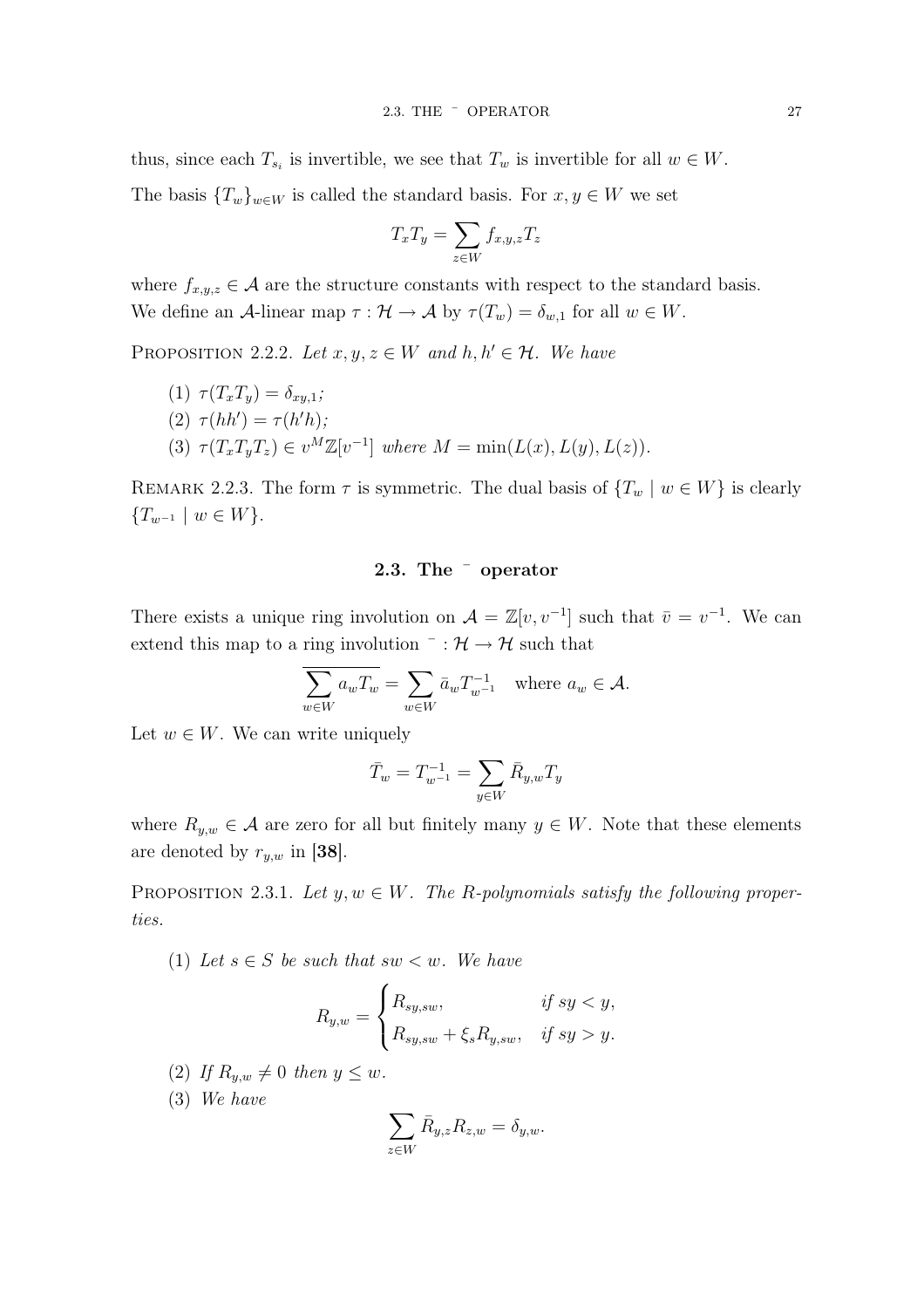EXAMPLE 2.3.2. Let  $y \leq w \in W$ . One can show that

- $R_{y,y} = 1;$
- if  $\ell(w) = \ell(y) + 1$  then y is obtained by deleting a simple reflection  $s \in S$  in a reduced expression of w and  $R_{y,w} = \xi_s$ .
- if  $\ell(w) = \ell(y)+2$  then y is obtained by deleting two simple reflections  $s, t \in S$ in a reduced expression of w and  $R_{y,w} = \xi_s \xi_t$ .

There exists a unique involutive antiautomorphism  $\flat$  of H which sends  $T_s$  to  $T_s$  for any  $s \in S$ . It carries  $T_w$  to  $T_{w^{-1}}$ , for any  $w \in W$ . This antiautomorphism will be useful later on.

#### 2.4. Kazhdan-Lusztig basis

We first introduce some notation. Let

$$
A_{<0}:=v^{-1}\mathbb{Z}[v^{-1}]\quad \text{and}\quad A_{\leq 0}:=\mathbb{Z}[v^{-1}]
$$

and

$$
\mathcal{H}_{<0}:=\sum_{w\in W}\mathcal{A}_{<0}T_w\quad\text{and}\quad\mathcal{H}_{\leq 0}:=\sum_{w\in W}\mathcal{A}_{\leq 0}T_w.
$$

The following theorem is due to Kazhdan and Lusztig ([24]) in the equal parameter case (i.e  $L = \ell$ ) and to Lusztig ([28, 38]) in the unequal parameter case. It is the cornerstone of this theory.

THEOREM 2.4.1. Let  $w \in W$ . There exists a unique element  $C_w \in \mathcal{H}_{\leq 0}$  such that

(1) 
$$
\overline{C_w} = C_w
$$
 and  
(2)  $C_w \equiv T_w \mod \mathcal{H}_{<0}$ 

The elements  $\{C_w \mid w \in W\}$  form an A-basis of H known as the Kazhdan-Lusztig basis.

These elements were formerly denoted by  $C'_w$  in [24] and [28] ; they are denoted by  $c_w$  in [38].

For any  $w \in W$  we set

$$
C_w = \sum_{y \in W} P_{y,w} T_w
$$

where  $P_{y,w} \in \mathcal{A}_{\leq 0}$ . These polynomials are called the Kazhdan-Lusztig polynomials. Note that they are denoted by  $p_{y,w}$  in [38].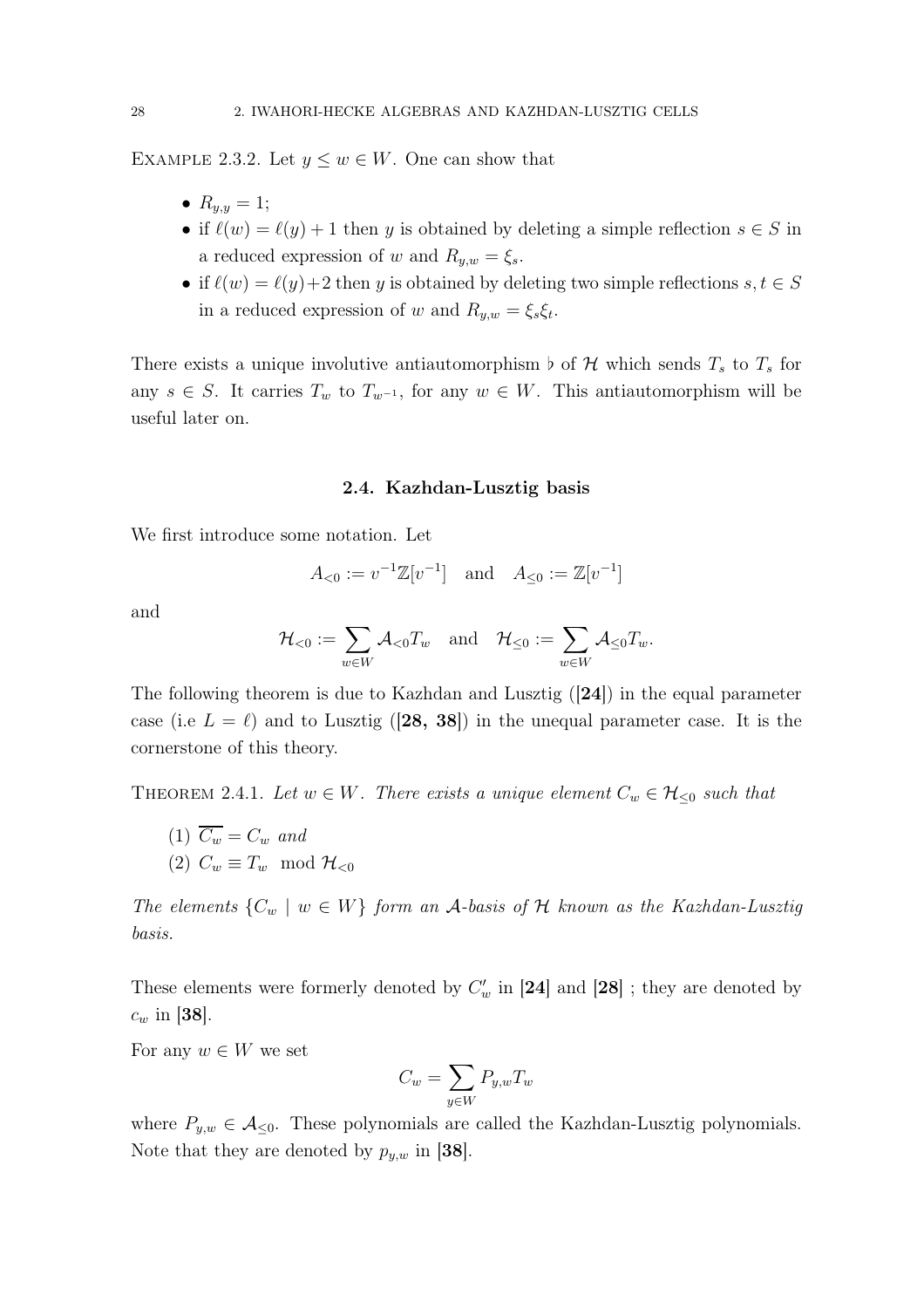PROPOSITION 2.4.2. Let  $y, w \in W$ . The Kazhdan-Lusztig polynomials  $P_{y,w}$  satisfy the following properties.

- (1)  $P_{y,y} = 1$  for all  $y \in W$ .
- (2)  $P_{y,w} = 0$  unless  $y \leq w$ .
- (3)  $P_{y,w} \in \mathcal{A}_{<0}$  if  $y < w$ .
- (4) For all  $x, w \in W$  we have

$$
\bar{P}_{x,w} = \sum_{y:x \le y \le w} R_{x,y} P_{y,w}.
$$

EXAMPLE 2.4.3. Let  $s \in S$ . One can check that  $T_s + v_s^{-1}T_e$  is stable under the involution, thus we have  $C_s = T_s + v_s^{-1} T_e$  and  $P_{e,s} = v_s^{-1}$ .

REMARK 2.4.4. The antiautomorphism  $\flat$  carries  $\mathcal{H}_{\leq 0}$  to itself. Moreover, it commutes with  $\overline{\phantom{a}}$ . Thus one can check that  $\flat(C_w) = C_{w^{-1}}$ .

Let  $w \in W$  and  $s \in S$ , we have the following multiplication formula

$$
C_s C_w = \begin{cases} C_{sw} + \sum_{z,sz < z < w} M_{z,w}^s C_z, & \text{if } w < sw, \\ (v_s + v_s^{-1}) C_w, & \text{if } sw < w, \end{cases}
$$

where  $M_{y,w}^s \in \mathcal{A}$  satisfies

$$
\overline{M_{y,w}^s} = M_{y,w}^s,\tag{2.1}
$$

$$
\left(\sum_{z;y\le z\langle w;sz\langle z\rangle} P_{y,z} M_{z,w}^s\right) - v_s P_{y,w} \in \mathcal{A}_{< 0}.\tag{2.2}
$$

Let y, w and  $s \in S$  be such that  $ys \leq y \leq w \leq ws$ . Using the anti-involution ♭ one gets similar formulas for right multiplication. We obtain some polynomials  $M_{y,w}^{s,r} = M_{y^{-1},w^{-1}}^s$ .

Since  $C_s = T_s + v_s^{-1}T_e$ , one can see that

$$
T_s C_w = \begin{cases} C_{sw} - v^{-L(s)} C_w + \sum_{z; s z < z < w \\ v^{L(s)} C_w, & \text{if } s w < w. \end{cases}
$$

Let  $y, w \in W$  and  $s \in S$  be such that  $sw < w$ . The Kazhdan-Lusztig polynomials satisfy the following recursive formula

$$
P_{y,w} = \begin{cases} v_s P_{y,sw} + P_{sy,sw} - \sum_{y \le z < sw} P_{y,z} M_{z,sw}^s & \text{if } sy < y, \\ v_s^{-1} P_{sy,w}, & \text{if } y < sy. \end{cases}
$$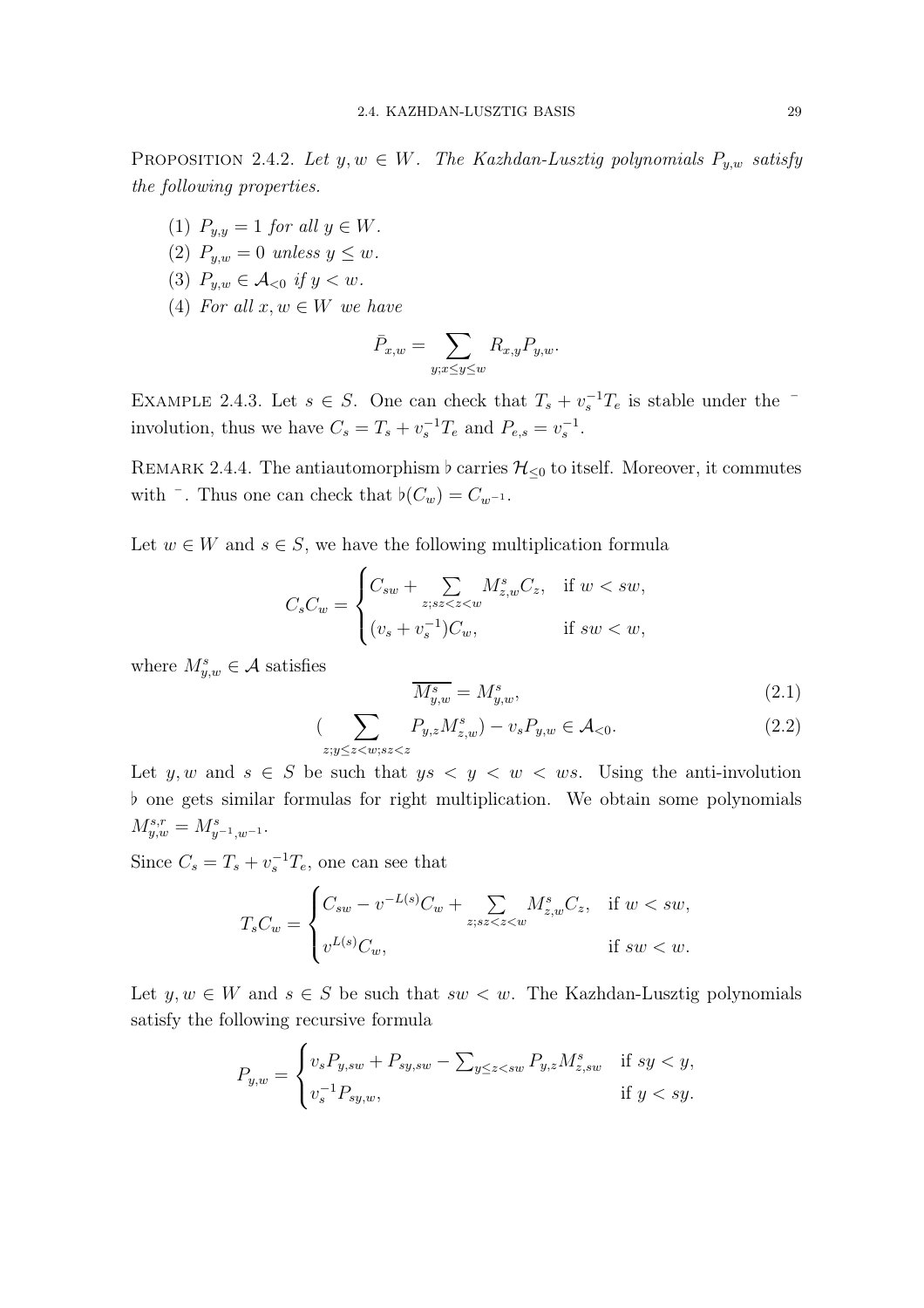EXAMPLE 2.4.5. Let W be a Weyl group of type  $G_2$  with graph and weight function given by

$$
\overset{a}{\underset{t}{\bigcirc\!\!=\!\!=\!\!=}}\overset{b}{\underset{s}{\bigcirc\!\!=}}
$$

where  $a > b \in \mathbb{N}^*$ . We want to compute the Kazhdan-Lusztig polynomials (see [46, Example 1.21]). First let  $w_0$  be the longest element of W. Using the above recursive formula and the properties of the longest element, one can check that, for all  $y \in W$ , we have

$$
P_{y,w_0} = v^{L(y)-L(w_0)}.
$$

Doing some more computations we obtain

$$
P_{t,tst} = P_{tst,tstst} = v^{-a-b} - v^{-a+b}
$$
  
\n
$$
P_{e,tst} = P_{ts,tstst} = P_{st,tstst} = v^{-2a-b} - v^{-2a+b}
$$
  
\n
$$
P_{t,tstst} = v^{-2a-2b} - v^{-2a} + v^{-2a+2b}
$$
  
\n
$$
P_{e,tstst} = v^{-3a-2b} - v^{-3a} + v^{-3a+2b}
$$
  
\n
$$
P_{s,sts} = P_{sts,ststs} = v^{-a-b} + v^{-a+b}
$$
  
\n
$$
P_{e,sts} = P_{ts,ststs} = P_{st,ststs} = v^{-a-2b} + v^{-a}
$$
  
\n
$$
P_{t,ststs} = v^{-2a-2b} + v^{-2a}
$$
  
\n
$$
P_{e,ststs} = v^{-2a-3b} + v^{-2a-b}
$$

and  $P_{y,w} = v^{L(y)-L(w)}$  for all other pairs  $y \leq w \in W$ . We have

$$
M_{tsts,ststs}^t = M_{tst,stst}^t = M_{tsts,sts}^t = M_{t,st}^t = v^{a-b} + v^{b-a},
$$
  

$$
M_{t,stst}^t = M_{tss,ststs}^t = 1
$$

and all the others are zero.

REMARK 2.4.6. Let  $y, w \in W$  and  $[y, w] := \{z \in W \mid y \le z \le w\}$ . Using Proposition 2.4.2 (3) and the definition of the M-polynomials, one can see that the set of polynomials

$$
\{M^s_{x,z},\ P_{x,z}\ \vert\ x,z\in [y,w]\}
$$

is completely determined by the weight function  $L$  and the set of  $R$ -polynomials

$$
\{R_{x,z} \mid x, z \in [y, w]\}.
$$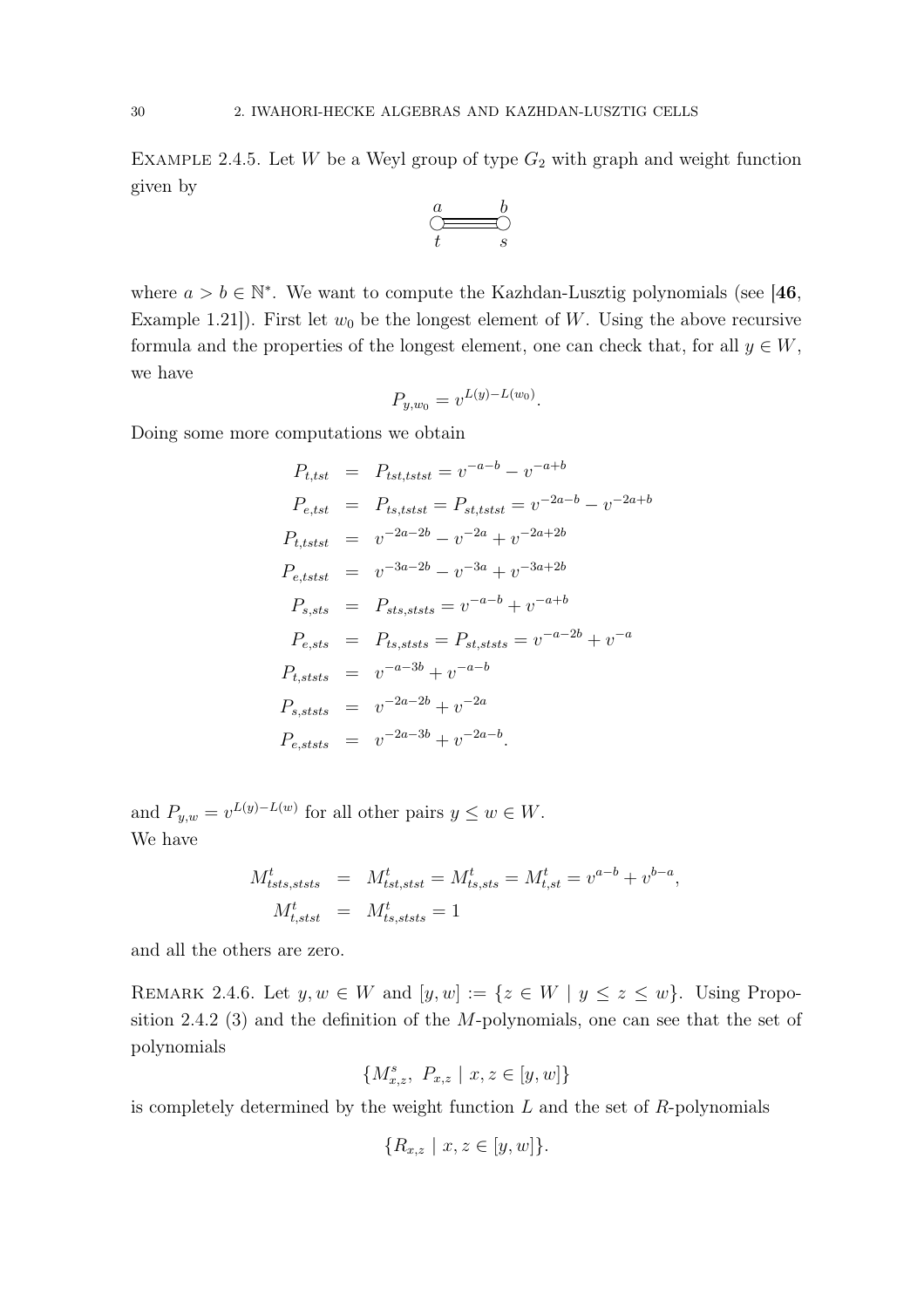Let  $x, y \in W$ . We set

$$
C_x C_y = \sum_{z \in W} h_{x,y,z} C_z
$$

where  $h_{x,y,z} \in \mathcal{A}$  are the structure constants with respect to the Kazhdan-Lusztig basis. It is clear that

$$
h_{x,y,z} = \overline{h_{x,y,z}}.
$$

#### 2.5. Kazhdan-Lusztig cells

Let  $y, w \in W$ . We write  $y \leftarrow_L w$  if there exists  $s \in S$  such that  $C_y$  appears with a non-zero coefficient in the expression of  $T_sC_w$  in the Kazhdan-Lusztig basis. The Kazhdan-Lusztig left pre-order  $\leq_L$  on W is the transitive closure of this relation. One can see that

$$
\mathcal{H}C_w \subseteq \sum_{y \leq_L w} \mathcal{A}C_y \text{ for any } w \in W.
$$

The equivalence relation associated to  $\leq_L$  will be denoted by  $\sim_L$ , that is

$$
x \sim_L y \iff x \leq_L y
$$
 and  $y \leq_L x$   $(x, y \in W)$ .

The corresponding equivalence classes are called the left cells of  $W$ . Similarly, we define  $\leq_R$ ,  $\sim_R$  and right cells, multiplying on the right. In fact, using the antiautomorphism **♭** one can show that

$$
x \leq_L y \Longleftrightarrow x^{-1} \leq_R y^{-1} \quad (x, y \in W).
$$

We say that  $x \leq_{LR} y$  if there exists a sequence

$$
x = x_0, x_1, \ldots, x_n = y
$$

such that for all  $1 \leq i \leq n$  we have  $x_{i-1} \leftarrow_L x_i$  or  $x_{i-1} \leftarrow_R x_i$ . We denote by  $\sim_{LR}$  the associated equivalence relation and the equivalence classes are called the two-sided cells of W. One can see that

$$
\mathcal{H}C_w\mathcal{H}\subseteq \sum_{y\leq_{LR}w}\mathcal{A}C_y \text{ for any } w\in W.
$$

Remark 2.5.1. A two-sided cell is a union of left cells which is also a union of right cells. However, even if one knows the decomposition into left cells of  $W$  (and hence the decomposition into right cells via  $\nu$ ) it is complicated to find the decomposition into two-sided cells (see for example [7] and [4]).

The pre-orders  $\leq_L$ ,  $\leq_R$  and  $\leq_{LR}$  induce partial orders on the left, right and two-sided cells.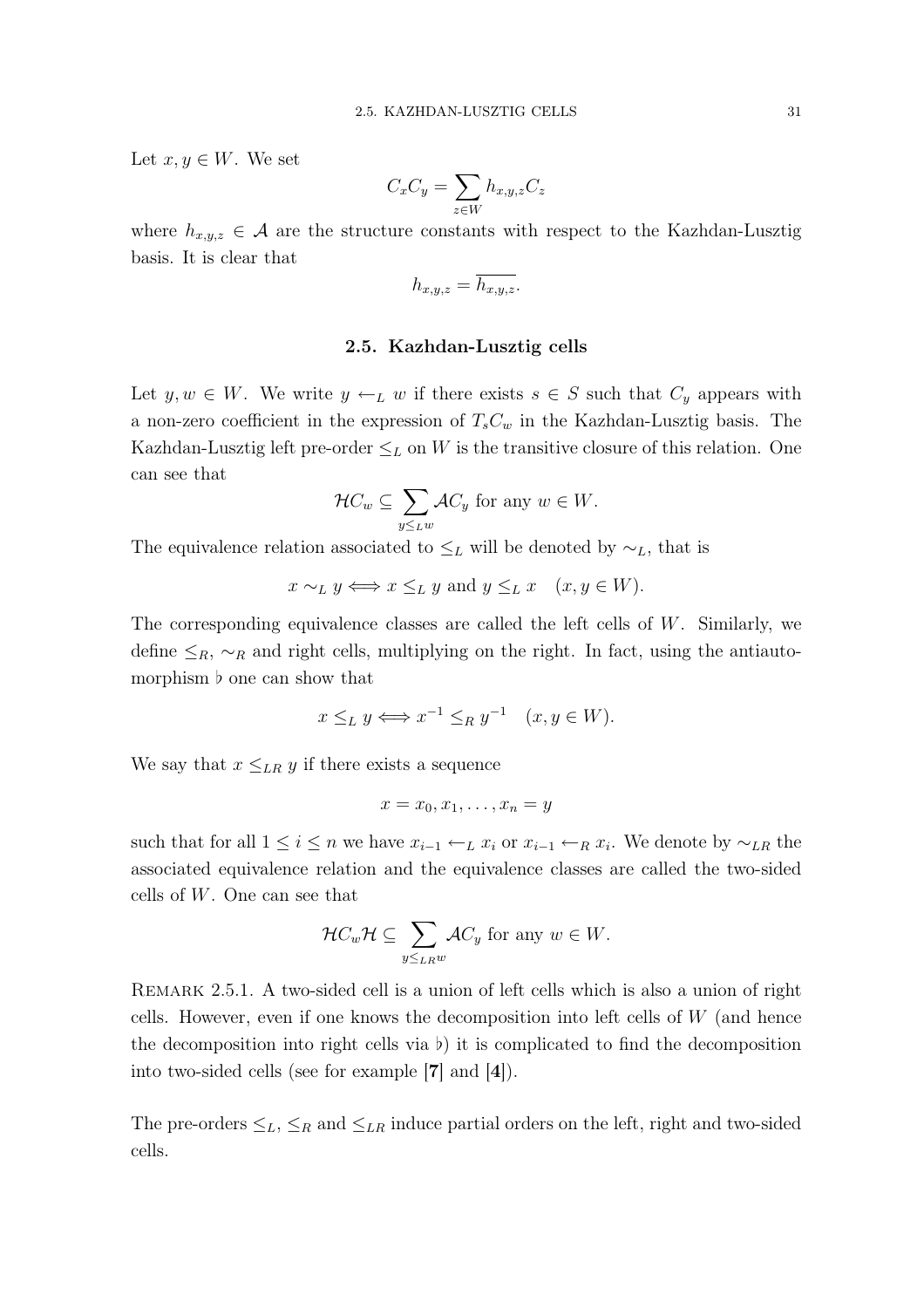EXAMPLE 2.5.2. Let W be of type  $G_2$  with graph and weight function as in Example 2.4.5. The decomposition of  $W$  into left cells is as follows (see [46, Examples 1.21])

 ${e}, {s}, {tstst}, {t, st, tst, stst}, {t, st, stst}, {t, st, s, tst}, {s, tst}, {s, tstst}.$ 

The partial order on the left cells can be described by the following Hasse diagram



The two-sided cells are (in order)

$$
\{e\} \leq_{LR} \{s\} \leq_{LR} \{t, st, ts, tst, sts, stst, stst, stst\} \leq_{LR} \{tstst\} \leq_{LR} \{ststst\}.
$$

Now assume that  $L = \ell$ . In that case the left cells are

$$
\{e\},\ \{t, st, tst, stst, tstst\},\ \{s, ts, sts, tsts, ststs\},\ \{ststst\}
$$

and the order is as follows



The two-sided cells are given by

 ${e} \leq_{LR} {t, st, tst, stst, tstst, s, ts, sts, tsts, ststs} \leq_{LR} {ststst}.$ 

The following result shows some connections between descent sets and cells. PROPOSITION 2.5.3. Let  $y, w \in W$ . We have

$$
y \leq_L w \Rightarrow \mathcal{R}(w) \subseteq \mathcal{R}(y)
$$
 and  $y \leq_R w \Rightarrow \mathcal{L}(w) \subseteq \mathcal{L}(y)$ .

In particular, if  $y \sim_L w$  (resp.  $y \sim_R w$ ) then  $\mathcal{R}(y) = \mathcal{R}(w)$  (resp.  $\mathcal{L}(y) = \mathcal{L}(w)$ ).

DEFINITION 2.5.4. Let  $\mathfrak{B}$  be a subset of W. We say that  $\mathfrak{B}$  is a left ideal of W if and only if the A-submodule generated by  $\{C_w | w \in \mathfrak{B}\}\$  is a left ideal of  $\mathcal{H}$ . Similarly one can define right and two-sided ideals of W.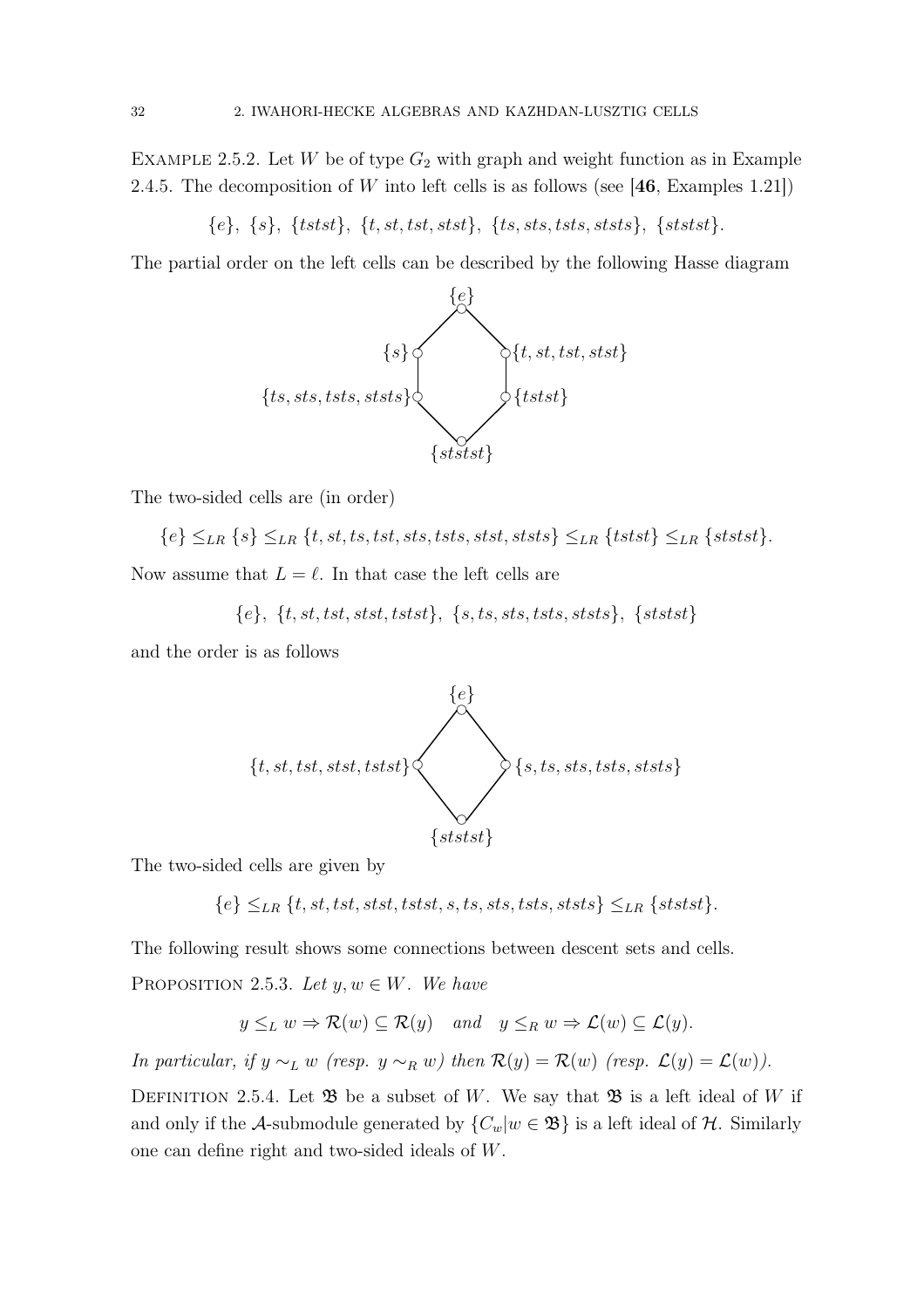$$
\mathcal{H}C_w \subseteq \sum_{y \in \mathfrak{B}} \mathcal{A}C_y.
$$

In particular, if  $y \leq_L w$  then  $y \in \mathfrak{B}$  and  $\mathfrak{B}$  is a union of left cells.

∗ A union of left ideals is a left ideal.

∗ An intersection of left ideals is a left ideal.

∗ A left ideal which is stable by taking the inverse is a two-sided ideal. In particular it is a union of two-sided cells.

EXAMPLE 2.5.6. Let  $J$  be a subset of  $S$ . We set

$$
\mathcal{R}^J := \{ w \in W \mid J \subseteq \mathcal{R}(w) \} \quad \text{and} \quad \mathcal{L}^J := \{ w \in W \mid J \subseteq \mathcal{L}(w) \}
$$

Then the set  $\mathcal{R}^J$  is a left ideal of W. Indeed let  $w \in \mathcal{R}^J$  and  $y \in W$  be such that  $y \leq_L w$ . Then we have  $J \subseteq \mathcal{R}(w) \subseteq \mathcal{R}(y)$  and  $y \in \mathcal{R}^J$ . Similarly one can see that  $\mathcal{L}^J$ is a right ideal of W.

#### 2.6. Cell representations

In this section, we show how each cell gives rise to a representation of  $H$ .

LEMMA 2.6.1. Let  $w \in W$ .

(1) 
$$
\mathcal{H}_{\le_L w} = \bigoplus_{y:y\le_L w} \mathcal{A}C_y
$$
 is a left ideal of  $\mathcal{H}$ .  
\n(2)  $\mathcal{H}_{\le_R w} = \bigoplus_{y:y\le_R w} \mathcal{A}C_y$  is a right ideal of  $\mathcal{H}$ .  
\n(3)  $\mathcal{H}_{\le_L w} = \bigoplus_{y:y\le_L w} \mathcal{A}C_y$  is a two-sided ideal of  $\mathcal{H}$ .

Let C be a left cell of W and let  $w \in \mathcal{C}$ . The set

$$
\mathop{\oplus}\limits_{y;y\leq_L w}\mathcal{A}C_y\nearrow\mathop{\oplus}\limits_{y;y<_L w}\mathcal{A}C_y
$$

is a quotient of two left ideals (independent of the choice of  $w \in \mathcal{C}$ ), hence it is a left  $H$ -module. We denote this left module by  $V_c$ . It has an A-basis which consists of the images of  $C_y, y \in \mathcal{C}$  (via the canonical projection). More precisely, let  $e_y$   $(y \in \mathcal{C})$  be the image of  $C_y$ . The action of H on  $\mathcal{V}_c$  is given by the Kazhdan-Lusztig structure constants

$$
C_w.e_y = \sum_{z \in \mathcal{C}} h_{w,y,z} e_z \quad \text{ for all } y \in \mathcal{C} \text{ and } w \in W.
$$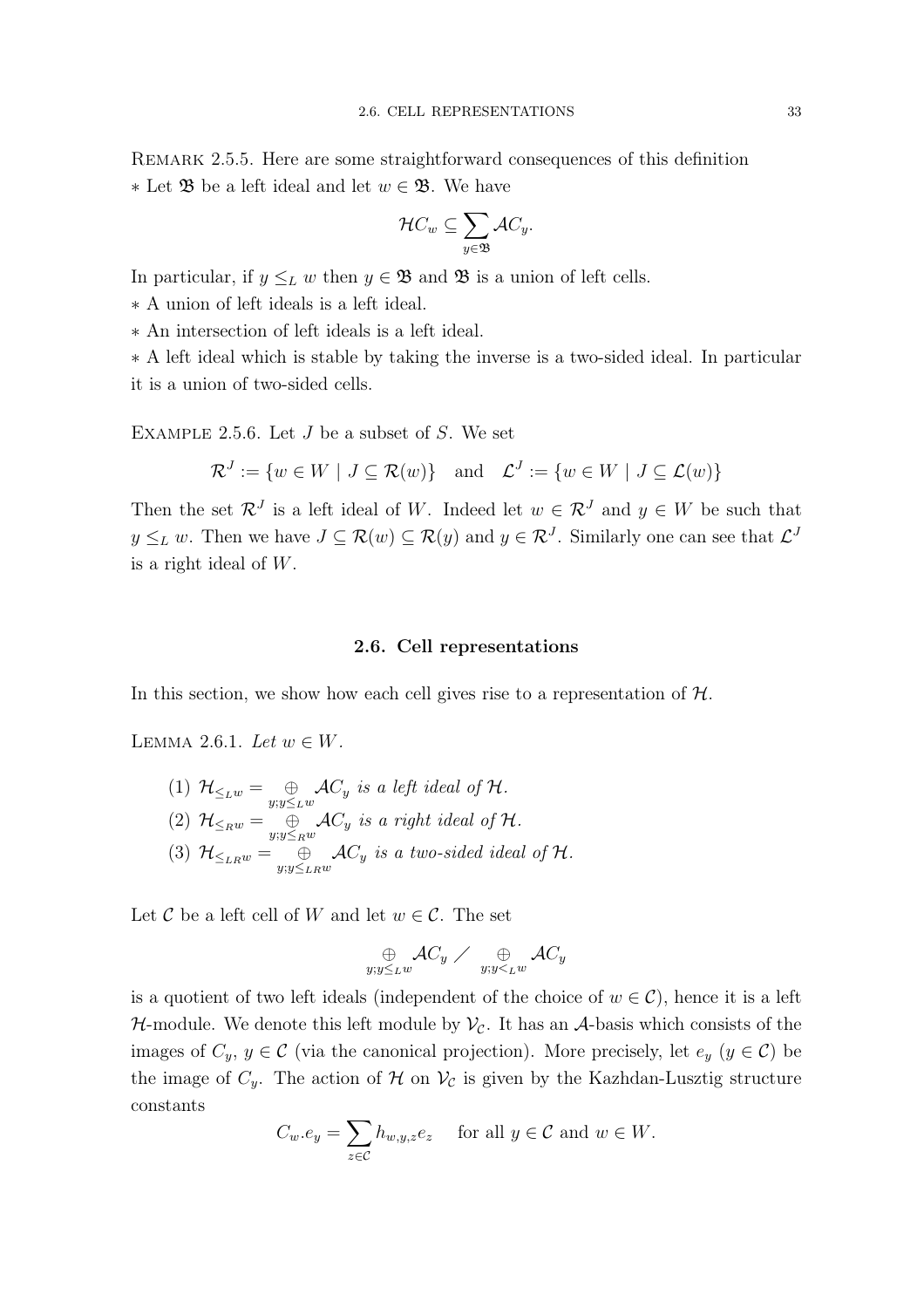Let  $\theta : \mathcal{A} \longrightarrow \mathbb{Q}$  be the unique ring homomorphism which sends v to 1. Then if we extend the scalars from A to Q (via  $\theta$ ) we obtain a representation of Q⊗<sub>A</sub> H = Q[W] on  $\mathbb{Q} \otimes_{\mathcal{A}} \mathcal{V}_{\mathcal{C}}$ .

One can do similar constructions with right and two-sided cells. We obtain respectively right modules and two-sided modules.

We now give two examples where the left cells representations actually give rise to all the irreducible representations of  $H$ .

EXAMPLE 2.6.2. In the fundamental paper of Kazhdan and Lusztig  $([24])$ , where they first introduced Kazhdan-Lusztig cells, they showed that if  $W$  is a Weyl group of type  $A_n$  (note that we are automatically in the equal parameter case), then the left cell representations are irreducible. Furthermore, any irreducible representation can be realized as a left cell representation.

Let W be a Weyl group of type  $B_n$  with weight function and diagram given by

$$
B_n, (n \ge 2) \quad \xrightarrow{a} \quad\n \xrightarrow{b} \quad\n \downarrow b \quad \downarrow b \quad \downarrow b
$$

where  $a, b \in \mathbb{N}^*$  satisfy  $a/b > n - 1$ . Then we are in the so-called "asymptotic case" where the left cells have been described by Bonnafé and Iancu  $(4, 7)$ . It turns out that in that case the left cell representations are irreducible. Conversely, any irreducible representation can be realized as a left cell representation. However, in the equal parameter case, it is not true anymore.

Note that if  $W$  is an affine Weyl group, some cells are infinite and thus give rise to infinite dimensional  $H$ -modules.

#### 2.7. On the structure constants

Let  $y, w \in W$ . We set

$$
Q'_{y,w} := \sum (-1)^n P_{z_0,z_1} P_{z_1,z_2} \dots P_{z_{n-1},z_n}
$$

(where the sum runs over all the sequences  $y = z_0 < z_1 < \ldots < z_n = w$  in W) and

$$
Q_{y,w} = (-1)^{\ell(y)+\ell(w)} Q'_{y,w}.
$$

In [38], these polynomials are denoted by  $q'_{y,w}$  and  $q_{y,w}$ . For all  $y, w \in W$ , we have,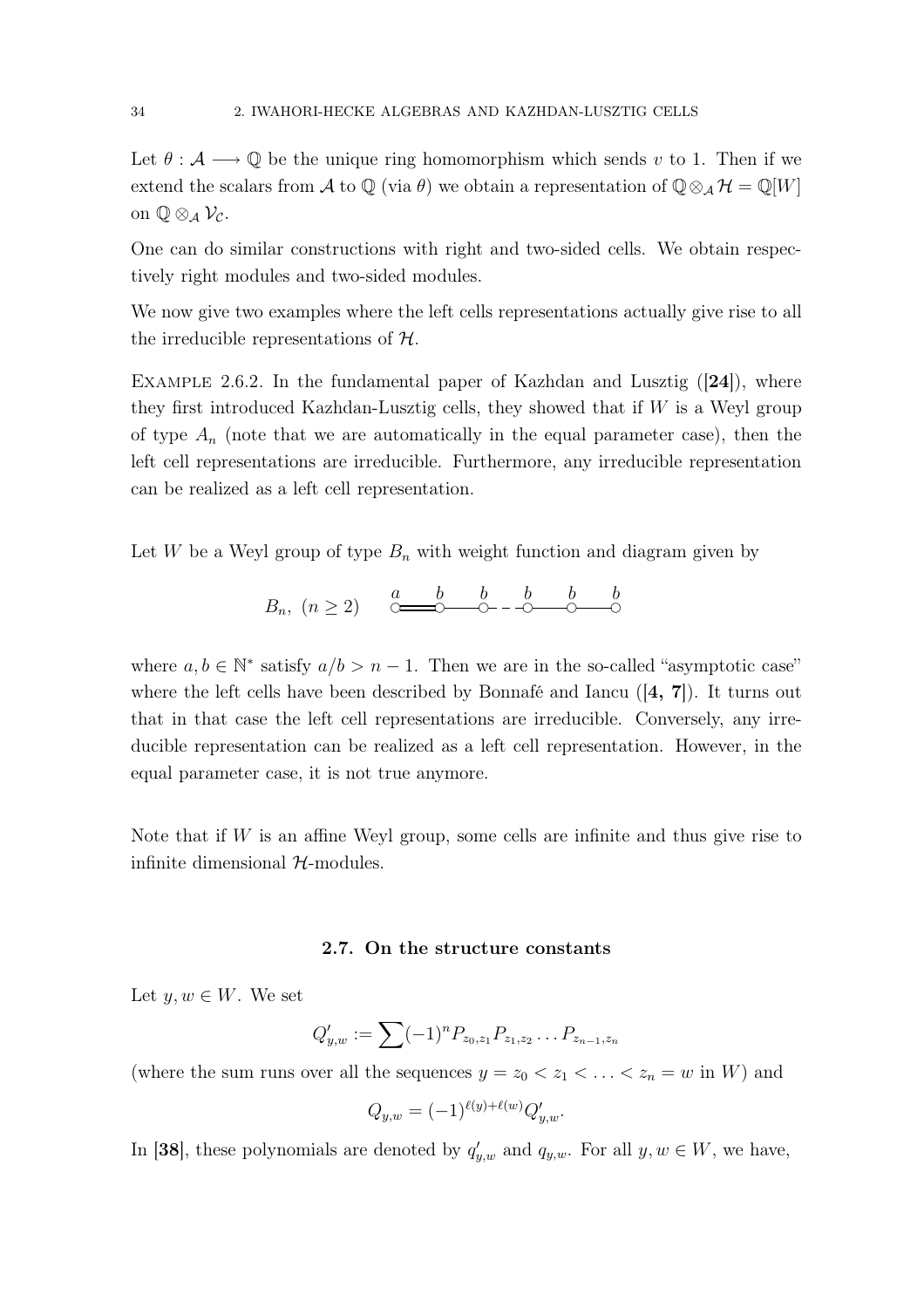- $Q_{w,w} = 1;$
- $Q_{u,w} \in \mathcal{A}_{\leq 0}$  if  $y \neq w$ ;
- $Q_{u,w} = 0$  unless  $y \leq w$ ;

Recall that, for  $x, y \in W$ , we have set

$$
T_x T_y = \sum_{z \in W} f_{x,y,z} T_z \quad \text{and} \quad C_x C_y = \sum_{z \in W} h_{x,y,z} C_z.
$$

Let

$$
T_x T_y = \sum_{z \in W} f'_{x,y,z} C_z.
$$

PROPOSITION 2.7.1. Let  $x, y, z \in W$ . We have

(1)  $f_{x,y,z} = \sum_{z' \in W} P_{z,z'} f'_{x,y,z'}$ ; (2)  $f'_{x,y,z} = \sum_{z' \in W} Q_{z,z'} f_{x,y,z'};$ (3)  $h_{x,y,z} = \sum_{x',y' \in W} P_{x',x} P_{y',y} f'_{x',y',z}.$ 

All the above sums are finite.

Note that if  $h_{x,y,z} \neq 0$  then  $z \leq_R x$  and  $z \leq_L y$ .

DEFINITION 2.7.2. We say that W is bounded if there exists  $N \in \mathbb{N}$  such that  $v^{-N} f_{x,y,z} \in \mathcal{A}_{\leq 0}$  for all  $x, y, z \in W$ .

Let **I** be the set which consists of all subsets I of S such that  $W_I$  is finite. For  $I \in I$ , we denote by  $w_I$  the longest element of  $W_I$ . Let

$$
N:=\max_{I\in\mathbf{I}}L(w_I).
$$

Lusztig has conjectured that  $N$  should be a bound for  $W$ . One can easily see that  $N$ is reached. Indeed,  $v^{L(w_I)}$  appears in  $f_{w_I,w_I,w_I}$  for all  $I \in I$ . It is known that N is a bound for  $W$  in the following case

 $*$  W is finite (see [38]);

 $*$  W is an affine Weyl group (see [9, 30]).

Using Proposition 2.7.1, we see that if N is a bound for W, then, for all  $x, y, z \in W$ we have

(1)  $v^{-N} f'_{x,y,z} \in \mathcal{A}_{\leq} 0$ , (2)  $v^{-N}h_{x,y,z} \in \mathcal{A}_{\leq}0.$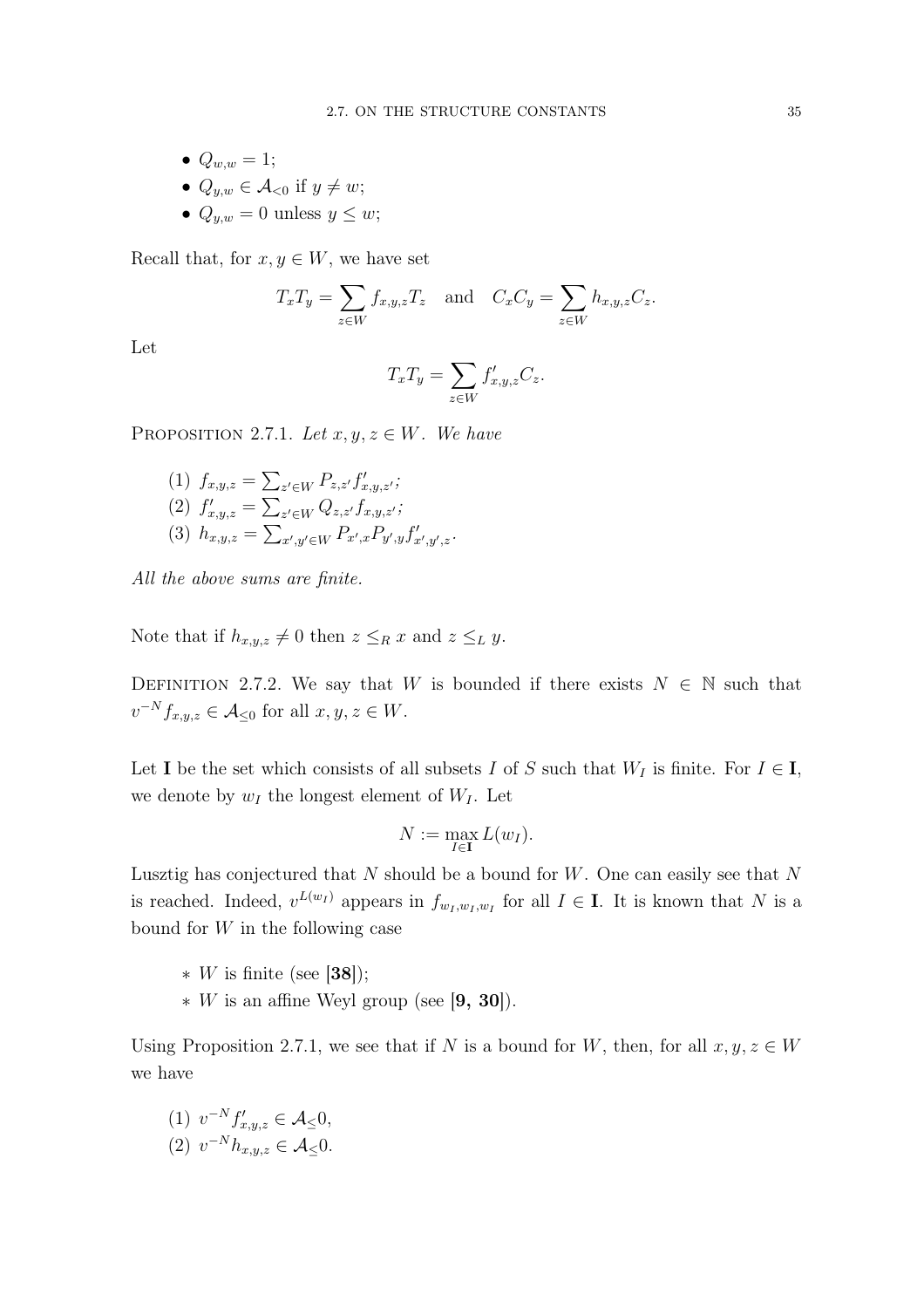### 2.8. The a-function

We now introduce Lusztig's **a**-function (see [38, Chap. 13]). In the remainder of this section, we assume that W is bounded by  $N \in \mathbb{N}$ .

DEFINITION-PROPOSITION 2.8.1. Let  $z \in W$ . There exists a unique integer  $a(z) \in$  $[0..N]$  such that

(a)  $h_{x,y,z} \in v^{\mathbf{a}(z)} \mathbb{Z}[v^{-1}]$  for all  $x, y \in W$ , (b)  $h_{x,y,z} \notin v^{\mathbf{a}(z)-1}\mathbb{Z}[v^{-1}]$  for some  $x, y \in W$ .

For any  $x, y, z \in W$ , we define  $\gamma_{x,y,z^{-1}} \in \mathbb{Z}$  by the condition

$$
h_{x,y,z} \equiv \gamma_{x,y,z^{-1}} v^{\mathbf{a}(z)} \mod v^{\mathbf{a}(z)-1} \mathbb{Z}[v^{-1}].
$$

Note that, for any  $z \in W$ , there exist  $x, y \in W$  such that  $\gamma_{x,y,z^{-1}} \neq 0$ . For any  $x, y, z \in W$  we have

$$
f'_{x,y,z} = \gamma_{x,y,z^{-1}} v^{\mathbf{a}(z)} \mod v^{\mathbf{a}(z)-1} \mathbb{Z}[v^{-1}].
$$

We now state some properties of the **a**-function.

PROPOSITION 2.8.2. We have

(1)  $a(e) = 1;$ (2) If  $z \in W - \{e\}$ , then  $a(z) \ge \min_{s \in S} L(s) > 0$ ; (3)  $a(z) = a(z^{-1})$ ; (4) for all  $x, y, z \in W$ ,  $\gamma_{x,y,z} = \gamma_{y^{-1},x^{-1},z^{-1}}$ .

Assume that W is finite and let  $w_0$  be the longest element of W, then

(1)  $\mathbf{a}(w_0) = L(w_0);$ (2) for any  $w \in W - \{w_0\}$  we have  $\mathbf{a}(w) < L(w_0)$ .

EXAMPLE 2.8.3. Let  $W$  be a Weyl group of type  $G_2$  with graph and weight function as in Example 2.4.5. It turns out that the a function is constant on the two-sided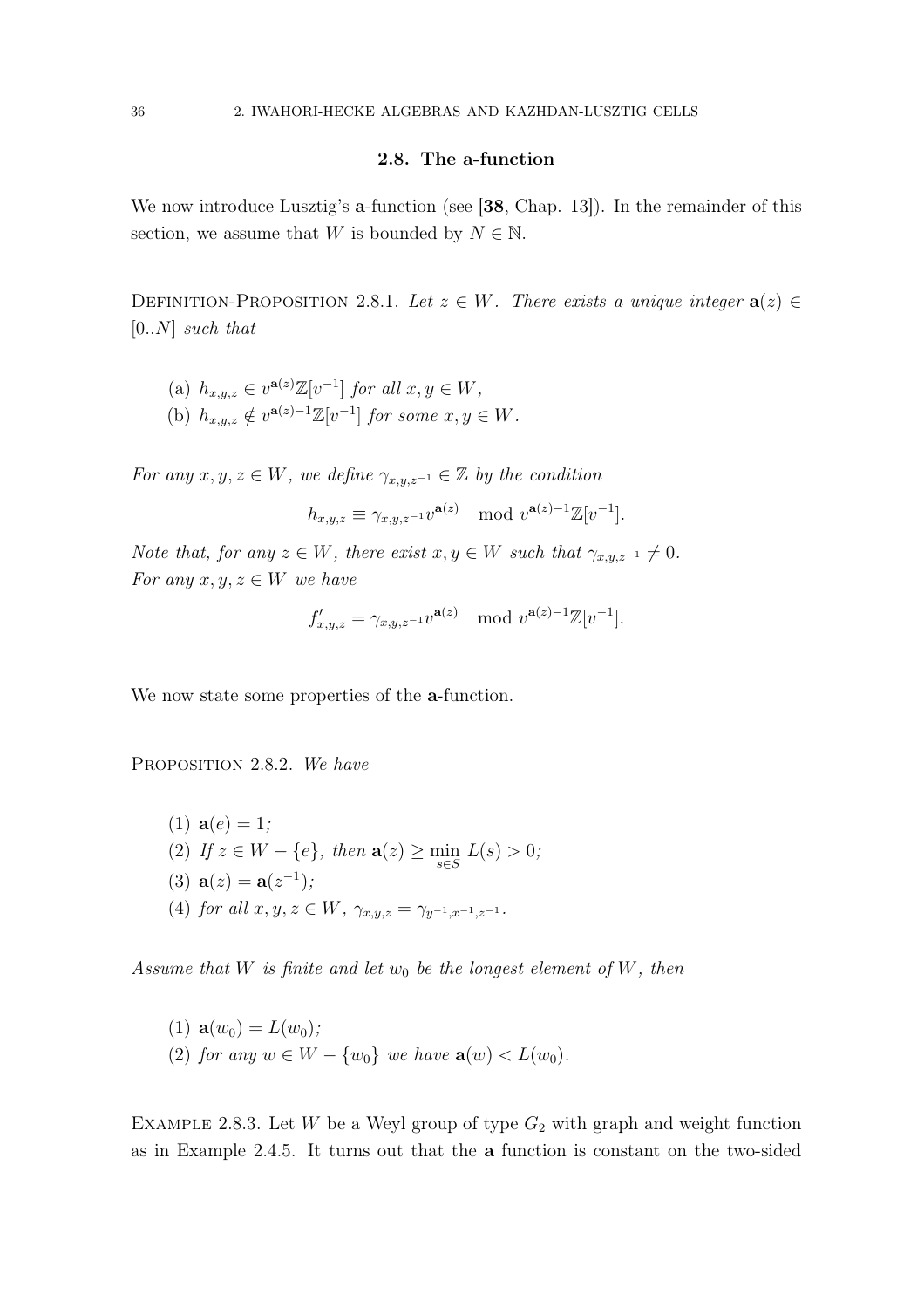cells (see next section). We have (see [18])

$$
\mathbf{a}(e) = 0
$$
  
\n
$$
\mathbf{a}(s) = L(s)
$$
  
\n
$$
\mathbf{a}(t) = L(t)
$$
  
\n
$$
\mathbf{a}(tstst) = 3L(t) - 2L(s)
$$
  
\n
$$
\mathbf{a}(ststst) = 3L(s) + 3L(t).
$$

We refer to [18, 38] for more examples.

## 2.9. Lusztig's conjectures

In this section we assume that  $W$  is bounded. We state a number of conjectures due to Lusztig (see [38, Chap. 14]), which are known in the equal parameter case (see Remark 2.9.2). For  $z \in W$ , let  $\Delta(z) \in \mathbb{N}$  be such that

$$
P_{e,z} = n_z v^{-\Delta(z)} + \text{strictly smaller powers of } v \ (n_z \neq 0).
$$

One can check that  $\Delta(z) = \Delta(z^{-1}), \Delta(e) = 0$  and  $0 < \Delta(z) \leq L(z)$  for  $z \neq e$ . Finally let

$$
\mathcal{D} := \{ z \in W \mid \mathbf{a}(z) = \Delta(z) \}.
$$

We have  $z \in \mathcal{D} \Rightarrow z^{-1} \in \mathcal{D}$ . We are now ready to state the conjectures.

CONJECTURE 2.9.1 (Lusztig). The following properties hold.

**P1.** For any  $z \in W$  we have  $a(z) \leq \Delta(z)$ . **P2.** If  $d \in \mathcal{D}$  and  $x, y \in W$  satisfy  $\gamma_{x,y,d} \neq 0$ , then  $x = y^{-1}$ . **P3.** If  $y \in W$ , there exists a unique  $d \in \mathcal{D}$  such that  $\gamma_{y^{-1},y,d} \neq 0$ . **P4.** If  $z' \leq_{LR} z$  then  $\mathbf{a}(z') \geq \mathbf{a}(z)$ . Hence, if  $z' \sim_{LR} z$ , then  $\mathbf{a}(z) = \mathbf{a}(z')$ . **P5.** If  $d \in \mathcal{D}$ ,  $y \in W$ ,  $\gamma_{y^{-1},y,d} \neq 0$ , then  $\gamma_{y^{-1},y,d} = n_d = \pm 1$ . **P6.** If  $d \in \mathcal{D}$ , then  $d^2 = 1$ . **P7.** For any  $x, y, z \in W$ , we have  $\gamma_{x,y,z} = \gamma_{y,z,x}$ . **P8.** Let  $x, y, z \in W$  be such that  $\gamma_{x,y,z} \neq 0$ . Then  $x \sim_L y^{-1}$ ,  $y \sim_L z^{-1}$ ,  $z \sim_L x^{-1}$ . **P9.** If  $z' \leq_L z$  and  $\mathbf{a}(z') = \mathbf{a}(z)$ , then  $z' \sim_L z$ . **P10.** If  $z' \leq_R z$  and  $\mathbf{a}(z') = \mathbf{a}(z)$ , then  $z' \sim_R z$ . **P11.** If  $z' \leq_{LR} z$  and  $\mathbf{a}(z') = \mathbf{a}(z)$ , then  $z' \sim_{LR} z$ . **P12.** Let  $I \subseteq S$  and  $W_I$  be the parabolic subgroup generated by I. If  $y \in W_I$ , then

 $\mathbf{a}(y)$  computed in terms of  $W_I$  is equal to  $\mathbf{a}(y)$  computed in terms of W.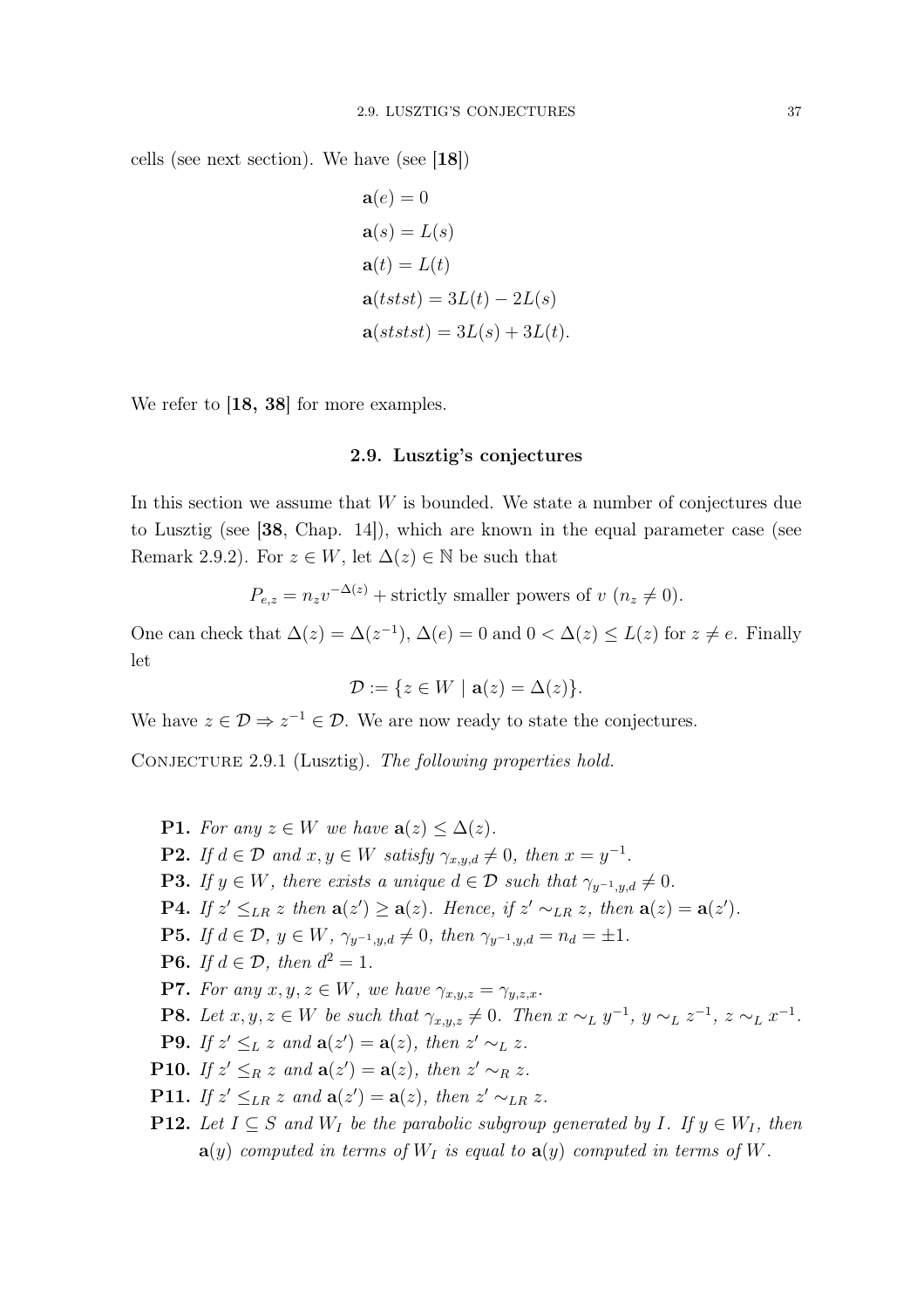- **P13.** Any left cell C of W contains a unique element  $d \in \mathcal{D}$ . We have  $\gamma_{x^{-1},x,d} \neq 0$ for all  $x \in \mathcal{C}$ .
- **P14.** For any  $z \in W$ , we have  $z \sim_{LR} z^{-1}$ .
- **P15.** Let v' be a second indeterminate and let  $h'_{x,y,z} \in \mathbb{Z}[v', v'^{-1}]$  be obtained from  $h_{x,y,z}$  by the substitution  $v \mapsto v'$ . If  $x, x', y, w \in W$  satisfy  $\mathbf{a}(w) = \mathbf{a}(y)$  then

$$
\sum_{y'} h'_{w,x',y'} h_{x,y',y} = \sum_{y'} h_{x,w,y'} h'_{y',x',y} .
$$

REMARK 2.9.2. Assume that  $L = \ell$ , that W is bounded and that we have

- (1)  $h_{x,y,z}$  ∈ N[v, v<sup>-1</sup>] for all  $x, y, z \in W$ ;
- (2)  $P_{y,w} \in \mathbb{N}[v, v^{-1}]$  for all  $y, w \in W$ .

In the case where  $W$  is integral, using an interpretation of the Kazhdan-Lusztig polynomials in terms of intersection cohomology, one can show that (1) and (2) hold (see [30, 38, 45]). In the case where W is of type  $I_2(m)$   $(m \notin \{2, 3, 4, 6\})$ ,  $H_3$ or  $H_4$ , (1) and (2) have been proved by Fokko du Cloux and Alvis, using explicit computations (see  $|1, 13|$ ).

Under the assumptions  $(1)$  and  $(2)$ , it can be shown that  $P1-P15$  hold (see [38, Chap. 15]). However, in the unequal parameter case, (1) and (2) do not hold anymore. For instance, even in a very small group like  $G_2$ , we have seen that negative coefficients arise in some Kazhdan-Lusztig polynomials (see Example 2.4.5).

For unequal parameters, these conjectures are known to be true in the following cases

- (1) in the "quasi-split case" (see  $[38, Chap. 16]$ );
- (2) infinite dihedral group (see  $[38,$  Chap. 17]);
- (3) finite dihedral groups for any parameters (see [18]);
- (4) type  $F_4$  for any parameters (see [16]);
- (5) type  $B_n$  in the "asymptotic case" (see [7, 18] and the references there in).

For instance, these conjectures yield the following.

THEOREM 2.9.3. Let W be a tame Coxeter group and assume that  $P1-P15$  hold. We have

- (1) Any two-sided cell in W meets a finite parabolic subgroup.
- (2) W has only finitely many left (resp. right, two-sided) cells.
- (3)  $\mathcal{D}$  is a finite set.
- (4) A two-sided cell is a minimal union of left cells which is also a union of right cells.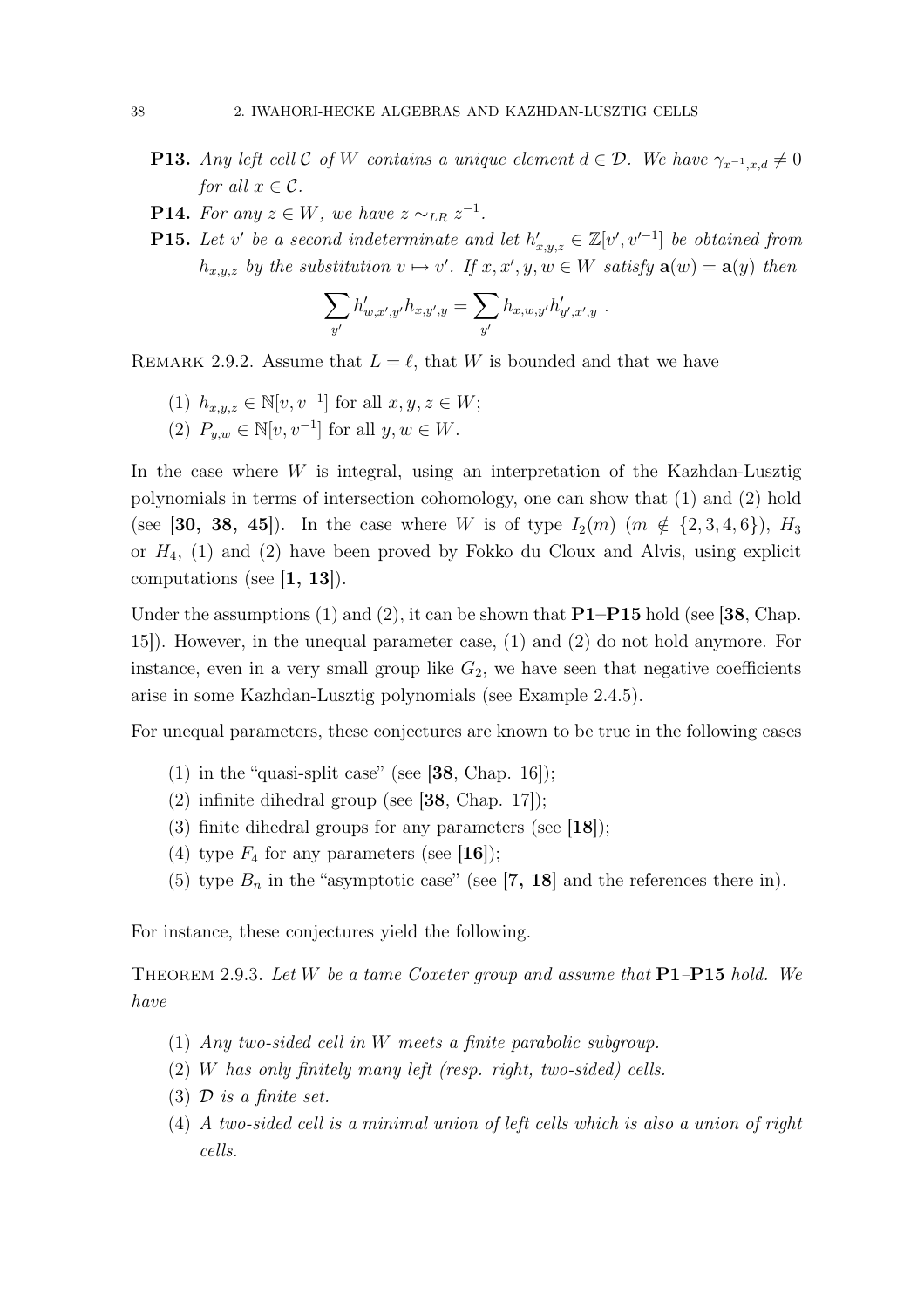#### 2.10. The asymptotic algebra J

Following Lusztig, we introduce the asymptotic algebra J. Even though we will not study this algebra in this thesis, it is important to mention it, since it plays a crucial role in the study of Iwahori-Hecke algebras associated to Weyl groups. In this section we assume that  $W$  is tame and that  $P1-P15$  hold.

DEFINITION 2.10.1. Let **J** be the free Z-module with basis  $\{t_w, w \in W\}$ . We define a bilinear product on J by

$$
t_x t_y = \sum_{z \in W} \gamma_{x,y,z^{-1}} t_z.
$$

THEOREM 2.10.2 (Lusztig  $[38, Chap. 18]$ ). The free module **J** with the above multiplication is an associative ring with identity element  $1_{\mathbf{J}} = \sum_{d \in \mathcal{D}} n_d t_d$ . Let  $\mathbf{J}_{\mathcal{A}} = \mathcal{A} \otimes_{\mathbb{Z}} \mathbf{J}$ . Then we have a unital homomorphism of A-algebras

$$
\phi \colon \mathcal{H} \to \mathbf{J}_{\mathcal{A}}, \qquad C_w \mapsto \sum_{\substack{z \in W, d \in \mathcal{D} \\ \mathbf{a}(z) = \mathbf{a}(d)}} h_{w,d,z} \, \hat{n}_z \, t_z,
$$

where  $\hat{n}_z$  is defined as follows. Given  $z \in W$ , let d be the unique element of  $\mathcal D$  such that  $d \sim_{\mathcal{L}} z^{-1}$ ; then  $\hat{n}_z = n_d = \pm 1$ . (See **P5**, **P13**.) Note that the function  $z \mapsto \hat{n}_z$  is constant on the right cells of W.

This ring J is called the asymptotic Hecke algebra. It plays a very important part in the proof of the following theorem.

THEOREM 2.10.3 (Geck [17]). Assume that W is a finite Weyl group. Let  $\mathcal{H}_{\mathbb{Q}}$  be the Iwahori-Hecke algebra defined over  $\mathbb{Q}[v, v^{-1}]$  (instead of  $\mathbb{Z}[v, v^{-1}]$ ). Then  $\mathcal{H}_{\mathbb{Q}}$  is cellular in the sense of Graham-Lehrer  $(19)$ .

This theorem provides the general theory of Specht modules for Iwahori-Hecke algebras.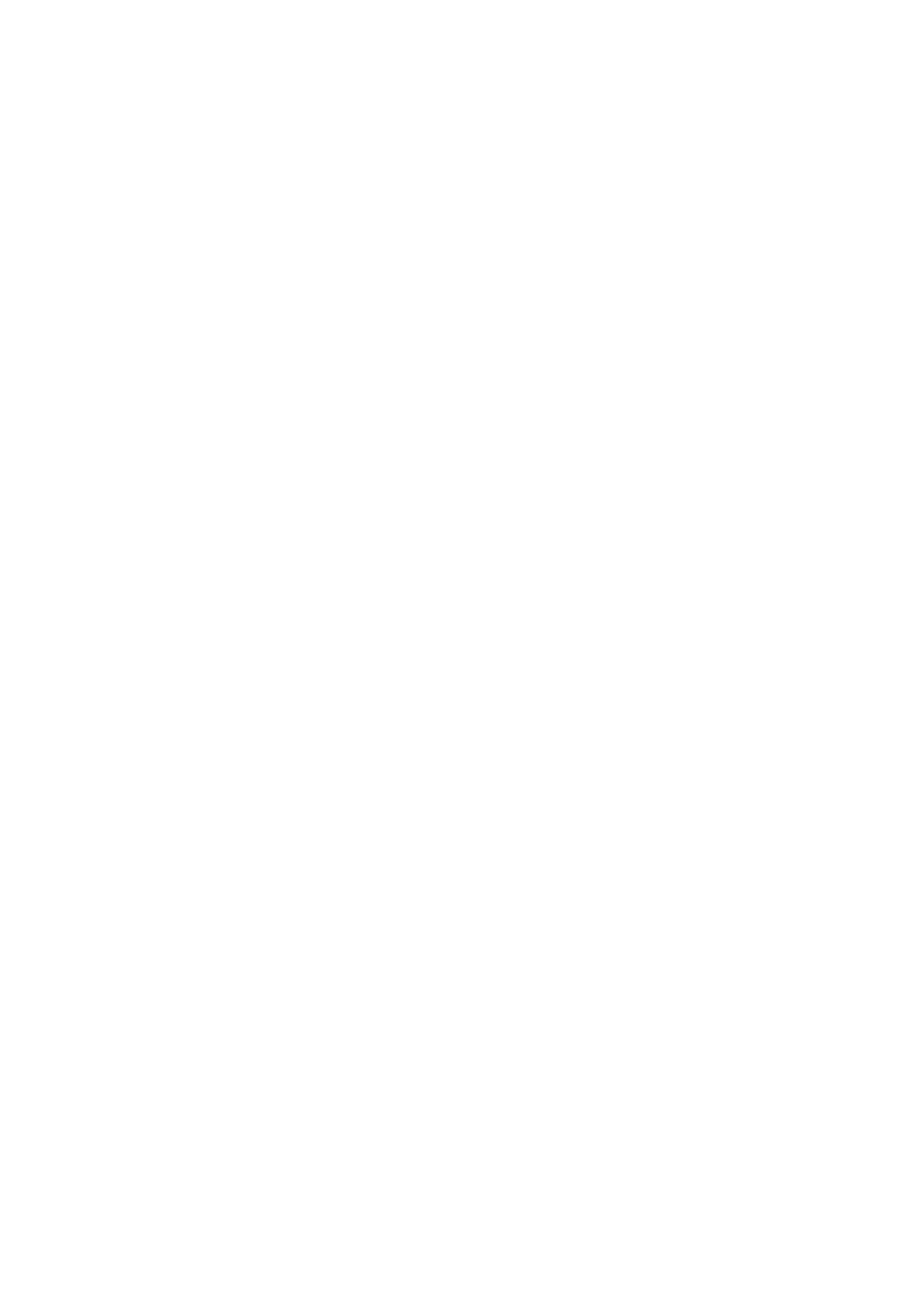## CHAPTER 3

# Geometric presentation of an affine Weyl group

In this section we give another geometric presentation of an irreducible affine Weyl group in terms of alcoves (see  $[9, 27, 46]$ ). This presentation is a very convenient way to "picture" an affine Weyl group. For instance, sets such as descent sets or the minimal left coset representatives (with respect to a parabolic subgroup) are easily "seen" in this presentation; see Examples 3.2.1 and 3.2.2. On a deeper level, it was conjectured by Lusztig that a left cell should be a connected set in this presentation.

Within this chapter, we give a number of examples to get used to this presentation. In the final section, we prove a result (using this presentation) which give a "local" bound on the degree of the structure constants associated to the standard basis. This theorem will play a crucial role in the study of the lowest two-sided cell; see Chapter 6.

### 3.1. Geometric presentation of an affine Weyl group

We now present a geometric presentation which will be of great use along this thesis. The basic references for this section are [9, 27, 46].

Let V be a Euclidean space of dimension  $r \in \mathbb{N}^*$ . Let  $\Phi$  be an irreducible crystallographic root system of rank r and  $\Phi^+$  a fixed set of positive roots. Note that  $\Phi$  spans V. We denote by  $\check{\alpha}$  the coroot associated to  $\alpha$  and we write  $\langle x, \check{\alpha} \rangle$  for the value of  $\check{\alpha} \in V^*$  at x, that is  $\langle x, \check{\alpha} \rangle = \frac{2 \langle x, \alpha \rangle}{\langle \alpha, \alpha \rangle}$  $\frac{2\langle x,\alpha\rangle}{\langle \alpha,\alpha\rangle}$ . As in Section 1.3, for  $\alpha \in \Phi^+$  and  $k \in \mathbb{Z}$ , we define the hyperplane

$$
H_{\alpha,k} = \{ x \in V \mid \langle x, \check{\alpha} \rangle = k \}.
$$

We denote by  $\mathcal F$  the set of all such hyperplanes and by  $\sigma_{\alpha,k}$  the reflection with fixed point set  $H_{\alpha,k}$ . Let  $\Omega$  be the group generated by all these reflections (it is the affine Weyl group generated by  $\Phi$ ). An alcove is a connected component of the set

$$
V - \big(\bigcup_{H \in \mathcal{F}} H\big).
$$

The group  $\Omega$  acts simply transitively on the set of alcoves X. We regard  $\Omega$  as acting on the right on X.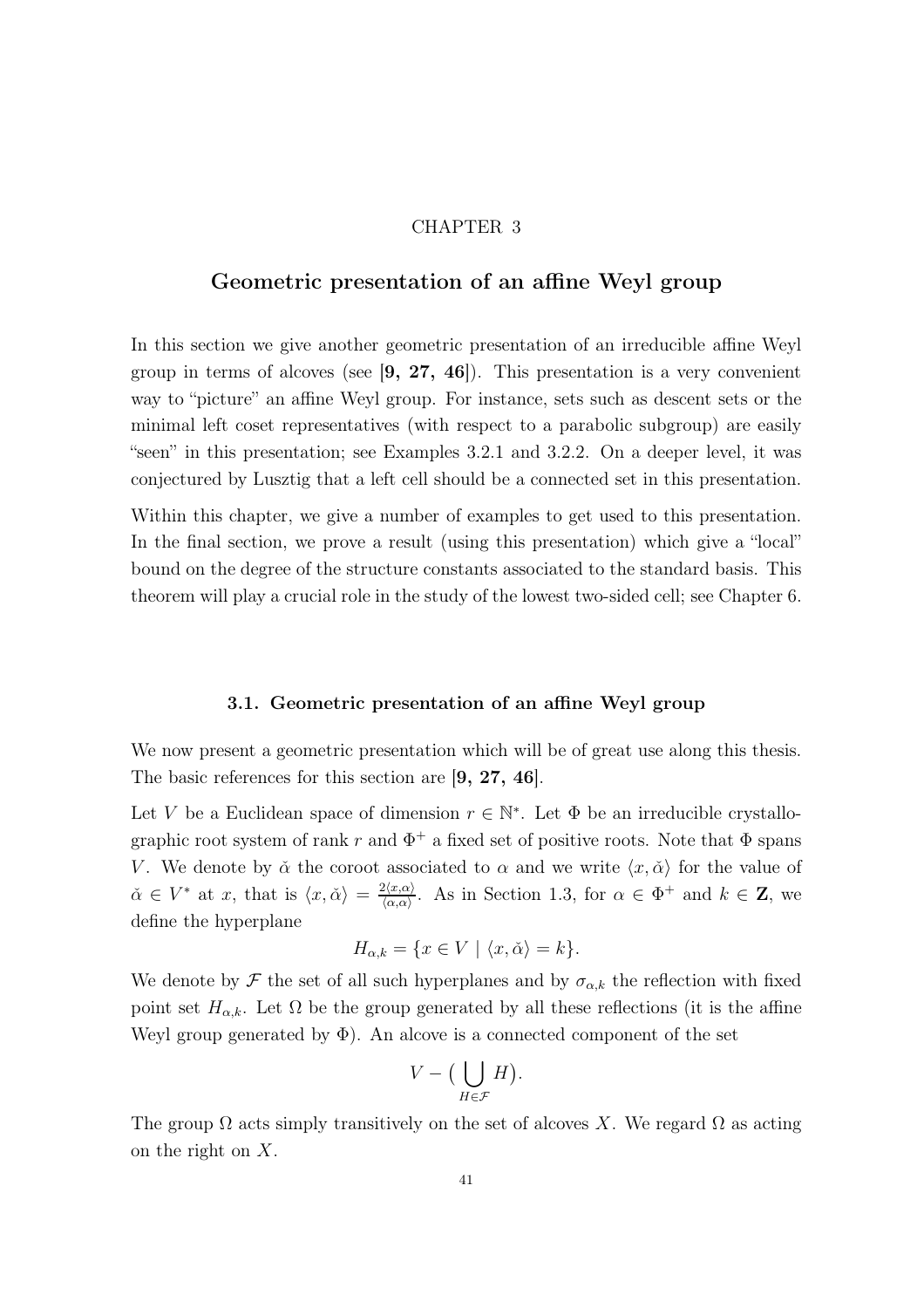Let S be the set of  $\Omega$ -orbits in the set of faces (codimension 1 facets) of alcoves. Then S consists of  $r + 1$  elements which can be represented as the  $r + 1$  faces of an alcove. If a face f is contained in the orbit  $t \in S$ , we say that f is of type t.

Let  $s \in S$ . We define an involution  $A \mapsto sA$  of X as follows. Let  $A \in X$ ; then sA is the unique alcove distinct from  $A$  which shares with  $A$  a face of type  $s$ . The set of such maps generates a group of permutations of X which is a Coxeter group  $(W, S)$ . In fact, it is the affine Weyl group associated to  $\Phi$  and we have  $W \simeq \Omega$ . We regard W as acting on the left on X.

PROPOSITION 3.1.1. W acts simply transitively on X. Furthermore the action of W on X commutes with the action of  $\Omega$ .

Let  $A_0$  be the fundamental alcove defined by

 $A_0 = \{x \in V \mid 0 < \langle x, \check{\alpha} \rangle < 1 \text{ for all } \alpha \in \Phi^+\}.$ 

We associate to any alcove  $A \in X$  the element  $w \in W$  such that  $A = wA_0$ . Conversely, to any  $w \in W$  we associate the alcove  $wA_0$ .

One can easily check that for  $w \in W$  and any alcove  $A \in W$  we have

 $\ell(w) =$  number of hyperplanes which separate A and wA.

Let  $H = H_{\alpha,n} \in \mathcal{F}$ . Then H divides  $V - H$  into two half-spaces

$$
V_H^+ = \{ x \in V \mid \langle x, \check{\alpha} \rangle > n \},
$$
  

$$
V_H^- = \{ x \in V \mid \langle x, \check{\alpha} \rangle < n \}.
$$

#### 3.2. Some examples

EXAMPLE 3.2.1. In Figure 1, we consider an affine Weyl group of type  $\tilde{G}_2$ 

$$
W := \langle s_1, s_2, s_3 \mid (s_1 s_2)^6 = 1, (s_2 s_3)^3 = 1, (s_1 s_3)^2 = 1 \rangle.
$$

The thick arrows represent a set  $\Phi^+$  of positive roots. The alcove  $zA_0$  is the image of the fundamental alcove  $A_0$  under the action of  $z = s_3s_2s_1s_2s_1s_2 \in W$ .

Let  $W_{1,2}$  be the parabolic subgroup generated by  $s_1$  and  $s_2$ . We denote by  $X_{1,2}$  the set of minimal left coset representatives with respect to  $W_{1,2}$ . Finally, let

$$
\mathcal{C} := \{ x s_2 s_1 s_2 s_1 A_0 \mid x \in X_{1,2} \}.
$$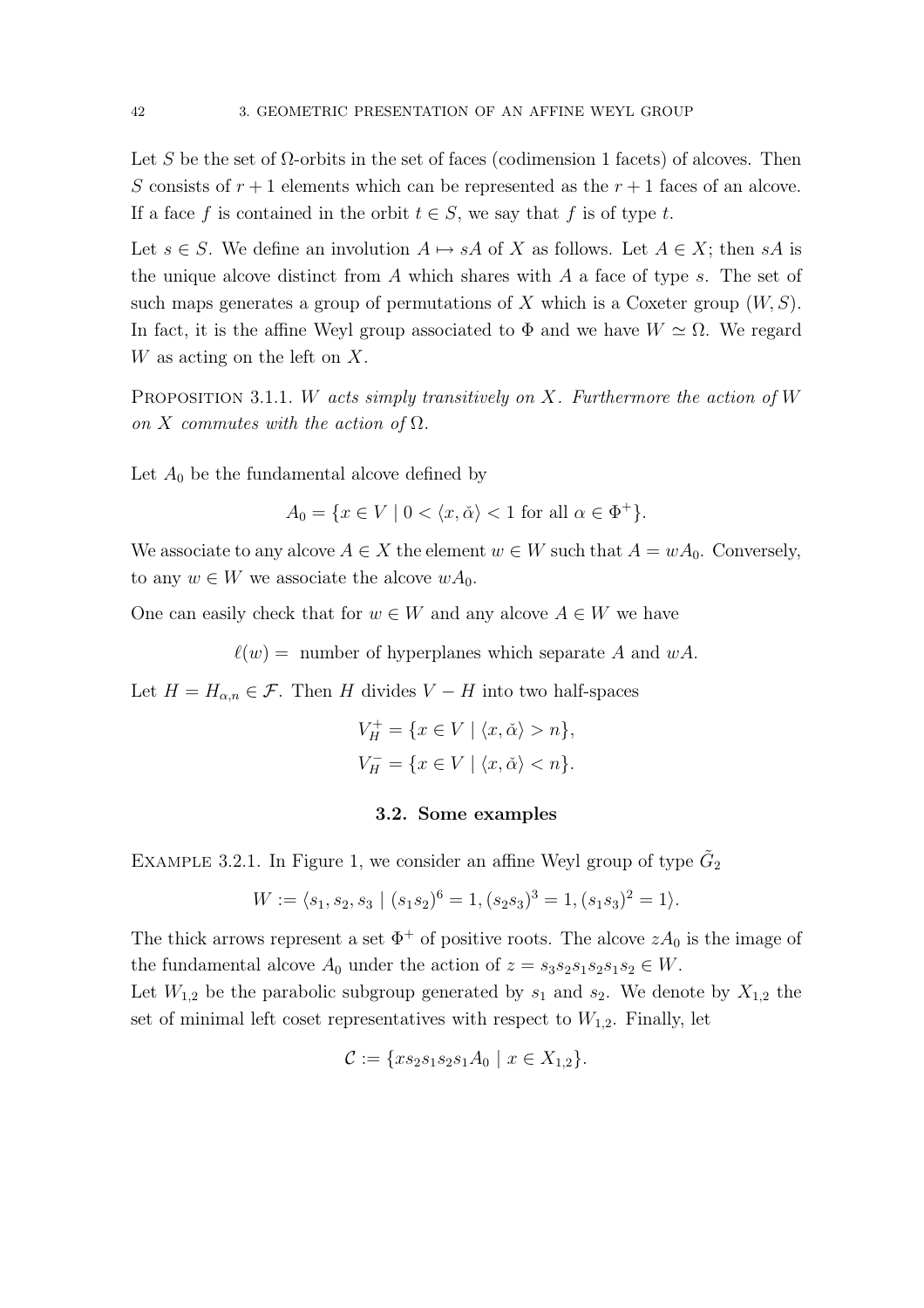

FIGURE 1. Geometric presentation of  $\tilde{G}_2$ 

EXAMPLE 3.2.2. Again let W be of type  $\tilde{G}_2$  as in the previous example. Let  $H_i$  $(1 \leq i \leq 3)$  be the hyperplane which contains the face of  $A_0$  of type  $s_i$ . Let  $\alpha_i \in \Phi^+$ be such that  $H_i = H_{\alpha_i,0}$ . We have

$$
s_i \in \mathcal{R}(w) \iff wA_0 \in V_{H_i}^- = \{x \in V | \langle x, \check{\alpha}_i \rangle < 0\} \quad \text{if } i = 1, 2
$$
\n
$$
s_3 \in \mathcal{R}(w) \iff wA_0 \in V_{H_3}^+ = \{x \in V | \langle x, \check{\alpha}_i \rangle > 1\}
$$

In the next figure, we show the shape of the sets  $\mathcal{R}^{\{s_1,s_2\}}$ ,  $\mathcal{R}^{\{s_2,s_3\}}$  and  $\mathcal{R}^{\{s_1,s_3\}}$  (where  $\mathcal{R}^J = \{ w \in W | J \subset \mathcal{R}(w) \}).$ 

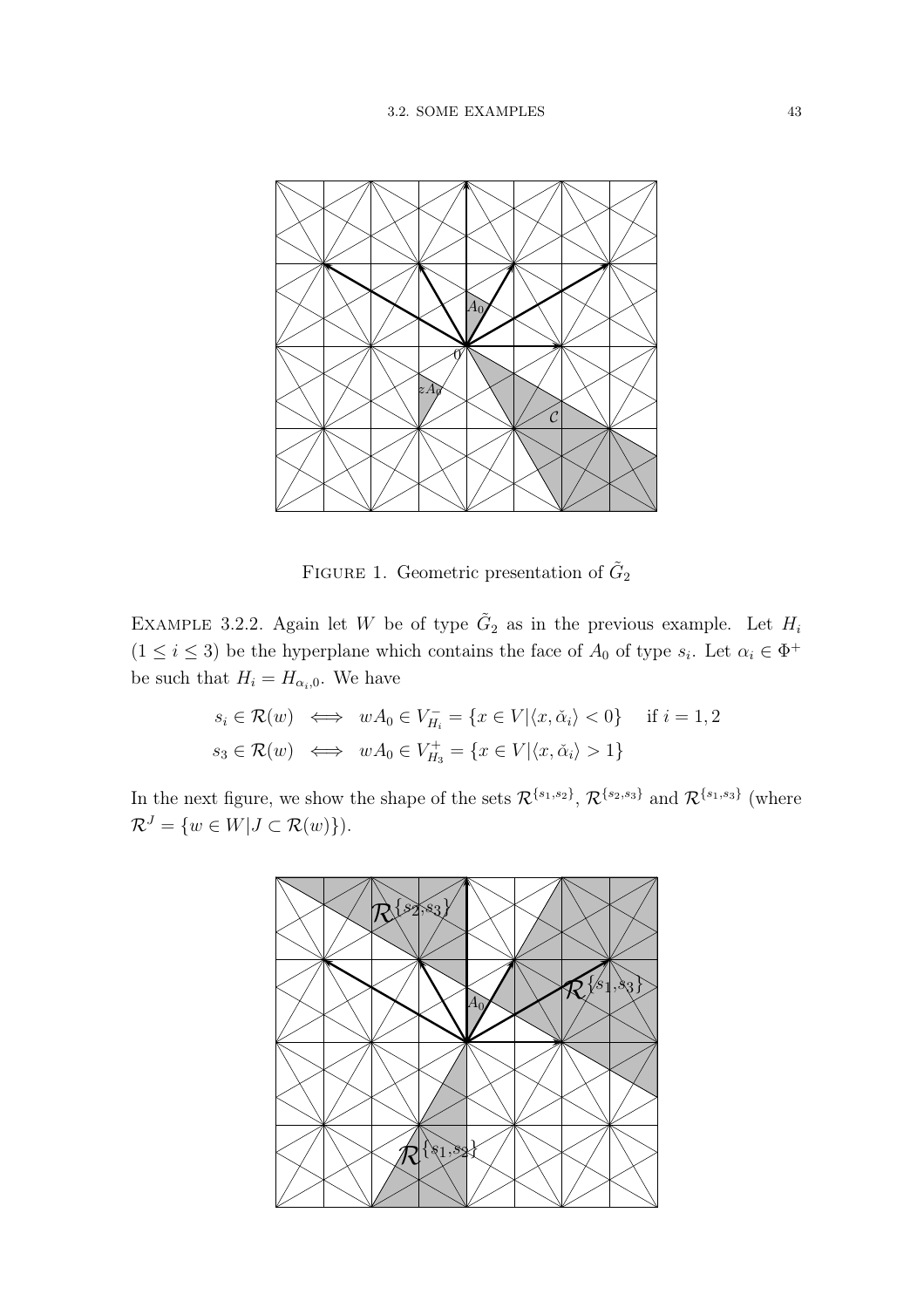Now let W be an arbitrary irreducible affine Weyl group.

We have seen in the previous example how one can describe the right descent sets in the geometric presentation. The next natural question is how can we characterized in this presentation the fact that x.y (see Definition 1.2.9) for  $x, y \in W$ ? To this end we introduce a new definition.

DEFINITION 3.2.3. Let  $z \in W$  and  $A \in X$ . Let  $H_1, \ldots, H_n$  be the set of hyperplanes which separate A and zA. For  $1 \leq i \leq n$ , let  $E_{H_i}(zA)$  be the half-space defined by  $H_i$  which contains  $zA$ . Let

$$
h_A(z) = \bigcap_{i=1}^n E_{H_i}(zA).
$$

Recall that for any  $w \in W$  and any  $A \in X$ ,  $\ell(w)$  is the number of hyperplanes which separate A and  $wA$ . Therefore one can see that x, y if and only if

 $\{H \mid H$  separates A and  $yA\} \cap \{H \mid H$  separates  $yA$  and  $xyA\} = \emptyset$ ,

or in other words

LEMMA 3.2.4. Let  $x, y \in W$  and  $A \in X$ . We have

$$
x.y \Leftrightarrow x(yA) \subset h_A(y).
$$

See Example 4.2.4 for examples of such sets.

### 3.3. Weight function and geometric presentation

Let W be an irreducible affine Weyl group and let L be a weight function on  $W$ ; we want to introduce  $L$  "into the picture". The following result will allow us to do so (see [9, Lemma 2.1]).

LEMMA 3.3.1. Let  $H \in \mathcal{F}$  and suppose that H supports a face of type  $s \in S$  and a face of type  $t \in S$ . Then s and t are conjugate in W.

As a consequence of this lemma, we can associate a weight  $c_H$  to any  $H \in \mathcal{F}$ , where  $c_H = L(s)$  if H supports a face of type s.

Let  $\lambda$  be a 0-dimensional facet of an alcove. We denote by  $W_{\lambda}$  the stabilizer in W of the set of alcoves containing  $\lambda$  in their closure. It is a maximal parabolic subgroup of W with generating set  $S_\lambda = S \cap W_\lambda$ , thus it is finite and we denote by  $w_\lambda$  its longest element.

We now introduce the notion of special points.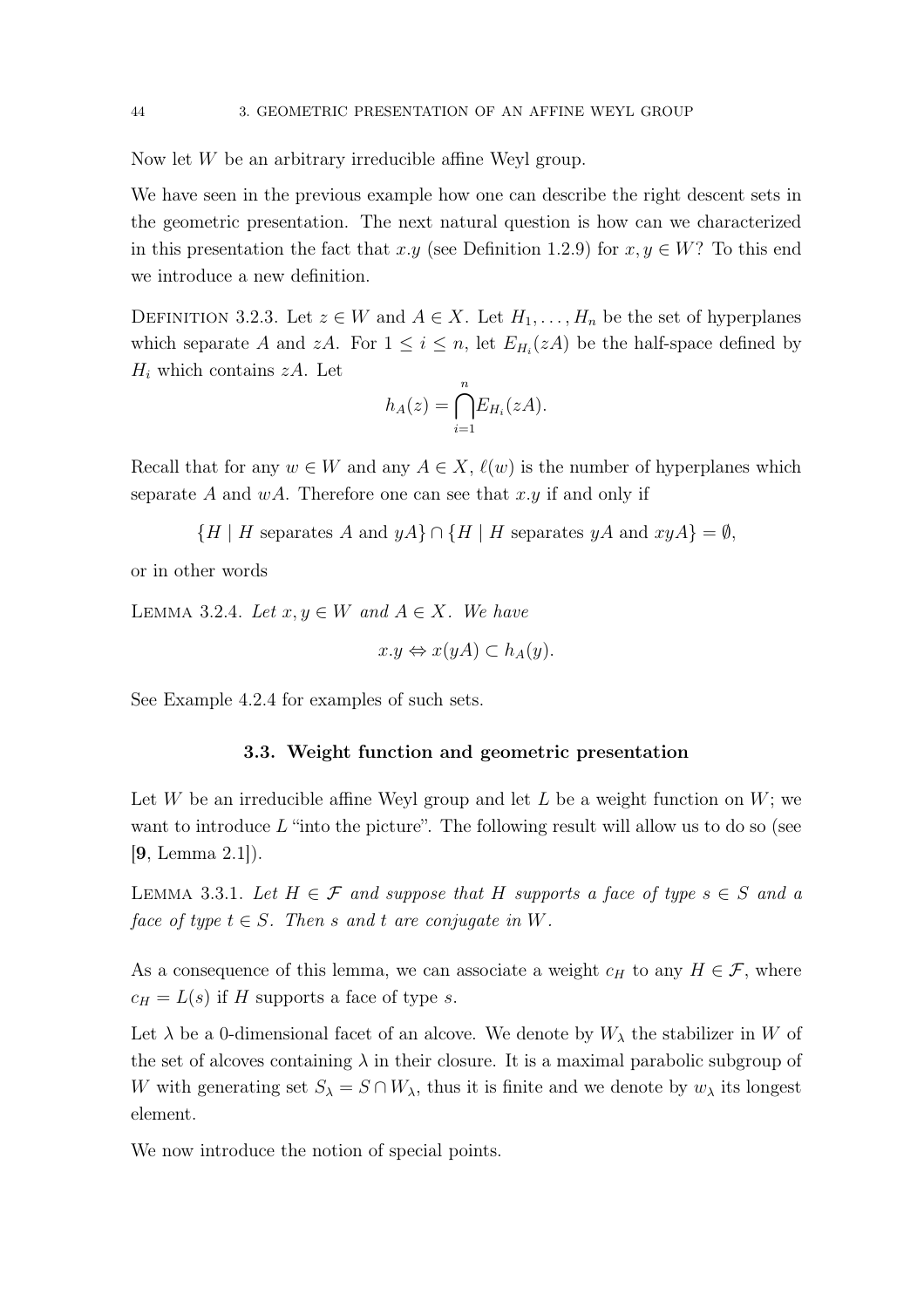DEFINITION 3.3.2. For a 0-dimensional facet  $\lambda$  of an alcove, we set

$$
m(\lambda) := \sum_{H,\lambda \in H \in \mathcal{F}} c_H.
$$

We say that  $\lambda$  is a special point if  $m(\lambda)$  is maximal (among the values of m on 0-dimensional facets of alcoves). We denote by  $T$  the set of special points.

REMARK 3.3.3. One can see that for any special point  $\lambda$ , we have

$$
m(\lambda) = \max_{I \subsetneq S} L(w_I).
$$

It can be shown that it is enough to take the maximum where I runs over the subsets of S such that  $W_I$  is isomorphic to the underlying Weyl group. In the equal parameter case, we have  $m(\lambda) = |\Phi^+|$  for any special point  $\lambda$ ; see [27].

Let  $\lambda$  be a special point. A quarter with vertex  $\lambda$  is a connected component of the set

$$
V - \big(\bigcup_{\lambda \in H \in \mathcal{F}} H\big)
$$

Following Bremke, we now want to determine the set of special points for all affine Weyl groups. In order to do so, the following lemma is crucial (see [9, Lemma 2.2]).

LEMMA 3.3.4. Let H, H' be two parallel hyperplanes in  $\mathcal F$  and let  $s \neq s' \in S$ . Assume that H supports a face of type s and H' a face of type  $s'$ . One (and only one) of the following statements holds.

(1) W is of type  $\tilde{C}_r$  ( $r \geq 2$ ) with graph

$$
\underbrace{C}{s_1 \qquad s_2 \qquad s_3 \qquad s_{r-1} \qquad s_r \qquad s_{r+1}}
$$

and  $(s, s') = (s_1, s_{r+1});$ (2) W is of type  $A_1$  with graph

$$
\mathop{\circ}\limits_{s_{1}}\mathop{\infty}\limits_{s_{2}}\mathop{\circ}\limits_{}
$$

and 
$$
(s, s') = (s_1, s_2);
$$
  
(3) s and s' are conjugate in W.

Thus, if W is not of type  $\tilde{C}_r$  ( $r \geq 2$ ) or  $\tilde{A}_1$ , then any two parallel hyperplanes have the same weight.

We now fix some conventions about  $\tilde{C}_r$  and  $\tilde{A}_1$ . We keep the notation of the above lemma. If W is of type  $\tilde{C}_r$ , we assume that the Weyl group associated to  $\Phi$  is generated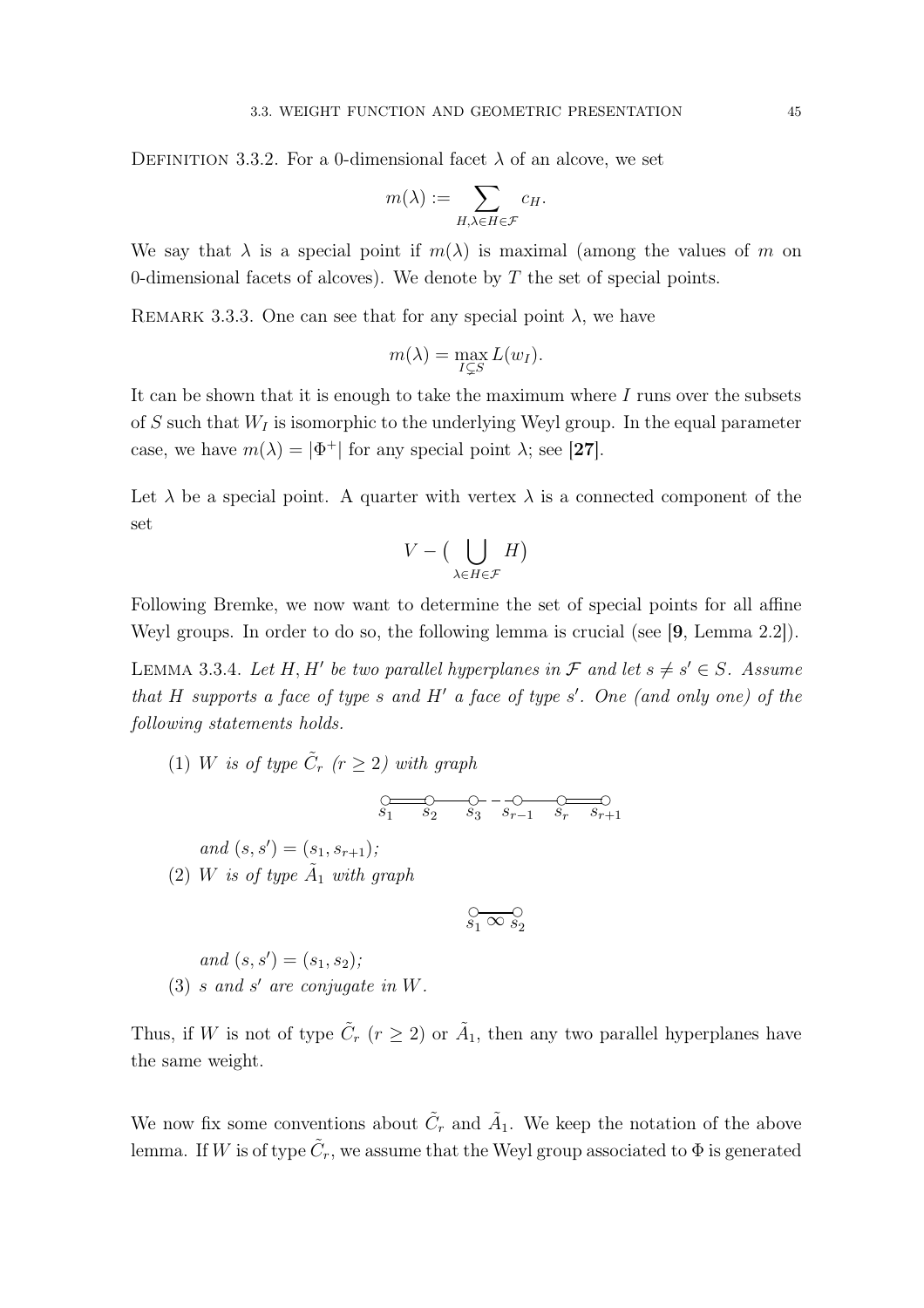by  $\{s_1, \ldots, s_r\}$  and that  $L(s_1) \geq \ell(s_{r+1})$  (this is possible because of the symmetry of the graph). Similarly if W is of type  $\tilde{A}_1$ , we assume that the Weyl group associated to  $\Phi$  is generated by  $\{s_1\}$  and that  $L(s_1) \geq L(s_2)$ .

We now give the classification of special points (see  $[9]$ ). Let P be the weight lattice

 $P := \{x \in V | \langle x, \check{\alpha} \rangle \in \mathbb{Z} \text{ for all } \alpha \in \Phi^+ \}.$ 

Note that P is the set of points which lie in the intersection of  $|\Phi^+|$  hyperplanes. Let T be the set of special points. We have

- (1) If W is not of type  $\tilde{C}_r$   $(r \ge 2)$  or  $\tilde{A}_1$  then  $T = P$ .
- (2) If W is of type  $\tilde{C}_r$   $(r \geq 2)$  with  $L(s_1) = L(s_{r+1})$  or of type  $\tilde{A}_1$  with  $L(s_1) =$  $L(s_2)$  then  $T = P$ .
- (3) If W is of type  $\tilde{C}_n$   $(r \geq 2)$  with  $L(s_1) > L(s_{r+1})$  or of type  $\tilde{A}_1$  with  $L(s_1)$  $L(s_2)$  then T is equal to the root lattice.

In all cases (with our convention for type  $\tilde{C}_r$  and  $\tilde{A}_1$ ), the point 0 is always a special point and  $W_0$  is the Weyl group associated to the root system  $\Phi$ .

REMARK 3.3.5. The group  $\Omega$  acts on the set of special points T. If  $\lambda_1, \lambda_2 \in T$  lie in the same orbit then  $W_{\lambda_1} = W_{\lambda_2}$ . If  $\lambda, \lambda' \in T$  do not lie in the same orbit then  $W_{\lambda}$ and  $W_{\lambda'}$  are isomorphic but they are not generated by the same simple reflections in S. Let  $\tilde{\nu} = m(\lambda)$  for  $\lambda \in T$ . The number N of orbits in T is

$$
N := |\{ J \subset S | W_J \simeq W_0 \text{ and } L(w_J) = \tilde{\nu} \}|.
$$

For instance, in type  $\tilde{A}_n$  there are  $n+1$  orbits and in type  $\tilde{G}_2$  only 1.

EXAMPLE 3.3.6. Let W be an affine Weyl group of type  $\tilde{C}_2$ . We keep the notation of Lemma 3.3.4. The next figure describes the special points of  $\tilde{C}_2$ . In the case  $L(s_1) = L(s_3)$ , all the "circled" points are special points. There are two orbits under the action of  $\Omega$  representated by the "white" and the "gray" points. In the case  $L(s_1) > L(s_3)$ , only the "gray" points are special points and there is only one orbit.



FIGURE 3. Special points of  $\tilde{C}_2$ .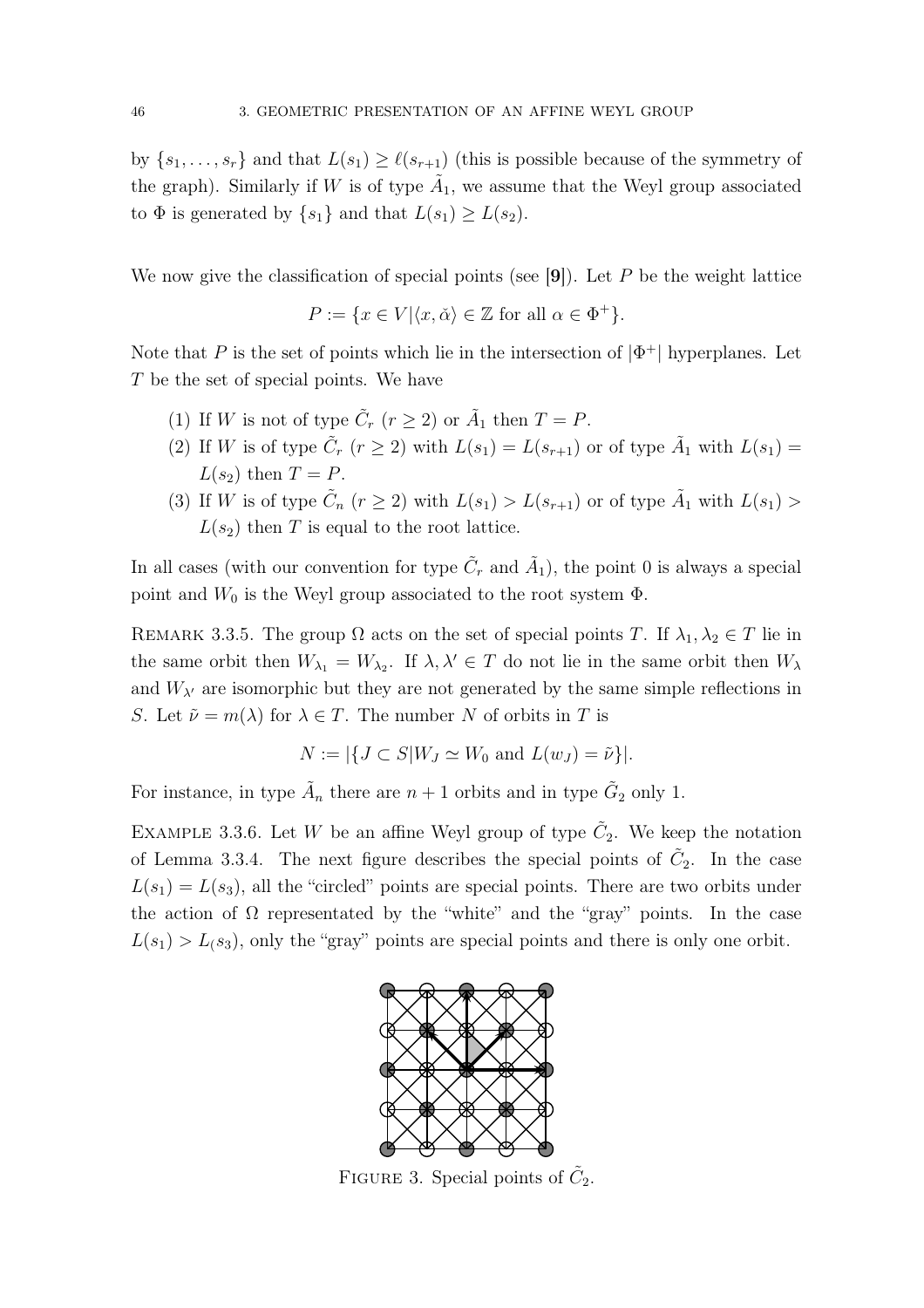#### 3.4. Strips

We keep the setting of the previous sections. We say that two hyperplanes in  $\mathcal F$  have the same direction if they are orthogonal to the same positive root. This defines an equivalence relation on F. We denote by  $\overline{\mathcal{F}}$  the set of directions (i.e. the equivalence classes of the above relation). We denote by  $\overline{H}$  the direction of  $H \in \mathcal{F}$ . For  $i \in \overline{\mathcal{F}}$ , we set

$$
c_i := \max_{H \in \mathcal{F}, \overline{H} = i} c_H \quad \text{ for all } i \in \overline{\mathcal{F}}.
$$

REMARK 3.4.1. If W is not of type  $\tilde{C}_n$   $(n \geq 2)$  or  $\tilde{A}_1$  then for every  $i \in \overline{\mathcal{F}}$  and for any hyperplane H of direction i we have  $c_i = c_H$ ; see Lemma 3.3.4.

Following [3, 9], we introduce the notion of strips.

DEFINITION 3.4.2. Let  $i \in \overline{\mathcal{F}}$ . The strips of direction i are the connected components of the set

$$
V - \bigcup_{H \in \mathcal{F}, \ \overline{H} = i} H.
$$

For  $A \in X$ , we denote by  $U_i(A)$  the unique strip of direction i which contains A. The maximal strips of direction  $i$  are the connected components of

$$
V - \bigcup_{H \in \mathcal{F}, \ \overline{H} = i \atop c_H = c_i} H.
$$

Note that the strips as defined in [9] correspond to our maximal strips.

REMARK 3.4.3. Let  $A \in X$  and  $i \in \overline{\mathcal{F}}$  and consider the strip  $U_i(A)$ . There exists a unique  $\alpha \in \Phi^+$  and a unique  $n \in \mathbb{Z}$  such that

$$
U_i(A) = \{ x \in V \mid n < \langle x, \check{\alpha} \rangle < n+1 \},
$$

in other words

$$
U_i(A) = V_{H_{\alpha,n}}^+ \cap V_{H_{\alpha,n+1}}^-.
$$

We say that  $U_i(A)$  is defined by  $H_{\alpha,n}$  and  $H_{\alpha,n+1}$ . Now let  $i, j \in \overline{\mathcal{F}}$  and  $\sigma \in \Omega$  be such that  $\sigma(i) = j$ . Then we have, for every  $A \in X$ ,  $\sigma(U_i(A)) = U_j(A\sigma)$  and the strip  $U_j(A\sigma)$  is defined by the hyperplanes  $\sigma(H_{\alpha,n})$  and  $\sigma(H_{\alpha,n+1})$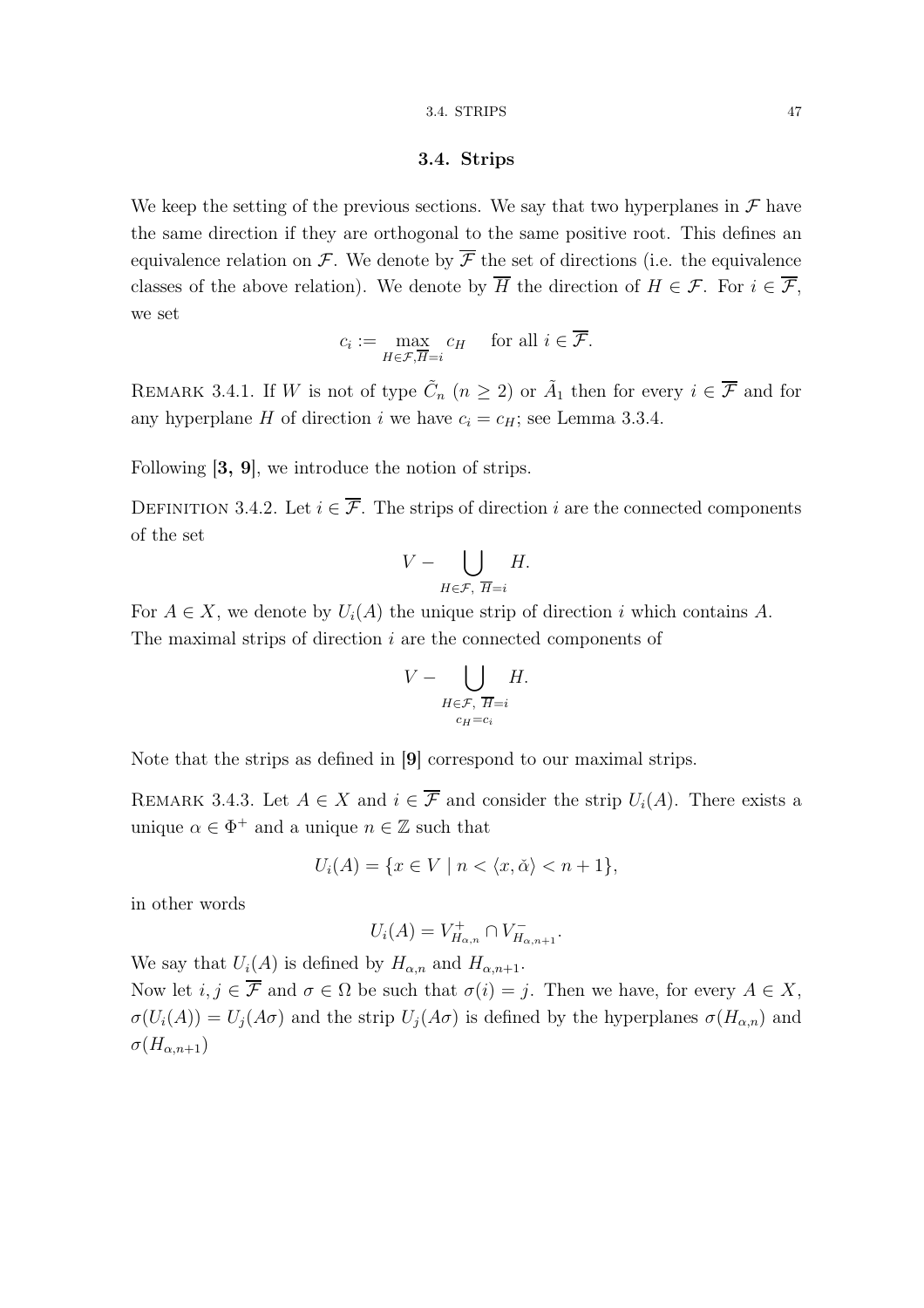EXAMPLE 3.4.4. Let W be an affine Weyl group of type  $\tilde{C}_2$  generated by  $s_1, s_2, s_3$ where  $s_1$  and  $s_3$  commute. If  $L(s_1) = L(s_3)$  then the set of maximal strips and the set of strips coincide. In Figure 4, we show the strips of direction  $\overline{s_1}$  which contain  $A_0$  (where  $\overline{s_1}$  is the direction of the hyperplane containing the face of type  $s_1$  of  $A_0$ ). If  $L(s_1) > L(s_3)$  then the maximal strips are different from the strips. In Figure 5, we show the maximal strips of direction  $\overline{s_1}$  in this case.



FIGURE 4. Strips of direction  $\overline{s_1}$  containing  $A_0$ .



FIGURE 5. Maximal strips of direction  $\overline{s_1}$  containing  $A_0$ .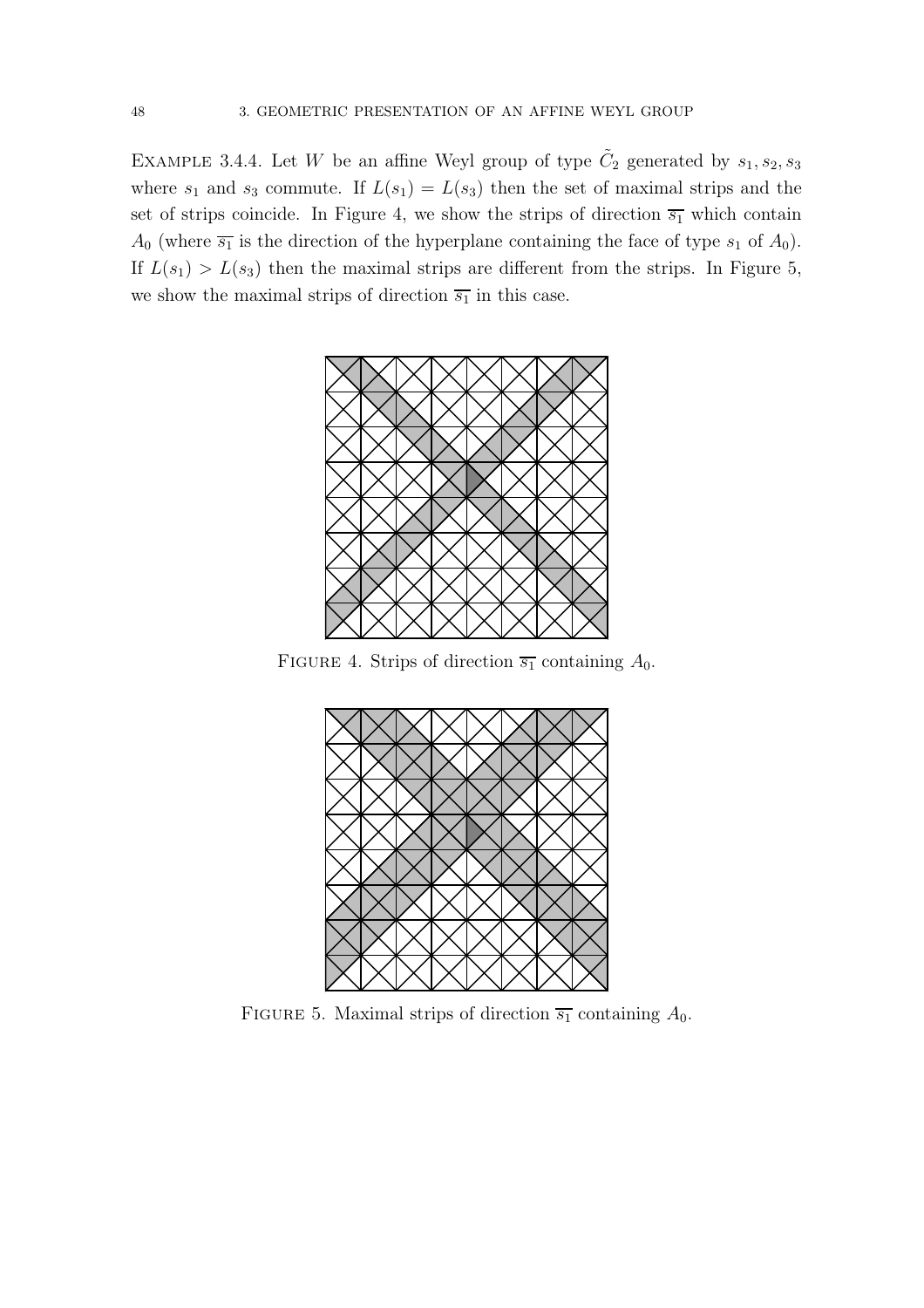## 3.5. Multiplication of the standard basis

In this section we give a result which gives an upper bound for the degree of the structure constants with respect to the standard basis.

For two alcoves  $A, B \in X$ , let

$$
H(A, B) = \{ H \in \mathcal{F} \mid H \text{ separates } A \text{ and } B \}.
$$

Let  $x, y \in W$ ; we define

$$
H_{x,y} = \{ H \in \mathcal{F} \mid H \in H(A_0, yA_0) \cap H(yA_0, xyA_0) \},
$$
  

$$
I_{x,y} = \{ i \in \overline{\mathcal{F}} \mid \exists H; \overline{H} = i, H \in H_{x,y} \}.
$$

For  $i \in I_{x,y}$ , let

$$
c_{x,y}(i) = \max_{H \in H_{x,y}, \overline{H} = i} c_H
$$

and

$$
c_{x,y} = \sum_{i \in I_{x,y}} c_{x,y}(i).
$$

We have

THEOREM 3.5.1. Let  $x, y \in W$  and

$$
T_x T_y = \sum_{z \in W} f_{x,y,z} T_z \quad \text{where } f_{x,y,z} \in \mathcal{A}.
$$

Then, the degree of  $f_{x,y,z}$  in v is at most  $c_{x,y}$ .

REMARK 3.5.2. Note that this theorem implies that an affine Weyl group is bounded; see Section 2.7.

In order to prove this theorem we need a number of preliminary lemmas.

LEMMA 3.5.3. Let  $x, y \in W$  and  $s \in S$  be such that  $x < xs$  and  $y < sy$ . We have

$$
c_{xs,y} = c_{x,sy}.
$$

PROOF. Let  $H_s$  be the unique hyperplane which separates  $yA_0$  and  $syA_0$ . Since  $x < xs$  and  $y < sy$ , one can see that

$$
H(A_0, yA_0) \cup \{H_s\} = H(A_0, syA_0),
$$
  

$$
H(A_0, yA_0) \cap \{H_s\} = \emptyset,
$$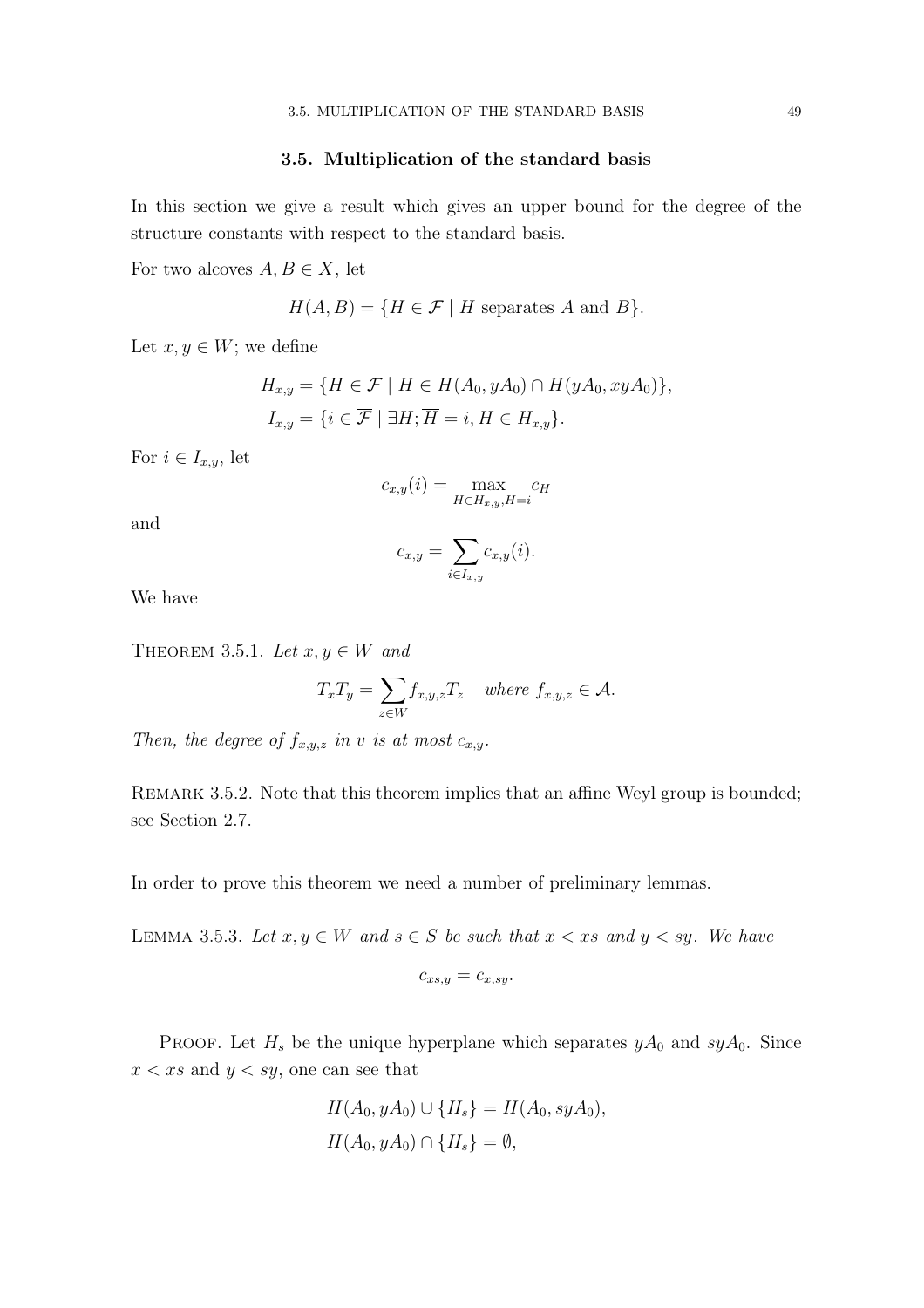and

$$
H(syA_0, xsyA_0) \cup \{H_s\} = H(yA_0, xsyA_0),
$$
  

$$
H(syA_0, xsyA_0) \cap \{H_s\} = \emptyset.
$$

Therefore we have

$$
H_{x, sy} = H(A_0, syA_0) \cap H(syA_0, xsyA_0)
$$
  
=  $(H(A_0, yA_0) \cup \{H_s\}) \cap H(syA_0, xsyA_0)$   
=  $(H(A_0, yA_0) \cap H(syA_0, xsyA_0)) \cup (\{H_s\} \cap H(syA_0, xsyA_0))$   
=  $H(A_0, yA_0) \cap H(syA_0, xsyA_0)$ 

and

$$
H_{xs,y} = H(yA_0, xsyA_0) \cap H(A_0, yA_0)
$$
  
=  $(H(syA_0, xsyA_0) \cup \{H_s\}) \cap H(A_0, yA_0)$   
=  $(H(syA_0, xsyA_0) \cap H(A_0, yA_0)) \cup (\{H_s\} \cap H(A_0, yA_0))$   
=  $H(syA_0, xsyA_0) \cap H(A_0, yA_0)$   
=  $H_{x, sy}$ .

Thus  $c_{x,sy} = c_{xs,y}$ .

LEMMA 3.5.4. Let  $x, y \in W$  and  $s \in S$  be such that  $xs < x$  and  $sy < y$ . We have

$$
c_{xs,sy} \leq c_{x,y}.
$$

PROOF. Let  $H_s$  be the unique hyperplane which separate  $yA_0$  and  $syA_0$ . One can see that

$$
H_{xs, sy} = H_{x,y} - \{H_s\}.
$$

The result follows.  $\hfill \square$ 

LEMMA 3.5.5. Let  $x, y \in W$  and  $s \in S$  be such that  $xs < x$  and  $sy < y$ . Let  $H_s$  be the unique hyperplane which separates  $yA_0$  and  $syA_0$ . Then we have

$$
\overline{H_s} \notin I_{xs,y} \quad and \quad \overline{H_s} \in I_{x,y}.
$$

PROOF. We have

$$
sy < y \Longrightarrow H_s \in H(A_0, yA_0),
$$
  

$$
xs < x \Longrightarrow H_s \in H(yA_0, xyA_0).
$$

Thus  $H_s \in H_{x,y}$  and  $\overline{H}_s \in I_{x,y}$ .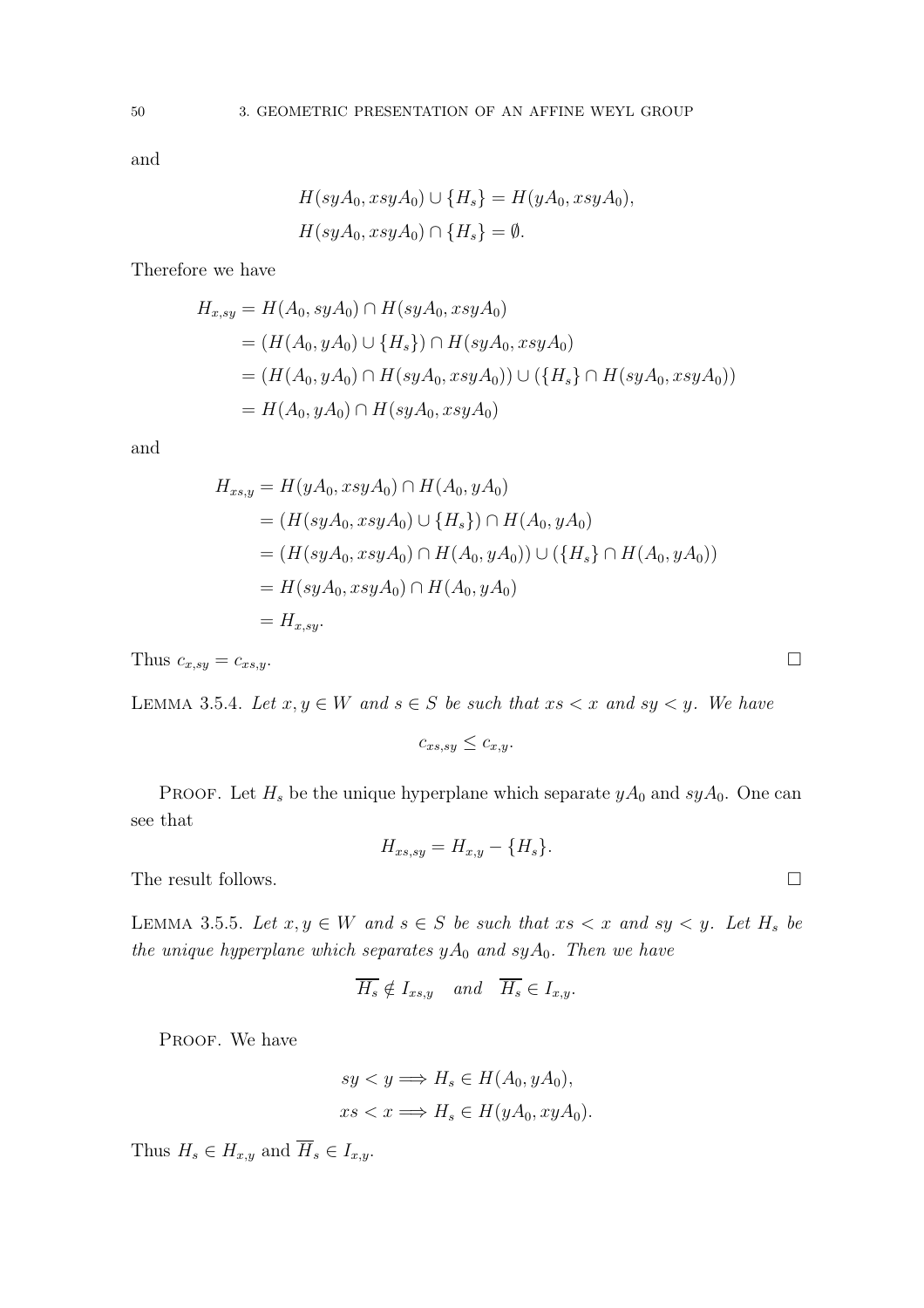Let  $\alpha_s \in \Phi^+$  and  $n_s \in \mathbb{Z}$  be such that  $H_s = H_{\alpha_s, n_s}$ . Assume that  $n_s \geq 1$  (the case where  $n_s \leq 0$  is similar).

Since  $H_s \in H(A_0, yA_0)$  and  $yA_0$  has a facet contained in  $H_s$ , we have

$$
n_s \langle x, \alpha_s \rangle < n_s + 1 \text{ for all } x \in yA_0.
$$

Therefore, for all  $m > n_s$ , we have  $H_{\alpha_s,m} \notin H(A_0, yA_0)$ .

Now, since  $xs < x$ , we have

$$
xsyA_0 \subset \{\lambda \in V \mid n_s < \langle \lambda, \alpha_s \rangle\}.
$$

Therefore, for all  $m \leq n_s$ , we have  $H_{\alpha_s,m} \notin H(yA_0, xsyA_0)$ . Thus, there is no hyperplane parallel to  $H_s$  in  $H_{xs,y}$ , as required.

Let  $x, y \in W$  and  $s \in S$  be such that  $xs < x$  and  $sy < y$ . Let  $H_s$  be the unique hyperplane which separates  $yA_0$  and  $syA_0$  and let  $\sigma_s$  be the corresponding reflection. Assume that  $I_{xs,y} \neq \emptyset$  and let  $i \in I_{xs,y}$ . Recall that  $U_i(yA_0)$  is the unique strip of direction i which contains  $yA_0$ . Since  $i \in I_{xs,y}$  we have

$$
A_0 \not\subset U_i(yA_0)
$$
 and  $xsyA_0 \not\subset U_i(yA_0)$ .

One can see that one and only one of the hyperplanes which defines  $U_i(yA_0)$  lies in  $H_{xs,y}$ . We denote by  $H^{(i)}$  this hyperplane.

Let  $H \in H_{xs,y}$ . By the previous lemma we know that  $H \neq H_s$ . Consider the 4 connected components of  $V - \{H, H_s\}$ . We denote by  $E_{A_0}, E_{yA_0}, E_{syA_0}$  and  $E_{xsyA_0}$ the connected component which contains, respectively,  $A_0$ ,  $yA_0$ ,  $syA_0$  and  $xsyA_0$ . Assume that  $\sigma_s(H) \neq H$ . Then, we have either

$$
\sigma_s(H) \cap E_{yA_0} \neq \emptyset
$$
 and  $\sigma_s(H) \cap E_{A_0} \neq \emptyset$ 

or

$$
\sigma_s(H) \cap E_{xsyA_0} \neq \emptyset
$$
 and  $\sigma_s(H) \cap E_{syA_0} \neq \emptyset$ .

Furthermore, in the first case,  $\sigma_s(H)$  separates  $E_{xsyA_0}$  and  $E_{syA_0}$ , and, in the second case,  $\sigma_s(H)$  separates  $E_{yA_0}$  and  $E_{A_0}$ . In particular, we have

$$
\sigma_s(H) \cap E_{yA_0} \neq \emptyset \implies \sigma_s(H) \in H(syA_0, xsyA_0)
$$
  

$$
\sigma_s(H) \cap E_{xsyA_0} \neq \emptyset \implies \sigma_s(H) \in H(A_0, yA_0).
$$

Moreover, we see that

$$
\sigma_s(H) \cap E_{yA_0} \neq \emptyset \implies \sigma_s(H) \in H(syA_0, xsyA_0)
$$
  

$$
\implies \sigma_s(H) \in H(yA_0, xsyA_0),
$$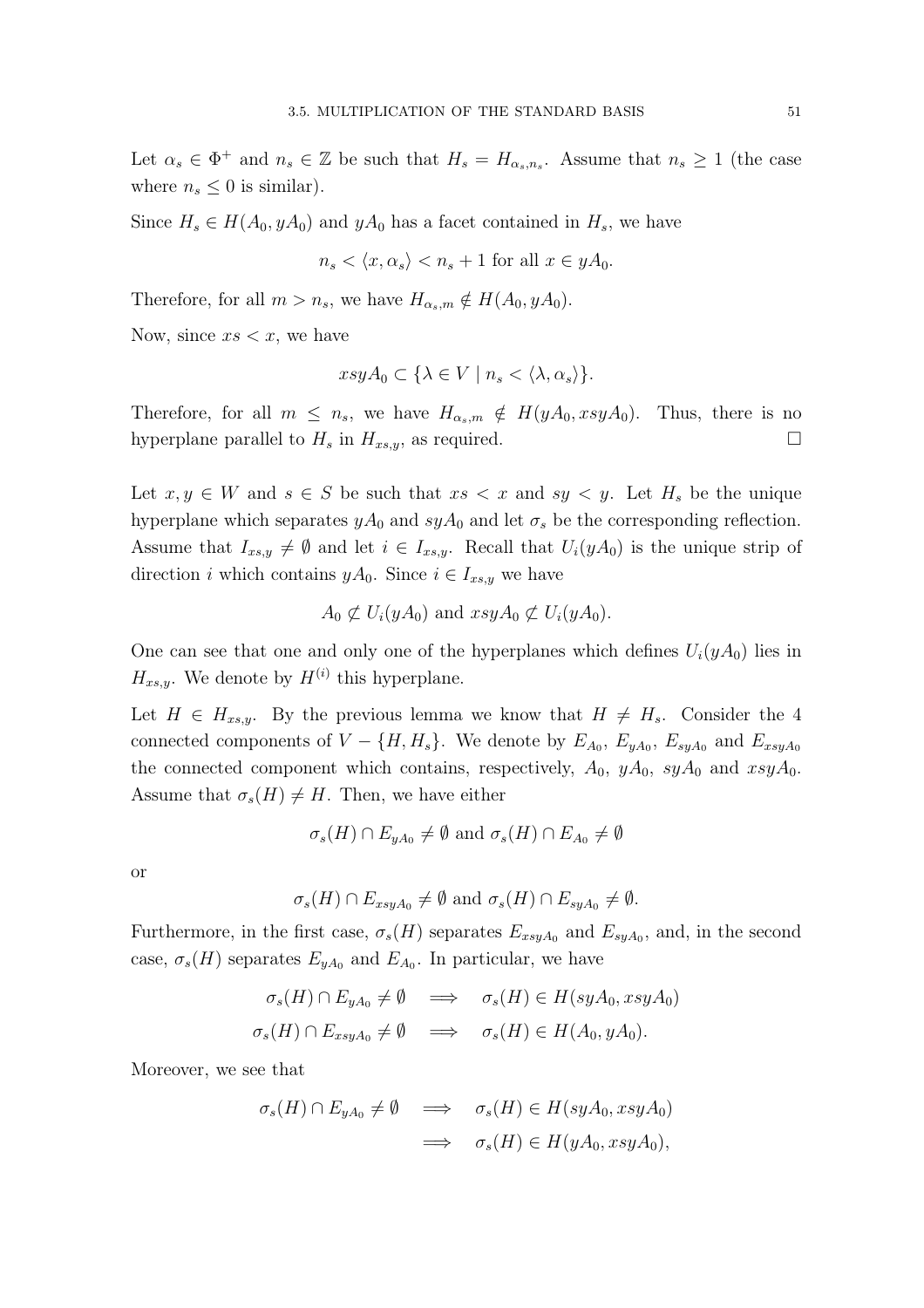We will say that  $H \in H_{xs,y}$  is of s-type 1 if  $\sigma_s(H) \cap E_{yA_0} \neq \emptyset$ , and of s-type 2 if  $\sigma_s(H) \cap E_{xsyA_0} \neq \emptyset$ . Note that the type depends on element  $s \in S$  that we consider. To sum up, we have

- if H is of s-type 1 then  $\sigma_s(H) \in H(yA_0, xsyA_0);$
- if H is of s-type 2 then  $\sigma_s(H) \in H(A_0, yA_0)$ .

We illustrate this result in Figure 6. Note that if  $H, H' \in H_{xs,y}$  are parallel, then they have the same type.



FIGURE 6. s-type 1 and s-type 2 hyperplanes

LEMMA 3.5.6. Let  $x, y \in W$  and  $s \in S$  be such that  $xs < x$  and  $sy < y$ . Let  $H_s$  be the unique hyperplane which separates  $yA_0$  and  $syA_0$  and let  $\sigma_s$  be the corresponding reflection. The following holds.

a) Let  $H \in \mathcal{F}$ . We have

 $H \in H(yA_0, xsyA_0) \Rightarrow \sigma_s(H) \in H(yA_0, xyA_0).$ 

- b) Let  $H \in H_{xs,y}$  be of s-type 1; then  $H \in H_{x,y}$ .
- c) Let  $H \in H_{xs,y}$  be of s-type 2; then  $\sigma_s(H) \in H_{x,y}$ .
- d) Let  $H \in H_{xs,y}$  such that  $\sigma_s(H) = H$ ; then  $H \in H_{x,y}$ .

PROOF. We prove (a). Let  $H \in H(yA_0, xsyA_0)$ . Then  $\sigma_s(H)$  separates  $yA_0\sigma_s$ and  $xsyA_0\sigma_s$ . But we have

$$
yA_0\sigma_s = syA_0
$$
 and  $xsyA_0\sigma_s = xssyA_0 = xyA_0$ .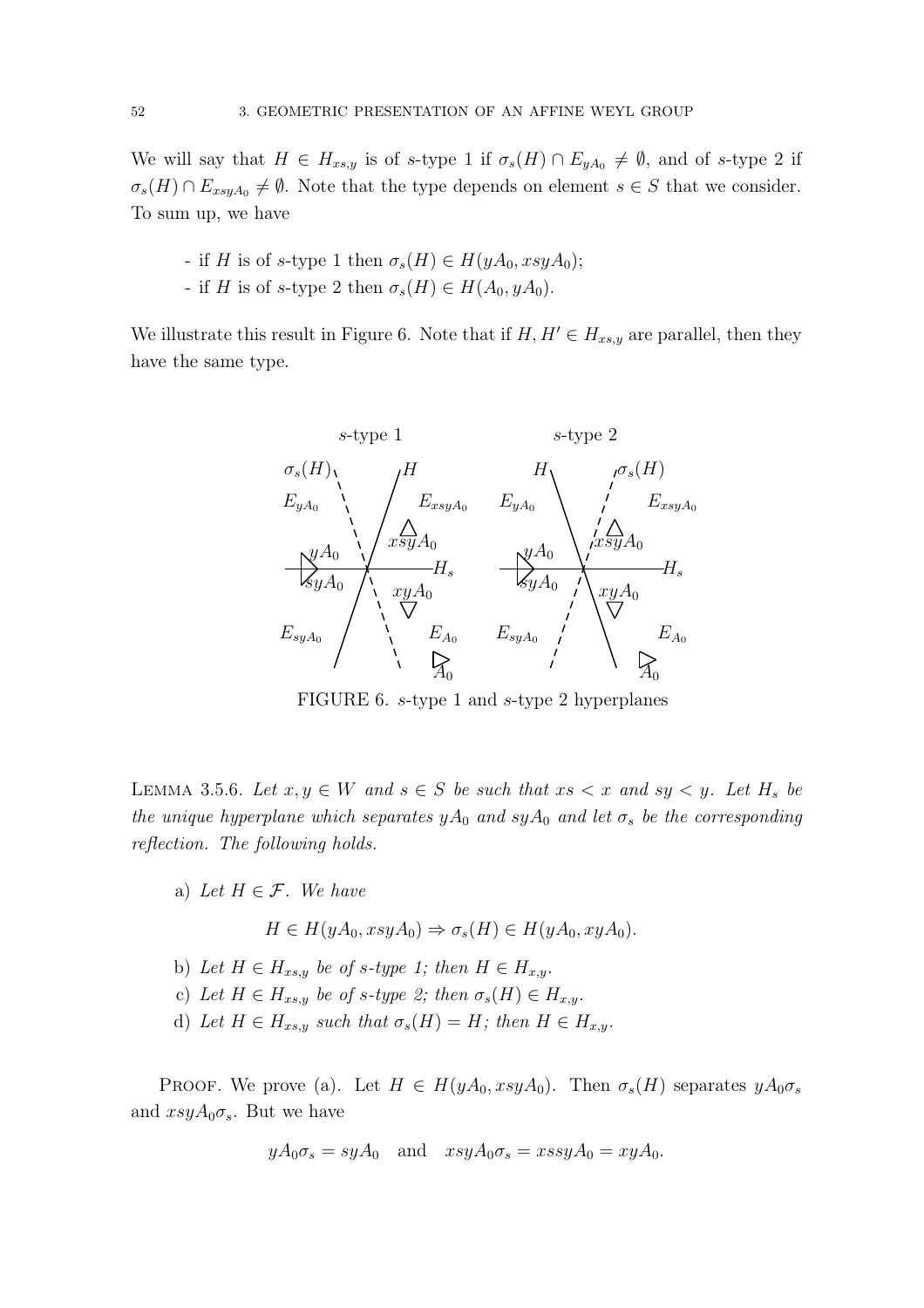Since  $H \neq H_s$ , we have  $\sigma_s(H) \neq H_s$  and this implies that  $\sigma_s(H)$  separates  $yA_0$  and  $xyA_0$ .

We prove (b). We have  $H \in H_{xs,y} = H(A_0, yA_0) \cap H(yA_0, xsyA_0)$ . The hyperplane H is of s-type 1 thus  $\sigma_s(H) \in H(yA_0, xsyA_0)$ . Using (a) we see that  $H \in H(yA_0, xyA_0)$ . Therefore,  $H \in H_{x,y}$ .

We prove (c). Since H is of s-type 2 we have  $\sigma_s(H) \in H(A_0, yA_0)$ . Moreover,  $H \in H(yA_0, xsyA_0)$  thus, using (a), we see that  $\sigma_s(H) \in H(yA_0, xyA_0)$ . Therefore,  $\sigma_s(H) \in H_{x,y}.$ 

We prove (d). Using (a), we see that  $\sigma_s(H) = H \in H(yA_0, xyA_0)$  and since  $H \in$  $H_{x_0,y} \subset H(A_0,yA_0)$ , we get  $H \in H_{x,y}$ .

LEMMA 3.5.7. Let  $x, y \in W$  and  $s \in S$  be such that  $xs < x$  and  $sy < y$ . Let  $H_s$  be the unique hyperplane which separates  $yA_0$  and  $syA_0$ . There is an injective map  $\varphi$  from  $I_{xs,y}$  to  $I_{x,y} - \{\overline{H_s}\}.$ 

PROOF. Let  $\sigma_s$  be the reflection with fixed point set  $H_s$ . If  $I_{xs,y} = \emptyset$  then the result is clear. We assume that  $I_{xs,y} \neq \emptyset$ . We define  $\varphi$  as follows.

- (1) If  $\sigma_s(H^{(i)}) \in H(A_0, yA_0)$  then set  $\varphi(i) = \sigma_s(i);$
- (2)  $\varphi(i) = i$  otherwise.

We need to show that  $\varphi(i) \in I_{x,y} - {\overline{H}_s}$ . The fact that  $\varphi(i) \neq {\overline{H}_s}$  is a consequence of Lemma 3.5.5, where we have seen that  $\overline{H}_s \notin I_{xs,y}$ . Indeed, since  $\varphi(i)$  is either i or  $\sigma_s(i)$  and  $i \neq \overline{H_s}$  we cannot have  $\varphi(i) = \overline{H_s}$ .

Let  $i \in I_{xs,y}$  be such that  $\sigma_s(H^{(i)}) \in H(A_0, yA_0)$ . By Lemma 3.5.6 (a), we have  $\sigma_s(H^{(i)}) \in H(yA_0, xyA_0)$ . It follows that  $\sigma_s(H^{(i)}) \in H_{x,y}$  and  $\sigma_s(i) \in I_{x,y}$  as required. Let  $i \in I_{xs,y}$  be such that  $\sigma_s(H^{(i)}) \notin H(A_0, yA_0)$ . Then  $H^{(i)}$  is of s-type 1. By the previous lemma we have  $H^{(i)} \in H_{x,y}$  and  $i \in I_{x,y}$ .

We show that  $\varphi$  is injective. Let  $i \in I_{xs,y}$  be such that  $\varphi(i) = \sigma_s(i)$  and assume that  $\sigma_s(i) \in I_{xs,y}$ . We have

$$
\sigma_s(U_i(yA_0)) = U_{\sigma_s(i)}(syA_0) = U_{\sigma_s(i)}(yA_0)
$$

and  $\sigma_s(H^{(i)})$  is one of the hyperplane which defines  $U_{\sigma_s(i)}(yA_0)$ . Furthermore since  $\sigma_s(H^{(i)}) \in H(A_0, yA_0)$  we must have  $\sigma_s(H^{(i)}) = H^{(\sigma_s(i))}$ . It follows that  $\sigma_s(H^{(\sigma_s(i))}) \in$  $H(A_0, yA_0)$  and  $\varphi(\sigma_s(i)) = i$ . The result follows.

 $\Box$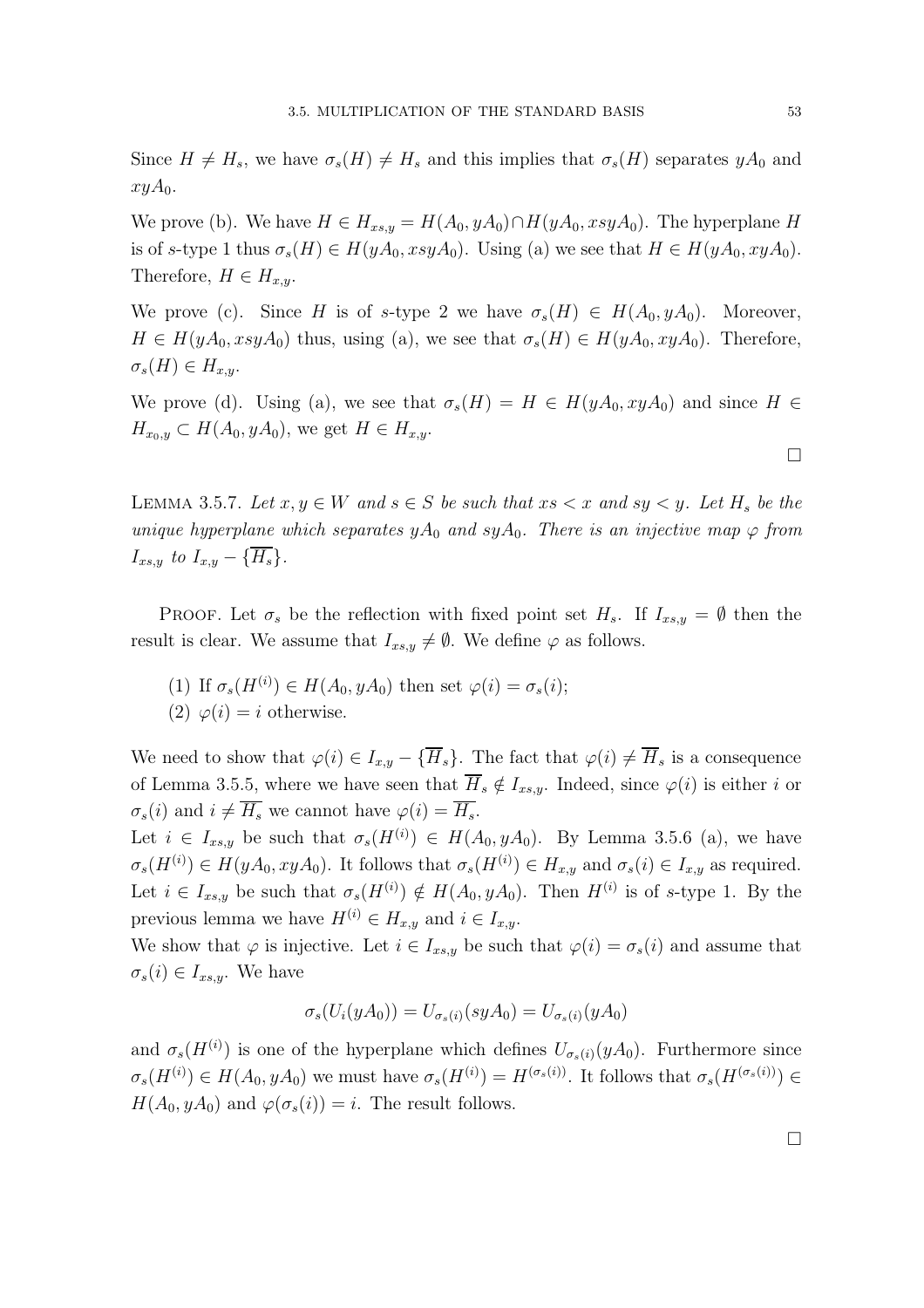PROPOSITION 3.5.8. Let  $x, y \in W$  and  $s \in S$  be such that  $xs < x$  and  $sy < y$ . Let  $H_s$  be the unique hyperplane which separates  $yA_0$  and sy $A_0$ . We have

$$
c_{xs,y} \leq c_{x,y} - c_{x,y}(\overline{H_s}).
$$

PROOF. Let  $\varphi$  be as in the proof of the previous lemma. We keep the same notation. If  $I_{xs,y} = \emptyset$  then the result is clear, thus we may assume that  $I_{xs,y} \neq 0$ .

First assume that W is not of type  $\tilde{C}_r$   $(r \geq 2)$  or  $\tilde{A}_1$ . Then any two parallel hyperplanes have the same weight, therefore we obtain, for  $i \in I_{xs,y}$ 

$$
c_{xs,y}(i) = c_{H^{(i)}},
$$

Moreover, since  $c_H = c_{\sigma(H)}$  for any  $H \in \mathcal{F}$  and  $\sigma \in \Omega$ , one can see that

$$
c_{xs,y}(i) = c_{x,y}(\varphi(i)),
$$

and the result follows using Lemma 3.5.7.

Now, assume that W is of type  $\tilde{C}_r$ , with graph and weight function given by

$$
\underbrace{a \quad c \quad c \quad c \quad c \quad b}_{S_1 \quad S_2 \quad S_3} - \underbrace{c \quad c \quad b}_{S_{r-1} \quad S_r \quad S_{r+1}}
$$

We have seen that the only case where two parallel hyperplanes  $H, H'$  do not have the same weight is when one of them, say  $H$ , supports a face of type  $s_1$  and  $H'$  supports a face of type  $s_{r+1}$ .

If  $a = b$ , then parallel hyperplanes have the same weight and we can conclude as before.

Now assume that  $a > b$ . Let  $i \in \overline{\mathcal{F}}$  be such that not all the hyperplanes with direction i have the same weight. Let  $H = H_{\alpha,n}$  be a hyperplane with direction i and weight a. Then  $H_{\alpha,n-1}$  and  $H_{\alpha,n+1}$  have weight b because otherwise all the hyperplanes with direction  $i$  would have weight  $a$ .

CLAIM 3.5.9. Let  $i \in I_{xs,y}$ . We have

\n- (1) if 
$$
H^{(i)}
$$
 is of s-type 2 then  $c_{x,y}(\varphi(i)) \geq c_{xs,y}(i);$
\n- (2) if  $\sigma_s(H^{(i)}) = H^{(i)}$  then  $c_{x,y}(\varphi(i)) \geq c_{xs,y}(i);$
\n- (3) if  $H^{(i)}$  is of s-type 1 and  $\sigma_s(H^{(i)}) \notin H(A_0, yA_0)$  then  $c_{x,y}(\varphi(i)) \geq c_{xs,y}(i);$
\n

PROOF. We prove (1). Since  $H^{(i)}$  is of s-type 2 we have  $\sigma_s(H^{(i)}) \in H(A_0, yA_0)$ and  $\varphi(i) = \sigma_s(i)$ . Let  $H \in H_{xs,y}$  be such that  $\overline{H} = i$ . Then H is of s-type 2 and  $\sigma_s(H) \in H_{x,y}$  (see Lemma 3.5.6 (c)). The result follows.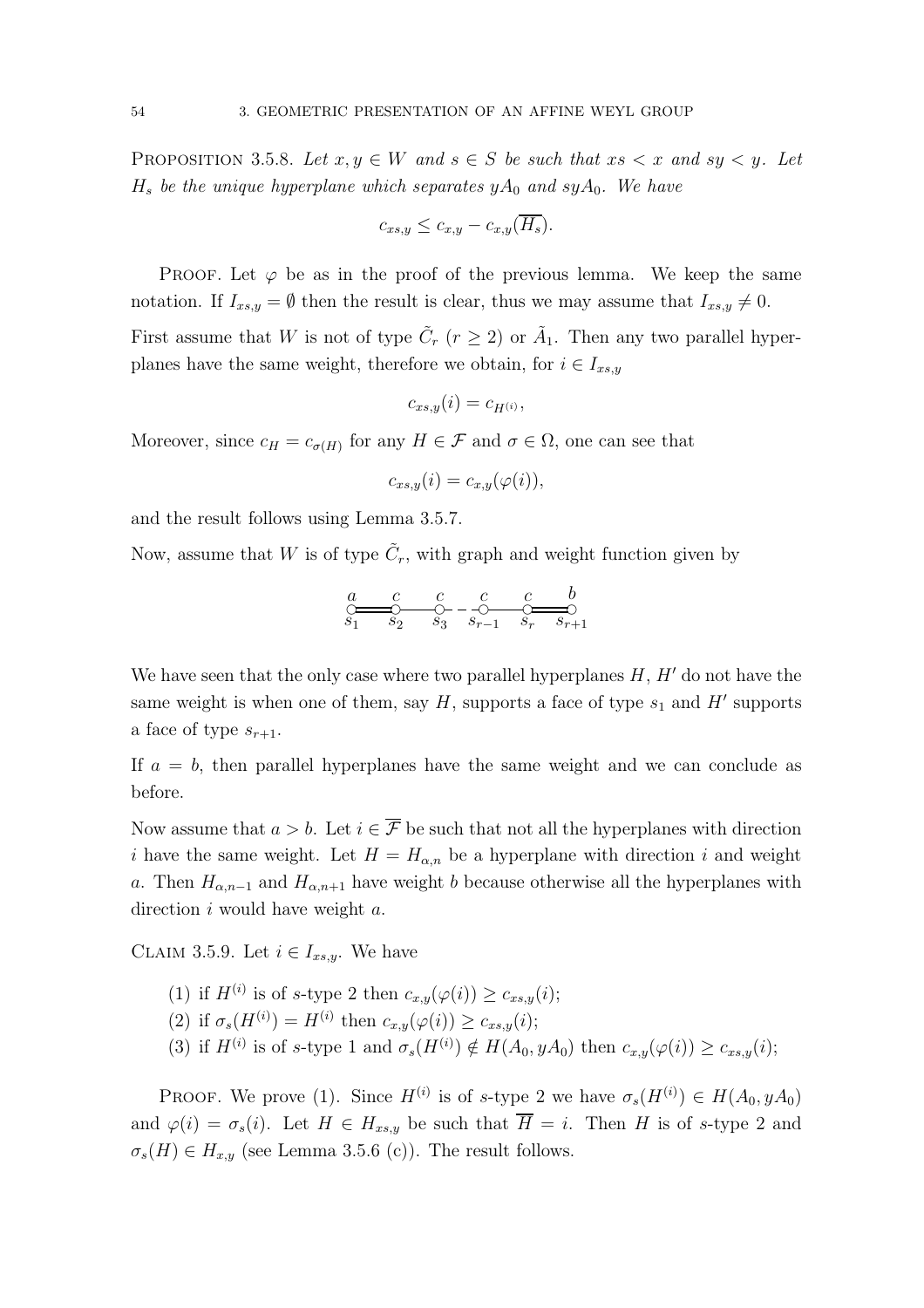We prove (2). Since  $\sigma_s(H^{(i)}) = H^{(i)}$  we have  $H^{(i)} \in H_{x,y}$  (see Lemma 3.5.6 (d)) and  $\varphi(i) = i$ . Let  $H \in H_{xs,y}$  be such that  $\overline{H} = i$ . Then  $\sigma_s(H) = H$  and  $H \in H_{x,y}$ . The result follows.

We prove (3). In that case we have  $\varphi(i) = i$ . Let  $H \in H_{xs,y}$  be such that  $\overline{H} = i$ . Then H is of s-type 1 and  $H \in H_{x,y}$  (see Lemma 3.5.6 (b)). The result follows.  $\Box$ 

CLAIM 3.5.10. Let  $i \in I_{xs,y}$  be such that

$$
c_{xs,y}(i) = a \quad \text{and} \quad c_{x,y}(\varphi(i)) = b
$$

Then we have  $\sigma_s(i) \in I_{xs,y}, \varphi(\sigma_s(i)) = i$  and

$$
c_{xs,y}(\sigma_s(i)) = b \quad \text{and} \quad c_{x,y}(i) = a
$$

PROOF. By the previous claim, we know that  $H^{(i)}$  is of s-type 1 and  $\sigma_s(H^{(i)}) \in$  $H(A_0, yA_0)$ . Thus  $\sigma_s(H^{(i)}) \in H_{x,y}$  and  $\varphi(i) = \sigma_s(i)$ . In particular, since  $c_{x,y}(\varphi(i)) =$ b, we must have  $c_{\sigma_s(H^{(i)})} = b$ , which implies that  $c_{H^{(i)}} = b$ .

Since  $H^{(i)}$  is of s-type 1 we have  $\sigma_s(H^{(i)}) \in H(yA_0, xsyA_0)$  which implies that  $\sigma_s(H^{(i)}) \in H_{xs,y}.$  Thus  $\sigma_s(i) \in I_{xs,y}.$  Arguying as in the proof of Lemma 3.5.7, we obtain  $\sigma_s(H^{(i)}) = H^{(\sigma_s(i))}$  and  $\varphi(\sigma_s(i)) = i$ .

Let  $\alpha \in \Phi^+$  and  $n \in \mathbb{Z}$  be such that  $H^{(i)} = H_{\alpha,n}$ . Since  $c_{xs,y}(i) = a$ , one can see that one of the hyperplanes  $H_{\alpha,n-1}$ ,  $H_{\alpha,n+1}$  lies in  $H_{xs,y}$ . We denote this hyperplane by H. Note that  $c_H = a$ . Thus, since  $c_{x,y}(\sigma_s(i)) = b$  we have  $\sigma_s(H) \notin H_{x,y}$ . Both hyperplanes  $\sigma_s(H)$  and  $\sigma_s(H^{(i)})$  separate  $yA_0$  and  $xyA_0$  but only  $\sigma_s(H^{(i)})$  lies in  $H_{x,y}$ . This implies that  $A_0$  lies in the strip defined by  $\sigma_s(H)$  and  $\sigma_s(H^{(i)})$ . Since  $\sigma_s(H^{(i)}) = H^{(\sigma_s(i))}$  this shows that the only hyperplane of direction  $\sigma_s(i)$  which lies in  $H_{xs,y}$  is  $H^{(\sigma_s(i))}$ . Thus we have  $c_{xs,y}(\sigma_s(i)) = b$ . Moreover  $\varphi(\sigma_s(i)) = i$  and H is of s-type 1, thus  $H \in H_{x,y}$  (see Lemma 3.5.6 (2)) and  $c_{x,y}(i) = a$ .

We now go back to the proof of Proposition 3.5.8. Let  $I_{\geq}$  be the subset of  $I_{xs,y}$ which consists of the directions i such that  $c_{xs,y}(i) = a$  and  $c_{x,y}(\varphi(i)) = b$ . Using the previous claim, we see that the set  $\sigma_s(I_>)$  is a subset of  $I_{xs,y}$  such that for all  $i \in \sigma_s(I_>)$  we have  $c_{xs,y}(i) = b$  and  $c_{x,y}(\varphi(i)) = a$ . The proposition follows in the case where W is of type  $\tilde{C}_r$   $(r \geq 2)$ .

In the case where W is of type  $\tilde{A}_1$ , the result is clear, since we always have  $I_{xs,y} = \emptyset$ . The proposition is proved.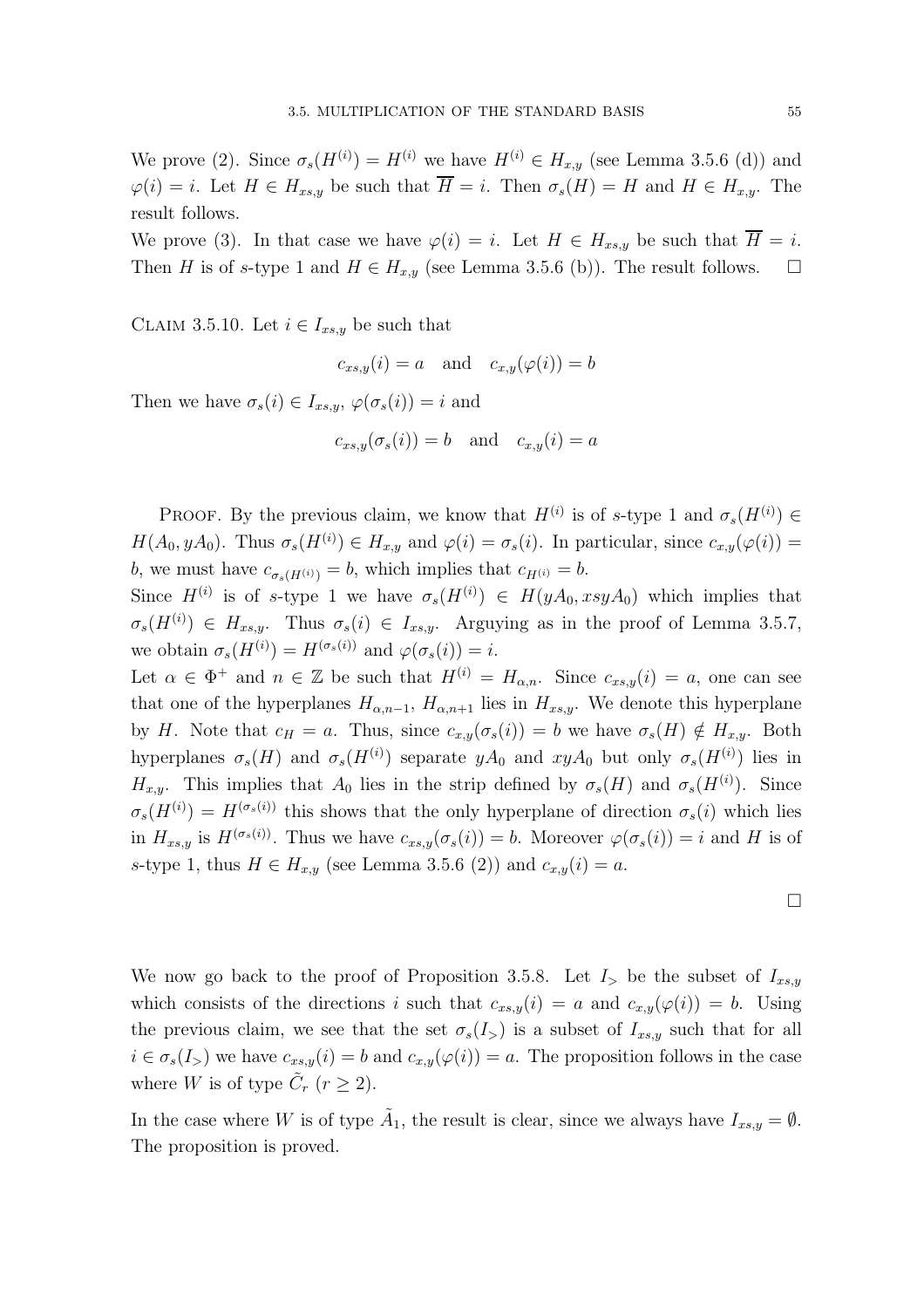PROOF OF THEOREM 3.5.1. Let  $x, y \in W$  and

$$
T_x T_y = \sum_{z \in W} f_{x,y,z} T_z \quad \text{where } f_{x,y,z} \in \mathcal{A}.
$$

We want to prove that the degree of  $f_{x,y,z}$  in v is less than or equal to  $c_{x,y}$ . We proceed by induction  $\ell(x) + \ell(y)$ .

If  $\ell(x) + \ell(y) = 0$  the result is clear.

If  $c_{x,y} = 0$  then  $H_{x,y} = \emptyset$  and  $x.y$ . Thus  $T_xT_y = T_{xy}$  and the result follows.

We may assume that  $H_{x,y} \neq \emptyset$ , which implies that  $\ell(x) > 0$  and  $\ell(y) > 0$ . Let  $x =$  $s_k \dots s_1$  be a reduced expression of x. There exists  $1 \leq i \leq k$  such that  $(s_{i-1} \dots s_1)$ . and  $s_i s_{i-1} \ldots s_1 y \leq s_{i-1} \ldots s_1 y$ . Let  $x_0 = s_k \ldots s_i$  and  $y_0 = s_{i-1} \ldots s_1 y$ . Let  $H_{s_i}$  be the unique hyperplane which separates  $y_0 A_0$  and  $s_i y_0 A_0$ . Note that  $c_{H_{s_i}} = L(s_i)$ . We have

$$
T_x T_y = T_{x_0} T_{y_0}
$$

Using Lemma 3.5.3, we obtain  $c_{x,y} = c_{x_0,y_0}$ . We have

$$
T_{x_0,y_0} = T_{s_k...s_{i+1}} T_{s_i} T_{y_0}
$$
  
=  $T_{s_k...s_{i+1}} (T_{s_iy_0} + \xi_{s_i} T_{y_0})$   
=  $T_{s_k...s_{i+1}} T_{s_iy_0} + \xi_{s_i} T_{s_k...s_{i+1}} T_{y_0}$   
=  $T_{x_0s_i} T_{s_iy_0} + \xi_{s_i} T_{x_0s_i} T_{y_0}$ 

By induction,  $T_{x_0s_i}T_{s_iy_0}$  is an A-linear combination of  $T_z$  with coefficients of degree less than or equal to  $c_{x_0s_i,s_iy_0}$ . Using Lemma 3.5.4, we have  $c_{x_0s_i,s_iy_0} \leq c_{x_0,y_0} = c_{x,y}$ . By induction,  $T_{x_0 s_i} T_{y_0}$  is an A-linear combination of  $T_z$  with coefficients of degree less than or equal to  $c_{x_0s_i,y_0}$ . Therefore the degree of the polynomials occuring in  $\xi_{s_i}T_{x_0s_i}T_{y_0}$  is less than or equal to  $L(s_i) + c_{x_0s_i,y_0}$ . Applying Proposition 3.5.8 to  $x_0$ and  $y_0$  we obtain

$$
c_{x_0s_i,y_0} \leq c_{x_0,y_0} - c_{x_0,y_0}(H_{s_i})
$$

Since  $c_{x_0,y_0}(H_{s_i}) \geq c_{H_{s_i}} = L(s_i)$  we obtain

$$
L(s_i) + c_{x_0s_i,y_0} \leq c_{x_0,y_0} = c_{x,y}.
$$

The theorem is proved.

 $\Box$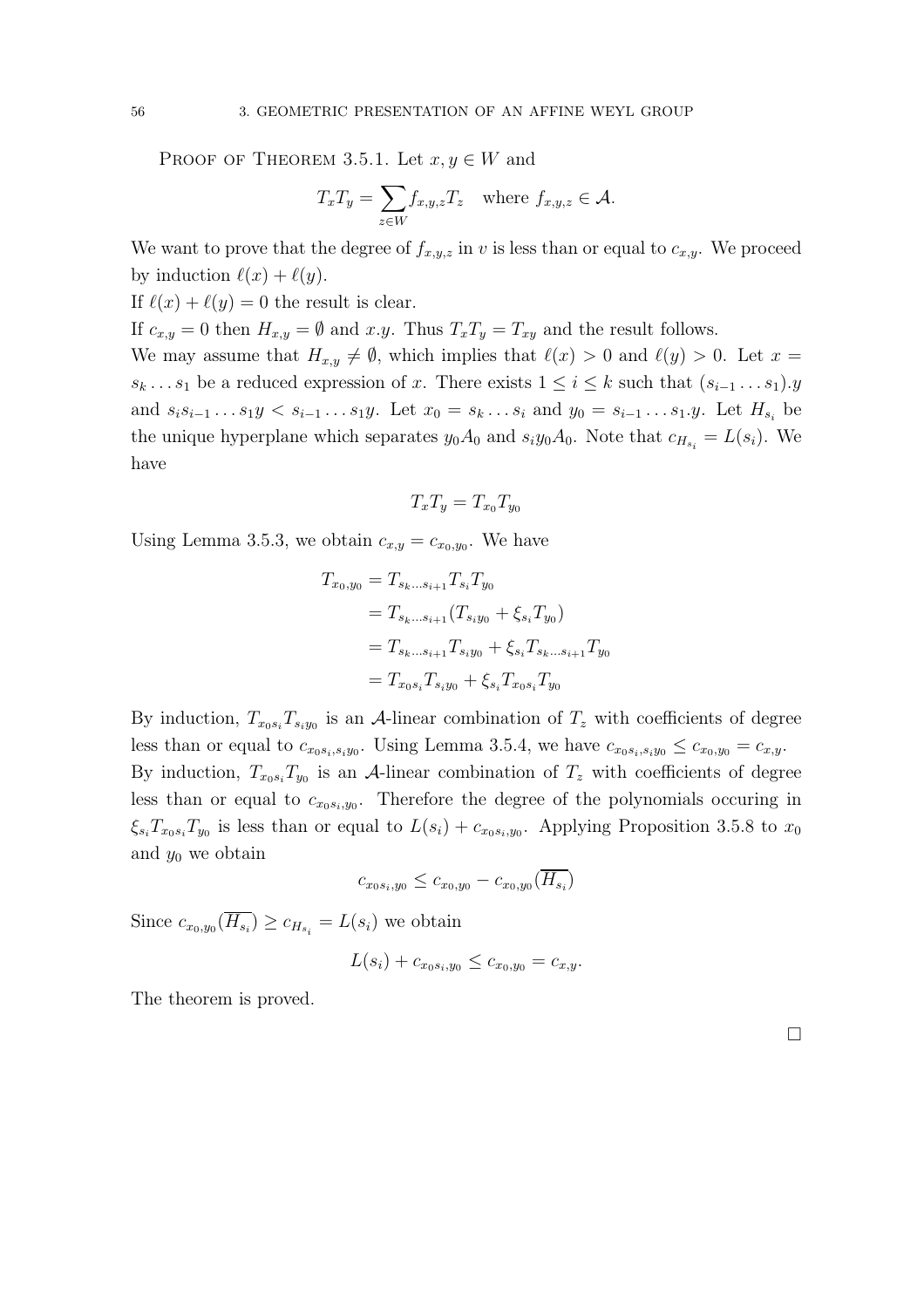## CHAPTER 4

# On the determination of cells in affine Weyl groups

In this chapter, we introduce the original setting for cells with unequal parameters, where instead of a weight function, Lusztig  $(28)$  defined the cells with respect to an abelian group and a total order on it. Then following Geck ([16]), we find a criterion in order to determine whether two weight functions give rise to essentially the same data (i.e R-polynomials, Kazhdan-Lusztig polynomials...) on a given subset of  $W$ , namely a Bruhat interval. In Section 4.3.1, we prove that, in an affine Weyl group, the Kazhdan-Lusztig polynomials are invariant under "long enough" translations. Finally, applying these results to the case where W is of type  $\tilde{G}_2$ , we will show that

- (1) there are only finitely many possible decompositions of  $W$  into left cells;
- (2) the number of left cells is finite in each case.

We use the geometric presentation of an affine Weyl group and keep the same notation as in the previous chapter.

#### 4.1. Weight function and total order

**4.1.1. Total ordering.** Let  $W$  be an arbitrary Coxeter group. Following Lusztig ([28]), let  $\Gamma$  be an abelian group written multiplicatively and let  $\mathbf{A} := \mathbb{Z}[\Gamma]$  be the group algebra of  $\Gamma$  over  $\mathbb{Z}$ . Let  $\{v_s \mid s \in S\}$  be a subset of  $\Gamma$  such that  $v_s = v_t$ whenever  $s, t \in S$  are conjugate in W. Then we can define the corresponding generic Iwahori-Hecke algebra H, with A-basis  $\{\mathbf{T}_w \mid w \in W\}$ , identity element  $\mathbf{T}_e$  and multiplication given by the rule

$$
\mathbf{T}_s \mathbf{T}_w = \begin{cases} \mathbf{T}_{sw}, & \text{if } \ell(sw) > \ell(w), \\ \mathbf{T}_{sw} + (v_s - v_s^{-1}) \mathbf{T}_w, & \text{if } \ell(sw) < \ell(w). \end{cases}
$$

Let  $a \to \bar{a}$  be the involution of  $\mathbb{Z}[\Gamma]$  defined by  $\bar{g} = g^{-1}$  for  $g \in \Gamma$ . We can extend it to a map from H to itself by

$$
\overline{\sum_{w \in W} a_w \mathbf{T}_w} = \sum_{w \in W} \overline{a}_w \mathbf{T}_{w^{-1}}^{-1} \qquad (a_w \in \mathbb{Z}[\Gamma]).
$$

Then  $h \to \bar{h}$  is a ring involution.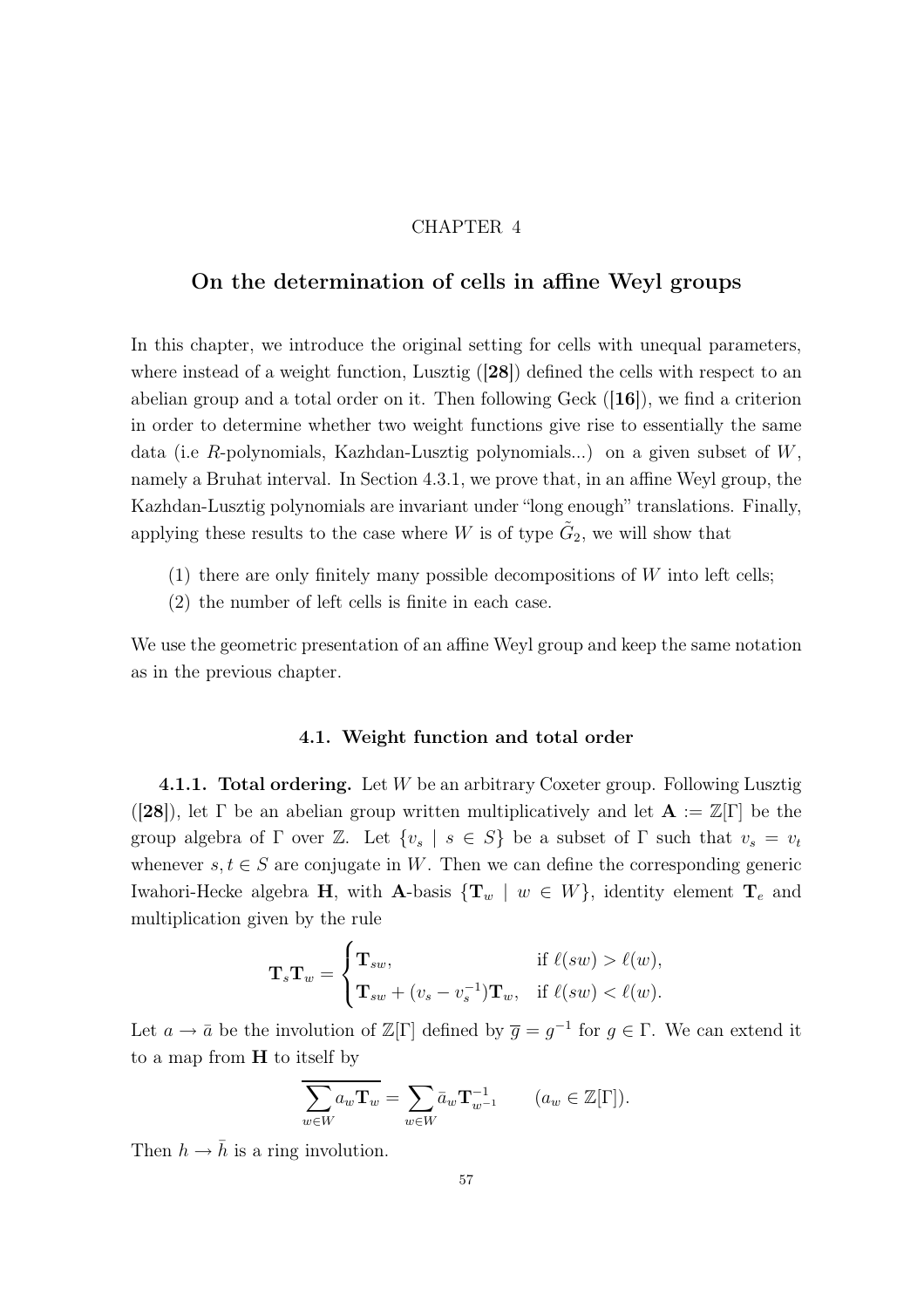Doing the same construction as in Chapter 2, we obtain the generic R-polynomials, which satisfy similar properties as the R-polynomials.

Now we choose a total ordering of Γ. This is specified by a multiplicatively closed subset  $\Gamma_+ \subset \Gamma - \{1\}$  such that  $\Gamma = \Gamma_+ \cup \{1\} \cup \Gamma_-$  (disjoint union) where  $\Gamma_- = \{g^{-1} \mid$  $g \in \Gamma_+$ . Moreover, assume that

$$
\{v_s \mid s \in S\} \subset \Gamma_+.
$$

Thus, in Chapter 2 one can replace  $\mathcal{A}_{\leq 0}$  by  $\mathbb{Z}[\Gamma_{-}].$  We obtain

- (1) the corresponding Kazhdan-Lusztig basis  ${C_w}_{w\in W}$ ;
- (2) the Kazhdan-Lusztig polynomials  $\mathbf{P}_{y,w} \in \mathbb{Z}[\Gamma_{-}]$  for all  $y < w \in W$ ;
- (3) the polynomials  $\mathbf{M}_{y,w}^s$  whenever  $sy < y < w < sw$  ( $s \in S, y, w \in W$ ).

As before, these data determine a pre-order relation  $\leq_L$  (resp.  $\leq_{LR}$ ) on W and the corresponding partition of W into left cells (resp. two-sided cells).

To sum up, we have the following correspondences

$$
\mathcal{A} = \mathbb{Z}[v, v^{-1}] \qquad \longleftrightarrow \qquad \mathbf{A} = \mathbb{Z}[\Gamma]
$$
  
weight function  $L \qquad \longleftrightarrow \qquad \text{total order } \Gamma = \Gamma_+ \cup \{1\} \cup \Gamma_-$   

$$
v^{L(s)} \in \{v^n | n \in \mathbb{N}^*\} \qquad \longleftrightarrow \qquad v_s \in \Gamma_+
$$
  

$$
\mathcal{H} \qquad \longleftrightarrow \qquad \mathbf{H}
$$
  

$$
T_w \qquad \longleftrightarrow \qquad \mathbf{T}_w
$$
  

$$
R_{y,w} \qquad \longleftrightarrow \qquad \mathbf{R}_{y,w}
$$
  

$$
\mathcal{A}_{< 0} = v^{-1}\mathbb{Z}[v^{-1}] \qquad \longleftrightarrow \qquad \mathbb{Z}[\Gamma_-]
$$
  

$$
C_w \qquad \longleftrightarrow \qquad \mathbf{C}_w
$$
  

$$
P_{y,w} \in \mathcal{A}_{< 0} \qquad \longleftrightarrow \qquad \mathbf{P}_{y,w} \in \mathbb{Z}[\Gamma_-]
$$
  

$$
M_{y,w}^s \qquad \longleftrightarrow \qquad \mathbf{M}_{y,w}^s
$$

EXAMPLE 4.1.1. Let W be a Weyl group of type  $G_2$ , generated by s, t. Let  $Q, q$  be independent indeterminates over  $\mathbb Z$  and consider the abelian group

$$
\Gamma = \{ Q^i q^j \mid i, j \in \mathbb{Z} \}.
$$

Consider the lexicographic order on Γ (with  $Q > q$ ), i.e.:

$$
\Gamma_+ := \{ Q^i q^j \mid i > 0, j \in \mathbb{Z} \} \cup \{ q^i \mid i > 0 \}.
$$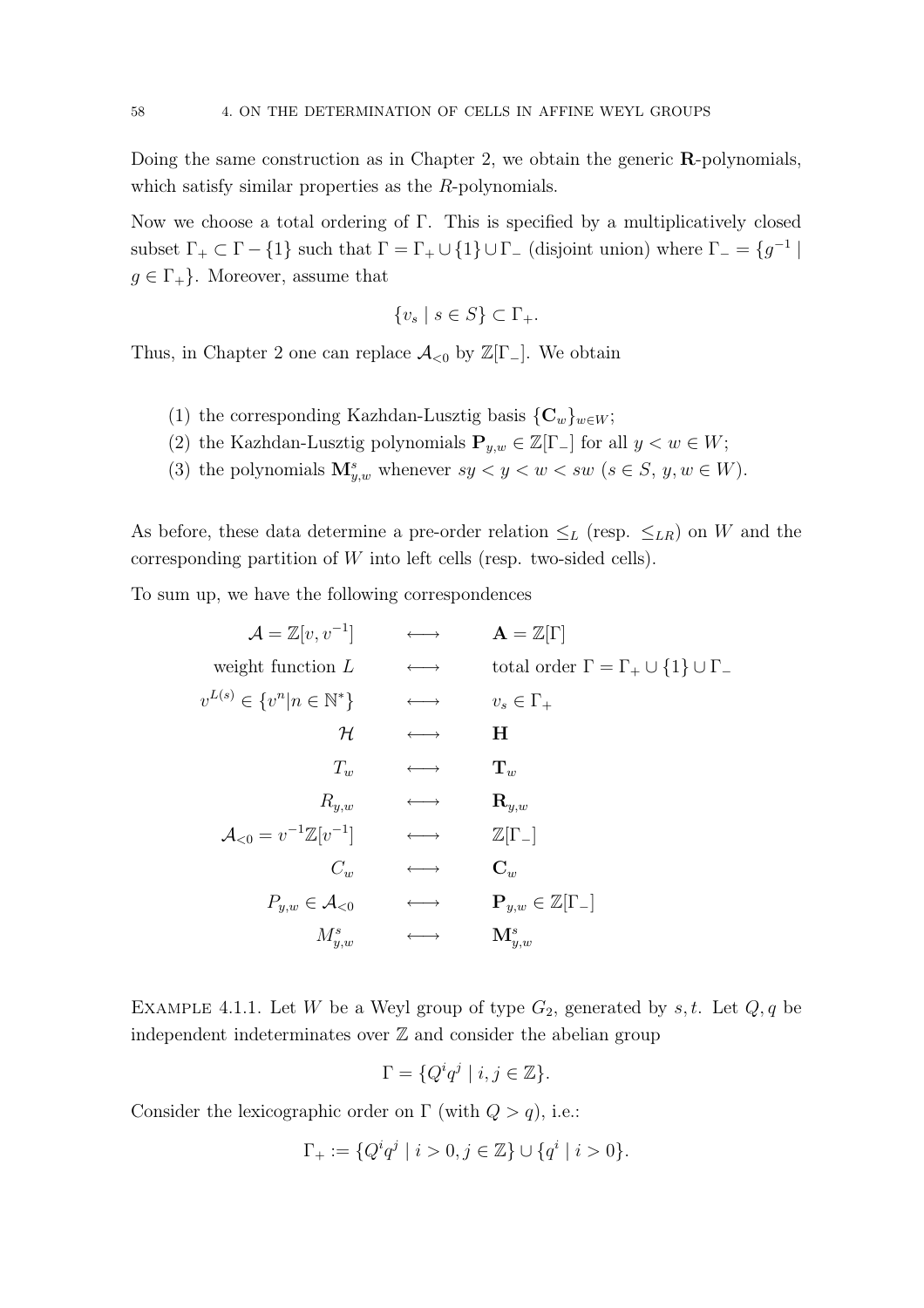We set  $v_t = Q$  and  $v_s = q$ . Doing some computations (see [46, Example 1.21]), we obtain

$$
\begin{array}{rcl}\n\mathbf{P}_{t, tst} & = & \mathbf{P}_{tst, tstst} = Q^{-1}q^{-1} - Q^{-1}q \\
\mathbf{P}_{e, tst} & = & \mathbf{P}_{tst, tstst} = \mathbf{P}_{st, tstst} = Q^{-2}q^{-1} - Q^{-2}q \\
\mathbf{P}_{t, tstst} & = & Q^{-2}q^{-2} - Q^{-2} + Q^{-2}q^2 \\
\mathbf{P}_{e, tstst} & = & Q^{-3}q^{-2} - Q^{-3} + Q^{-3}q^2 \\
\mathbf{P}_{s, tstst} & = & \mathbf{P}_{sts, tststs} = Q^{-1}q^{-1} + Q^{-1}q \\
\mathbf{P}_{e, sts} & = & \mathbf{P}_{ts, tststs} = \mathbf{P}_{st, stststs} = Q^{-1}q^{-2} + Q^{-1} \\
\mathbf{P}_{t, ststs} & = & Q^{-1}q^{-3} + Q^{-1}q^{-1} \\
\mathbf{P}_{s, ststs} & = & Q^{-2}q^{-2} + Q^{-2} \\
\mathbf{P}_{e, ststs} & = & Q^{-2}q^{-3} + Q^{-2}q^{-1}.\n\end{array}
$$

For all other pairs  $y \leq w$  we have  $P_{y,w} = Q^{\ell_t(y) - \ell_t(w)} q^{\ell_s(y) - \ell_s(w)}$ , where  $\ell_t(z)$  (resp.  $\ell_s$ ) denotes the number of t's (resp.  $s$ 's) which appears in a reduced expression of z. The M polynomials are as follows

$$
\mathbf{M}_{tsts,ststs}^{t} = \mathbf{M}_{tst,stst}^{t} = \mathbf{M}_{ts,sts}^{t} = \mathbf{M}_{t,st}^{t} = Qq^{-1} + Q^{-1}q
$$
  

$$
\mathbf{M}_{t,stst}^{t} = \mathbf{M}_{ts,ststs}^{t} = 1
$$

and all the others are zero.

Compare to the situation in Example 2.4.5.

#### 4.1.2. Total order and weight function.

4.1.2.1. Finite Coxeter Groups. Let W be a finite Coxeter group. In [16], Geck has established a link between these two situations, where you have an abelian group Γ with a total order specified by Γ<sub>+</sub> ⊂ Γ and a choice of parameters  ${v_s | s ∈ S} ⊂ Γ_+$ on the one hand, and a weight function L on the other hand. We keep the setting of the previous section.

First, let  $\Gamma^a_+(W)$  be the set of all elements  $\gamma \in \Gamma_+$  such that  $\gamma^{-1}$  occurs with a non zero coefficient in a polynomial  $P_{y,w}$  for some  $y < w$  in W. Next for any  $y, w$ in W and  $s \in S$  such that  $\mathbf{M}_{y,w}^s \neq 0$ , we write  $\mathbf{M}_{y,w}^s = n_1\gamma_1 + ... + n_r\gamma_r$  where  $0 \neq n_i \in \mathbb{Z}, \gamma_i \in \Gamma \text{ and } \gamma_{i-1}^{-1}\gamma_i \in \Gamma_+ \text{ for } 2 \leq i \leq r. \text{ Let } \Gamma_+^b(W) \text{ be the set of all }$ elements  $\gamma_{i-1}^{-1}\gamma_i \in \Gamma_+$  arising in this way, for any  $y, w, s$  such that  $\mathbf{M}_{y,w}^s \neq 0$ . Finally set  $\Gamma_+(W) = \Gamma^a_+(W) \cup \Gamma^b_+(W)$ .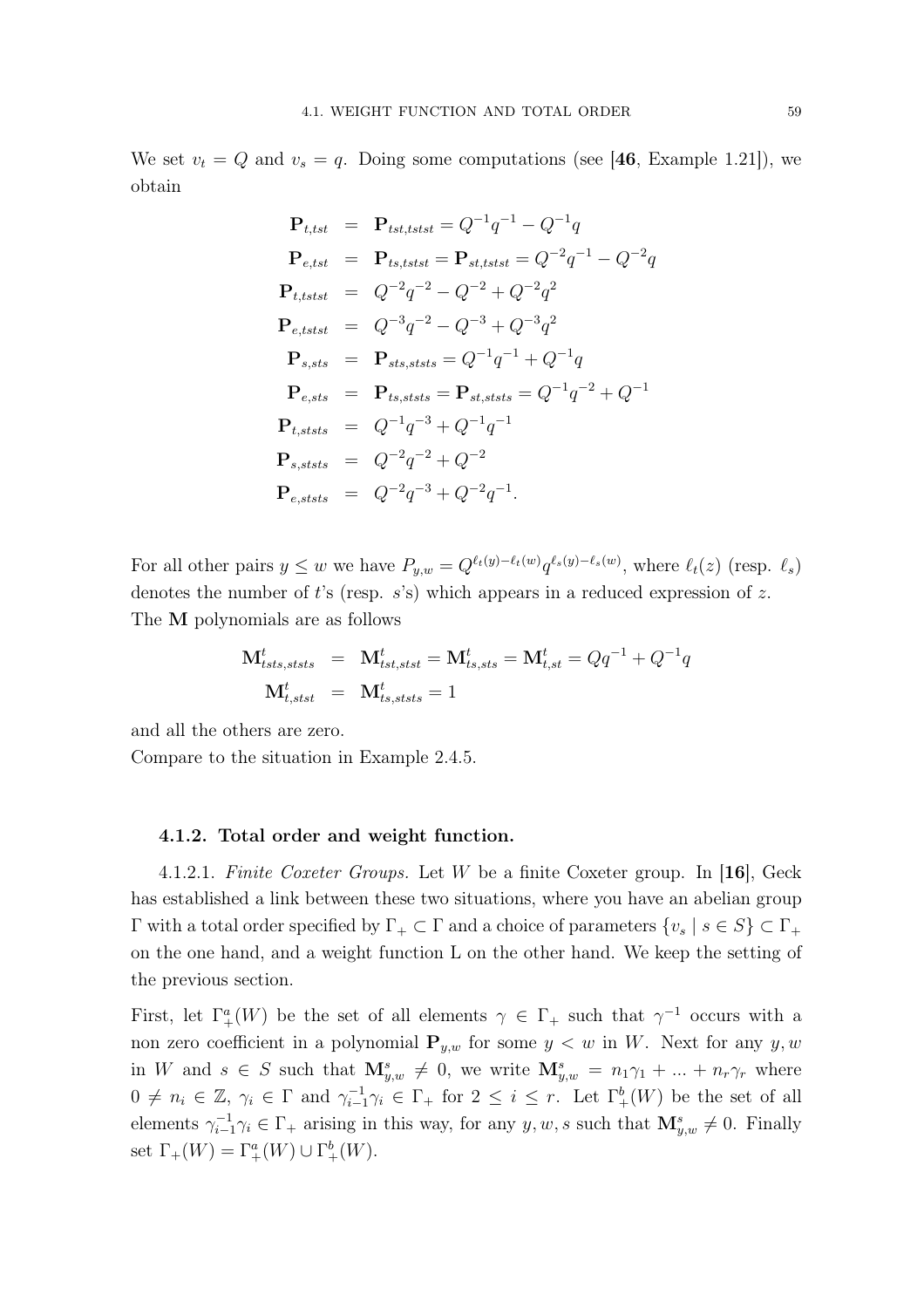PROPOSITION 4.1.2 (Geck [16, 2.10]). Assume that we have a ring homomorphism

$$
\sigma : \mathbb{Z}[\Gamma] \to \mathbb{Z}[v, v^{-1}], \quad v_s \to v^{L(s)}
$$

such that

$$
\sigma(\Gamma_+(W)) \subseteq \{v^n \mid n > 0\}.\tag{*}
$$

Then  $\sigma(\mathbf{P}_{y,w}) = P_{y,w}$  for all  $y < w$  in W and  $\sigma(\mathbf{M}_{y,w}^s) = M_{y,w}^s$  for any  $y, w \in W$  such that  $sy < y < w < sw$ . Furthermore, the relation  $\leq_L$  on W defined with respect to the weight function L is the same as the one defined with respect to  $\Gamma_+ \subset \Gamma$ .

EXAMPLE 4.1.3. Let W be a Weyl group of type  $G_2$  generated by s, t. On the one hand, let  $Q, q$  be independent indeterminates over  $\mathbb Z$  and consider the abelian group

$$
\Gamma = \{ Q^i q^j \mid i, j \in \mathbb{Z} \}.
$$

On the other hand, let L be a weight function L on W. It is determined by the values  $L(s_1) = a \in \mathbb{N}^*$  and  $L(s_2) = b \in \mathbb{N}^*$ . We shall denote such a weight function by  $L_{a,b}$ . We denote by  $\sigma_{a,b}$  the ring homomorphism

$$
\sigma_{a,b} : \mathbb{Z}[\Gamma] \longrightarrow \mathbb{Z}[v, v^{-1}]
$$

$$
Q \longmapsto v^a
$$

$$
q \longmapsto v^b
$$

Consider the lexicographic order on  $\Gamma$  (with  $Q > q$ ). In Example 4.1.1 we have computed all the Kazhdan-Lusztig polynomials and all the M-polynomials. Thus we see that

$$
\Gamma_{+}(W) \subset \{Q^3 q^{-1}, Q^3 q^{-2}, Q^2 q^{-1}, Q^2 q^{-2}, Q^1 q^{-1}, Q^c q^d (\text{where } c, d > 0)\}.
$$

In other words, Condition (∗) in the previous proposition is satisfied for any ring homomorphism  $\sigma_{a,b}$  such that  $a > b$ . Thus any weight function  $L_{a,b}$  such that  $a > b$ gives rise to the same left cell decomposition. Now by symmetry of the graph, the case  $b > a$  is similar.

To sum up, there are just three distinct decompositions into left cells corresponding to the following weight functions

- (1)  $L_{a,b}$  such that  $a > b$ ;
- (2)  $L_{a,b}$  such that  $a = b$ ;
- (3)  $L_{a,b}$  such that  $a < b$ .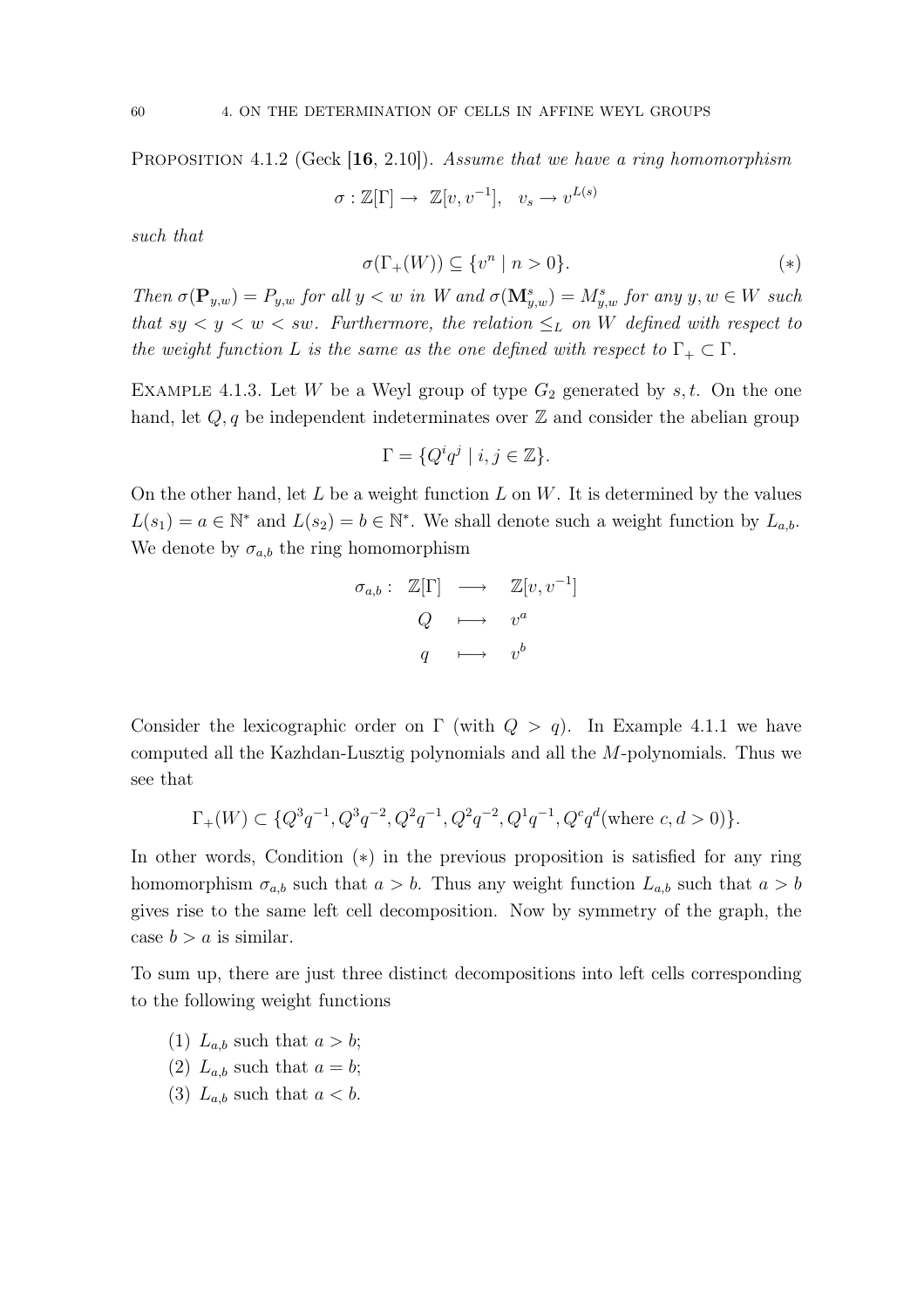EXAMPLE 4.1.4. Let W be a Weyl group of type  $F_4$  with graph as follows

$$
F_4: \underset{S_1}{\circ} \underset{S_2}{\circ} \underset{S_3}{\circ} \underset{S_4}{\circ}
$$

We denote by  $L_{a,b}$  the weight function on W such that  $L(s_1) = L(s_2) = a \in \mathbb{N}^*$  and  $L(s_3) = L(s_4) = b \in \mathbb{N}^*$ . By symmetry of the graph we may assume that  $a \geq b$ . We have the following theorem.

THEOREM 4.1.5 (Geck [16, Theorem 4.8]). Let  $L = L_{a,b}$  and  $L' = L_{a',b'}$  be two weight functions on W such that  $b \ge a > 0$  and  $b' \ge a' > 0$ . Then L, L' define the same partition of W into left cells if and only if  $L, L' \in \mathcal{L}_i$  for  $i \in \{0, 1, 2, 3\}$ , where  $\mathcal{L}_i$  are defined as follows:

$$
\mathcal{L}_0 = \{ (c, c, c, c) \mid c > 0 \},\
$$
  
\n
$$
\mathcal{L}_1 = \{ (c, c, 2c, 2c) \mid c > 0 \},\
$$
  
\n
$$
\mathcal{L}_2 = \{ (c, c, d, d) \mid 2c > d > c > 0 \},\
$$
  
\n
$$
\mathcal{L}_3 = \{ (c, c, d, d) \mid d > 2c > 0 \}.
$$

4.1.2.2. Infinite Coxeter groups. If W is an infinite Coxeter group, we cannot compute the set  $\Gamma_+(W)$ . However, if we restrict ourself to a finite subset of W, namely a Bruhat interval, we find a similar result.

Let  $y, w \in W$ ,  $s \in S$  and  $I = [y, w]$ . We now define three subsets  $\Gamma_+^a(I)$ ,  $\Gamma_+^{b,s}(I)$ ,  $\Gamma^{c,s}_+ \subset \Gamma_+$ . First, let  $\Gamma^a_+(I)$  be the set of all elements  $\gamma \in \Gamma_+$  such that  $\gamma^{-1}$  occurs with a non-zero coefficient in a polynomial  $P_{z_1,z_2}$  for some  $z_1 < z_2$  in I. Next for any  $z_1, z_2$  in I such that  $\mathbf{M}_{z_1, z_2}^s \neq 0$  we write  $\mathbf{M}_{z_1, z_2}^s = n_1 \gamma_1 + ... + n_r \gamma_r$  where  $0 \neq n_i \in \mathbb{Z}$ ,  $\gamma_i \in \Gamma$  and  $\gamma_{i-1}^{-1} \gamma_i \in \Gamma_+$  for  $2 \leq i \leq r$ . Let  $\Gamma_+^{b,s}(I)$  be set of all elements  $\gamma_{i-1}^{-1} \gamma_i \in \Gamma_+$ arising in this way, for any  $z_1, z_2 \in I$  such that  $\mathbf{M}_{z_1, z_2}^s \neq 0$ . Finally let  $\Gamma_+^{c,s}$  be the set of all elements  $\gamma \in \Gamma_+$  such that  $\gamma^{-1}$  occurs with a non-zero coefficient in a polynomial of the form

$$
\sum_{z;z_1\leq z< z_2; s z < z } \mathbf{P}_{z_1,z} \mathbf{M}_{z,z_2}^s - v_s \mathbf{P}_{z_1,z_2}
$$

where  $z_1, z_2 \in I$  and  $sz_1 < z_1 < z_2 < sz_2$ . We set  $\Gamma_+^s(I) = \Gamma_+^a(I) \cup \Gamma_+^{b,s}(I) \cup \Gamma_+^{c,s}$ .

PROPOSITION 4.1.6. Let  $y, w \in W$ ,  $s \in S$  and  $I = [y, w]$ . Assume that we have a ring homomorphism

$$
\sigma : \mathbb{Z}[\Gamma] \to \mathbb{Z}[v, v^{-1}], \quad v_s \to v^{L(s)}
$$

such that

$$
\sigma(\Gamma_+^s(I)) \subseteq \{v^n \mid n > 0\}.\tag{*}
$$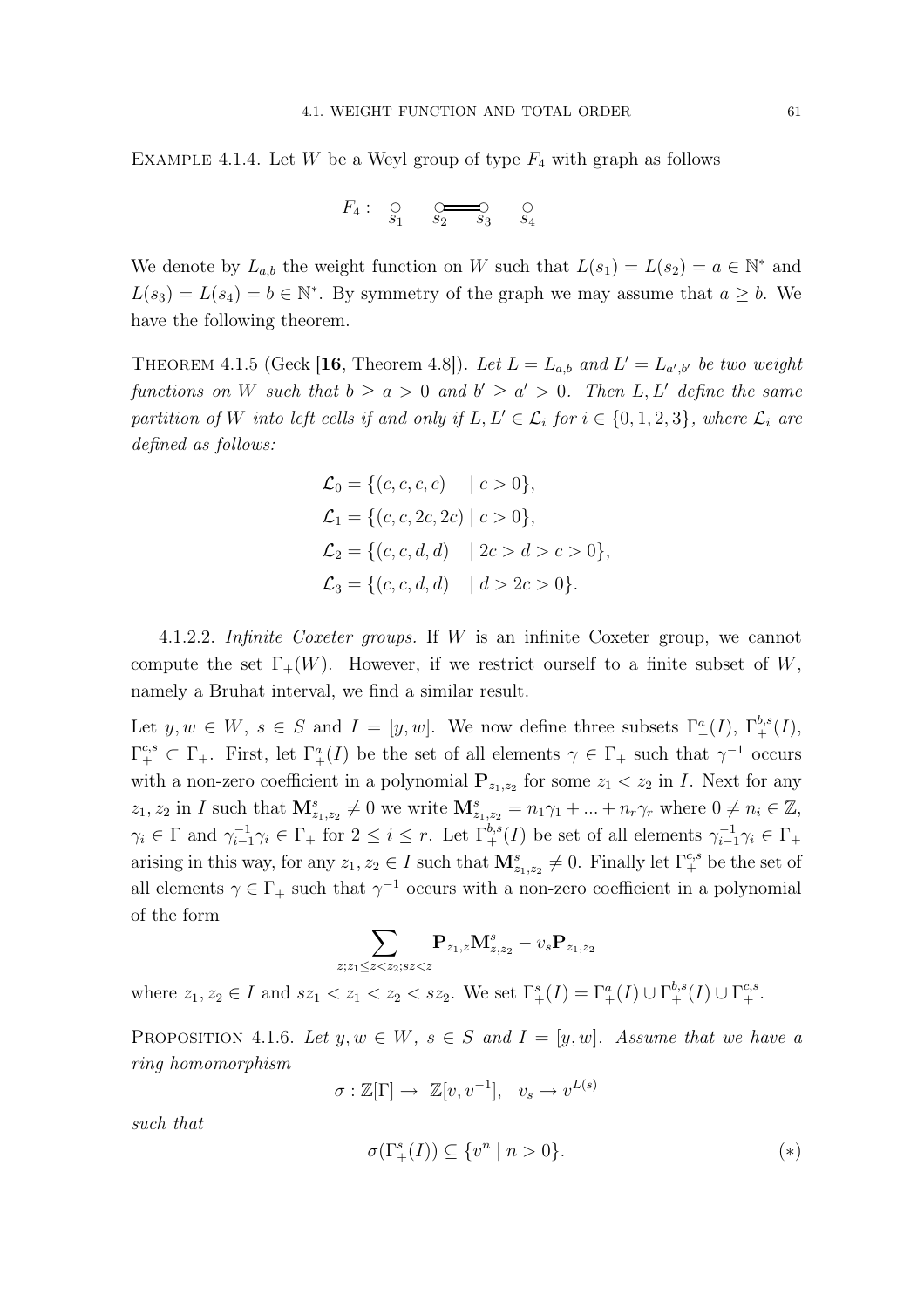Then  $\sigma(\mathbf{P}_{z_1,z_2}) = P_{z_1,z_2}$  for all  $z_1 < z_2$  in I and  $\sigma(\mathbf{M}_{z_1,z_2}^s) = M_{z_1,z_2}^s$  for any  $z_1, z_2 \in I$ such that  $sz_1 < z_1 < z_2 < sz_2$ .

PROOF. We have  $\overline{\sigma(p)} = \sigma(\overline{p})$  for all  $p \in \mathbb{Z}[\Gamma]$ . Moreover, the **R**-polynomials do not depend on the order, therefore we have  $\sigma(\mathbf{R}_{z_1,z_2}) = R_{z_1,z_2}$  for any  $z_1, z_2 \in W$ .

We prove by induction on  $\ell(z_2) - \ell(z_1)$  that  $\sigma(\mathbf{P}_{z_1,z_2}) = P_{z_1,z_2}$  for all  $z_1 \leq z_2$  in I. If  $\ell(z_2) - \ell(z_1) = 0$  it is clear.

Assume that  $\ell(z_2) - \ell(z_1) > 0$ . Applying  $\sigma$  to the formula in Proposition 2.4.2 (3) using the induction hypothesis yields

$$
\sigma(\overline{\mathbf{P}}_{z_1,z_2}) - \sigma(\mathbf{P}_{z_1,z_2}) = \sum_{z_1 < z \leq z_2} \sigma(\mathbf{R}_{z_1,z}) \sigma(\mathbf{P}_{z,z_2})
$$
\n
$$
= \sum_{z_1 < z \leq z_2} R_{z_1,z} P_{z,z_2}.
$$

This relation and condition (\*) implies that  $\sigma(\mathbf{P}_{z_1,z_2}) = P_{z_1,z_2}$ .

Let  $z_1, z_2 \in I$  and  $s \in S$  be such that  $sz_1 < z_1 < z_2 < sz_2$ . We prove by induction on  $\ell(z_2) - \ell(z_1)$  that  $\sigma(\mathbf{M}_{z_1,z_2}^s) = M_{z_1,z_2}^s$ .

Since  $\mathbf{M}_{z_1,z_2}^s = \overline{\mathbf{M}_{z_1,z_2}^s}$ , we have  $\sigma(\mathbf{M}_{z_1,z_2}^s) = \overline{\sigma(\mathbf{M}_{z_1,z_2}^s)}$ . Furthermore, using (\*) and the definition of the M-polynomials we have

$$
\sigma(\mathbf{M}_{z_1,z_2}^s) + \sum_{z;z_1
$$

This relation implies that  $\sigma(\mathbf{M}_{z_1,z_2}^s) = M_{z_1,z_2}^s$ . Moreover we can see that if  $\mathbf{M}_{z_1,z_2}^s \neq 0$ then  $M^s_{z_1,z_2}$  is a combination of pairwise different powers of v. Thus  $M^s_{z_1,z_2} \neq 0$ .  $\Box$ 

If condition (\*) is satisfied for all  $s \in S$ , then we can conclude that  $x, z \in I$  satisfy  $x \leftarrow_L z$  with respect to the total order  $\Gamma_+$  if and only if they satisfy  $x \leftarrow_L z$  with respect to the weight function L. For an example, see Section 4.4.

## 4.2. On the translations in an affine Weyl group

Let  $(W, S)$  be an irreducible affine Weyl group.

DEFINITION 4.2.1. Let  $u \in W$ . We say that u is a translation if there exists a vector  $\vec{u} \neq 0$  such that  $t_{\vec{u}}$ , the translation by the vector  $\vec{u}$ , is in  $\Omega$  and

$$
uA_0 = A_0 t_{\vec{u}}.
$$

Note that  $t_{\vec{u}}$  is uniquely determined by u.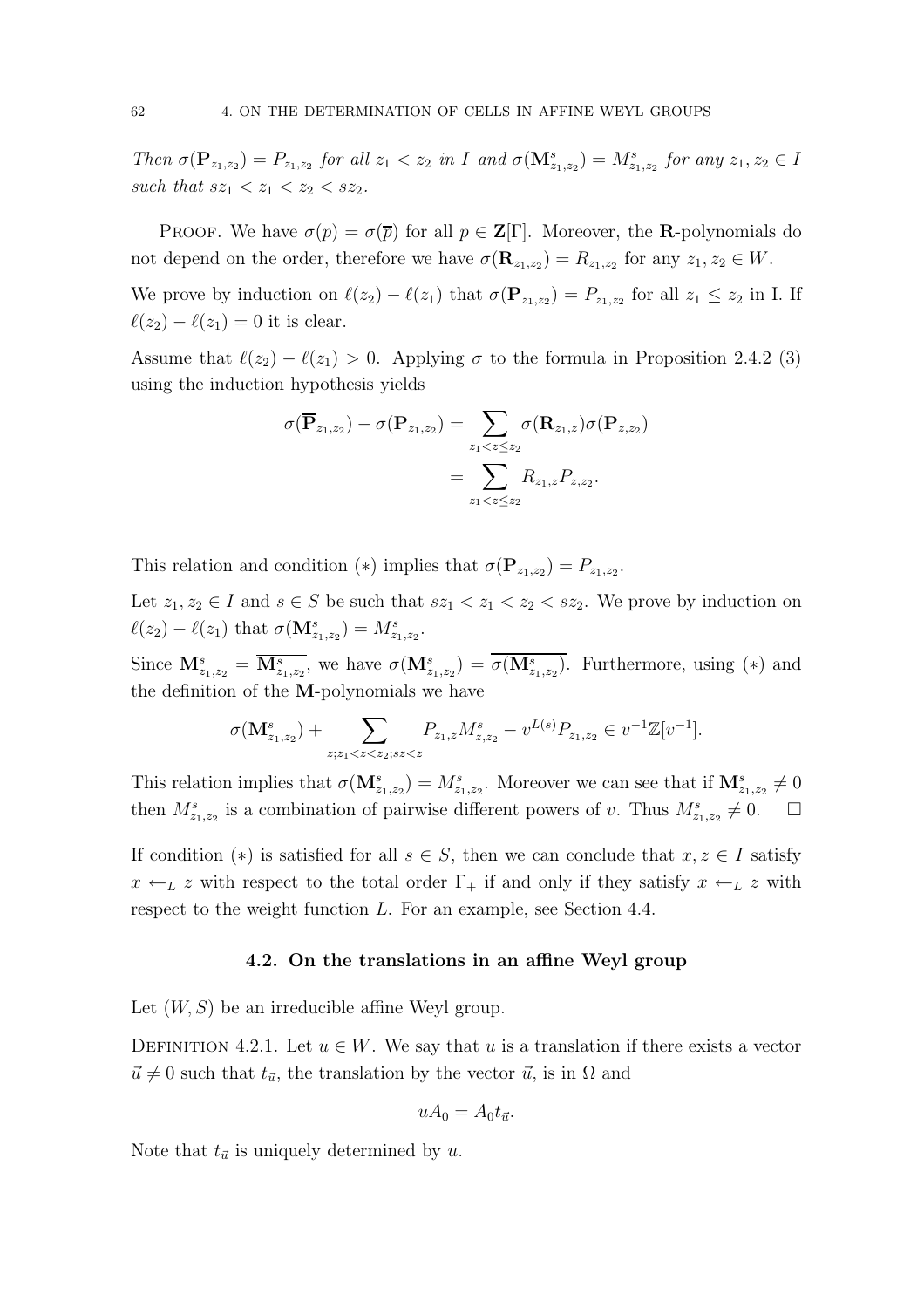REMARK 4.2.2. There can be elements in W which "translate"  $A_0$  but which are not translations according to our definition. For instance, let  $W$  be an affine Weyl group of type  $C_2$ , generated by  $S := \{s_1, s_2, s_3\}$  where  $s_1 s_3 = s_3 s_1$ . Let  $u = s_1 s_2 s_3$ . Then  $uA_0$  is a translate of  $A_0$  by a vector  $\vec{u}$ , however,  $t_{\vec{u}}$  does not lie in  $\Omega$ .

Let  $u \in W$  be a translation and let B be an alcove. Let  $\sigma \in \Omega$  be such that  $A_0 \sigma = B$ . We have

$$
uB = u(A_0 \sigma) = A_0 t_{\vec{u}} \sigma = A_0 \sigma t_{\sigma(\vec{u})} = B t_{\sigma(\vec{u})}
$$

Therefore  $uB$  is a translate of  $B$ . Note that we have used the fact that the action of  $\Omega$  commutes with the action of W.

From now on and until the end of this section, we fix a translation  $u \in W$ . Consider the orbit of  $\vec{u}$  under the action of  $\Omega$ . It is finite since the group of linear transforms associated to  $\Omega$  is isomorphic to  $\Omega_0$  (the stabilizer of the origin in V) which is finite. Let

$$
Orb_{\Omega}(\vec{u}) = {\vec{u}_1 = \vec{u}, \vec{u_2}, ..., \vec{u_n}}.
$$

We denote by  $u_i \in W$  the corresponding translations in W. Finally, let  $v_i$  be the special point  $t_{\vec{u_i}}(0)$ .

Recall the definition of  $h_{A_0}(w)$  for  $w \in W$  in 3.2.3 and Definition 1.2.9.

LEMMA 4.2.3. Let  $u \in W$  be a translation associated to  $t_{\vec{u}} \in \Omega$ .

\n- (a) Let 
$$
r_1 \leq r_2 \in \mathbb{N}^*
$$
. We have
\n- $h_{A_0}(u^{r_2}) \subset h_{A_0}(u^{r_1})$  and  $h_{A_0}(u^{r_2}) = t_{(r_2-r_1)\vec{u}}(h_{A_0}(u^{r_1})).$
\n- (b) Let  $r \in \mathbb{N}^*$ . We have
\n- $z.u \Leftrightarrow z.u^r.$
\n

Before giving the proof, we give the example of  $\tilde{G}_2$  to illustrate this lemma.

EXAMPLE 4.2.4. Let W be an affine Weyl group of type  $\tilde{G}_2$  generated by  $S =$  $\{s_2, s_2, s_3\}$  where  $s_1$  and  $s_3$  commute. Let  $u = u_1 = s_2 s_1 s_2 s_1 s_2 s_3$ . Then one can check that u is a translation and its orbit under the action of  $\Omega$  contains 6 elements, namely

$$
u_1 = s_2s_1s_2s_1s_2s_3
$$
  
\n
$$
u_2 = s_1s_2s_1s_2s_3s_2
$$
  
\n
$$
u_3 = s_1s_2s_3s_2s_1s_2
$$
  
\n
$$
u_4 = s_3s_2s_1s_2s_1s_2
$$
  
\n
$$
u_5 = s_2s_3s_2s_1s_2s_1
$$
  
\n
$$
u_6 = s_2s_1s_2s_3s_2s_1
$$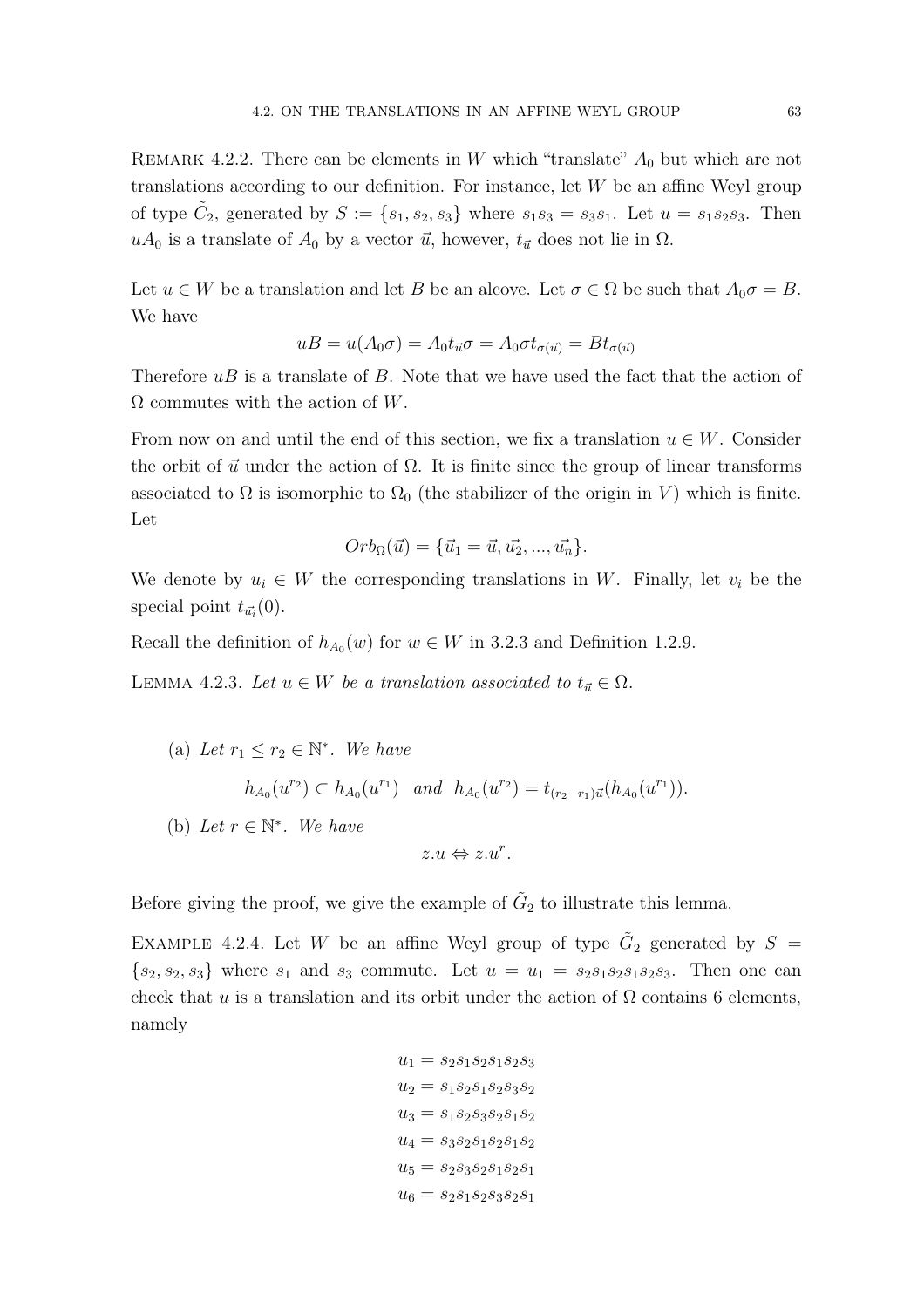In Figure 1, we show the shape of the set  $h_{A_0}(u_i)$   $(1 \le i \le 6)$ .



FIGURE 1. The sets  $h_{A_0}(u_i)$  in  $\tilde{G}_2$ 

REMARK 4.2.5. The sets  $h_{A_0}(u_i)$  are disjoint. As we will see later on, it is true in general for any translation in an affine Weyl group. In fact, this will be the key point to prove the invariance of the Kazhdan-Lusztig polynomials by translation.

PROOF. (a) Let  $\alpha \in \Phi^+$  and  $k_\alpha = \langle \vec{u}, \check{\alpha} \rangle$ . Since  $t_{\vec{u}} \in \Omega$ , one can see that  $k_\alpha \in \mathbb{Z}$ . For any  $r \in \mathbb{N}$ , we have

$$
rk_{\alpha} \langle x, \check{\alpha} \rangle < rk_{\alpha} + 1 \text{ for all } x \in u^r A_0.
$$

Note that, if  $k_{\alpha} = 0$ , there is no hyperplane of the form  $H_{\alpha,m}$   $(m \in \mathbb{Z})$  which separates  $A_0$  and  $u^r A_0$ .

Let  $\varphi$  (resp.  $\varphi^+$ ,  $\varphi^-$ ) be the subset of  $\Phi^+$  which consists of all positive roots  $\beta$  such that  $k_{\beta} \neq 0$  (resp.  $k_{\beta} > 0$ ,  $k_{\beta} < 0$ ). For  $\beta \in \varphi$ , we define

$$
H^{\beta} = \begin{cases} H_{\beta,rk_{\beta}} & \text{if } \beta \in \varphi^+, \\ H_{\beta,rk_{\beta}+1} & \text{if } \beta \in \varphi^-.\end{cases}
$$

Then, one can check that

$$
h_{A_0}(u^r) = \bigcap_{\beta \in \varphi} E_{H^\beta}(u^r A_0). \tag{*}
$$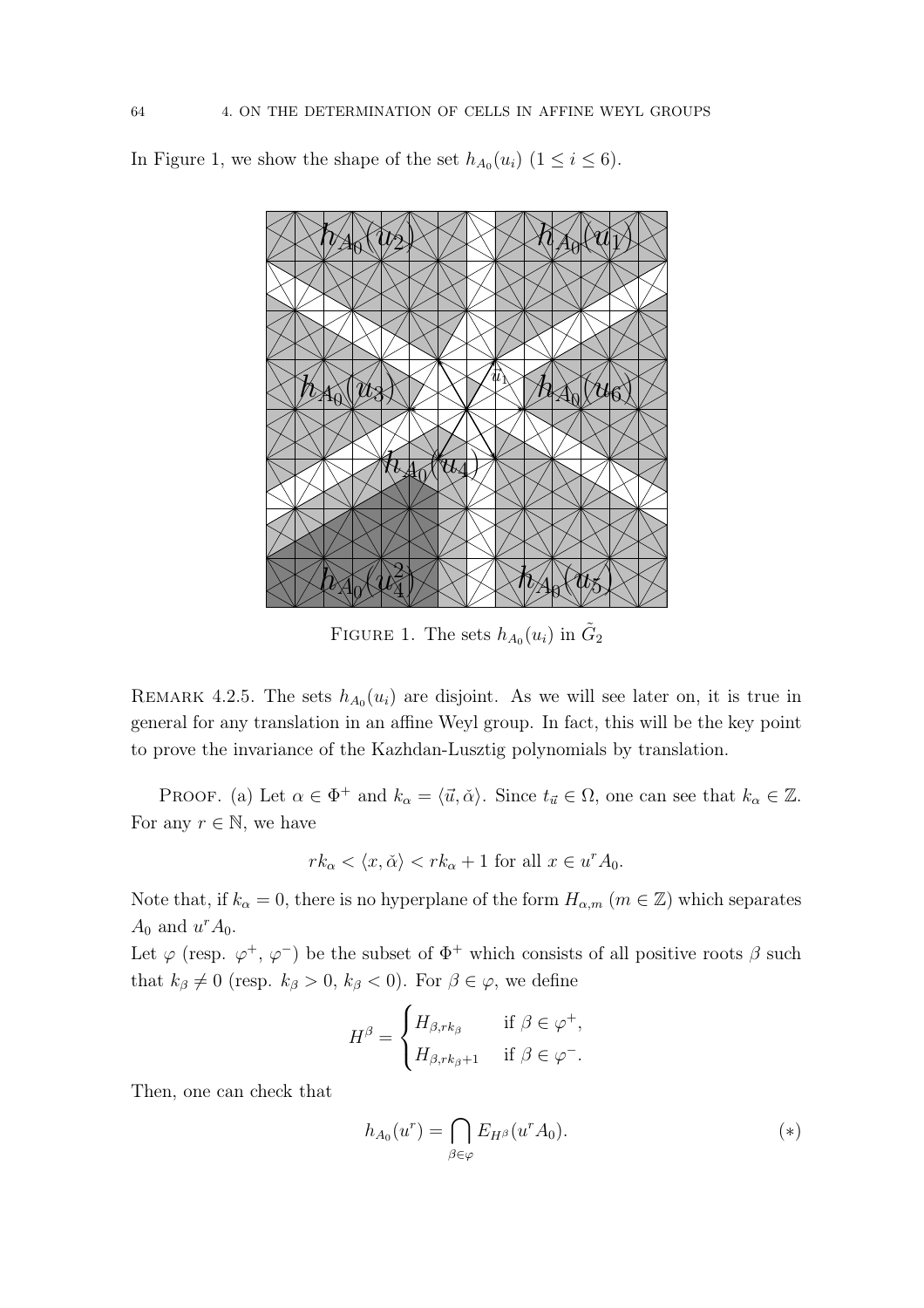Let  $r_1 \leq r_2 \in \mathbb{N}^*$  and  $\beta \in \varphi$ . We suppose that  $\beta \in \varphi^+$  (the case  $\beta \in \varphi^-$  is similar). We have

$$
E_{H^{\beta}}(u^{r_1}) = \{x \in V \mid \langle x, \check{\beta} \rangle > r_1 k_{\beta} \}
$$

and

$$
E_{H^{\beta}}(u^{r_2}) = \{x \in V \mid \langle x, \check{\beta} \rangle > r_2 k_{\beta} \}.
$$

Thus

$$
E_{H^{\beta}}(u^{r_2}) \subset E_{H^{\beta}}(u^{r_1})
$$
 and  $E_{H^{\beta}}(u^{r_2}) = t_{(r_2-r_1)\vec{u}} E_{H^{\beta}}(u^{r_1})$ 

and the result follows using relation (∗).

(b) The statement follows from (a) and Lemma 3.2.4.  $\square$ 

REMARK 4.2.6. Note that this Lemma implies that  $\ell(u^r) = r\ell(u)$ . Indeed, we have

$$
u(uA_0) \in h_{A_0}(u^2) \subset h_{A_0}(u)
$$

thus, using Lemma 3.2.4, we get the result.

From now on, we write  $[1, n] := \{1, ..., n\}.$ 

- LEMMA 4.2.7. (a) For any  $i, j \in [1, n]$  we have  $\ell(u_i) = \ell(u_i)$ .
	- (b) Let  $z_1, z_2 \in W$ ,  $r \in \mathbb{N}^*$  and  $i \in [1, n]$  be such that  $z_1 \cdot u_i^r \cdot z_2$ . There exists  $k, m \in [1, n]$  such that

$$
z_1.u_i^r.z_2 = z_1.z_2.u_m^r = u_k^r.z_1.z_2.
$$

(c) Let  $z_1, z_2 \in W$ ,  $r \geq 1$  and  $i \in [1, n]$ . We have the following equivalence

$$
z_1.u_i^r.z_2 \Leftrightarrow z_1.u_i^{r+1}.z_2.
$$

PROOF. (a) Let  $A \in X$  and A' be a translate of A (by a translation in  $\Omega$ ). Then the number of hyperplanes which separate  $A$  and  $A'$  is equal to the number of hyperplanes which separate  $zA$  and  $zA'$  for any  $z \in W$ .

Let  $i, j \in [1, n], \sigma \in \Omega$  and  $z \in W$  be such that  $\vec{u}_i \sigma = \vec{u}_j$  and  $zA_0 = A_0\sigma$ . We have

$$
\ell(u_i) = |\{H \mid H \text{ separates } A_0 \text{ and } A_{v_i}\}|
$$
  
=  $|\{H \mid H \text{ separates } z^{-1}A_0 \text{ and } z^{-1}A_{v_i}\}|$   
=  $|\{H \mid H \text{ separates } z^{-1}A_0\sigma \text{ and } z^{-1}A_{v_i}\sigma\}|.$ 

Since

$$
z^{-1}A_0\sigma=A_0
$$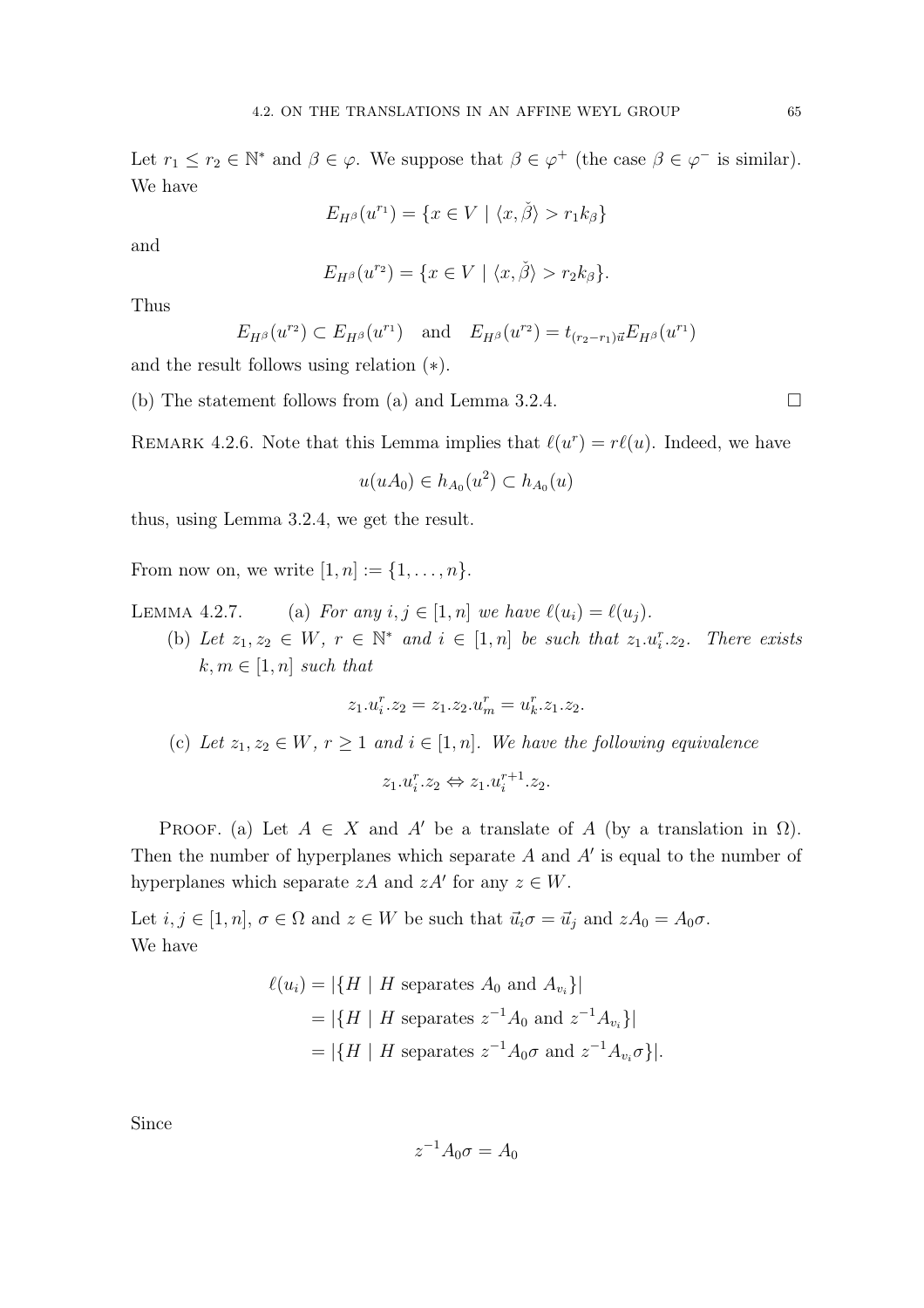and

$$
z^{-1}A_{v_i}\sigma = z^{-1}A_0t_{\vec{u}_i}\sigma = z^{-1}A_0\sigma t_{\vec{u}_j} = A_{v_j},
$$

we obtain

$$
\ell(u_i) = |\{H \mid H \text{ separates } z^{-1}A_0\sigma \text{ and } z^{-1}A_{v_i}\sigma\}|
$$

$$
= |\{H \mid H \text{ separates } A_0 \text{ and } A_{v_j}\}|
$$

$$
= \ell(u_j)
$$

as desired.

(b) Let  $\sigma_{z_1}, \sigma_{z_2} \in \Omega$  and  $k, m \in [1, n]$  be such that

$$
z_1 A_0 = A_0 \sigma_{z_1} \quad , \quad \sigma_{z_1}^{-1}(\vec{u}_i) = \vec{u}_k.
$$

and

$$
z_2 A_0 = A_0 \sigma_{z_2} \quad , \quad \sigma_{z_2}(\vec{u}_i) = \vec{u}_m.
$$

We have

$$
z_1.u_i^r.z_2A_0 = A_0 \sigma_{z_1} t_{r\vec{u}_i} \sigma_{z_2} = A_0 t_{r\sigma_{z_1}^{-1}(\vec{u}_i)} \sigma_{z_1} \sigma_{z_2} = u_k^r z_1 z_2 A_0,
$$

which implies that  $z_1 \cdot u_i^r \cdot z_2 = u_k^r z_1 z_2$ . Now, since  $\ell(u_i) = \ell(u_k)$ , we must have  $u_k^r \cdot z_1 \cdot z_2$ . Similarly, one can show that  $z_1 \cdot u_i^r \cdot z_2 = z_1 \cdot z_2 \cdot u_m^r$ .

(c) The statement follows from (b) and Lemma 4.2.3 (b).

 $\Box$ 

We now state the main result of this section.

THEOREM 4.2.8. Let  $i, j \in [1, n]$  and  $r_1, r_2 \in \mathbb{N}^*$  be such that  $i \neq j$ . We have

$$
h_{A_0}(u_i^{r_1}) \cap h_{A_0}(u_j^{r_2}) = \emptyset.
$$

PROOF. According to Lemma  $4.2.3$  (a), to prove the theorem, it is enough to show that, for any  $i \neq j \in [1, n]$ , we have

$$
h_{A_0}(u_i) \cap h_{A_0}(u_j) = \emptyset.
$$

Let

$$
\mathcal{F}_0 := \{ H \in \mathcal{F} \mid 0 \in H, \ v_i \notin H \text{ for all } i \in [1, n] \}.
$$

Consider the connected component of

$$
V - \bigcup_{H \in \mathcal{F}_0} H.
$$

Since there exists  $\sigma \in \Omega_0$  such that  $\sigma(v_i) = v_j$ , there is a hyperplane which separates  $v_i$  and  $v_j$  and which contains 0. Therefore  $A_{v_i}$  and  $A_{v_j}$  do not lie in the same connected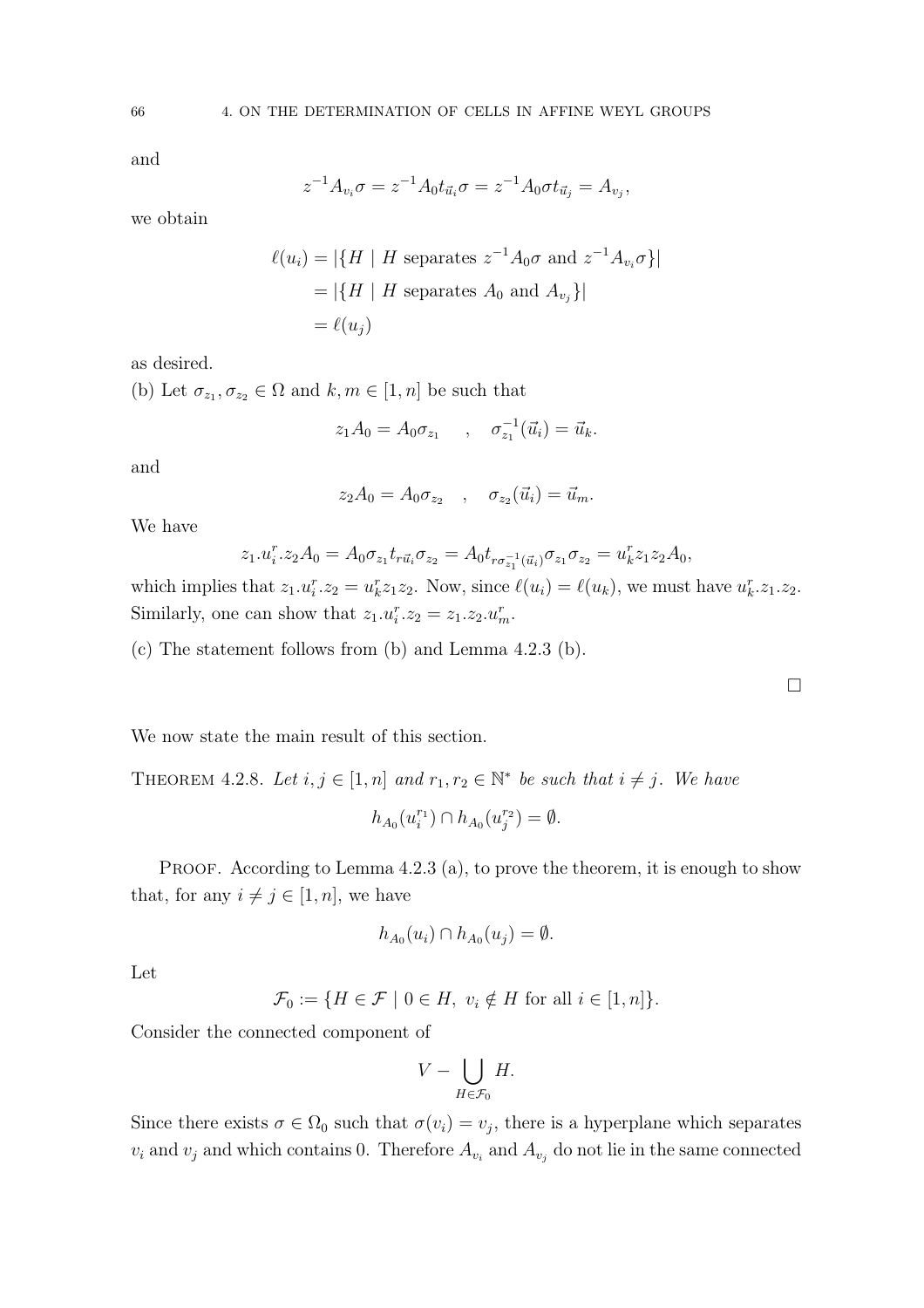component. For  $i \in [1, n]$ , let  $\mathcal{C}_i$  be the connected component which contains  $A_{v_i}$ . To prove the theorem, it is enough to show that  $h_{A_0}(u_i) \subset \mathcal{C}_i$  for all  $i \in [1, n]$ .

Let H be a wall of  $\mathcal{C}_i$  and let  $E_H(\mathcal{C}_i)$  be the half-space defined by H which contains  $\mathcal{C}_i$ . Since  $0 \in H$  and  $v_i \notin H$ , one can see that  $H' = t_{\vec{u_i}}(H) \neq H$ . Thus either H separates  $A_0$  and  $A_{v_i}$  or  $H'$  does.

If H separates  $A_0$  and  $A_{v_i}$  then, as  $A_{v_i} \subset \mathcal{C}_i$ , we must have  $h_{A_0}(u_i) \subset E_H(\mathcal{C}_i)$ .

Now, assume that H does not separate  $A_0$  and  $A_{v_i}$ . Let  $\beta \in \Phi^+$  and  $m \in \mathbb{Z}$  be such that  $H = H_{\beta,0}$  and  $H' = H_{\beta,m}$ . In that case we have

$$
A_0, A_{v_i} \in E_H(\mathcal{C}_i) = \{x \in V \mid \langle x, \check{\beta} \rangle > 0\}.
$$

Thus one can see that we must have  $m > 0$ . Let  $E_{H'}(A_{v_i})$  be the half-space defined by  $H'$  which contains  $A_{v_i}$ . We have

$$
E_{H'}(A_{v_i}) = \{x \in V \mid \langle x, \check{\beta} \rangle > m\}
$$

and

$$
h_{A_0}(u_i) \subset E_{H'}(A_{v_i}) \subset E_H(\mathcal{C}_i).
$$

We have shown that for every wall of  $\mathcal{C}_i$ ,  $h_{A_0}(u_i)$  lies on the same side of this wall as  $\mathcal{C}_i$ , thus  $h_{A_0}(u_i) \subset \mathcal{C}_i$  as required.

COROLLARY 4.2.9. (of Theorem  $4.2.8$ )

\n- (a) Let 
$$
z, z' \in W
$$
,  $r \in \mathbb{N}^*$ ,  $m \in \mathbb{N}$  and  $i, j \in [1, n]$ . We have
\n- $z.u_i^r = z'.u_j^{r+m} \Longrightarrow i = j$  and  $z = z'.u_j^m$ .
\n- (b) Let  $z_1, z_2, z'_1, z'_2 \in W$ ,  $r \in \mathbb{N}^*$ ,  $m \in \mathbb{N}$  and  $i, j \in [1, n]$ . For all  $k \geq 0$  we have
\n

$$
z_1.u_i^r.z_2 = z_1' . u_j^{r+m}. z_2' \Leftrightarrow z_1.u_i^{r+k}. z_2 = z_1' . u_j^{r+k+m}. z_2'.
$$

PROOF. (a) We have  $z.u_i^rA_0 \in h_{A_0}(u_i^r)$  and  $z'.u_j^{r+m} = z'.u_j^m.u_j^r \in h_{A_0}(u_j^r)$ . Since  $z.u_i^r = z'.u_j^{r+m}$ , applying Theorem 4.2.8 yields  $i = j$ . The result follows.

(b) The statement follows from Lemma 4.2.7 and (a).  $\square$ 

#### 4.3. On the Kazhdan-Lusztig polynomials

Let  $u \in W$  be a translation associated to  $t_{\vec{u}} \in \Omega$  and let  $M = \ell(u)$ . One can easily see that  $M \geq 2$ . We keep the same notations as in the previous section. In this section we want to prove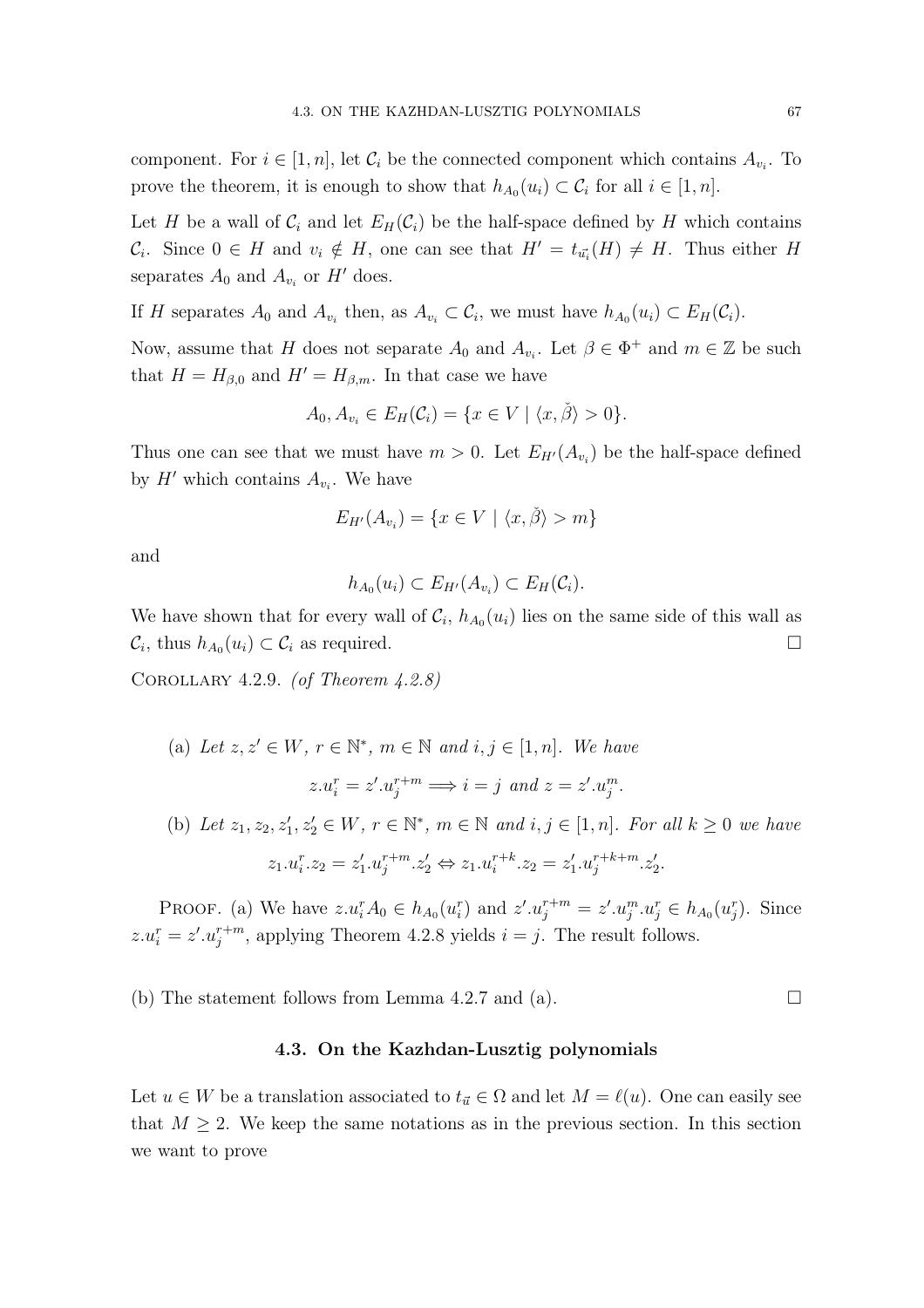THEOREM 4.3.1. Let  $z, z' \in W$  and  $i, j \in [1, n]$  be such that  $z.u_i$  and  $z'.u_j$ . Let  $N = \ell(z') - \ell(z)$ . Then for all  $r > N(M + 1)$  and for all  $k \geq 0$  we have

$$
\mathbf{P}_{zu_i^r,z'u_j^r}=\mathbf{P}_{zu_i^{r+k},z'u_j^{r+k}}
$$

and if there exists  $s \in S$  which satisfies  $szu_i^r < zu_i^r < z'u_j^r < sz'u_j^r$ , then

$$
\mathbf{M}^s_{zu^{r}_{i},z'u^{r}_{j}}=\mathbf{M}^s_{z.u^{r+k}_{i},z'u^{r+k}_{j}}\;.
$$

Our first task is to construct an isomorphism from the Bruhat interval  $[z.u_i^r, z'.u_j^r]$  to  $[z.u_i^{r+k}, z'.u_j^{r+k}]$  and then to show that the corresponding **R**-polynomials are equal.

LEMMA 4.3.2. Let  $z \in W$  and  $i \in [1, n]$  be such that  $z.u_i$ . Let  $r \in \mathbb{N}^*$  and  $y \in W$  be such that  $r > \ell(z.u_i^r) - \ell(y)$ . Then we have

$$
y \le z.u_i^r \iff \exists z_1, z_2 \in W, n_1, n_2 \in \mathbb{N} \text{ such that } z_1.u_i^{r-N}.z_2 = y
$$
  

$$
z_1 \le z.u_i^{n_1}, z_2 \le u_i^{n_2} \text{ and } n_1 + n_2 = N.
$$

Furthermore, there exists a unique  $z_y \in W$  and  $m \in [1, n]$  such that  $y = z_y \cdot u_m^{r-N}$ .

PROOF. " $\Leftarrow$ " is clear. "  $\Rightarrow$ " Let  $N = \ell(z \cdot u_i^r) - \ell(y)$ . We proceed by induction on N. If  $N = 0$ , it's clear.

Let  $N > 0$ . There exists  $y' \in W$  such that  $y \le y' \le z.u_i^r$  and

$$
\ell(z.u_i^r) - \ell(y') = N - 1
$$
 and  $\ell(y') - \ell(y) = 1$ .

Applying the inductive assumption yields

$$
\exists z'_1, z'_2 \in W, n'_1, n'_2 \in \mathbb{N} \text{ such that } z'_1 \cdot u_i^{r-N+1} \cdot z'_2 = y'
$$
  

$$
z'_1 \le z \cdot u_i^{n'_1}, z'_2 \le u_i^{n'_2}, n'_1 + n'_2 = N - 1.
$$

Let

$$
y' = s_p...s_{m+1}(s_m...s_k)^{r-N+1}s_{k-1}...s_1 \qquad (p \ge m \ge k \ge 1)
$$

be a reduced expression of  $y'$  such that

$$
z'_1 = s_p...s_{m+1}
$$
,  $u_i = s_m...s_k$  and  $z'_2 = s_{k-1}...s_1$ .

We know that y can be obtained by deleting a simple reflection  $s \in S$  in a reduced expression of y'. If there exists  $l \in \mathbb{N}$  such that

$$
y = s_p...s_l...s_k(s_m...s_k)^{r-N}s_{k-1}...s_1
$$
  $(p \ge l \ge k)$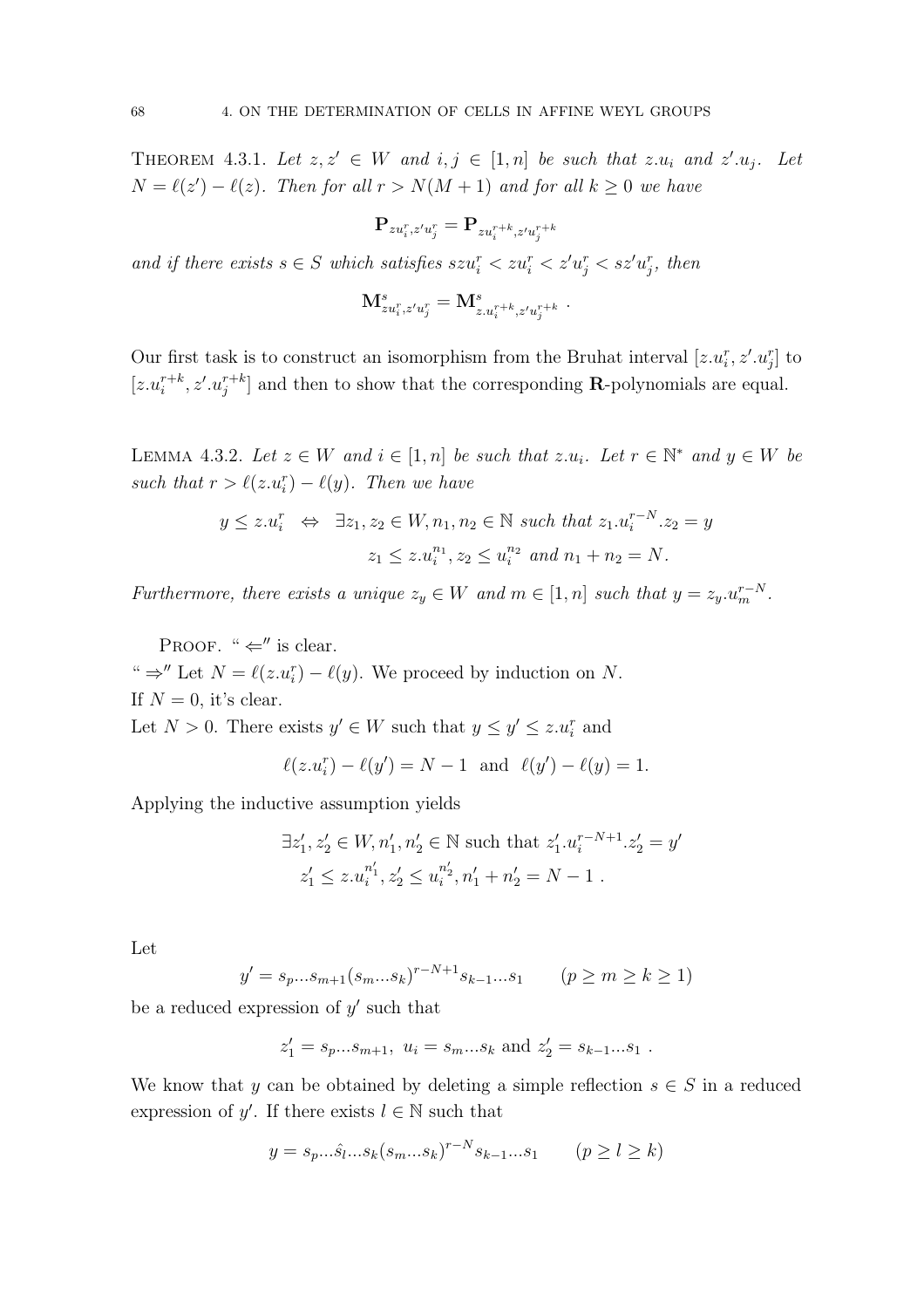or

$$
y = s_p...s_{m+1}(s_m...s_k)^{r-N} s_m...s_l...s_1 \qquad (m \ge l \ge 1)
$$

(where  $\hat{s}$  means that we have deleted  $s$ ) the result is straightforward. Now assume that there exists  $l_1, l_2 \in \mathbb{N}^*$  such that  $l_1 + l_2 = r - N$  and

 $y = z'_1 \cdot u_i^{l_1} \cdot \hat{u}_i \cdot u_i^{l_2} \cdot z'_2$ .

where  $\hat{u}_i$  is obtained by deleting a simple reflection in  $s_m...s_k$ . Let  $j \in [1, n]$  be such that  $u_i^{l_1} \hat{u}_i = \hat{u}_i u_j^{l_1}$ . We have  $y = z'_1 \hat{u}_i u_j^{l_2} u_i^{l_1} z'_2$  which implies that  $u_j^{l_2}.u_i^{l_1}$ . Furthermore, we have

$$
u_j^{l_2}.u_i^{l_1}A_0 = A_0t_{l_2\vec{u}_j}t_{l_1\vec{u}_i} = A_0t_{l_1\vec{u}_i}t_{l_2\vec{u}_j} = u_i^{l_1}.u_j^{l_2}A_0.
$$

Applying Corollary 4.2.9, we get  $i = j$ . Thus

$$
y = z'_1 \cdot u_i^{l_1} \cdot \hat{u}_i \cdot u_i^{l_2} \cdot z'_2 = z'_1 \cdot \hat{u}_i \cdot u_i^{r-N} \cdot z'_2.
$$

Let

$$
z_1 = z'_1 \cdot \hat{u}_i \quad n_1 = n'_1 + 1
$$

$$
z_2 = z'_2 \quad n_2 = n'_2.
$$

Then one can check that  $z_1 = z'_1 \cdot \hat{u}_i \leq z \cdot u_i^{n_1}$  and  $z_2 \leq u_i^{n_2}$ . Thus we get the result by induction.

Let  $m \in [1, n]$  be such that  $y = z_1 \cdot u_i^{r-N} \cdot z_2 = z_1 \cdot z_2 \cdot u_m^{r-N}$ . Let  $z_y = z_1 \cdot z_2$ . Assume that there exists  $w \in W$  and  $k \in [1, n]$  such that  $y = w.u_k^{r-N}$ . By Corollary 4.2.9, we have  $k = m$  and  $w = z_y$ , which concludes the proof.

LEMMA 4.3.3. Let  $z, z' \in W$  and  $i, j \in [1, n]$  be such that  $z.u_i$  and  $z'.u_j$ . Let  $r_1, r_2 \in \mathbb{N}^*$ be such that  $r_2 \geq \ell(z'.u_j^{r_2}) - \ell(z.u_i^{r_1})$ . Then for all  $k \geq 0$  we have

$$
z.u_i^{r_1} \le z'.u_j^{r_2} \Leftrightarrow z.u_i^{r_1+k} \le z'.u_j^{r_2+k}.
$$

PROOF. Let  $N = \ell(z'.u_j^{r_2}) - \ell(z.u_i^{r_1})$ . Applying the previous lemma and Corollary 4.2.9 yields the following equivalences, for any  $k \geq 0$ 

$$
z.u_i^{r_1} \le z'.u_j^{r_2}
$$
  
\n
$$
\Leftrightarrow \exists z_1, z_2 \in W, n_1, n_2 \in \mathbb{N} \text{ such that } z_1.u_j^{r_2-N}.z_2 = z.u_i^{r_1}
$$
  
\n
$$
z_1 \le z'.u_j^{n_1}, z_2 \le u_j^{n_2} \text{ and } n_1 + n_2 = N
$$
  
\n
$$
\Leftrightarrow \exists z_1, z_2 \in W, n_1, n_2 \in \mathbb{N} \text{ such that } z_1.u_j^{r_2-N+k}.z_2 = z.u_i^{r_1+k},
$$
  
\n
$$
z_1 \le z'.u_j^{n_1}, z_2 \le u_j^{n_2} \text{ and } n_1 + n_2 = N
$$
  
\n
$$
\Leftrightarrow zu_i^{r_1+k} \le z'u_j^{r_2+k}.
$$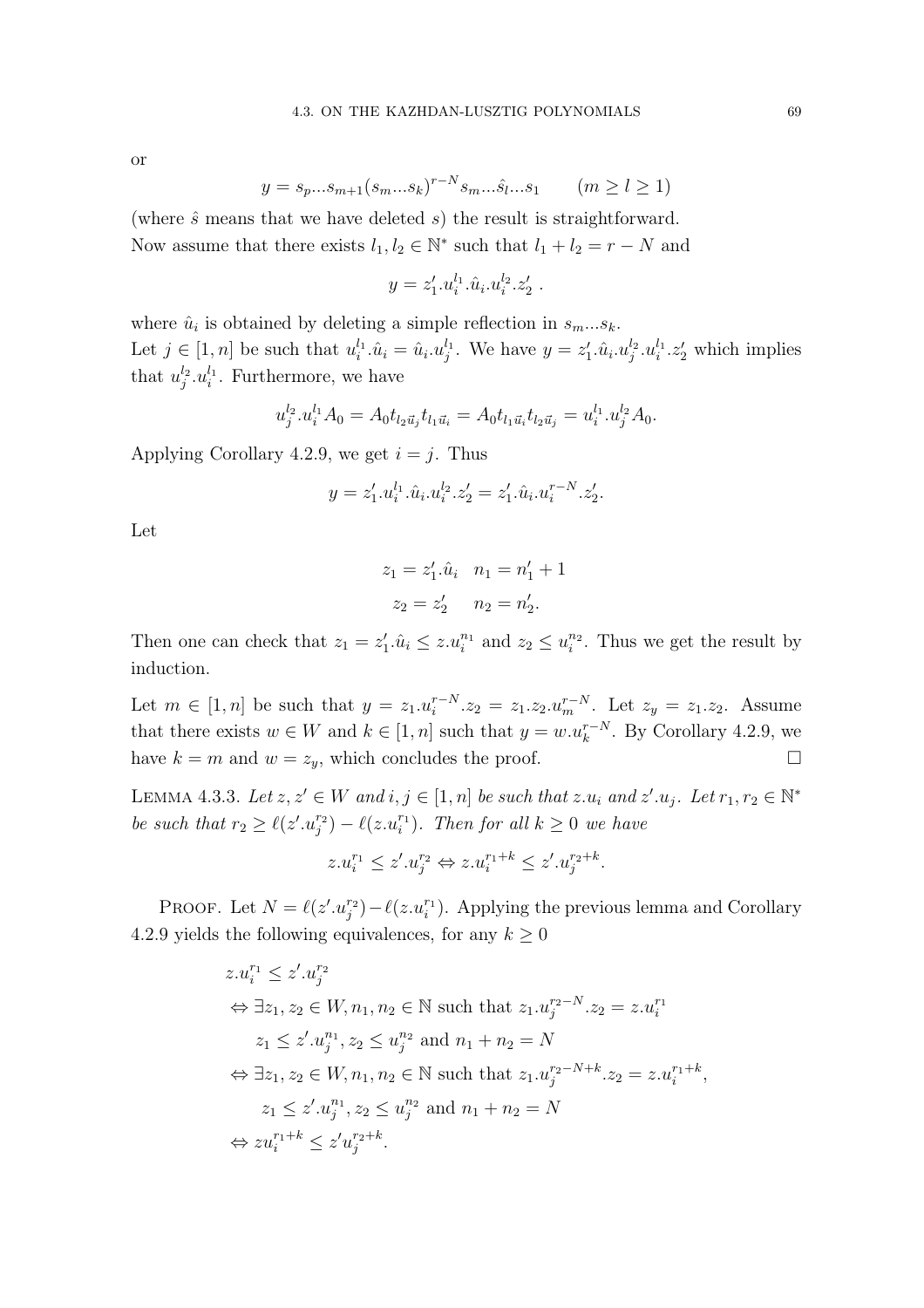$\Box$ 

.

PROPOSITION 4.3.4. Let  $z, z' \in W$  and  $i, j \in [1, n]$  be such that  $z.u_i$  and  $z'.u_j$ . Let  $r \in \mathbb{N}^*$  be such that  $r > \ell(z'.u_j^r) - \ell(z.u_i^r)$ . Then for all  $k \geq 0$ , the Bruhat interval

$$
I_1 = [z.u_i^r, z'.u_j^r] = \{ y \in W \mid z.u_i^r \le y \le z'.u_j^r \}
$$

is isomorphic to  $I_2 = [z.u_i^{r+k}, z'.u_j^{r+k}].$ 

PROOF. Let  $y \in I_1$  and  $N_y = \ell(z'.u_j^r) - \ell(y)$ . There exists a unique  $z_y \in W$  and  $m \in \mathbb{N}$  such that  $y = z_y \cdot u_m^{r - N_y}$ .

Let

$$
\varphi: \quad I_1 \quad \longrightarrow \quad I_2
$$
  

$$
z_y.u_m^{r-N_y} \quad \longmapsto \quad z_y.u_m^{r+k-N_y}.
$$

We need to show that  $\varphi$  is an isomorphism of Bruhat intervals. Let  $y' \le y \in I_1$ . Let  $N_{y'} = \ell(z'.u_j^r) - \ell(y')$ . There exists a unique  $z_{y'} \in W$  and  $m' \in \mathbb{N}$ such that  $y = z_{y'} u_{m'}^{r-N_{y'}}$ . One can check that we can apply Lemma 4.3.3, we obtain

$$
z.u_i^r \le y = z_y.u_m^{r-N_y} \le y' = z_{y'}.u_{m'}^{r-N_y'} \le z'.u_j^r
$$
  

$$
\iff z.u_i^{r+k} \le \varphi(y) = z_y.u_m^{r-N_y+k} \le \varphi(y') = z_{y'}.u_{m'}^{r-N_{y'}+k} \le z'.u_j^{r+k}
$$

By Corollary 4.2.9 we see that  $\varphi$  is injective. One can easily check that  $\varphi$  is surjective. The result follows.

The next step is to show that the corresponding  $\mathbf{R}$ -polynomials are equal. Let  $\Gamma$  be an abelian group together with a total order specified by  $\Gamma_+$ . Let  $\{v_s | s \in S\} \subset \Gamma_+$ be the set of parameters and  $\xi_s = v_s - v_s^{-1}$ .

Let  $y, w \in W$  and  $s \in S$  be such that  $sw < w$ . Recall that the **R**-polynomials satisfy  $\mathbf{R}_{y,w} = 0$  unless  $y \leq w$ ,  $\mathbf{R}_{y,y} = 1$  and the recursive relation

$$
\mathbf{R}_{y,w} = \begin{cases} \mathbf{R}_{sy,sw}, & \text{if } sy < y, \\ \mathbf{R}_{sy,sw} + (v_s - v_s^{-1}) \mathbf{R}_{y,sw}, & \text{if } sy > y. \end{cases}
$$

PROPOSITION 4.3.5. Let  $z, z' \in W$  and  $i, j \in [1, n]$  be such that  $z.u_i$  and  $z'.u_j$ . Let  $r \in \mathbb{N}^*$  be such that  $r > (\ell(z') - \ell(z))M$ . Then for all  $k \geq 0$  we have

$$
\mathbf{R}_{z.u_i^r,z'.u_j^r}=\mathbf{R}_{z.u_i^{r+k},z'.u_j^{r+k}}.
$$

PROOF. Let  $N = \ell(z') - \ell(z)$ . We proceed by induction on N. If  $i = j$  or if  $N < 0$  then the result is obvious.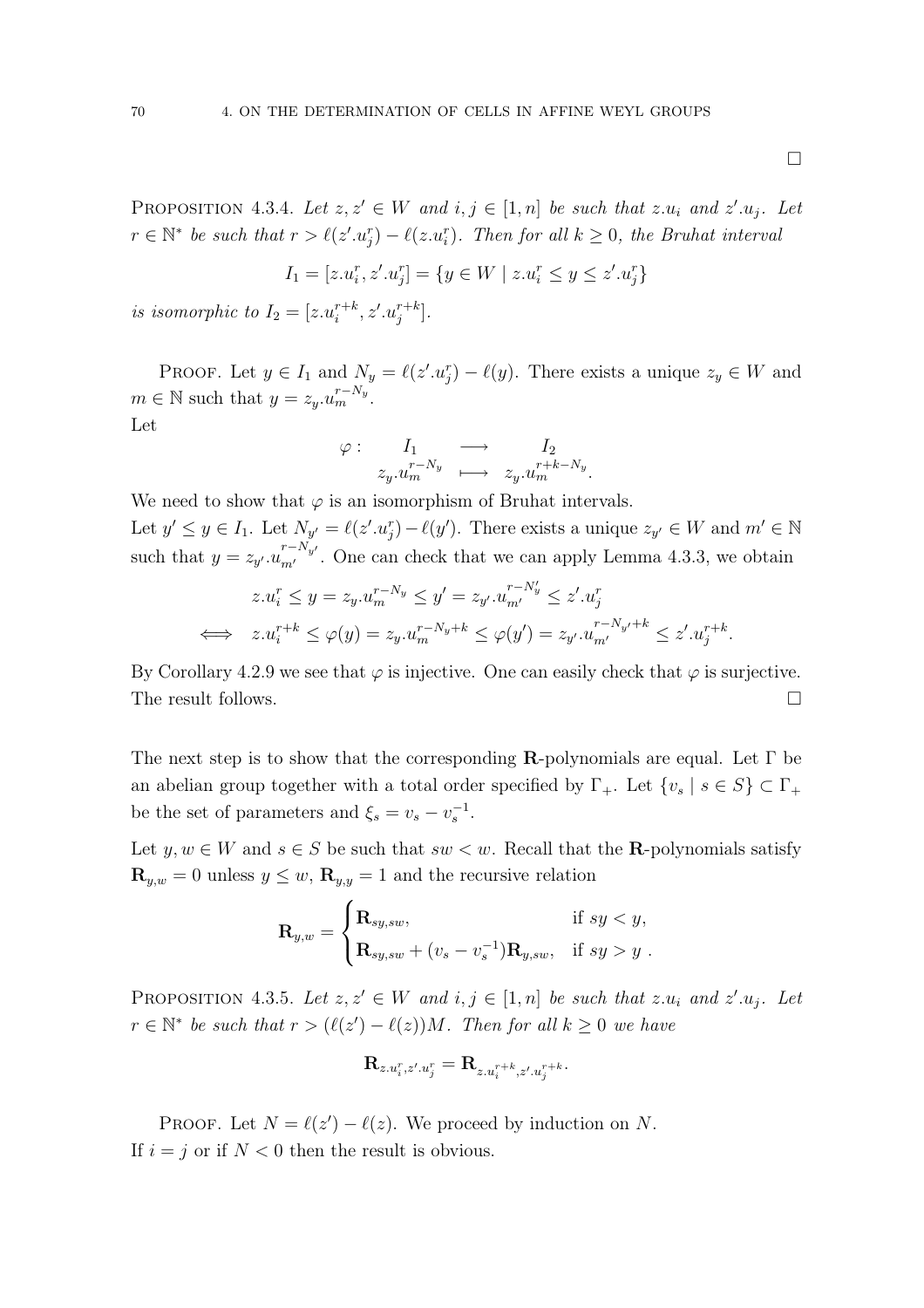If  $N = 0$ , since

$$
\mathbf{R}_{z.u_i^r,z'.u_j^r}=\delta_{z.u_i^r,z'.u_j^r} \ \text{ and } \mathbf{R}_{z.u_i^{r+k},z.u_j^{r+k}}=\delta_{z.u_i^{r+k},z.u_j^{r+k}}
$$

the result follows from Corollary 4.2.9.

Let  $N \geq 1$  and  $i \neq j$ . Note that in this case  $r > M$ .

Let  $u_j = s_M...s_1$  be a reduced expression. There exists  $1 \leq l \leq M$  such that  $(z.u_i^r s_1...s_{l-1})s_l > z.u_i^r s_1...s_{l-1}$ . Indeed, if not, then  $z.u_i^r = y.u_j$  for some  $y \in W$ . By Corollary 4.2.9, this implies that  $i = j$ , but we assumed that  $i \neq j$ . Let  $l \in$  $[1, m]$  be the smallest element with this property. The minimality of l implies that  $\ell(z \cdot u_i^r s_1 \dots s_{l-1}) = \ell(z \cdot u_i^r) - (l-1).$ 

One can see that  $zu_i^r s_1...s_{l-1} \leq z.u_i^r$ . Let  $y, w \in W$  and  $m, q, p \in [1, n]$  be such that

$$
zu_i^r s_1...s_{l-1} = y.u_m^{r-l+1}
$$
  

$$
y.u_m^{r-l+1}.s_l = y.s_l.u_p^{r-l+1}
$$
  

$$
z'u_j^r s_1...s_l = z'.u_j^{r-1}.s_M...s_{l+1} = w.u_q^{r-1}
$$

By Corollary 4.2.9 we see that

$$
zu_i^{r+k}s_1...s_{l-1} = y.u_m^{r+k-l+1}
$$
  
\n
$$
y.u_m^{r+k-l+1}.s_l = y.s_l.u_p^{r+k-l+1}
$$
  
\n
$$
z'u_j^{r+k}s_1...s_l = z'.u_j^{r+k-1}.s_M...s_{l+1} = w.u_q^{r+k-1}.
$$

Applying the recursive formula for the R-polynomials, we obtain

$$
\begin{aligned} \mathbf{R}_{z.u_i^r,z.u_j^r} &= \mathbf{R}_{zu_i^r s_1...s_{l-1},z_2u_j^r s_1...s_{l-1}}\\ &= \mathbf{R}_{y.u_m^{r-l+1},z_2u_j^r s_1...s_{l-1}}\\ &= \mathbf{R}_{ys_l.u_p^{r-l+1},w.u_q^{r-1}} + \xi_{s_l} \mathbf{R}_{y.u_m^{r-l+1},w.u_q^{r-1}} \end{aligned}
$$

and

$$
\begin{aligned} \mathbf{R}_{z.u_i^{r+k},z.u_j^{r+k}} &= \mathbf{R}_{zu_i^{r+k}s_1...s_{l-1},z_2u_j^{r+k}s_1...s_{l-1}}\\ &= \mathbf{R}_{y.u_m^{r-l+1+k},z_2u_j^{r+k}s_1...s_{l-1}}\\ &= \mathbf{R}_{ys_l.u_p^{r-l+1+k},w.u_q^{r-1+k}} + \xi_{sl} \mathbf{R}_{y.u_m^{r-l+1+k},w.u_q^{r-1+k}} \end{aligned}
$$

.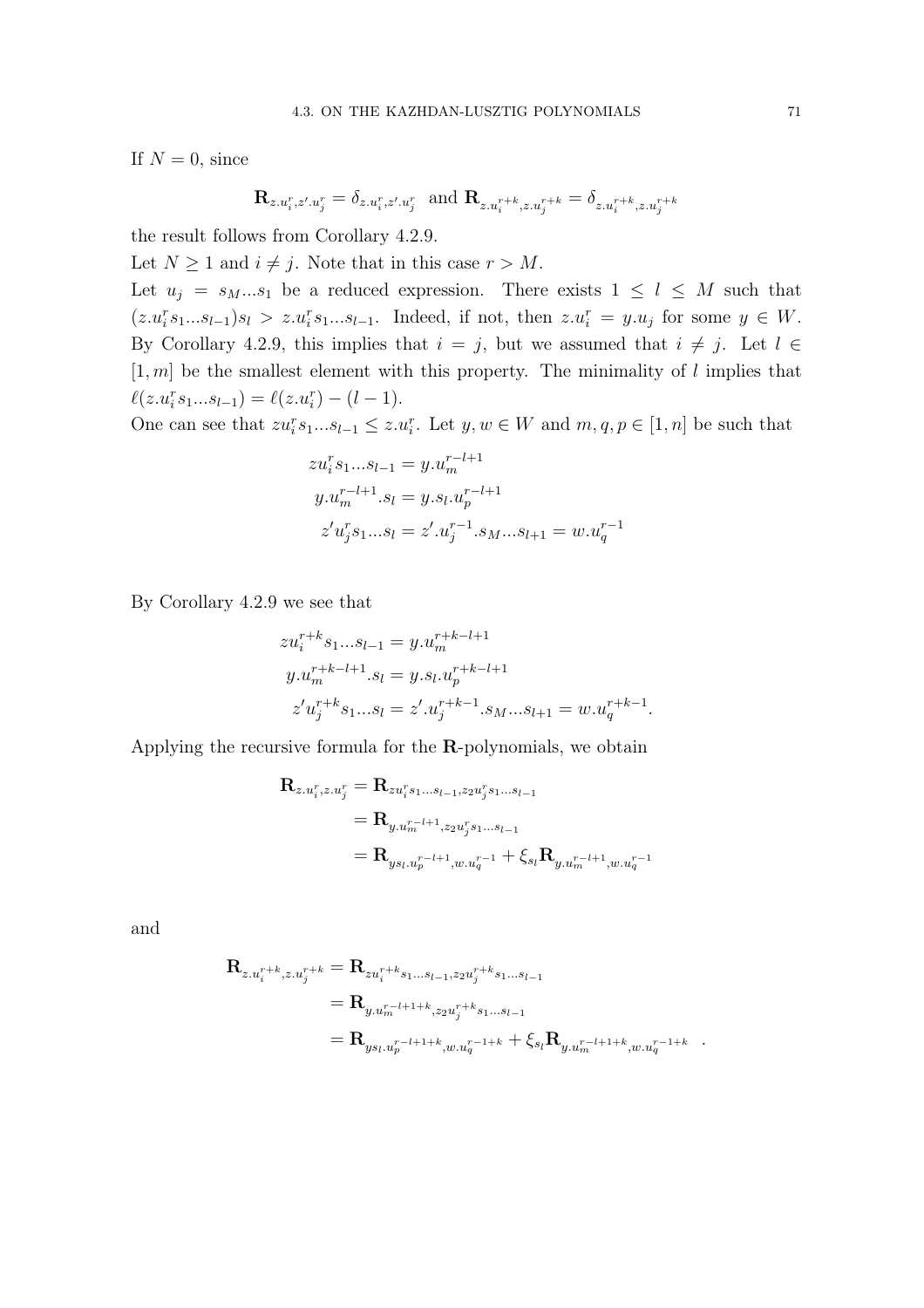Therefore to prove the theorem it is enough to show that

$$
\begin{aligned} \mathbf{R}_{y s_l. u_p^{r-l+1}, w. u_q^{r-1}} &= \mathbf{R}_{y s_l. u_p^{r-l+1+k}, w. u_q^{r-1+k}}, \\ \mathbf{R}_{y. u_m^{r-l+1}, w. u_q^{r-1}} &= \mathbf{R}_{y. u_m^{r-l+1+k}, w. u_q^{r-1+k}}. \end{aligned}
$$

If  $l = 1$  we have

$$
\begin{aligned} \mathbf{R}_{ys_l.u_l^r,w.u_q^{r-1}} &= \mathbf{R}_{(ys_l.u_p).u_p^{r-1},w.u_q^{r-1}}, \\ \mathbf{R}_{y.u_m^r,w.u_q^{r-1}} &= \mathbf{R}_{(y.u_m).u_m^{r-1},w.u_q^{r-1}} \end{aligned}
$$

and

$$
\ell(w) - \ell(y s_l u_p) = N - 2,
$$
  

$$
\ell(w) - \ell(y u_m) = N - 1.
$$

Moreover  $r - 1 > 0$  (we have seen that  $r > M \ge 2$ ) and

$$
r - 1 > MN - 1 \ge MN - N = M(N - 1) > M(N - 2).
$$

Therefore in both cases we can apply the induction hypothesis which yields the desired equalities.

If  $l > 1$ , we have

$$
\begin{aligned} \mathbf{R}_{y s_l u_p^{r-l+1}, w. u_q^{r-1}} &= \mathbf{R}_{y s_l u_p^{r-l+1}, w. u_q^{l-2} . u_q^{r-l+1}}, \\ \mathbf{R}_{y. u_m^{r-l+1}, w. u_q^{r-1}} &= \mathbf{R}_{y. u_m^{r-l+1}, w. u_q^{l-2} u_q^{r-l+1}} \end{aligned}
$$

and

$$
\ell(w.u_q^{l-2}) - \ell(ys_l) = N - 2,
$$
  

$$
\ell(w.u_q^{l-2}) - \ell(y) = N - 1.
$$

Moreover  $r - l + 1 > 0$  and

$$
r - l + 1 > r - M > M(N - 1) > M(N - 2)
$$

and once more the induction hypothesis gives the desired equalities.  $\Box$ 

We are now ready to prove Theorem 4.3.1.

PROOF. The intervals  $I_1 = [z.u_i^r, z'.u_j^r], I_2 = [z.u^{r+k}, z'.u^{r+k}]$  are isomorphic with respect to the Bruhat order via  $\varphi$  (as defined in Proposition 4.3.4).

Let  $y_1, y_2 \in I$   $(\ell(y_1) \leq \ell(y_2)), z_1, z_2 \in W, N_1, N_2 \in \mathbb{N}$  and  $m_1, m_2 \in [1, n]$  be such that

$$
N_1 = \ell(z'.u^{r+k}) - \ell(y_1)
$$
 and  $y_1 = z_1 u_{m_1}^{r-N_1}$ ,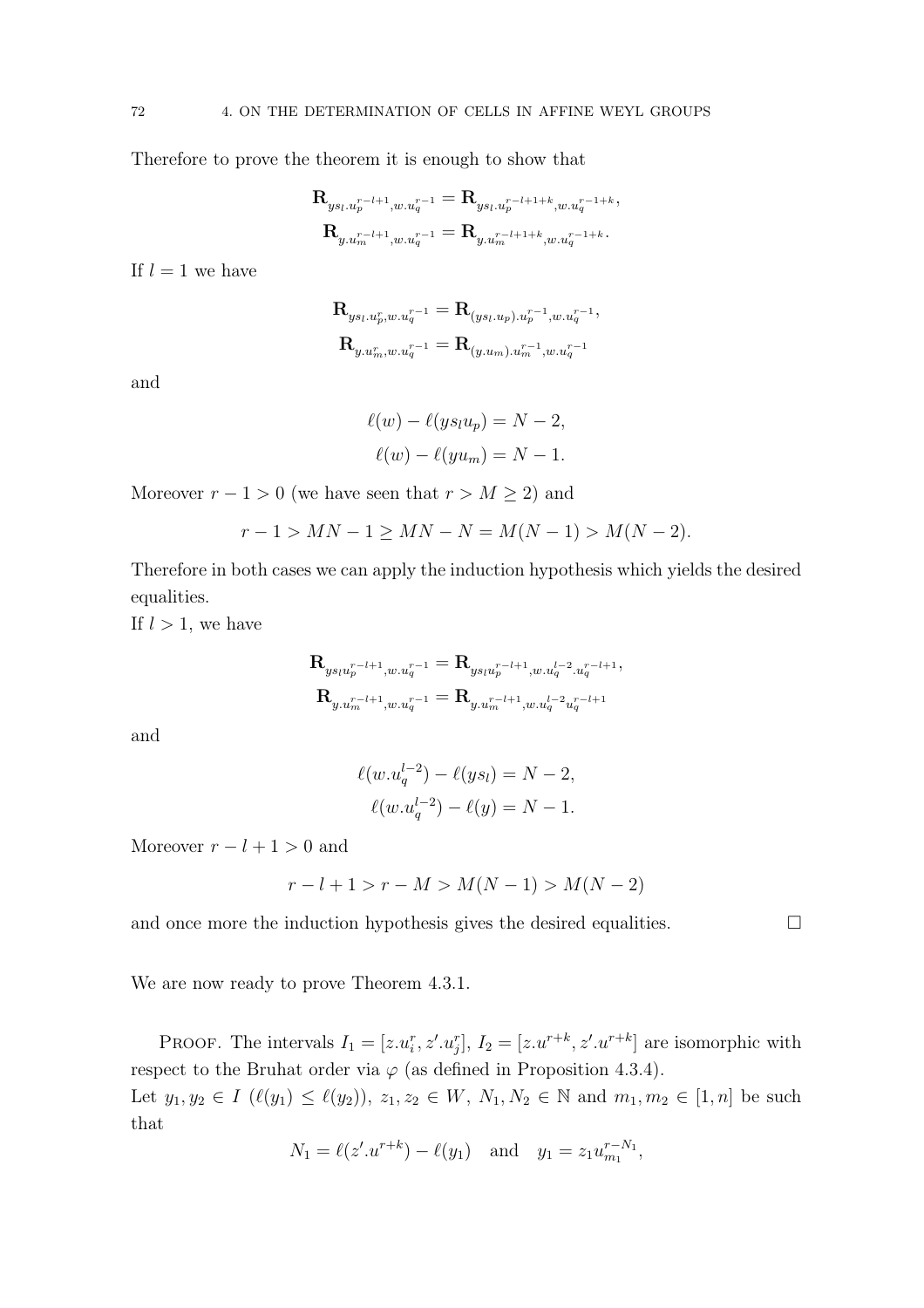$$
N_2 = \ell(z'.u^{r+k}) - \ell(y_2)
$$
 and  $y_2 = z_2 u_{m_2}^{r-N_2}$ .

We have

$$
r - N_1 \ge r - N > N(M + 1) - N = MN \ge M(\ell(y_2) - \ell(y_1)).
$$

Thus, by Proposition 4.3.5, we obtain

$$
\begin{aligned} \mathbf{R}_{y_1,y_2}&=\mathbf{R}_{z_1u_{m_1}^{r-N_1},z_2u_{m_2}^{r-N_2}}\\ &=\mathbf{R}_{z_1u_{m_1}^{r-N_1},z_2u_{m_2}^{N_1-N_2}u_{m_2}^{r-N_1}}\\ &=\mathbf{R}_{z_1u_{m_1}^{r+k-N_1},z_2u_{m_2}^{N_1-N_2}u_{m_2}^{r+k-N_1}}\\ &=\mathbf{R}_{\varphi(y_1),\varphi(y_2)}. \end{aligned}
$$

Therefore, by Remark 2.4.6, we get the result.

# 4.4. Application to  $\tilde{G}_2$

The aim of this section is to use the invariance of the Kazhdan-Lusztig polynomials by translation and the methods presented in Section 4.1.2 to prove the following result.

THEOREM 4.4.1. Let W be an affine Weyl group of type  $\tilde{G}_2$ . We have

- (1) there are only finitely many possible decompositions of  $W$  into left cells;
- (2) the number of left cells is finite in each case.

The proof of this theorem involves some explicit computations. We have developed some program in GAP3 which given an interval  $I, s \in S$  and a monomial order on  $\Gamma$ , compute the following data

- (1) The Kazhdan-Lusztig polynomials  $\mathbf{P}_{u,w}$  for all  $y, w \in I$ ,
- (2)  $\mathbf{M}_{y,w}^s$  for all  $y, w \in I$  such that  $sy < y < w < sw$ ,
- $(3) \qquad \sum$  $z; z_1 \leq z \lt z_2; sz \lt z$  $\mathbf{P}_{z_1,z}\mathbf{M}_{z,z_2}^s - v_s \mathbf{P}_{z_1,z_2}$  for all  $z_1, z_2 \in I$ ,

so that we can compute the set  $\Gamma_+^s(I)$  as described in Proposition 4.1.6.

To prove the theorem we proceed as follows. Using Proposition 4.1.6, Theorem 4.3.1 and our GAP3 program, we will find a collection of non-zero M-polynomials. We will then find a finite number of infinite sets such that each of these sets is included in a left cell for any choice of parameters and such that all the elements of  $W$  lie in one of these sets except for a finite number.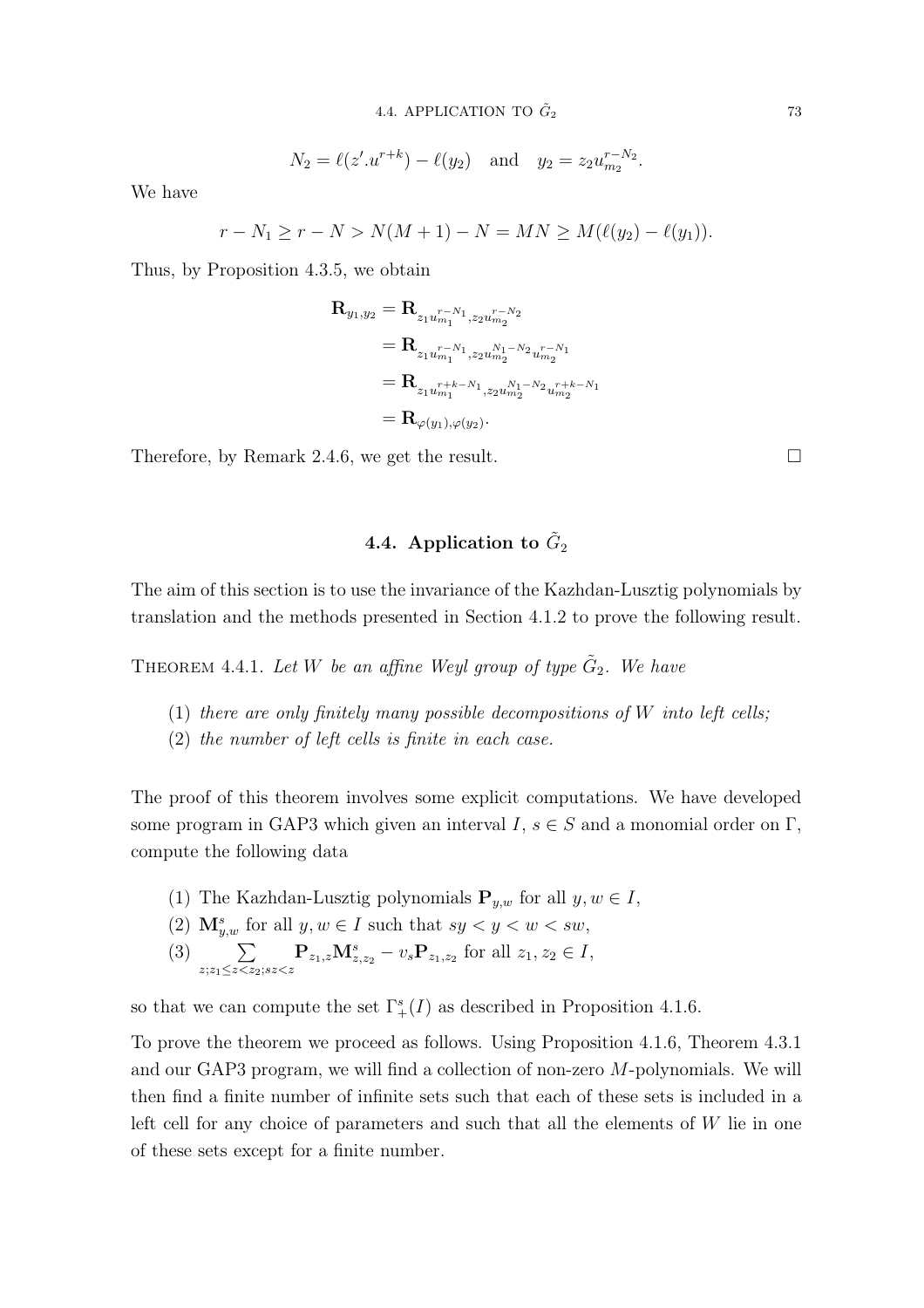Throughout this section, let W be an affine Weyl group of type  $\tilde{G}_2$  together with a positive weight function, with presentation as follows

$$
W := \langle s_1, s_2, s_3 \mid (s_1 s_2)^6 = 1, (s_2 s_3)^3 = 1, (s_1 s_3)^2 = 1 \rangle.
$$

A weight function  $L$  on  $W$  is uniquely determined by

$$
L(s_1) = a
$$
 and  $L(s_2) = L(s_3) = b$   $a, b \in \mathbb{N}^*$ 

We shall denote such a weight function by  $L = L_{a,b}$ .

4.4.1. Computations. In this section, we study an example in detail to show how one can prove that a M-polynomial is non zero for a whole class of weight functions.

Let  $Q, q$  be independent indeterminates over  $\mathbb Z$  and consider the abelian group

$$
\Gamma = \{ Q^i q^j \mid i, j \in \mathbb{Z} \}.
$$

Let v be another indeterminate. For all  $a, b \in \mathbb{N}^*$  we have a ring homomorphism

$$
\sigma_{a,b} : \mathbb{Z}[\Gamma] \to \mathbb{Z}[v, v^{-1}], \quad Q^i q^j \to v^{ai + bj}.
$$

We will need the following lemma.

LEMMA 4.4.2. Let  $y < w \in W$ ,  $I = [y, w]$  and  $s \in S$  be such that

$$
sy < y < w < sw.
$$

(1) Consider the total order given by

$$
\Gamma^1_+ = \{ Q^i q^j \mid i > 0, j \in \mathbb{Z} \} \cup \{ q^i \mid i > 0 \}.
$$

Suppose that, for  $c, d \in \mathbb{N}^*$ , we have

$$
\Gamma_+^s(I) \subseteq \{q^j \mid j > 0\} \cup \{Q^i q^j \mid i > 0, ci + dj \ge 0\}.
$$

Then condition (\*) in Proposition 4.1.6 holds for any  $\sigma_{a,b}$  such that  $a/b >$  $c/d$ .

Furthermore, if  $\mathbf{M}_{y,w}^s \neq 0$ , then for any weight function  $L_{a,b}$  such that  $a/b > c/d$ , we have  $M_{y,w}^s \neq 0$ .

(2) Let  $c \geq d \in \mathbb{N}^*$ . Consider the total order given by  $\Gamma^2_+ = \{ Q^i q^j \mid ci + dj > 0 \} \cup \{ Q^{dj} q^{-cj} \mid j > 0 \}.$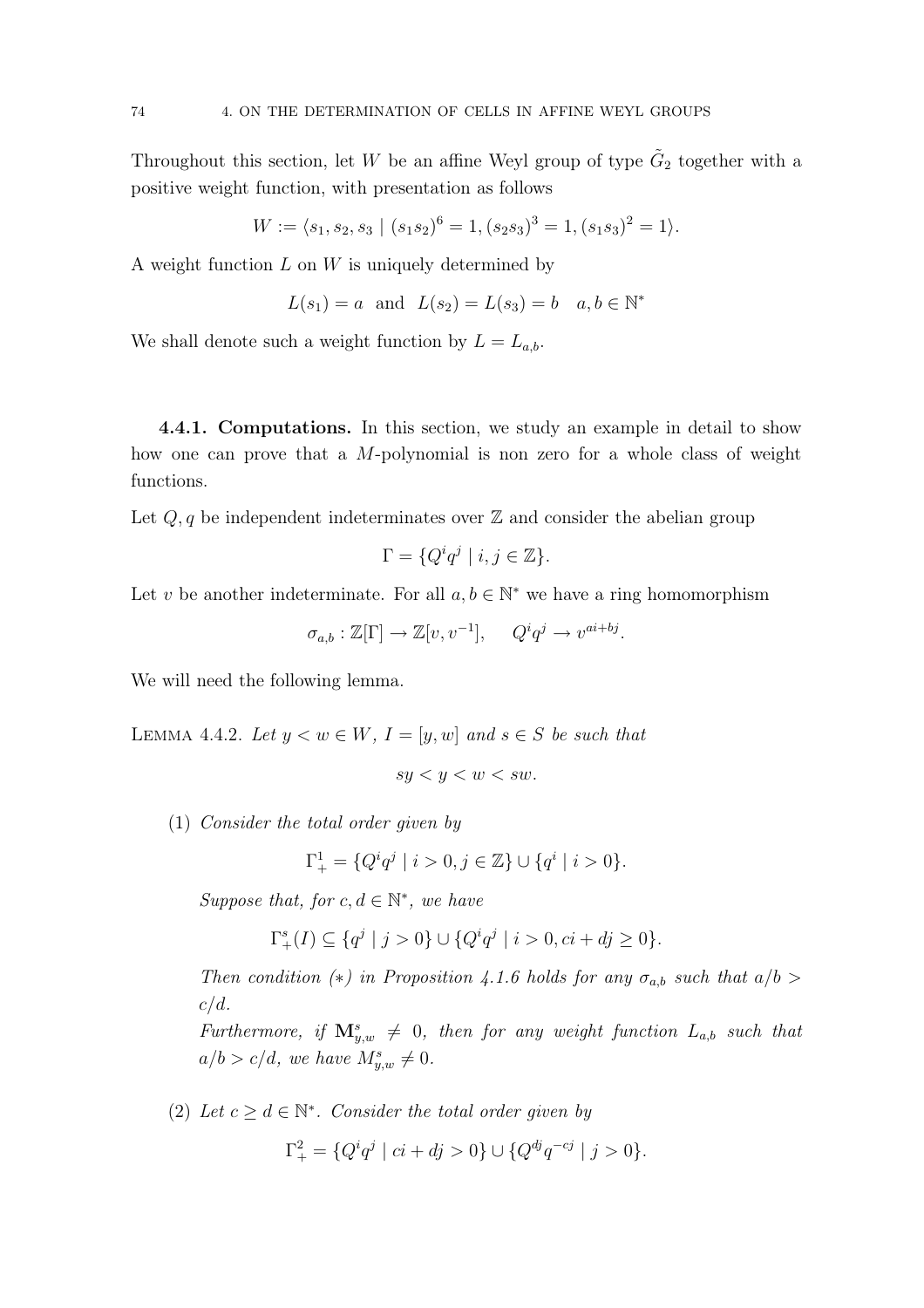Suppose that we have, for some  $e > c/d \in \mathbb{Q}_{>0}$ 

$$
\Gamma_+^s(I) \subseteq \{q^j \mid j > 0\} \cup \{Q^i q^j \mid i > 0, i + j \ge 0\}
$$

 $\cup \{Q^iq^j \mid j > -i > 0, -j/i \geq e\} \cup \{Q^iq^j \mid -j > i > 0, -j/i \leq c/d\}.$ 

Then condition (\*) in Proposition 4.1.6 holds for any  $\sigma_{a,b}$  such that  $e >$  $a/b > c/d$ .

Furthermore, if  $\mathbf{M}_{y,w}^s \neq 0$ , then for any weight function  $L_{a,b}$  such that  $e >$  $a/b > c/d$ , we have  $M_{y,w}^s \neq 0$ .

PROOF. We prove 1. Let  $i, j \in \mathbb{Z}$  be such that  $Q^i q^j \in \Gamma^s_+(I)$ . We must show that  $ai + bj > 0$  provided that  $a/b > c/d$ .

If  $i = 0$  then  $j > 0$  and  $ai + bj = bj > 0$ . If  $i > 0$  and  $ci + di$ 

If 
$$
i > 0
$$
 and  $ci + dj \geq 0$  then

$$
ai + bj = b(ia/b + j) > b(ic/d + j) \ge 0
$$

as required.

We prove 2. Let  $i, j \in \mathbb{Z}$  be such that  $Q^i q^j \in \Gamma^s_+(I)$ . We must show that  $ai + bj > 0$ provided that  $e > a/b > c/d$ .

If  $i = 0$  then  $j > 0$  and  $ai + bj = bj > 0$ . If  $i > 0$  and  $i + j \geq 0$  then

$$
ai + bj > b(c/d)i + bj = b(ic/d + j) > b(i + j) \ge 0.
$$

If  $j > -i > 0$  and  $-j/i \ge e$  then

$$
ai + bj = bj((a/b)(i/j) + 1) > bj(ei/j + 1) \ge 0.
$$

Finally, if  $-j > i > 0$  and  $-j/i \leq c/d$  then

$$
ai + bj = ai(1 + (b/a)j/i) > ai(1 + (d/c)(i/j)) \ge 0
$$

as required.

Note that, in the situation of the above lemma, we will always have  $a > b$ . But similar results also hold for  $b > a$ .

We now study an example in detail. Let  $u = s_1 s_2 s_1 s_2 s_3 s_1 s_2 s_1 s_2 s_3 \in W$ . Let  $x = s_3 u^6$ and  $y = s_3s_2s_1s_2s_3s_1s_2s_3u^6$ . We want to show that  $M_{x,y}^{s_1} \neq 0$  for all parameters a, b such that  $a \geq b$ .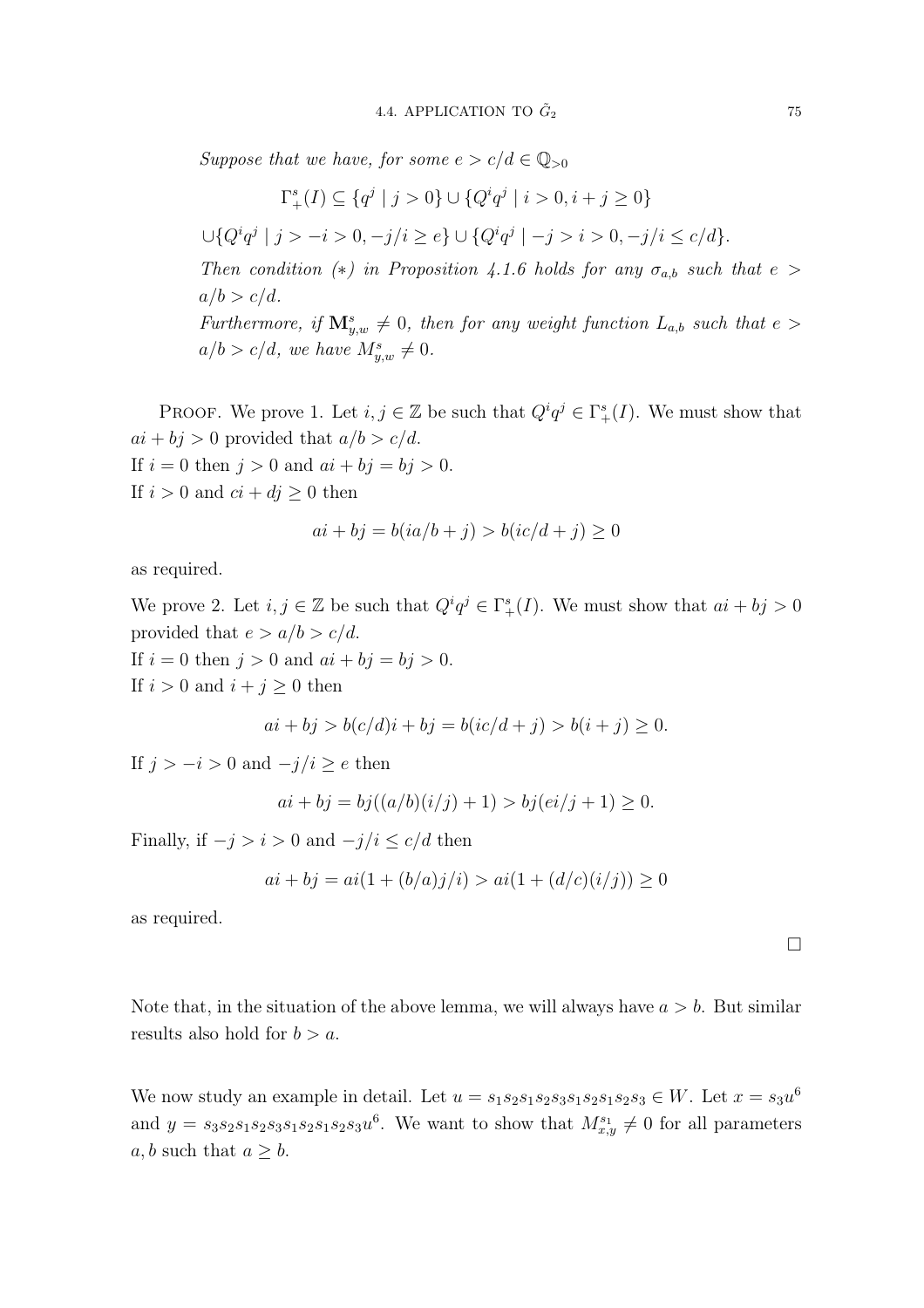CLAIM 4.4.3. For any parameters a, b such that  $a/b > 3$  we have  $M_{x,y}^{s_1} \neq 0$ .

PROOF. Consider the total order given by

$$
\Gamma_+ = \{ Q^i q^j \mid i > 0, j \in \mathbb{Z} \} \cup \{ q^i \mid i > 0 \}.
$$

Using our GAP3 program to compute the set  $\Gamma^{s_1}_{+}(I)$ , we find  $\mathbf{M}^{s_1}_{x,y} \neq 0$  and

$$
\Gamma_+^s(I) \subseteq \{ q^j \mid j > 0 \} \cup \{ Q^i q^j \mid 3i + j \ge 0 \}.
$$

Therefore, applying Lemma 4.4.2, we see that, for any parameters  $a, b$  such that  $a/b > 3$ , we have

$$
M_{x,y}^{s_1} = \sigma_{a,b}(\mathbf{M}_{x,y}^{s_1}) \text{ and } \mathbf{M}_{x,y}^{s_1} \neq 0 \Longrightarrow M_{x,y}^{s_1} \neq 0.
$$

In order to deal with weight functions  $L_{a,b}$  such that  $a/b < 3$ , we proceed as follows. Let

$$
\mathcal{E} = \{ x \in \mathbb{Q}_{>0} \mid x = \pm j/i \text{ where } j < 0, \ i \neq 0, Q^i q^j \in \Gamma^s_+(I) \}.
$$

The largest element of  $\mathcal E$  below 3 is 2. This leads us to consider the total order given by

$$
\Gamma_+ = \{ Q^i q^j \mid 2i + j > 0 \} \cup \{ Q^j q^{-2j} \mid j > 0 \}.
$$

CLAIM 4.4.4. For any parameters a, b such that  $3 > a/b > 2$  we have  $M_{x,y}^{s_1} \neq 0$ .

PROOF. Consider the total order given by

$$
\Gamma_+ = \{ Q^i q^j \mid 2i + j > 0 \} \cup \{ Q^j q^{-2j} \mid j > 0 \}.
$$

Computing  $\Gamma^s_+(I)$  gives  $\mathbf{M}^{s_1}_{x,y} \neq 0$  and

$$
\Gamma_+^s(I) \subseteq \{q^j \mid j > 0\} \cup \{Q^iq^j \mid i > 0, i + j \ge 0\}
$$

$$
\bigcup \{Q^iq^j \mid j > -i > 0, -j/i \ge 3\} \cup \{Q^iq^j \mid -j > i > 0, -j/i \le 2\}.
$$

Therefore, for any parameters  $a, b$  such that  $3 > a/b > 2$ , we have

$$
M_{x,y}^{s_1} = \sigma_{a,b}(\mathbf{M}_{x,y}^{s_1}) \quad \text{and} \quad \mathbf{M}_{x,y}^{s_1} \neq 0 \Longrightarrow M_{x,y}^{s_1} \neq 0.
$$

 $\Box$ 

Again we look at the set

$$
\mathcal{E} = \{ x \in \mathbb{Q}_{>0} \mid x = \pm j/i \text{ where } j < 0, i \neq 0, Q^i q^j \in \Gamma_+^s(I) \}.
$$

The largest element of  $\mathcal E$  below 2 is 3/2.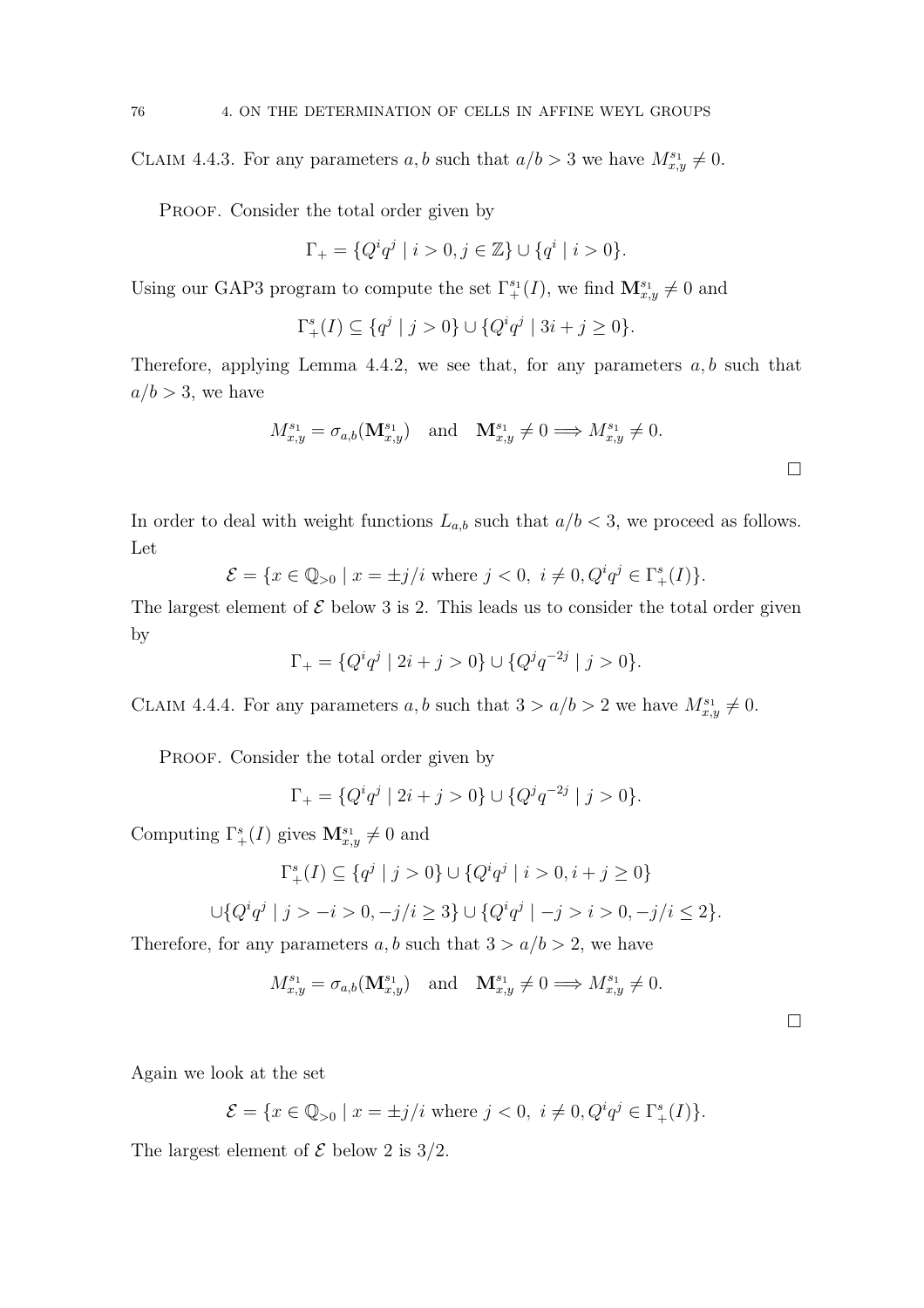CLAIM 4.4.5. For any parameters a, b such that  $2 > a/b > 3/2$  we have  $M_{x,y}^{s_1} \neq 0.$ 

PROOF. Consider the total order given by

$$
\Gamma_+ = \{ Q^i q^j \mid 3i + 2j > 0 \} \cup \{ Q^{2j} q^{-3j} \mid j > 0 \}.
$$

We find  $\mathbf{M}_{x,y}^{s_1} \neq 0$  and

$$
\Gamma_+^s(I) \subseteq \{q^j \mid j > 0\} \cup \{Q^i q^j \mid i > 0, i + j \ge 0\}
$$
  

$$
\cup \{Q^i q^j \mid j > -i > 0, -j/i \ge 2\} \cup \{Q^i q^j \mid -j > i > 0, -j/i \le 3/2\}.
$$

The result follows using Lemma 4.4.2.  $\Box$ 

We look at the set  $\mathcal E$  (defined as above), we find that the largest element of  $\mathcal E$  below  $3/2$  is  $4/3$ .

CLAIM 4.4.6. For any parameters a, b such that  $3/2 > a/b > 4/3$  we have  $M_{x,y}^{s_1} \neq 0$ .

PROOF. Consider the total order given by

$$
\Gamma_+ = \{ Q^i q^j \mid 4i + 3j > 0 \} \cup \{ Q^{3j} q^{-4j} \mid j > 0 \}.
$$

We find  $\mathbf{M}_{x,y}^{s_1} \neq 0$  and

$$
\Gamma_+^s(I) \subseteq \{q^j \mid j > 0\} \cup \{Q^iq^j \mid i > 0, i + j \ge 0\}
$$
  

$$
\cup \{Q^iq^j \mid j > -i > 0, -j/i \ge 3/2\} \cup \{Q^iq^j \mid -j > i > 0, -j/i \le 4/3\}.
$$

The result follows using Lemma 4.4.2.

We now continue the procedure.

CLAIM 4.4.7. For any parameters a, b such that  $4/3 > a/b > 5/4$  we have  $M_{x,y}^{s_1} \neq 0$ .

PROOF. Consider the total order given by

$$
\Gamma_+ = \{ Q^i q^j \mid 5i + 4j > 0 \} \cup \{ Q^{4j} q^{-5j} \mid j > 0 \}.
$$

We find  $\mathbf{M}_{x,y}^{s_1} \neq 0$  and

$$
\Gamma_+^s(I) \subseteq \{q^j \mid j > 0\} \cup \{Q^iq^j \mid i > 0, i + j \ge 0\}
$$

 $\bigcup \{Q^iq^j \mid j > -i > 0, -j/i \ge 4/3\} \cup \{Q^iq^j \mid -j > i > 0, -j/i \le 5/4\}$ 

The result follows using Lemma 4.4.2.

CLAIM 4.4.8. For any parameters  $a, b$  such that  $5/4 > a/b > 1$  we have  $M_{x,y}^{s_1} \neq 0.$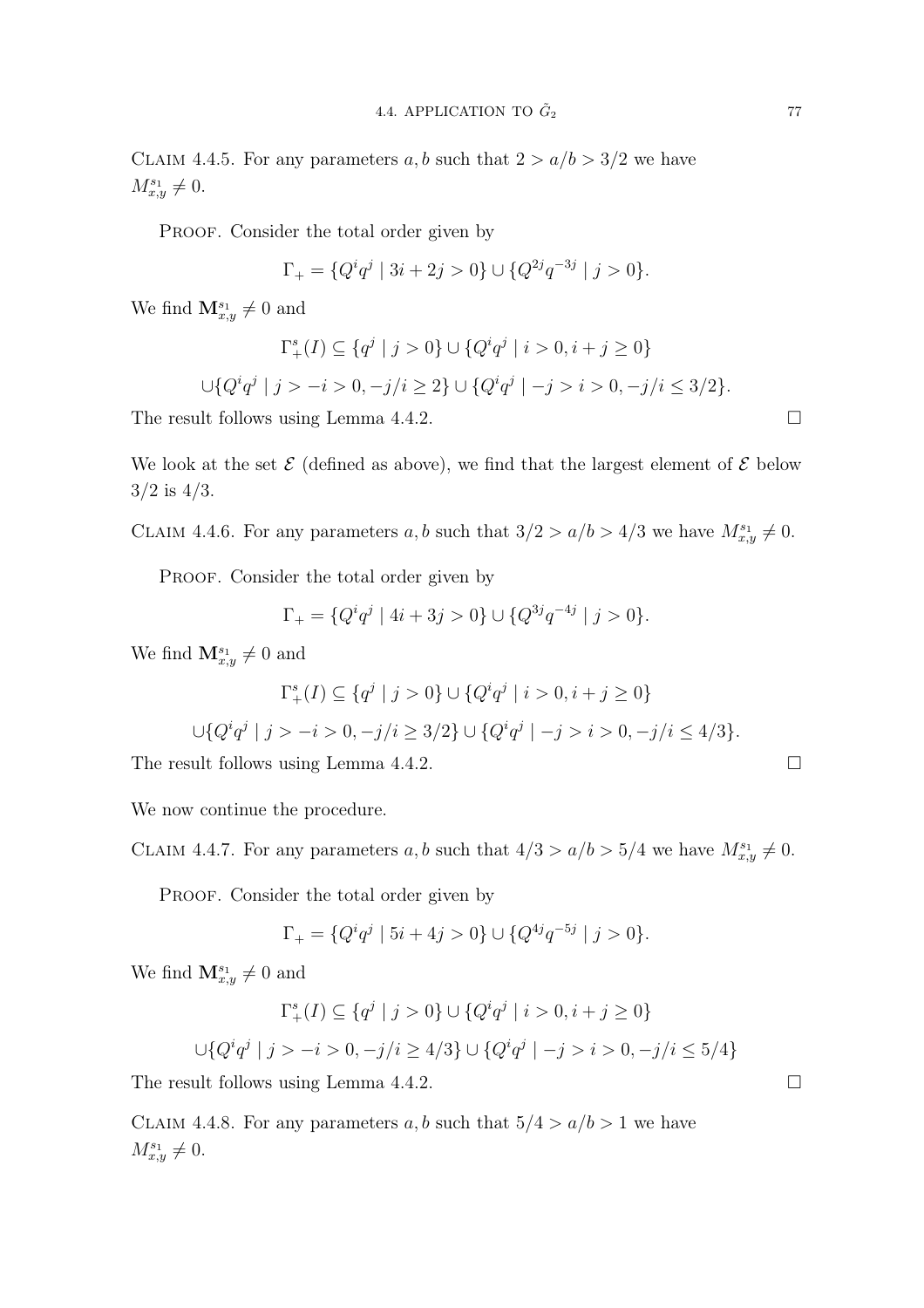PROOF. Consider the total order given by

$$
\Gamma_+ = \{ Q^i q^j \mid i+j>0 \} \cup \{ Q^j q^{-j} \mid j>0 \}.
$$

We find  $\mathbf{M}_{x,y}^{s_1} \neq 0$  and

$$
\Gamma_+^s(I) \subseteq \{q^j \mid j > 0\} \cup \{Q^i q^j \mid i > 0, i + j \ge 0\}
$$

$$
\cup \{Q^i q^j \mid j > -i > 0, -j/i \ge 5/4\}
$$

The result follows using Lemma 4.4.2.

Finally we compute  $M_{x,y}^{s_1}$  for the parameters  $a, b$  where  $a/b \in \{3, 2, 3/2, 4/3, 5/4, 1\},\$ and we find that these are non-zero. Thus  $M_{x,y}^{s_1}$  is non zero for all parameters such that  $a \geq b$ .

4.4.2. Proof of Theorem 4.4.1. Using the methods of the previous section, we find a collection of non-zero M-polynomials and some infinite sets which are included in a left cell for any parameters.

Let  $u = s_1 s_2 s_1 s_2 s_3 s_1 s_2 s_3 \in W$ . One can check that u is a translation. Let

$$
\Pi = \{e, s_3, s_2s_3, s_1s_2s_3, s_2s_1s_2s_3, \ns_3s_2s_1s_2s_3, s_1s_2s_1s_2s_3, s_3s_1s_2s_1s_2s_3, s_2s_3s_1s_2s_1s_2s_3, \ns_1s_2s_3s_1s_2s_1s_2s_3, s_2s_1s_2s_3s_1s_2s_1s_2s_3, s_3s_2s_1s_2s_3s_1s_2s_3\}
$$
\n
$$
W_1 = \{e, s_1, s_1s_2, s_1s_2s_1, s_1s_2s_1s_2, s_1s_2s_1s_2s_1\}
$$
\n
$$
= \{w_1, w_2, w_3, w_4, w_5, w_6\}
$$

and  $y = s_3s_2s_1s_2s_3s_1s_2s_1s_2s_3$ .

For  $w_i \in W_1$  let  $\sigma_{w_i} \in \Omega$  be such that  $w_i A_0 = A_0 \sigma_{w_i}$ . One can check that

$$
Orb_{\Omega}(\vec{u}) = {\vec{u}\sigma_{w_1}, ..., \vec{u}\sigma_{w_6}} = {\vec{u}_1, ..., \vec{u}_6}.
$$

For  $1 \leq i \leq 6$ , let

 $x_{1,i}^r = s_3 \cdot u^r \cdot w_i$  and  $y_{1,i}^r = y \cdot u^r \cdot w_i$ 

and

$$
x_{2,i}^r = s_3 s_1 s_2 s_1 s_2 s_3 u^r w_i
$$
 and  $y_{2,i}^r = y s_1 s_2 s_1 s_2 s_3 w_i u_i^r$ .

Let  $k = 1, 2$ . We know that for r large enough we have

$$
M^{s_1}_{x_{k,i}^r, y_{k,i}^r} = M^{s_1}_{x_{k,i}^{r+n}, y_{k,i}^{r+n}}
$$
 for all  $n \ge 0$ .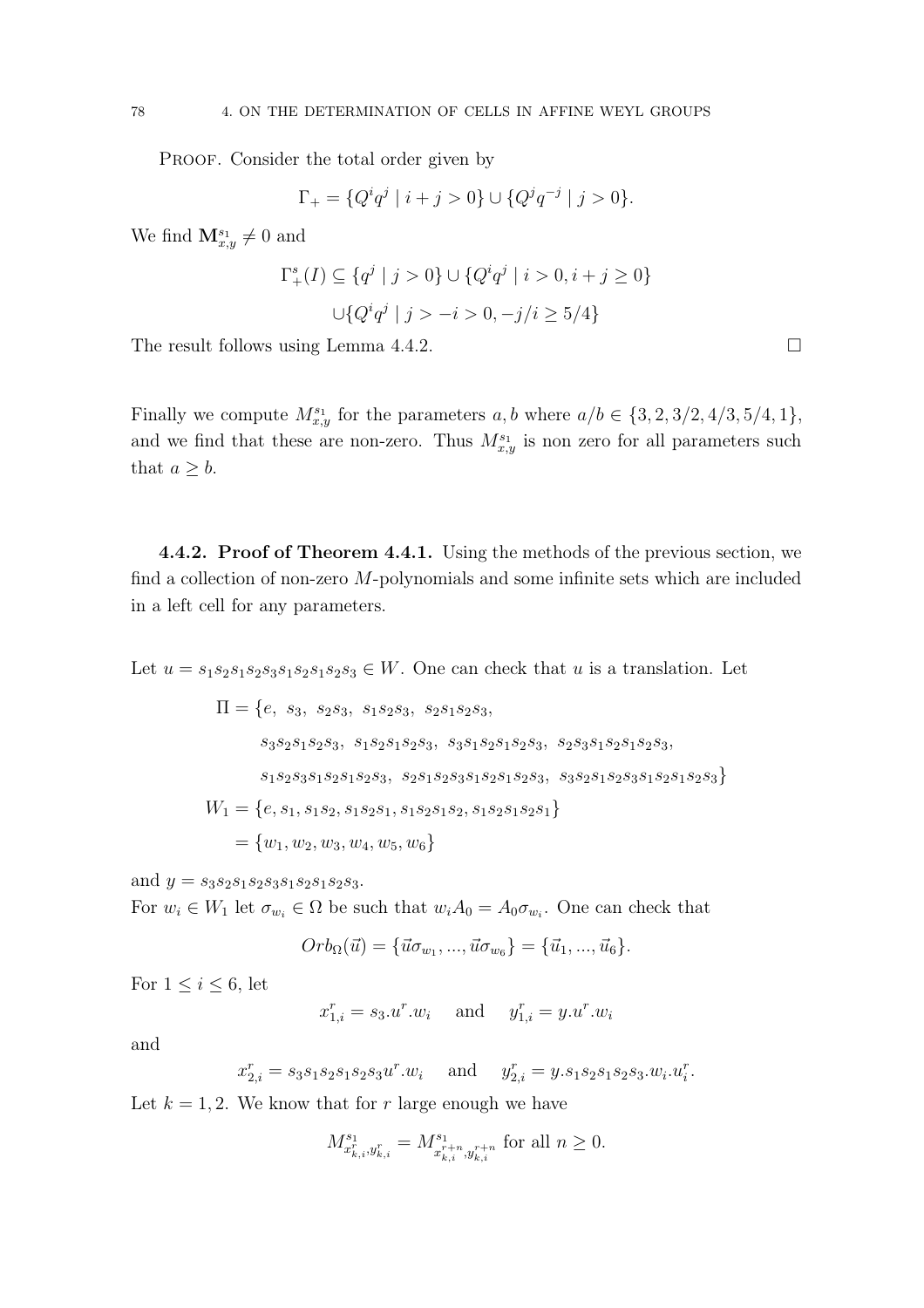In fact using our GAP3 program one can show that this is true for all  $r \geq 6$ . Doing as in the previous section, one can show that

$$
M^{{s_1}}_{x^r_{1,i},y^r_{1,i}} \ \ \text{and} \ \ M^{{s_1}}_{x^r_{2,i},y^r_{2,i}}
$$

are non-zero for all  $r \geq 6$  and for all parameters. This implies that the following sets are included in a left cell:

$$
C_i = \{ z.u_1^r.w_i \mid r \ge 7, z \in \Pi \}, \ 1 \le i \le 6.
$$

We show the shape of the sets  $C_i$  on Figure 2.

Now, let  $u = s_2 s_1 s_2 s_1 s_2 s_3 \in W$ . One can check that u is a translation. Let

$$
W_2 = \{e, s_2, s_2s_1, s_2s_1s_2, s_2s_1s_2s_1, s_2s_1s_2s_1s_2\} = \{w_1, w_2, w_3, w_4, w_5, w_6\}.
$$

For  $w_i \in W_2$  let  $\sigma_{w_i} \in \Omega$  be such that  $w_i A_0 = A_0 \sigma_{w_i}$ . One can check that

$$
Orb_{\Omega}(\vec{u}) = {\vec{u}\sigma_{w_1}, ..., \vec{u}\sigma_{w_6}} = {\vec{u}_1, ..., \vec{u}_6}.
$$

For  $1 \leq i \leq 6$ , let

$$
x_{1,i}^r = s_2 s_3.u^r.w_i
$$
 and  $y_{1,i}^r = y.u_r.w_i$ 

and

$$
x_{2,i}^r = s_3 s_2 s_1 s_2 s_3 u^r w_i
$$
 and  $y_{2,i}^r = s_3 s_2 s_1 s_2 s_1 s_2 s_3 u^{r+1} w_i$ .

We know that for  $r$  large enough we have

$$
M^{s_1}_{x_{k,i}^r, y_{k,i}^r}=M^{s_1}_{x_{k,i}^{r+n}, y_{k,i}^{r+n}} \text{ for all } n\geq 0.
$$

In fact using our GAP3 program one can show that this is true for all  $r \geq 6$ . Doing as in the previous section, one can show that

$$
M^{s_2}_{x^r_{1,i},y^r_{1,i}} \ \text{ and } \ M^{s_2}_{x^r_{2,i},y^r_{2,i}}
$$

are non-zero for all  $r \geq 6$  and for all parameters a, b such that  $a/b \leq 2$ . Therefore, for these parameters, the following sets are included in a left cell:

$$
B_i = \{ z.u^r.w_i \mid r \ge 7, z \in \Pi \}, \ 1 \le i \le 6.
$$

We show the shape of the sets  $B_i$  on Figure 2.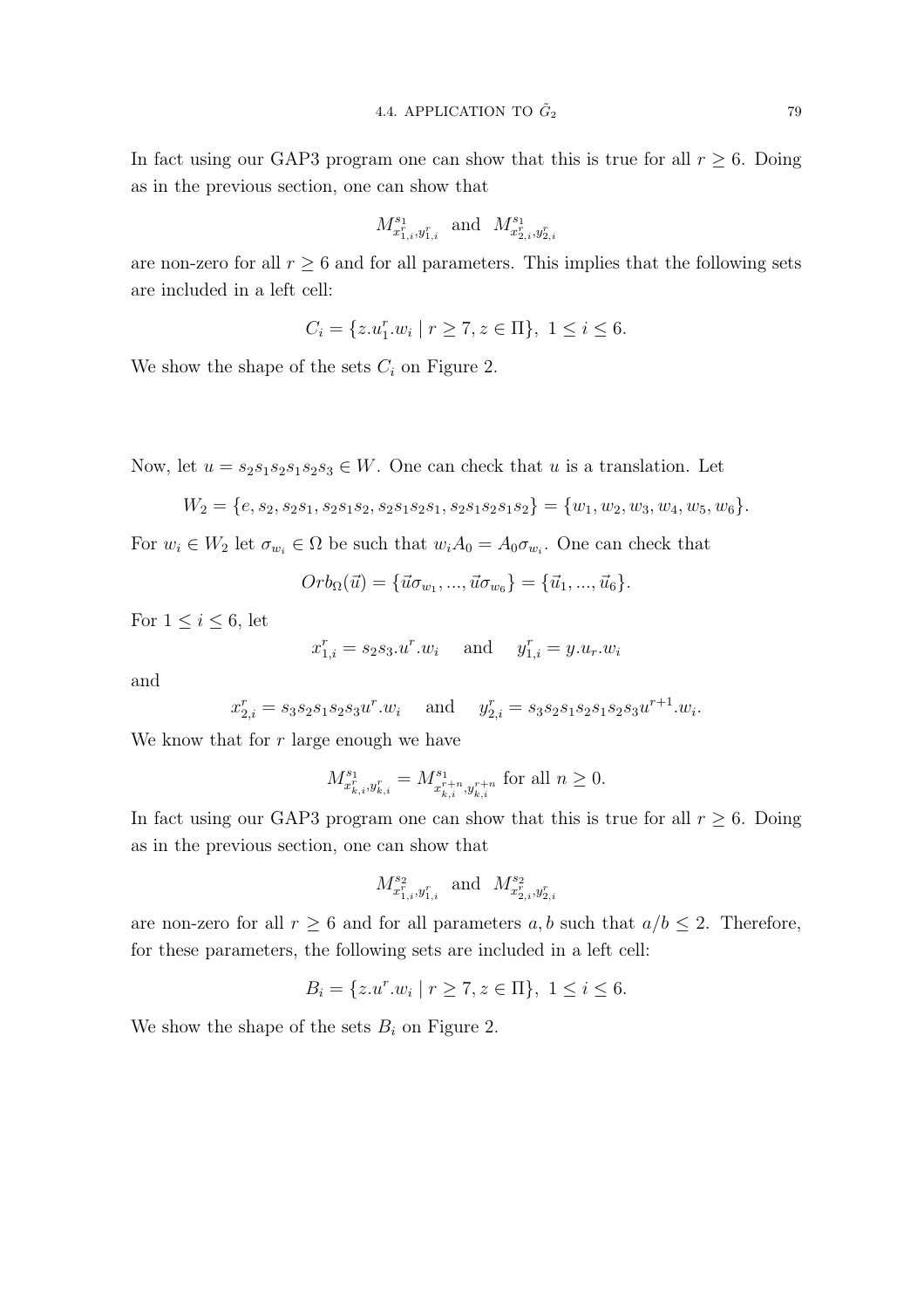Let  $a, b \in \mathbb{N}$  be such that  $a/b > 2$ . Arguing as before, we find that, for  $r \geq 6$ , the polynomials

$$
M_{s_1s_2s_3u^rw_i,s_2s_3s_2s_1s_2s_1s_2s_3u^rw_i}^{s_1}, M_{s_2s_3u^rw_i,s_3u^{r+1}w_i}^{s_2}
$$
  

$$
M_{s_1s_2s_3u^rw_i,s_3s_2s_1s_2s_3u^rw_i}^{s_1}
$$

are non-zero. Therefore, for these parameters, the following sets are included in a left cell:

$$
B_i = \{ z.u^r.w_i \mid r \ge 7, z \in \Pi \}, \ 1 \le i \le 6
$$

Let  $w_0 = s_1 s_2 s_1 s_2 s_1 s_2$ . The set

$$
W_T = \{ w \in W \mid w = z'.w_0.z, z' \in W \}
$$

is known to contain finitely many left cells; see [9, 46] and Chapter 6. Now one can check that the set  $W_T$  together with the  $B_i$ 's and the  $C_i$ 's contain all the elements of W except for a finite number. The theorem follows.

Computing some more coefficients in the case where  $a \gg b$ , we find a more precise decomposition of W which is included in the left cell decomposition. We show this decomposition on Figure 2. We identify  $w \in W$  with the alcove  $wA_0$ . The sets which are included in a left cell are formed by the alcoves lying in the same connected component after removing the thick line. In fact, we will prove that this the actual decomposition of W into left cells; see Chapter 7. We have

$$
W_T = \bigcup_{i=1}^{12} A_i.
$$

The figure also show the shape of the sets  $B_i$  and  $C_i$ .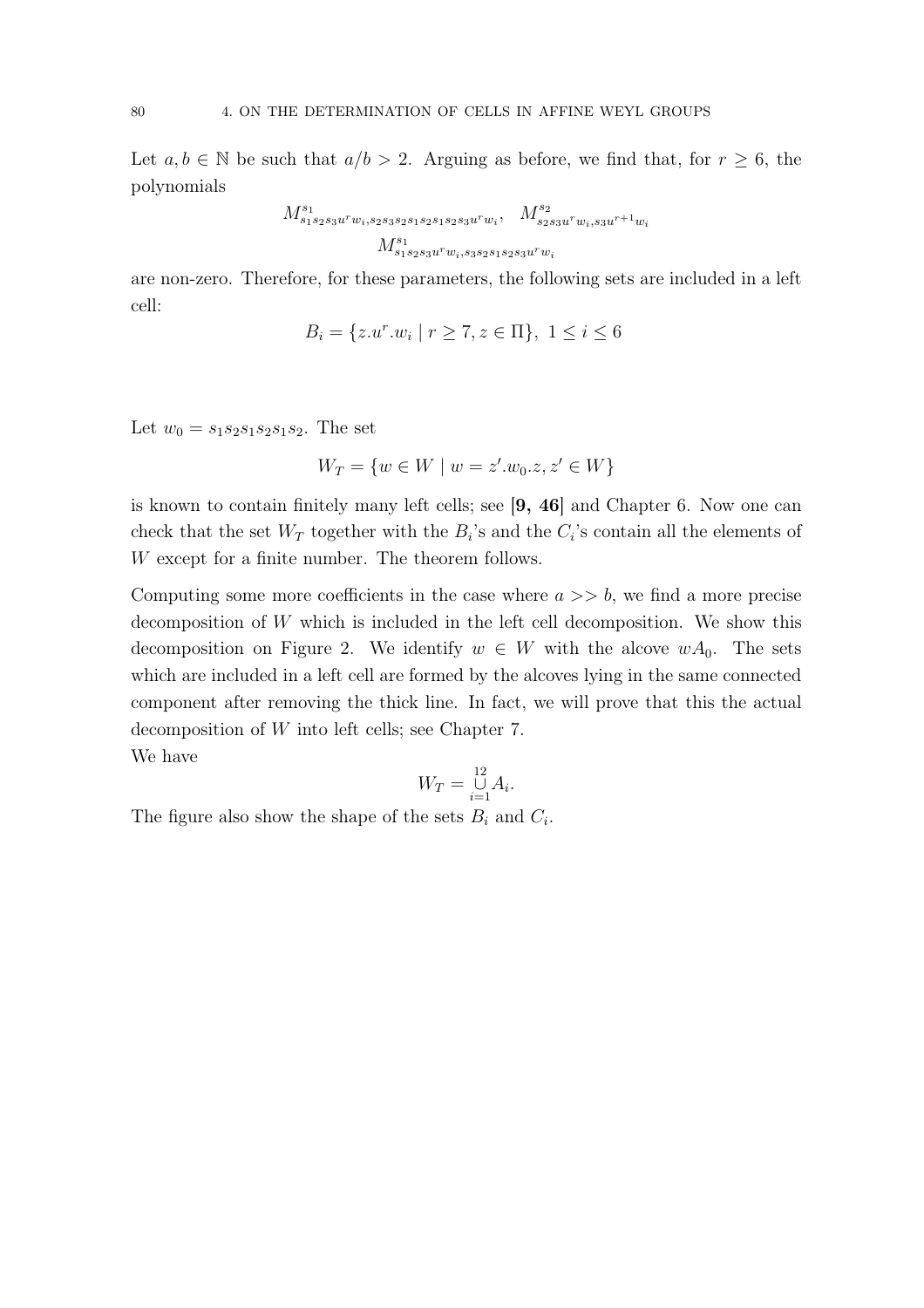

FIGURE 2.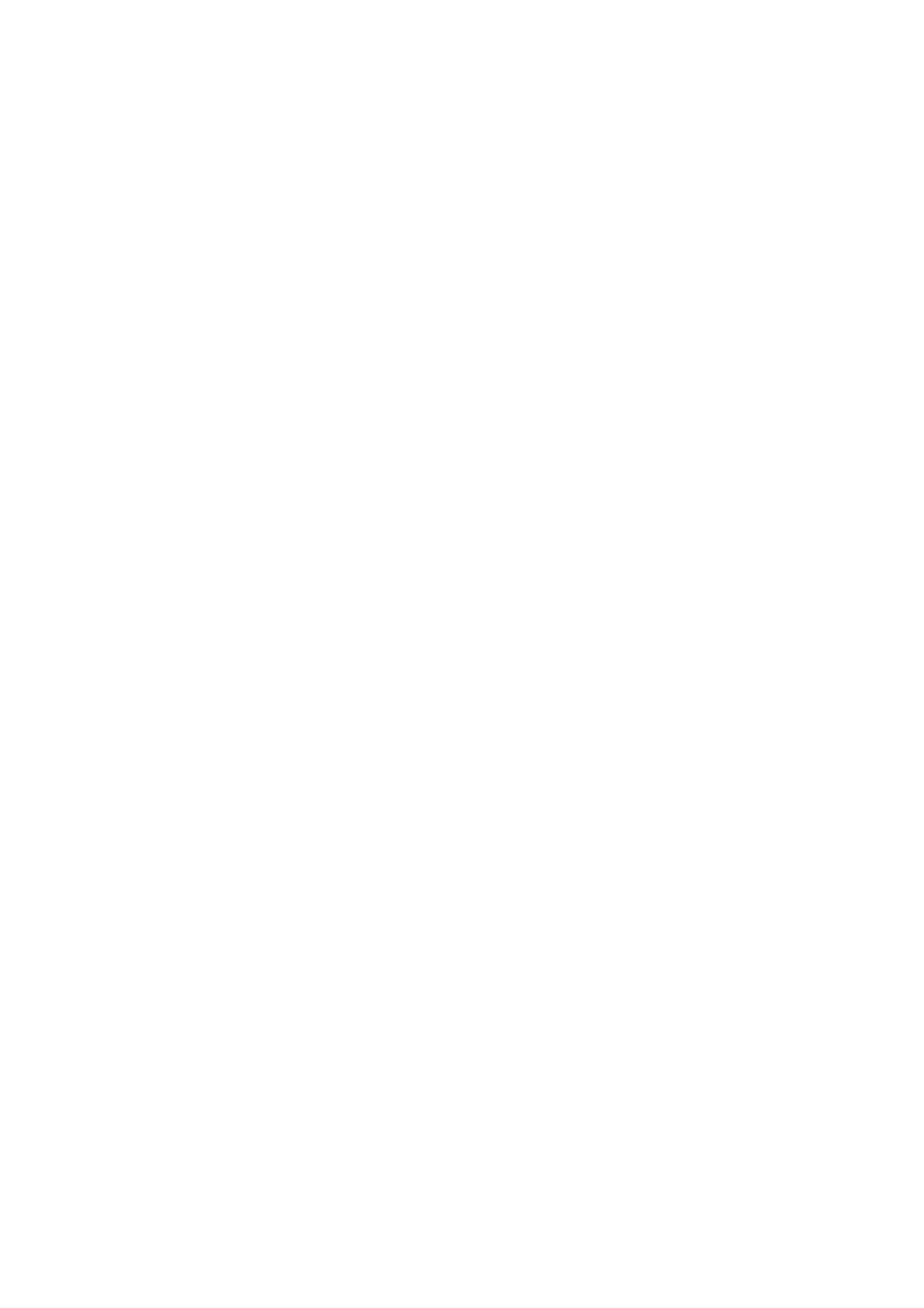## CHAPTER 5

## Generalized induction of Kazhdan-Lusztig cells

In [15], Geck showed that the Kazhdan-Lusztig cells are compatible with parabolic subgroups. In a more precise sense, any left cell of a parabolic subgroup can be "induced" to obtain a union of left cells of the whole group. The main observation of this chapter is that the methods of [15] work in somewhat more general settings, so that we can "induce" from subsets which may not be parabolic subgroups. This leads to our "Generalized Induction Theorem".

In the final section, using this theorem, we show that, under specific technical conditions on the parameters, the cells of a certain finite parabolic subgroup are cells in the whole group.

In this section  $W$  denotes an arbitrary Coxeter group together with generating set S. Let L be a positive weight function on W and  $\mathcal H$  be the Iwahori-Hecke algebra associated to  $W, L$ .

#### 5.1. Main result

Consider a subset  $U \subset W$  and a collection  $\{X_u \mid u \in U\}$  of subsets of W satisfying the following conditions

- **I1**. for all  $u \in U$ , we have  $e \in X_u$ ,
- **I2**. for all  $u \in U$  and  $x \in X_u$  we have  $x.u$ ,
- **I3**. for all  $u, v \in U$  such that  $u \neq v$  we have  $X_u u \cap X_v v = \emptyset$ ,
- **I4**. the submodule  $\mathcal{M} := \langle T_xC_u | u \in U, x \in X_u \rangle_{\mathcal{A}}$  of  $\mathcal{H}$  is a left ideal,
- **I5.** for all  $u \in U$ ,  $x \in X_u$  and  $u_1 < u$  we have

 $P_{u_1, u} T_x T_{u_1}$  is an  $\mathcal{A}_{< 0}$ -linear combination of  $T_z$ .

Let  $u \in U$  and  $x \in X_u$ . We have

 $T_xC_u = T_{x} + a$  A-linear combination of  $T_z$  with  $\ell(z) < \ell(xu)$ .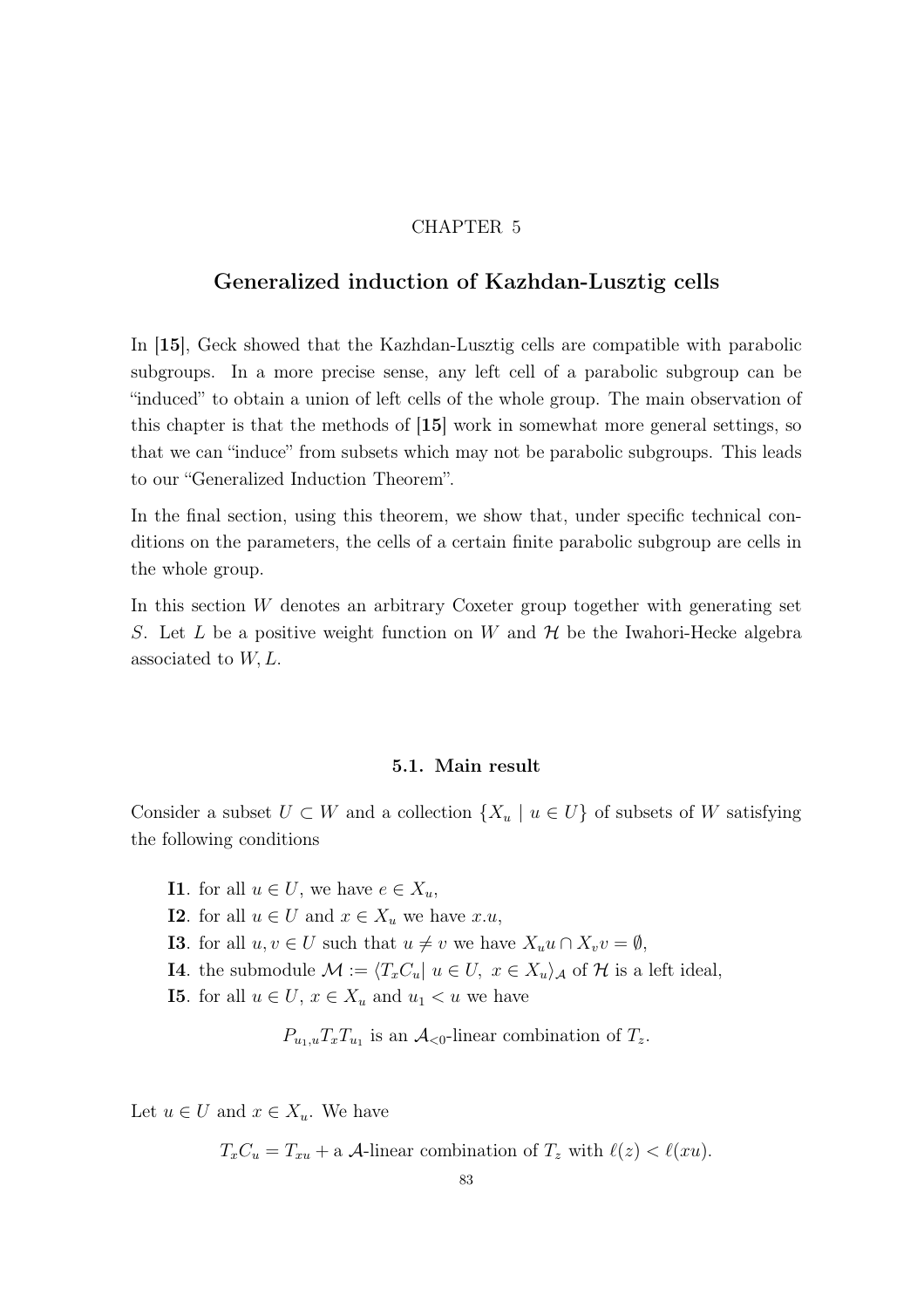Since the set  $\{T_w|w \in W\}$  is a basis of H, using **I3**, one can see that  $\mathcal{B} = \{T_xC_u|u \in W\}$  $U, x \in X_u$  is a basis of M.

Let  $u \in U$  and  $z \in W$ . Using **I1** and **I4** and the fact that  $\mathcal{B}$  is a basis of  $\mathcal{M}$ , we can write

$$
T_z C_u = \sum_{u \in U, x \in X_u} a_{x,u} T_x C_u \quad \text{for some } a_{x,u} \in \mathcal{A}.
$$

Let  $\prec$  be the relation on U defined as follows. Let  $u, v \in U$ . We write  $v \prec u$  if there exist  $x \in W$  and  $z \in X_v$  such that  $T_zC_v$  appears with a non-zero coefficient in the expression of  $T_xC_u$  in the basis  $\mathcal{B}$ . We still denote by  $\preceq$  the pre-order induced by this relation (i.e the transitive closure). Since  $C_u \in \mathcal{M}$ , we have

$$
\mathcal{H}C_u = \sum_{v \preceq u, z \in X_v} \mathcal{A}T_zC_v.
$$

REMARK 5.1.1. If we choose  $U = W$  and  $X_w = \{e\}$  for all  $w \in W$ , the pre-order  $\preceq$ is the left pre-order  $\leq_L$  on W.

We are now ready to state the main result of this section.

THEOREM 5.1.2. Let U be a subset of W and  $\{X_u | u \in U\}$  be a collection of subsets of W satisfying conditions  $\mathbf{I1}$ - $\mathbf{I5}$ . Let U be a subset of U such that the following holds:

$$
v \preceq u \in \mathcal{U} \Longrightarrow v \in \mathcal{U}.
$$

Then, the set

$$
\{x.u|u\in\mathcal{U},\ x\in X_u\}
$$

is a left ideal of W.

The proof of this theorem will be given in the next section. First we discuss some consequences of this theorem.

COROLLARY 5.1.3. Let C be an equivalence class on U with respect to  $\preceq$ . Then the subset  $\{x.u|u \in \mathcal{C}, x \in X_u\}$  of W is a union of left cells.

PROOF. Let  $v \in \mathcal{C}$ ,  $y \in X_v$  and  $z \in W$  be such that  $z \sim_L y.v$ . Consider the set  $\mathcal{U} = \{u \in U | u \le v\}$ . Then U satisfies the requirement of Theorem 5.1.2, thus  $\mathcal{M} := \{x.u|u \in \mathcal{U}, x \in X_u\}$  is a left ideal of W. Since  $z \leq_L y.v$  and  $y.v \in \mathcal{M}$ , there exist  $u_z \in \mathcal{U}$  and  $x \in X_{u_z}$  such that  $z = x.u_z$  and  $u_z \preceq v$ .

We also have  $y.v \leq_L x.u_z$ . Applying the same argument as above to the set  $\{u \in$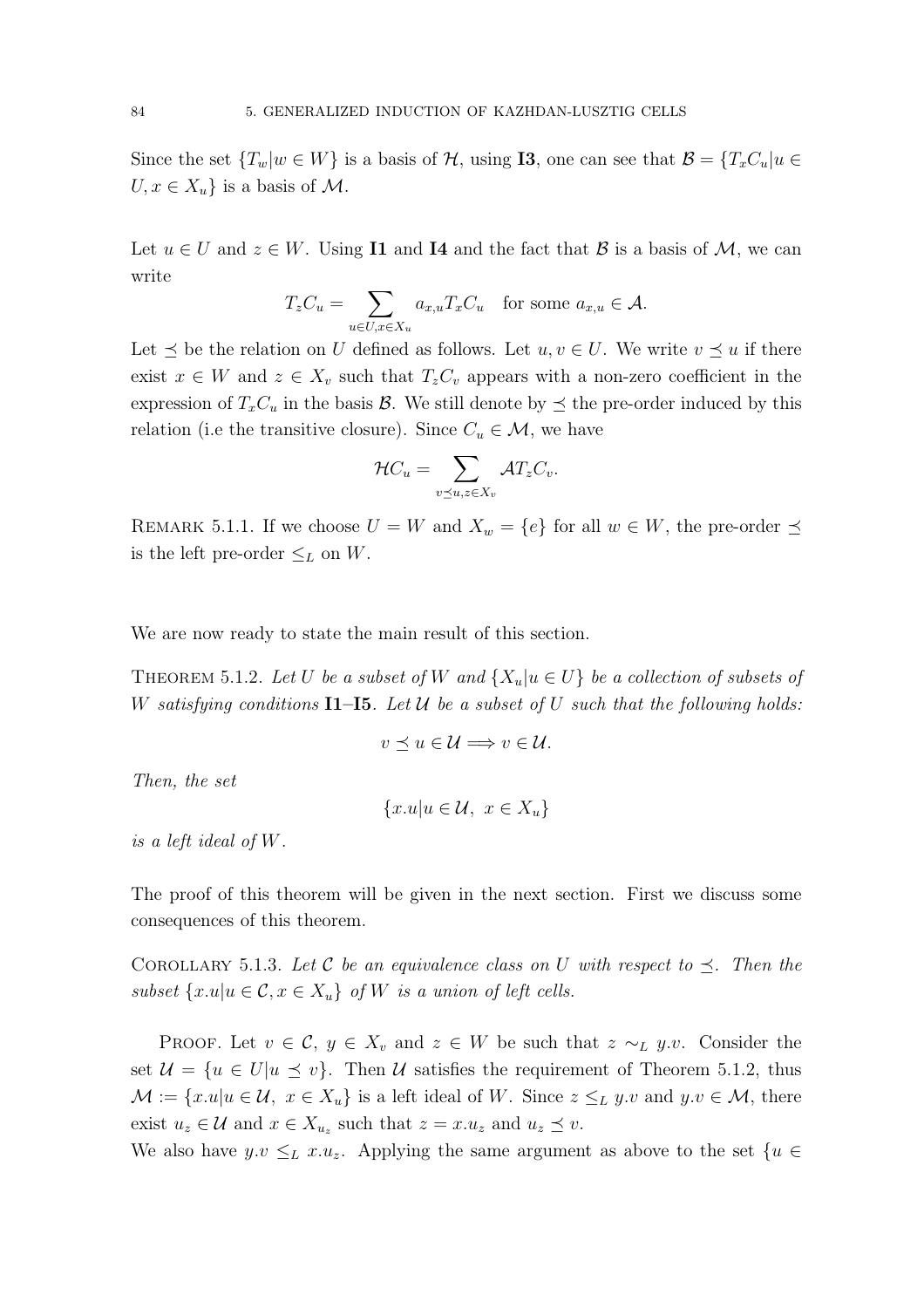$U|u \leq u_z$  yields that there exists  $u_y \in \mathcal{U}$  and  $w \in X_{u_y}$  such that  $y = w.u_y$  and  $u_y \preceq u_z$ . By condition **I3**, we see that  $u_y = v$ . Thus  $u_z \in \mathcal{C}$  and the result follows.  $\Box$ 

REMARK 5.1.4. In [15], Geck proved the following theorem, where  $(W, S)$  is an arbitrary Coxeter system.

THEOREM 5.1.5. Let  $W' \subset W$  be a parabolic subgroup of W and let X' be the set of all  $w \in W$  such that w has minimal length in the coset wW'. Let  $C$  be a left cell of W'. Then  $X'C$  is a union of left cells of W.

Let  $U = W'$  and for all  $w \in W'$  let  $X_w = X'$ . We claim that this theorem is a special case of Theorem 5.1.2 and Corollary 5.1.3. Indeed, conditions I1–I3 and I5 are clearly satisfied. Condition I4 is a straightforward consequence of Deodhar's lemma; see [15, Lemma 2.2. Hence, it is sufficient to show that the pre-order  $\preceq$  on  $U = W'$  coincides with the Kazhdan-Lusztig left pre-order defined with respect to  $W'$  (denoted  $\leq_L'$ ) and the corresponding parabolic subalgebra  $\mathcal{H}_{W'} := \langle T_w | w \in W' \rangle \subset \mathcal{H}$ . In other words, we need to show the following

$$
u \leq_L' v \quad \Longleftrightarrow \quad u \preceq v.
$$

Let  $u, v \in W'$  be such that  $u \leq_L' v$ . We may assume that there exists  $s \in S'$  (where  $S'$  is the generating set of  $W'$ ) such that

$$
T_s C_v = \sum_{w \in W'} a_{w,v} C_w \text{ where } a_{w,v} \in \mathcal{A} \text{ and } a_{u,v} \neq 0.
$$

Since  $C_w \in \mathcal{B}$  for all  $w \in W'$ , this is the expression of  $T_sC_v$  in  $\mathcal{B}$ , which shows that  $u \preceq v.$ 

Conversely, let  $u, v \in W'$  be such that  $u \preceq v$ . We may assume that there exist  $z \in W$ and  $x \in X'$  such that

$$
T_z C_v = \sum_{w \in W', y \in X'} a_{yw, zv} T_y C_w \text{ where } a_{yw, zv} \in \mathcal{A} \text{ and } a_{xu, zv} \neq 0.
$$

We can write uniquely  $z = z_1 \cdot z_0$  where  $z_0 \in W'$  and  $z_1 \in X'$ . Then, we have

$$
T_zC_v = T_{z_1}(T_{z_0}C_v) = T_{z_1}(\sum_{w \in W', w \leq'_L v} a_{w,v}C_w) = \sum_{w \in W', w \leq'_L v} a_{w,v}T_{z_1}C_w
$$

and this is the expression of  $T_zC_v$  in the basis  $\mathcal{B}$ . We assumed that  $T_xC_u$  appears with a non-zero coefficient, thus  $u \leq_L' v$  as desired.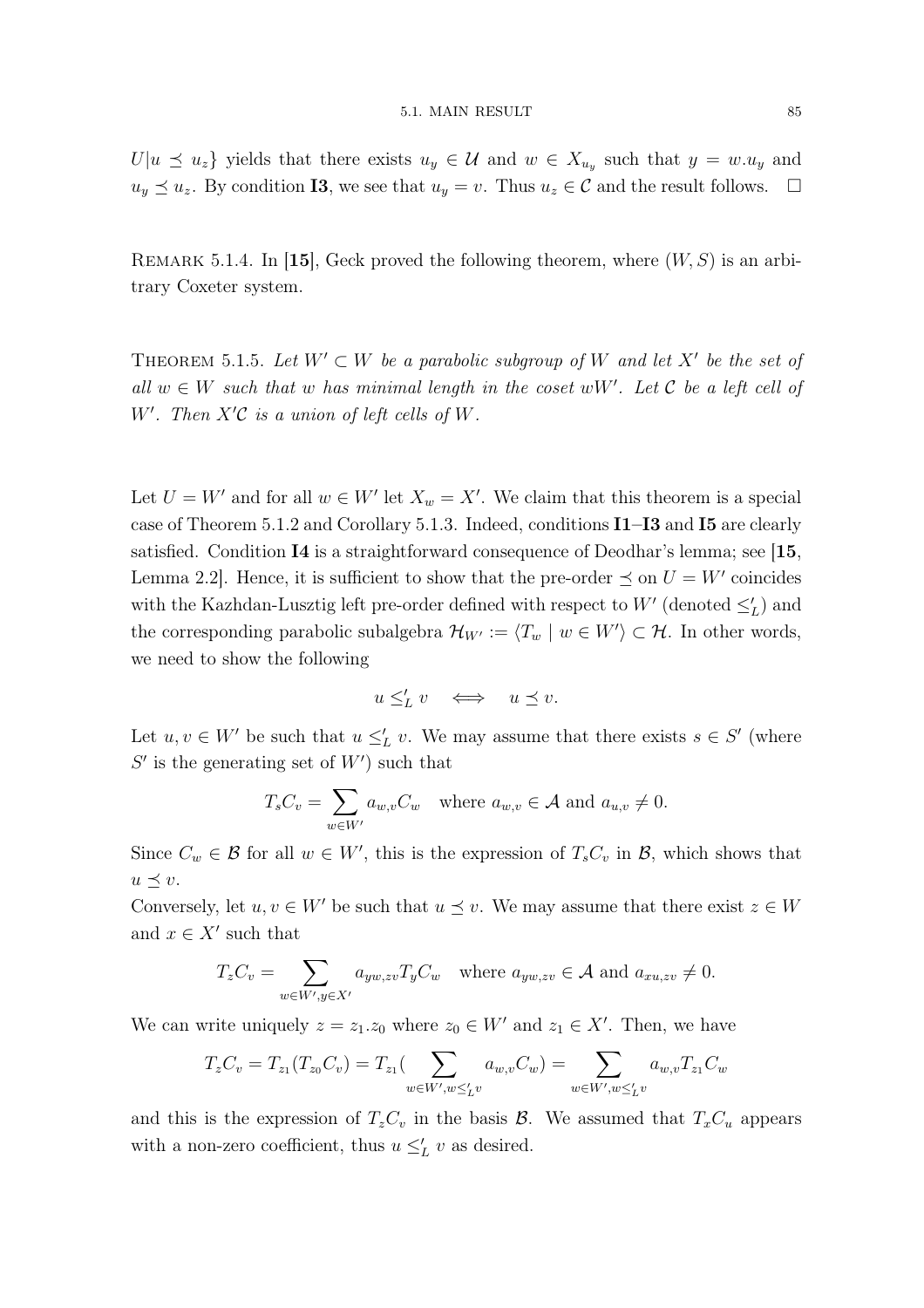## 5.2. Proof of Theorem 5.1.2

We keep the setting of the last section and we introduce the following relation. Let  $u, v \in U$ ,  $x \in X_u$  and  $y \in X_v$ . We write  $xu \subset yv$  if  $xu \langle yv \rangle$  (Bruhat order) and  $u \preceq v$ . We write  $xu \sqsubseteq yv$  if  $xu \sqsubset yv$  or  $x = y$  and  $u = v$ .

The main reference is the proof of [15, Theorem 1].

LEMMA 5.2.1. Let  $v \in U$ ,  $y \in X_u$ . We have

$$
T_{y^{-1}}^{-1}C_v = \sum_{u \in U, x \in X_u} \overline{r}_{xu, yv} T_x C_u
$$

where  $r_{yv, yv} = 1$  and  $r_{xu, yv} = 0$  unless  $xu \sqsubseteq yv$ .

PROOF. Let  $v \in U$  and  $y \in X_v$ . Recall that

$$
T_{y^{-1}}^{-1} = T_y + \sum_{z < y} \overline{R}_{z,y} T_z
$$

where  $R_{z,y} \in \mathcal{A}$  are the usual R-polynomials as defined in Section 2.3. Thus

$$
T_{y^{-1}}^{-1}C_v = (T_y + \sum_{z < y} \overline{R}_{z,y} T_z)C_v
$$
  
=  $T_y C_v + \sum_{z < y} \overline{R}_{z,y} T_z C_v$ .

Now we also have

 $T_zC_v = A$ -linear combination of  $T_xC_u$  where  $u \preceq v$  and  $x \in X_u$ .

We still have to show that if  $T_xC_u$  appears in this sum then  $xu < yv$ .

This comes from the fact that  $T_zC_v$ , expressed in the standard basis, is an A-linear combination of terms of the form  $T_{w_0,w_1}$  where  $w_0 \leq z$  and  $w_1 \leq v$ . In particular, since  $z < y$  we have  $w_0w_1 < yv$ . Then, expressing the right hand side of the equality in the standard basis, one can see that we must have  $xu < yv$  if  $T_xC_u$  appears with a non-zero coefficient.

Finally, by definition of  $\sqsubseteq$ , we see that

$$
T_{y^{-1}}^{-1}C_v = T_yC_v + \sum_{xu \sqsubset yv} \overline{r}_{xu, yv} T_xC_u.
$$

The result follows.

LEMMA 5.2.2. Let  $u, v \in U$ ,  $x \in X_u$  and  $y \in X_v$ . Then

$$
\sum_{\substack{w \in U, z \in X_w \\ xu \sqsubseteq zw \sqsubseteq yv}} \overline{r}_{xu,zw} r_{zw, yv} = \delta_{x,y} \delta_{u,v}
$$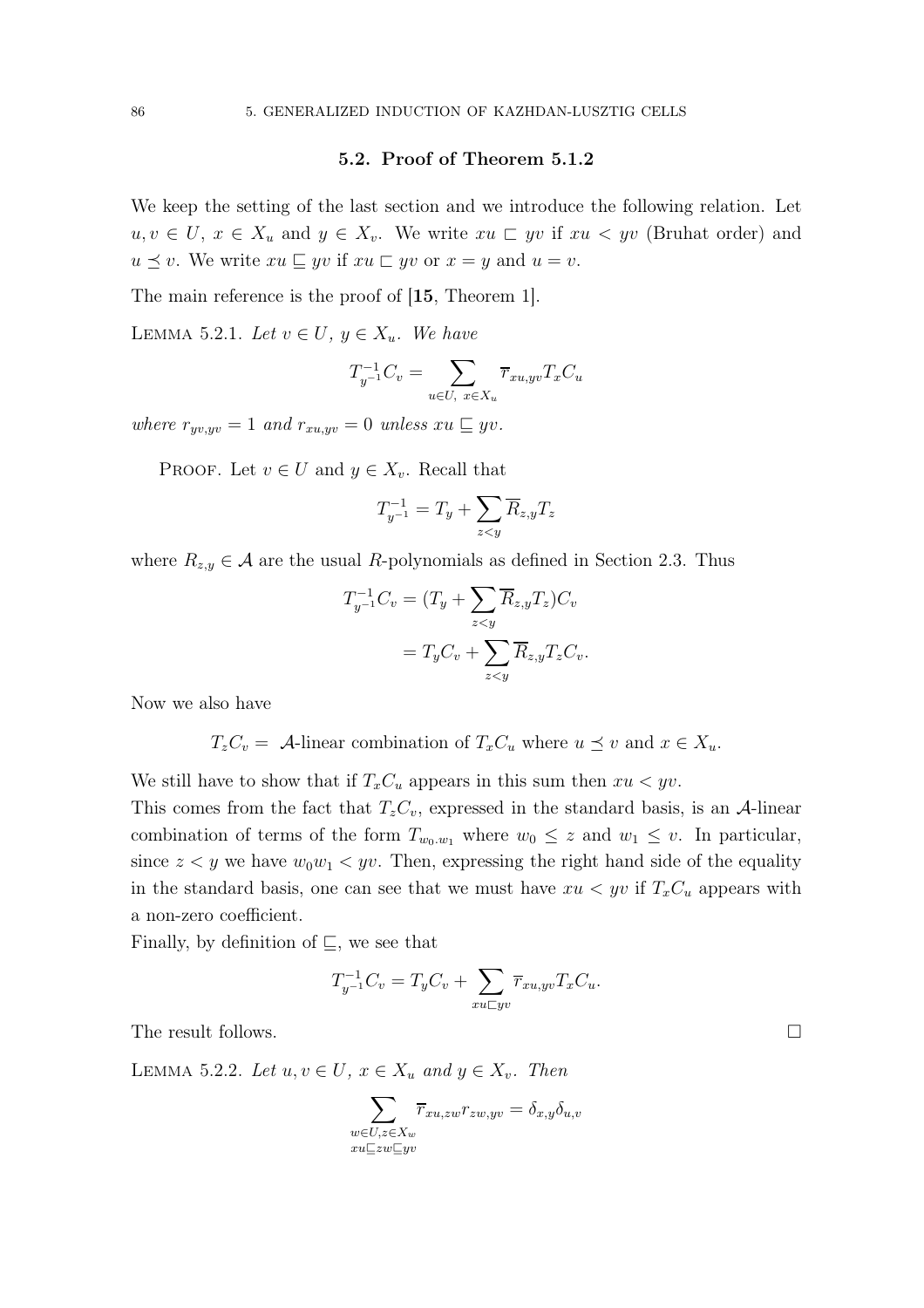PROOF. Since the map  $h \mapsto \overline{h}$  is an involution and  $C_v = \overline{C}_v$ , we have

$$
T_yC_v = \overline{T_{y^{-1}}C_v}
$$
  
\n
$$
= \sum_{w \in U, z \in X_w} \overline{r}_{zw, yv} T_zC_w
$$
  
\n
$$
= \sum_{w \in U, z \in X_w} r_{zw, yv} T_{z^{-1}}C_w
$$
  
\n
$$
= \sum_{w \in U, z \in X_w} r_{zw, yv} (\sum_{u \in U, x \in X_u} \overline{r}_{xu, zw} T_xC_u)
$$
  
\n
$$
= \sum_{u \in U, x \in X_u} (\sum_{w \in U, z \in X_w} \overline{r}_{xu, zw} r_{zw, yv}) T_xC_u.
$$

Since  $\beta$  is a basis of  $\mathcal{M}$ , using Lemma 5.2.1 and comparing the coefficients yields the desired result.  $\Box$ 

LEMMA 5.2.3. Let  $u \in U$  and  $x \in X_u$ . We have

$$
T_xC_u \in T_{xu} + \bigoplus_{z < xu} \mathcal{A}_{< 0} T_z.
$$

PROOF. We have

$$
T_x C_u = T_x \left( \sum_{u_1 \le u} P_{u_1, u} T_{u_1} \right)
$$
  
= 
$$
T_{xu} + \sum_{u_1 < u} P_{u_1, u} T_x T_{u_1}
$$

and the result follows, using I5.

PROPOSITION 5.2.4. Let  $v \in U$  and  $y \in X_v$ . We have

$$
C_{yv} = T_y C_v + \sum_{\substack{u \in U, x \in X_u \\ xu \subseteq yv}} p_{xu, yv}^* T_x C_u \quad \text{where } p_{xu, yv}^* \in \mathcal{A}_{< 0}.
$$

PROOF. By Lemma 5.2.2, there exists a unique family  $(p_{xu, yv}^*)_{xu\sqsubset yv}$  of polynomials in  $\mathcal{A}_{\leq 0}$  such that

$$
\tilde{C}_{yv} := T_{y}C_{v} + \sum_{\substack{u \in U, x \in X_{u} \\ xu \sqsubseteq yv}} p_{xu, yv}^{*} T_{x}C_{u}
$$

is stable under the  $\overline{\phantom{a}}$  involution; see [12], this contains a general setting to include the arguments in [38, Theorem 5.2], [15, Corollary 3.3]. Moreover, using the previous lemma, we see that  $\tilde{C}_{yv}$  is an  $\mathcal{A}_{\leq 0}$ -linear combination of  $T_z$  where  $z < yv$ . The result follows.  $\Box$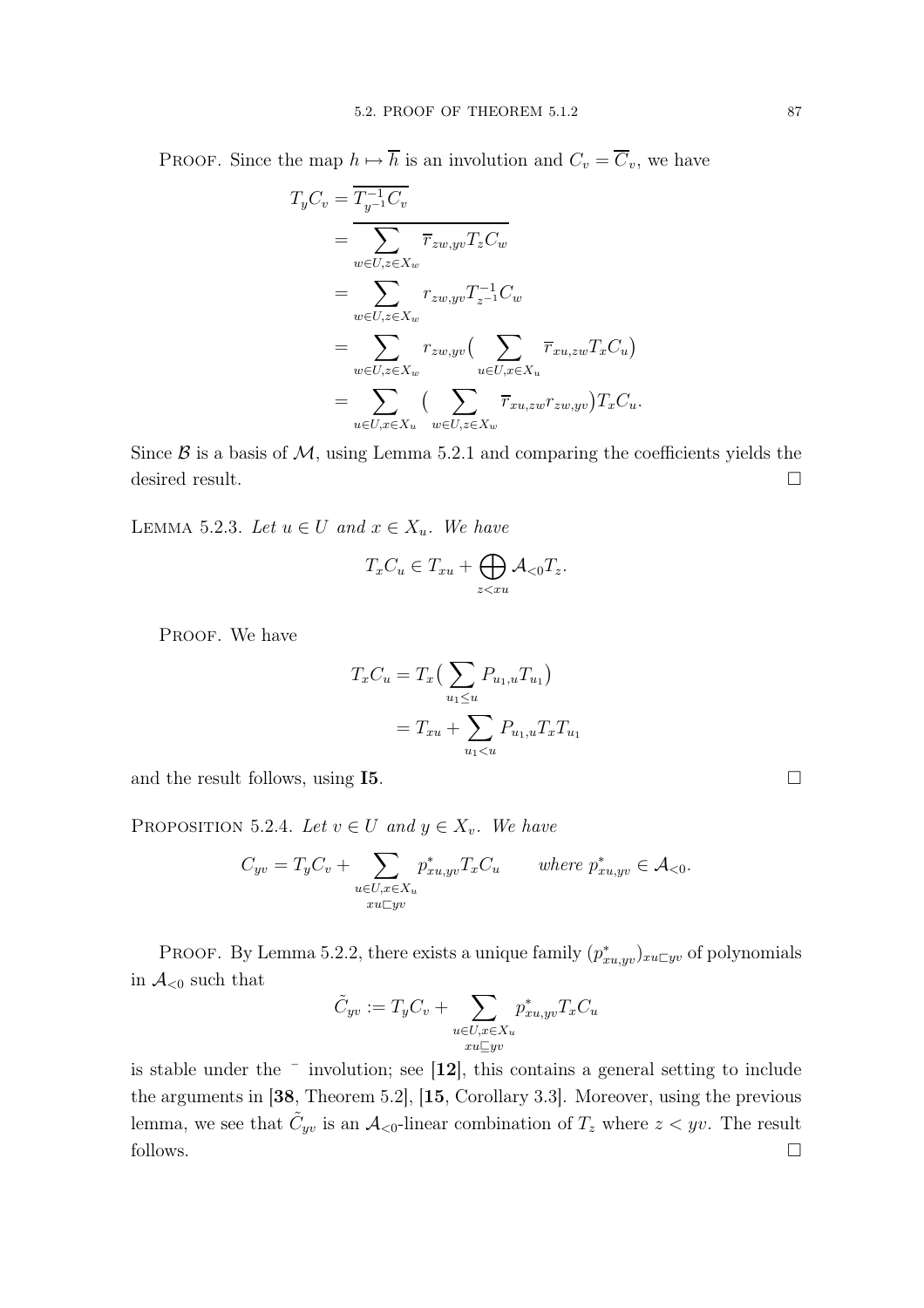Let  $U \subset U$  be as in Theorem 5.1.2. By definition of  $\preceq$  one can see that

$$
\mathcal{M}_{\mathcal{U}} := \langle T_y C_v \mid v \in \mathcal{U}, y \in X_v \rangle_{\mathcal{A}}
$$

is a left ideal of  $H$ .

COROLLARY 5.2.5.

$$
\mathcal{M}_{\mathcal{U}} = \langle C_{yv} \mid v \in \mathcal{U}, y \in X_{v} \rangle_{\mathcal{A}}.
$$

PROOF. Let  $v \in \mathcal{U}$  and  $y \in X_v$ , using the previous proposition, we see that

$$
C_{yv} = T_y C_v + \sum_{\substack{u \in \mathcal{U}, x \in X_u \\ xu \subseteq yv}} \overline{p}_{xu, yv}^* T_x C_u.
$$

Thus  $C_{yv} \in \mathcal{M}_{\mathcal{U}}$ . Now, a straightforward induction on the order relation  $\subseteq$  yields

 $T_vC_v = C_{uv} +$  an A-linear combination of  $C_{xu}$ 

where  $u \in \mathcal{U}$ ,  $x \in X_u$  and  $xu \sqsubset yv$ . This yields the desired assertion.  $\hfill \square$ 

We can now prove Theorem  $5.1.2$ . Let  $U$  be a subset of U such that

 $\{v \in U \mid v \leq u \text{ for some } u \in \mathcal{U}\}\subset \mathcal{U}.$ 

We know that  $\mathcal{M}_{\mathcal{U}} = \langle T_z C_w | w \in \mathcal{U}, z' \in X_w \rangle_{\mathcal{A}}$  is a left ideal of  $\mathcal{H}$ . We want to show that the set  $\mathfrak{B} := \{y.v | v \in \mathcal{U}, y \in X_v\}$  is a left ideal of W.

Let  $v \in \mathcal{U}, y \in X_v$  and  $z \in W$  be such that  $z \leq_L y.v$ . We may assume that there exists  $s \in S$  such that  $C_z$  appears with a non-zero coefficient in the expression of  $T_sC_{yv}$  in the Kazhdan-Lusztig basis. By Corollary 5.2.5, we have  $C_{yv} \in \mathcal{M}_{\mathcal{U}}$ . Since  $\mathcal{M}_{\mathcal{U}}$  is a left ideal we have  $T_sC_{yv} \in \mathcal{M}_{\mathcal{U}}$ . Thus, using Corollary 5.2.5 once more, we have

$$
T_s C_{yv} = \sum_{u \in \mathcal{U}, x \in X_u} a_{xu, yv} C_{xu} \text{ where } a_{xu, yv} \in \mathcal{A}
$$

and this is the expression of  $T_sC_{uv}$  in the Kazhdan-Lusztig basis. Now, the fact that  $C_z$  appears with a non-zero coefficient in that expression implies that  $z = xu$  for some  $u \in \mathcal{U}$  and  $x \in X_u$ . Thus  $z \in \mathfrak{B}$ , as desired.  $\Box$ .

#### 5.3. On some finite cells

Recall that, for  $J \subset S$ , we denote by  $X_J$  the minimal left coset representatives with respect to the subgroup generated by J and by  $\mathcal{R}^J$  the set  $\{w \in W | J \subset \mathcal{R}(w)\}.$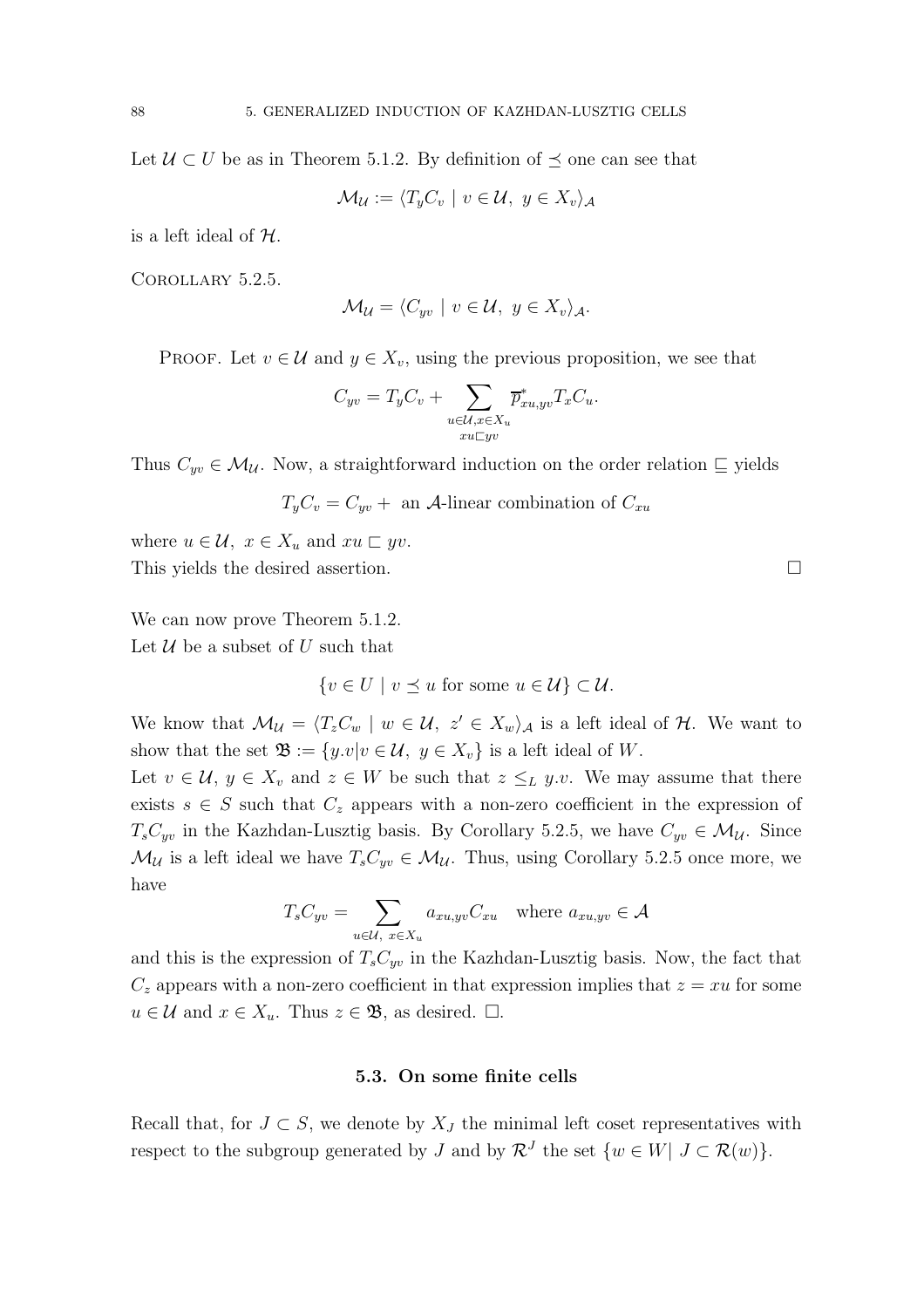Let  $W' \subset W$  be a standard finite parabolic subgroup with generating set S' and longest element  $w_0$ . Let  $t \in S - S'$  be such that  $L(t) > L(w_0)$ . We keep this setting in this section.

THEOREM 5.3.1. The set

$$
\{w \in W | w = y.w', y \in \mathcal{R}^{\{t\}} \cap X_{S'}, w' \in W'\}
$$

is a left ideal of W.

Once and for all, we fix  $t \in S - S'$  such that  $L(t) > L(w_0)$ . Let  $U = tW'$ . For  $u \in U$  let

$$
X_u = (\mathcal{R}^{\{t\}} \cap X_{S'})t.
$$

We want to apply Theorem  $5.1.2$  to the set  $U$ . One can directly check that conditions I1–I3 hold. In order to check conditions I4–I5 we need some preliminary lemmas. We denote by  $\mathcal{H}_{W'}$  the Hecke algebra associated to  $(W', S')$  and the weight function  $L$  (more precisely the restriction of  $L$  on  $S'$ ).

LEMMA 5.3.2. Let  $w' \in W'$ . We have

$$
C_t C_{w'} = C_{tw'}
$$
 and  $T_t C_{w'} = C_{tw'} - v^{-L(t)} C_{w'}$ 

PROOF. We know that

$$
C_t C_{w'} = C_{tw'} + \sum_{tz < z < w'} M_{z,w'}^t C_z,
$$
  
\n
$$
T_t C_{w'} = C_{tw'} - v^{-L(t)} C_{w'} + \sum_{tz < z < w'} M_{z,w'}^t C_z.
$$

But  $z < w'$  implies that  $z \in W'$ , thus we cannot have  $tz < z$ . The result follows.  $\Box$ REMARK 5.3.3. Let  $s' \in S'$ . Since  $L(t) \neq L(s')$ , the order of  $s't$  has to be even or infinite (otherwise, s' and t would be conjugate and  $L(s') = L(t)$ ).

LEMMA 5.3.4. Let  $s' \in S'$  and  $w \in W'$ . Let  $m \leq n$  be such that m is less than or equal to the order of  $s't$ . We have

$$
T_{(s't)^m}C_w = \sum_{w' \in W'} \sum_{i=0}^{m-1} a_{w',i} T_{(s't)^i s'} C_{tw'} + h'_m
$$

where  $a_{w',i} \in \mathcal{A}$  and  $h'_m \in \mathcal{H}_{W'}$ , and

$$
T_{(ts')}^{m}C_w = \sum_{w' \in W'} \sum_{i=0}^{m-1} b_{w',i} T_{(ts')}^{i} C_{tw'} + h''_m
$$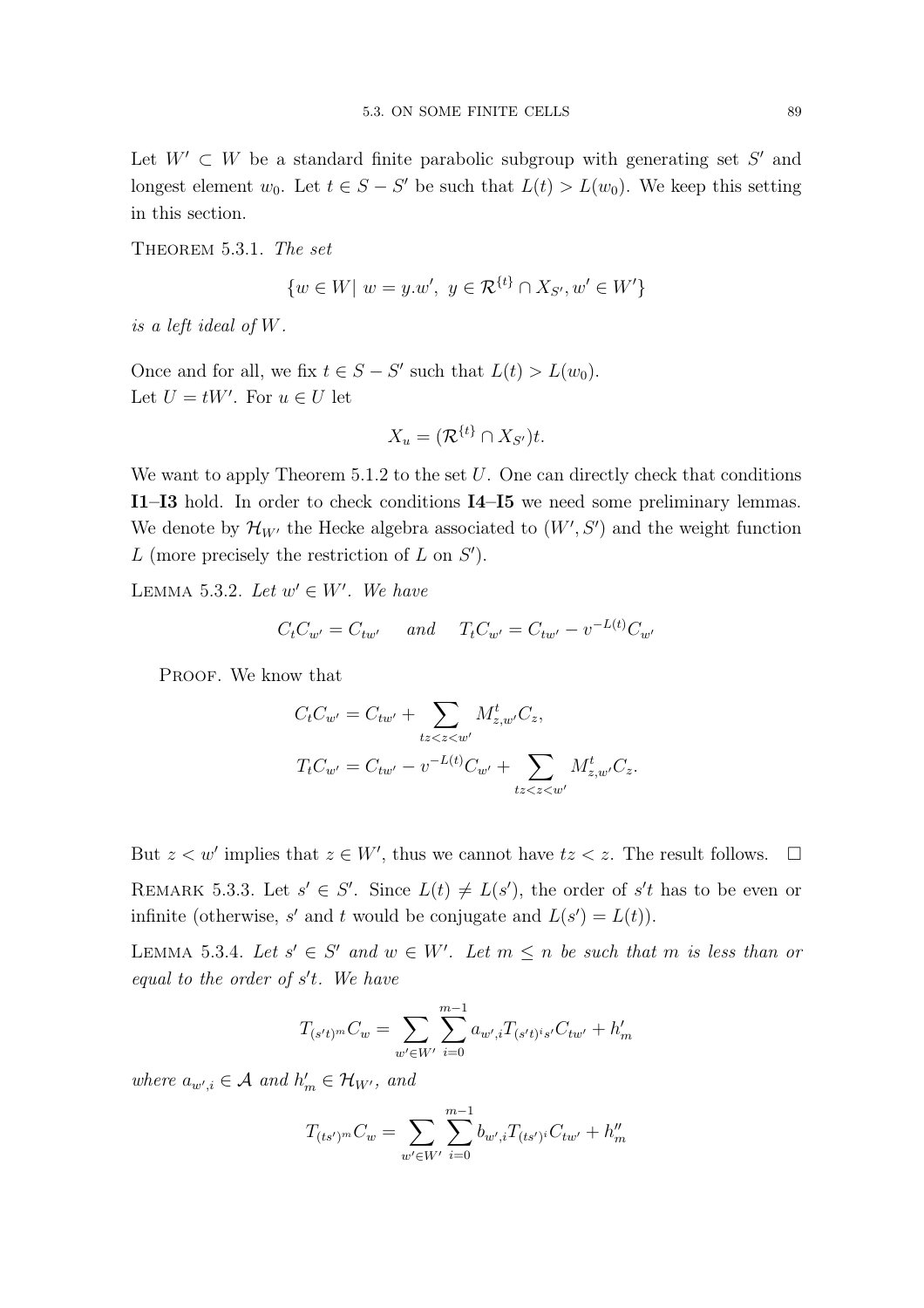where  $b_{w',i} \in \mathcal{A}$  and  $h''_m \in \mathcal{H}_{W'}$ . Furthermore,  $h'_m = h''_m$ .

PROOF. The first two equalities come from a straightforward induction. It is clear that  $h_0 = h'_0 = C_w$ . Even though it is not necessary, we do the case  $m = 1$ to show how the multiplication process works. We have

$$
T_{s'}C_w = \sum_{w' \in W'} a_{w'} C_{w'} \quad \text{for some } a_{w'} \in \mathcal{A}.
$$

Thus we obtain (using the previous lemma)

$$
T_{s't}C_{w'} = T_{s'}C_{tw'} - v^{-L(t)} \sum_{w' \in W'} a_{w'}C_{w'}
$$

and

$$
T_{ts'}C_{w'} = \sum_{w' \in W'} a_{w'}C_{tw'} - v^{-L(t)} \sum_{w' \in W'} a_{w'}C_{w'}.
$$

It follows that

$$
h'_1 = -v^{-L(t)} \sum_{w' \in W'} a_{w'} C_{w'} = h''_1.
$$

Now, by induction, one can see that

$$
h'_{m} = -v^{-L(t)}T_{s'}h'_{m-1} \in \mathcal{H}_{W'} \text{ and } h''_{m} = -v^{L(t)}T_{s'}h''_{m-1} \in \mathcal{H}_{W'}.
$$

The result follows.

PROPOSITION 5.3.5. The submodule

$$
\mathcal{M} := \langle T_x C_u \mid u \in U, \ x \in X_u \rangle_{\mathcal{A}} \subset \mathcal{H}
$$

is a left ideal of H.

PROOF. Let  $z \in W$ ,  $u \in U$  and  $x \in X_u$ . We need to show that  $T_zT_xC_u \in \mathcal{M}$ . Since  $T_zT_x$  is an A-linear combination of  $T_y$  ( $y \in W$ ), it is enough to show that  $T_yC_u \in \mathcal{M}$  for all  $y \in W$  and  $u \in U$ .

We proceed by induction on  $\ell(y)$ . If  $\ell(y) = 0$ , then the result is clear.

Assume that  $\ell(y) > 0$ . We may assume that  $y \notin X_u$ . Let  $w' \in W'$  be such that  $u = tw'$ . Recall that  $X_u = (\mathcal{R}^{\{t\}} \cap X_{S'})t$ .

Suppose that  $yt < y$  and let  $y_0 = yt$ . We have

$$
T_y C_{tw'} = T_{y_0} T_t C_{tw'} = v^{L(t)} T_{y_0} C_{tw'} \in \mathcal{M}
$$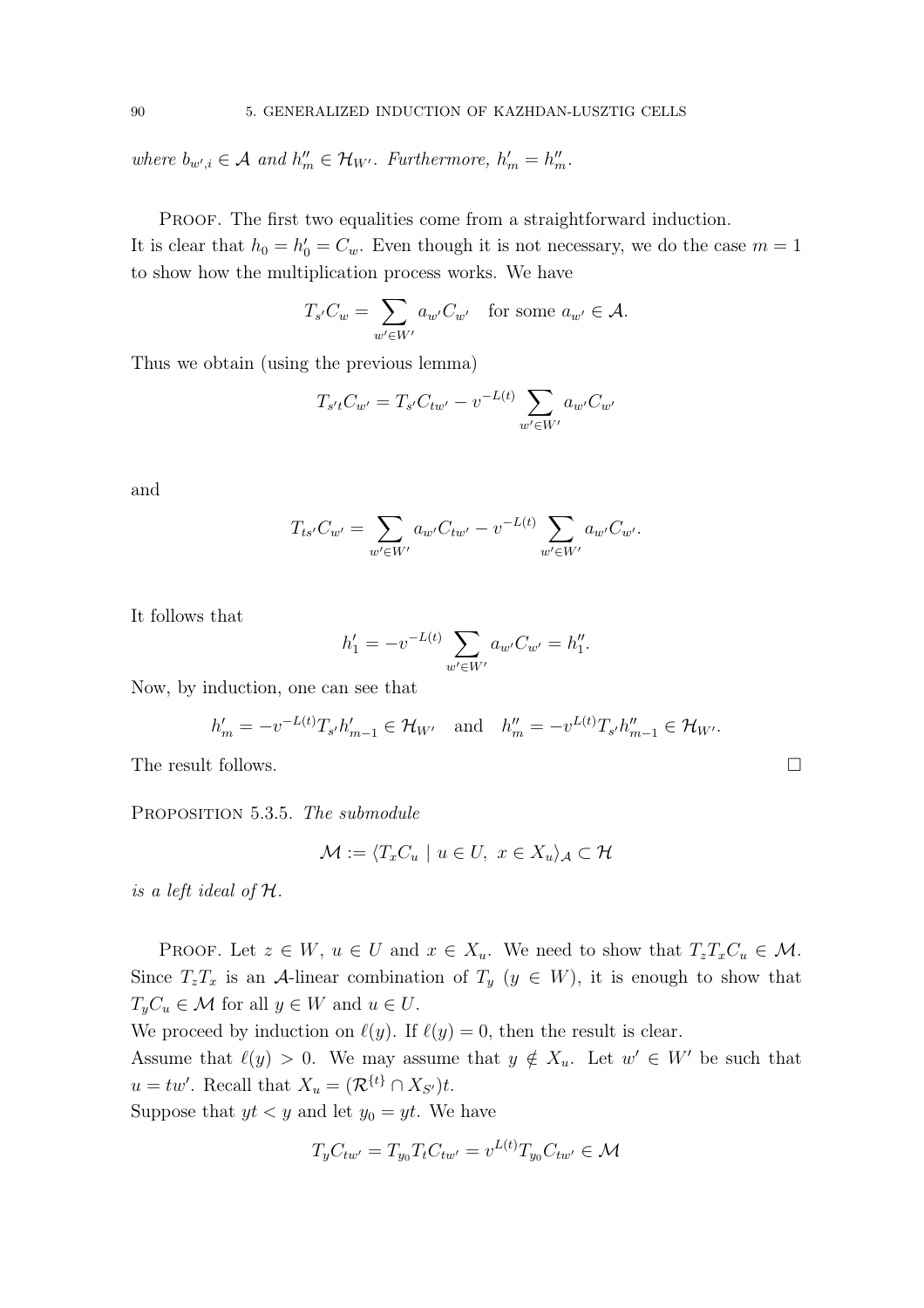by induction.

Suppose that  $yt > y$ . Since  $yt \in \mathcal{R}^{\{t\}}$  and  $yt \notin \mathcal{R}^{\{t\}} \cap X_{S'}$ , there exists  $s' \in S'$  such that  $(yt)s' < yt$ . Let  $2n$  be the order of ts'. One can see that there exists  $y_0$  (with  $\ell(y_0) < \ell(y)$  such that  $yt = y_0 (ts')^n$ .

Using Lemma 5.3.2 and the relation  $C_t = T_t + v^{-L(t)}T_e$  we see that

$$
C_{tw'} = C_t C_{w'} = T_t C_{w'} + v^{-L(t)} C_{w'}.
$$

Since  $s' \in S'$  and  $w' \in W'$  we have

$$
T_{s'}C_w = \sum_{w_i \in W'} a_{w_i} C_{w_i} \text{ for some } a_{w_i} \in \mathcal{A}.
$$

Thus we get

$$
T_y C_{tw'} = T_{yt} C_{w'} + v^{-L(t)} T_y C_{w'}
$$
  
=  $T_{y_0} T_{(ts')^n} C_{w'} + v^{-L(t)} T_{y_0} T_{(s't)^{n-1} s'} C_{w'}$   
=  $T_{y_0} (T_{(ts')^{n-1}} T_t \sum_{w_i \in W'} a_{w_i} C_{w_i} + v^{-L(t)} T_{(s't)^{n-1}} \sum_{w_i \in W'} a_{w_i} C_{w_i})$   
=  $\sum a_{w_i} T_{y_0.(ts')^{n-1}} C_{tw_i} + v^{-L(t)} T_{y_0} \sum a_{w_i} (T_{(s't)^{n-1}} C_{w_i} - T_{(ts')^{n-1}} C_{w_i}).$ 

By induction we see that

$$
\sum a_{w_i} T_{y_0} T_{(ts')^{n-1}} C_{tw_i} \in \mathcal{M}.
$$

Lemma 5.3.4 implies that

$$
T_{(s't)^{n-1}}C_w - T_{(ts')^{n-1}}C_w
$$

is an A-linear combination of terms of the form  $T_{(s't)^ms'}C_{tw'}$  and  $T_{(ts')^m}C_{tw'}$ , for some  $tw' \in J$  and  $m \leq n-2$  (it is 0 if  $n = 1$ ). Thus it follows by induction that

$$
T_{y_0} \sum a_{w_i} (T_{(s't)^{n-1}} C_{w_i} - T_{(ts')^{n-1}} C_{w_i}) \in \mathcal{M}
$$

as required.  $\Box$ 

PROPOSITION 5.3.6. For all  $u \in U$ ,  $u_1 < u$  and  $y \in X_u$  we have

$$
P_{u_1,u}T_yT_{u_1}
$$
 is an  $\mathcal{A}_{<0}$ -linear combination of  $T_z$ .

PROOF. Let  $u = tw' \in U$ ,  $u_1 < u$  and  $y \in X_u$ . One can see that we have either  $u_1 \in W'$  (then  $u_1 \leq w'$ ) or there exists  $w \in W'$  such that  $u_1 = t.w$  and  $w < w'$ . Assume that  $u_1 \in W'$ . Then  $tu_1 > u_1$  and we have (using ([38, Theorem 6.6])

$$
P_{u_1, u} = P_{u_1, tw'} = v^{-L(t)} P_{tu_1, tw'} \in v^{-L(t)} \mathcal{A}_{\leq 0}.
$$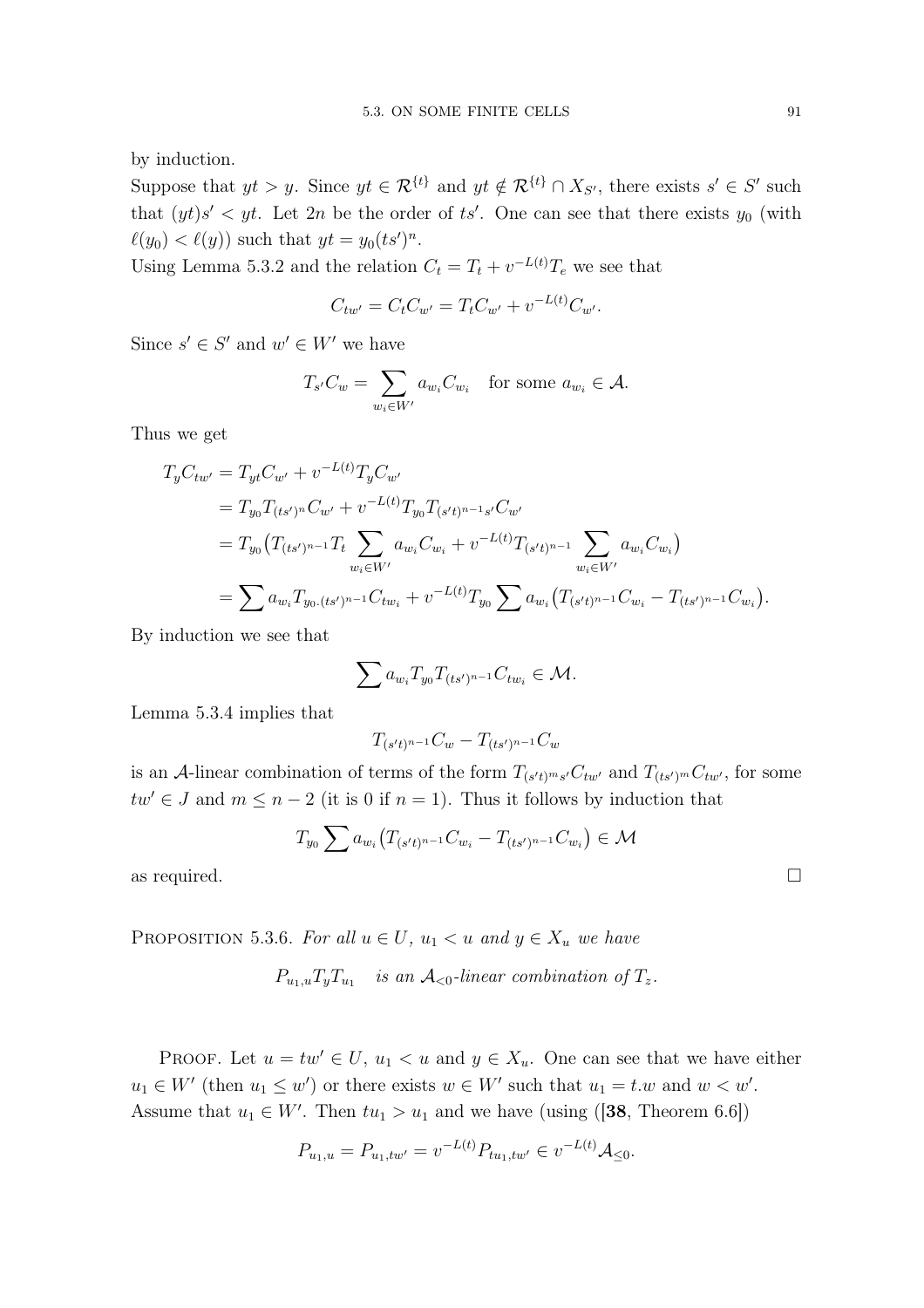Furthermore, the degree of the polynomials occurring in the decomposition of  $T_yT_{u_1}$ in the standard basis is at most  $L(u_1)$ . Thus, since  $L(t) > L(w_0) \geq L(u_1)$ , we get the result in that case.

Assume that  $u_1 = t.w$  ( $w \in W'$ ). Then, since  $y \in (\mathcal{R}^{\{t\}} \cap X_{S'})t$ , we see that  $y.u_1$  and  $T_yT_{u_1} = T_{yu_1}$ . The result follows.

We are now ready to prove Theorem 5.3.1. Conditions I4 and I5 follow respectively from Proposition 5.3.5 and 5.3.6. Applying Theorem 5.1.2 yields that

$$
\{x.u\mid u\in U, x\in X_u\} = \{w\in W\mid w=y.w', y\in \mathcal{R}^{\{t\}} \cap X_{S'}, w'\in W'\}
$$

is a left ideal of W. We obtain the following corollary.

COROLLARY 5.3.7. Let  $(W, S)$  be an arbitrary Coxeter system together with a weight function L. Let  $W' \subset W$  be a finite standard parabolic subgroup with generating set S' and longest element w<sub>0</sub>. If  $L(t) > L(w_0)$  for all  $t \in S - S'$  then the left cells (resp. two-sided cells) of W' with respect to the restriction of  $L$  to W' are left cells (resp. two-sided cells) of W.

PROOF. For all  $t \in S - S'$  we have  $L(t) > L(w_0)$ . Thus Theorem 5.3.1 yields that

$$
\bigcup_{t \in S - S'} \{ w \in W | \ w = y.w', \ y \in \mathcal{R}^{\{t\}} \cap X_{S'}, w' \in W' \} = W - W'
$$

is a left ideal of  $W$ . Furthermore, since it is stable by taking the inverse, it's a twosided ideal. Thus  $W - W'$  is a union of cells and so is W'. Let  $y, w \in W'$  be such that  $y \leq_L w$  in W. Then using Theorem 5.1.5, one gets that  $y \leq_L w$  in W'. Similarly, if  $y \leq_R w$  in W then  $y \leq_R w$  in W'. The result follows.

EXAMPLE 5.3.8. Let W be of type  $\tilde{G}_2$  with presentation as follows

$$
W := \langle s_1, s_2, s_3 \mid (s_1 s_2)^6 = 1, (s_2 s_3)^3 = 1, (s_1 s_3)^2 = 1 \rangle
$$

and let L be a weight function on W. The longest element of the subgroup  $W'$ generated by  $s_2, s_3$  is  $w_0 = s_2 s_3 s_2$  and  $L(w_0) = 3L(s_2)$ . Thus if  $L(s_1) > 3L(s_2)$ , we can apply Theorem 5.3.1. We obtain that the following sets (which are the cells of  $W'$ ):

$$
{e} \cup {s_2, s_3 s_2} \cup {s_3, s_2 s_3} \cup {w_0}
$$
 (left cells)  

$$
{e} \cup {s_2, s_3, s_3 s_2, s_2 s_3} \cup {w_0}
$$
 (two-sided cells).

are left cells (resp. two-sided cells) of W.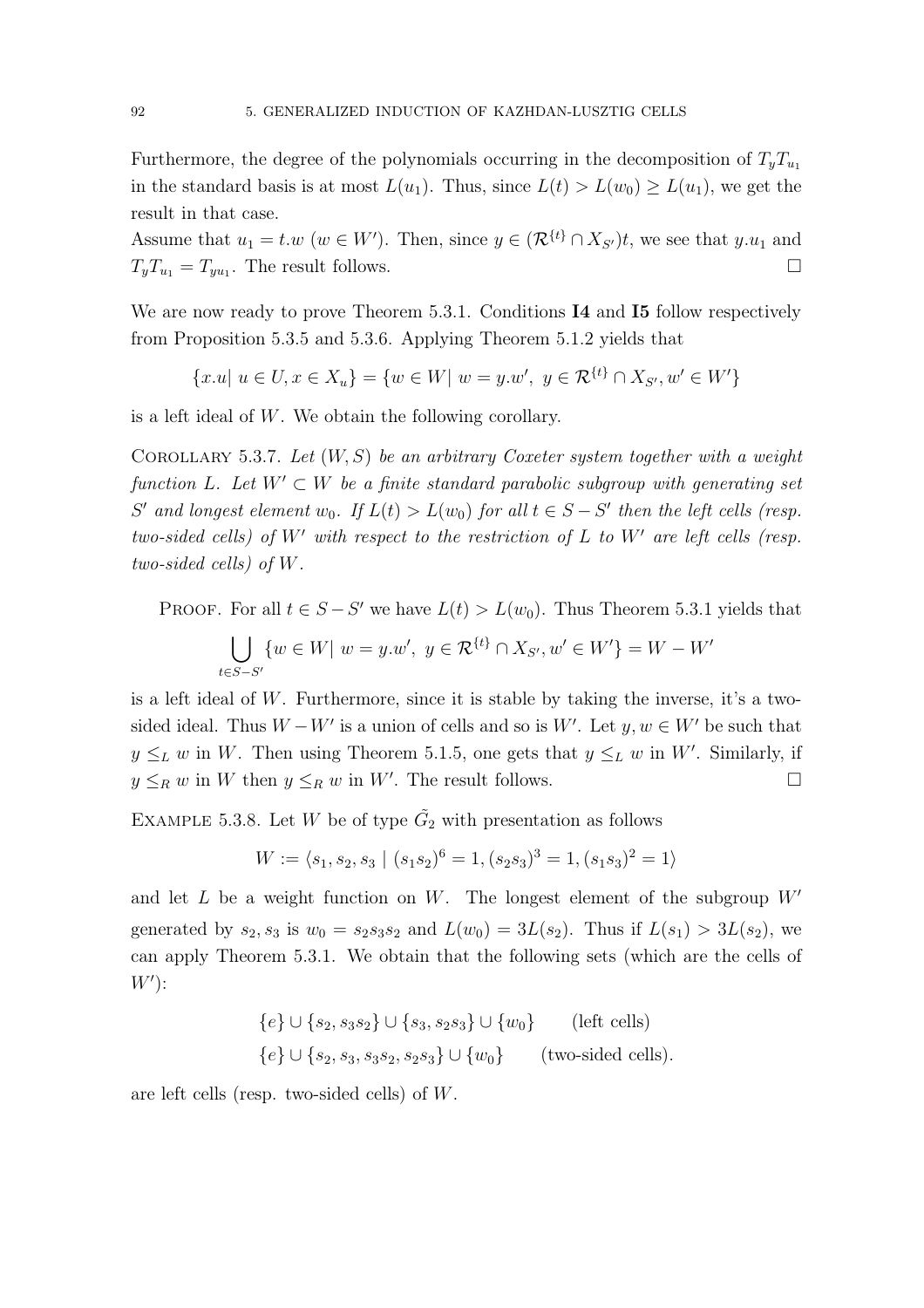#### CHAPTER 6

## The lowest two-sided cell of an affine Weyl group

Bremke and Xi ([9, 46]) determined the lowest two-sided cell for an irreducible affine Weyl group with unequal parameters. In [9], it is shown that it consists of at most  $|W_0|$  left cells where  $W_0$  is the associated Weyl group. We prove that this bound is exact. Previously, this was known in the equal parameter case  $([41, 42])$  and when the parameters are coming from a graph automorphism ([9]). Our argument works uniformly for any choice of parameters.

Consider the set

$$
c_0 := \{ w \in W \mid w = z.w_{\lambda}.z', w, w' \in W, \lambda \in T \}.
$$

We will show that it is a two-sided cell, that it is the lowest (with respect to  $\leq_{LR}$ ) and we will determine the left cells lying in  $c_0$ .

In this chapter,  $(W, S)$  denotes an irreducible affine Weyl group together with a weight function L.

#### 6.1. Presentation of the lowest two-sided cell

We begin this section by giving an example.

EXAMPLE 6.1.1. Let W be an affine Weyl group of type  $\tilde{C}_2$ , with parameters as follows

❡ ❡ ❡ s<sup>1</sup> s<sup>2</sup> s<sup>3</sup> a b c

By symmetry of the graph we may assume that  $a \geq c$ . In Example 3.3.6, we have determined the set of special points in the case  $a > c$  and  $a = c$ . In the next two figures, the gray sets describe the lowest two-sided cell in those two cases.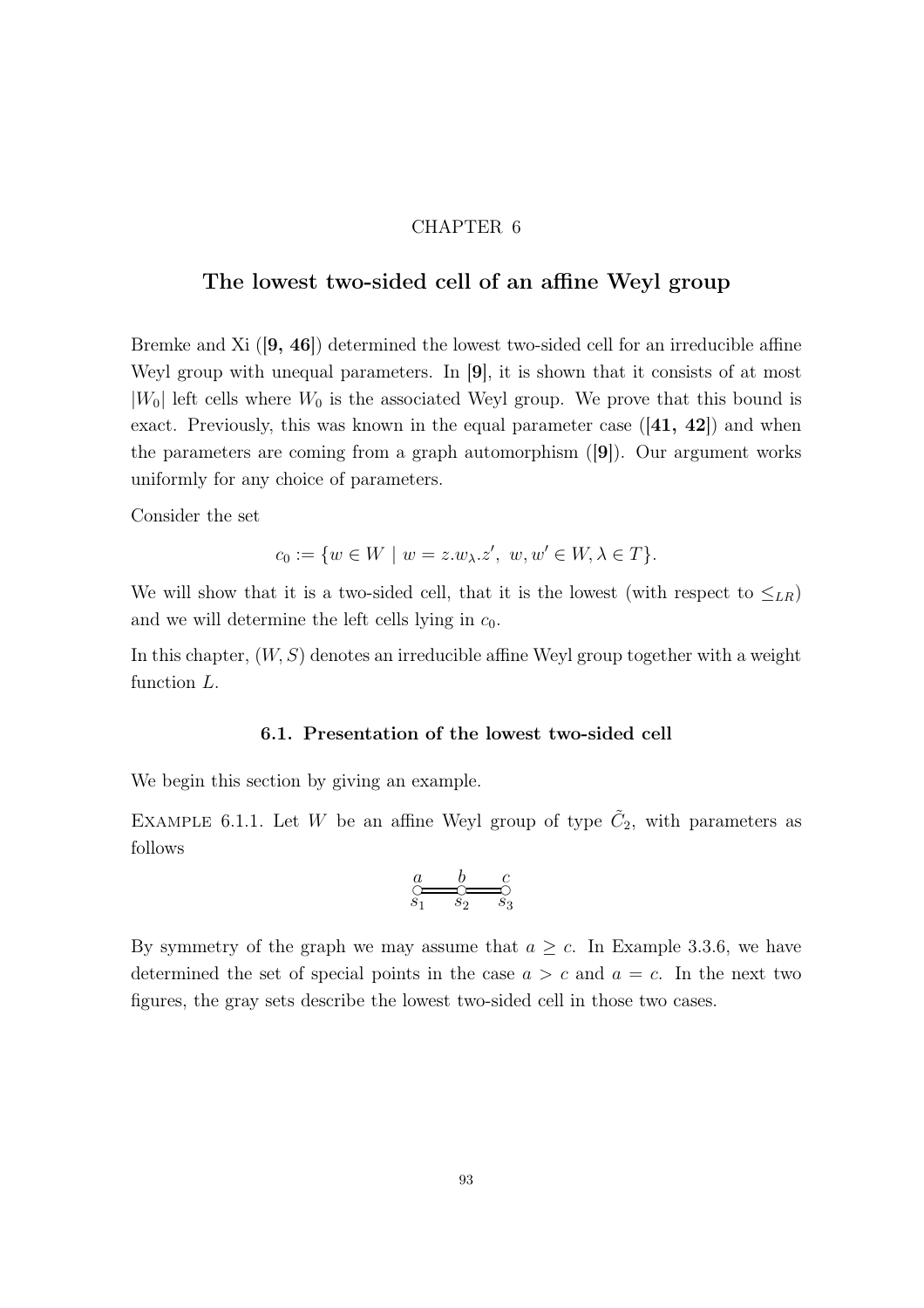94 6. THE LOWEST TWO-SIDED CELL OF AN AFFINE WEYL GROUP



FIGURE 1. Lowest two-sided cell of  $\tilde{C}_2$  in the case  $a > c$ .



FIGURE 2. Lowest two-sided cell of  $\tilde{C}_2$  in the case  $a = c$ .

REMARK 6.1.2. In fact, using the classification of special points (see 3.3), we see that if W is not of type  $\tilde{C}_n$   $(n \geq 2)$  or  $\tilde{A}_1$ , then the lowest two-sided cell is the same for any choice of parameters.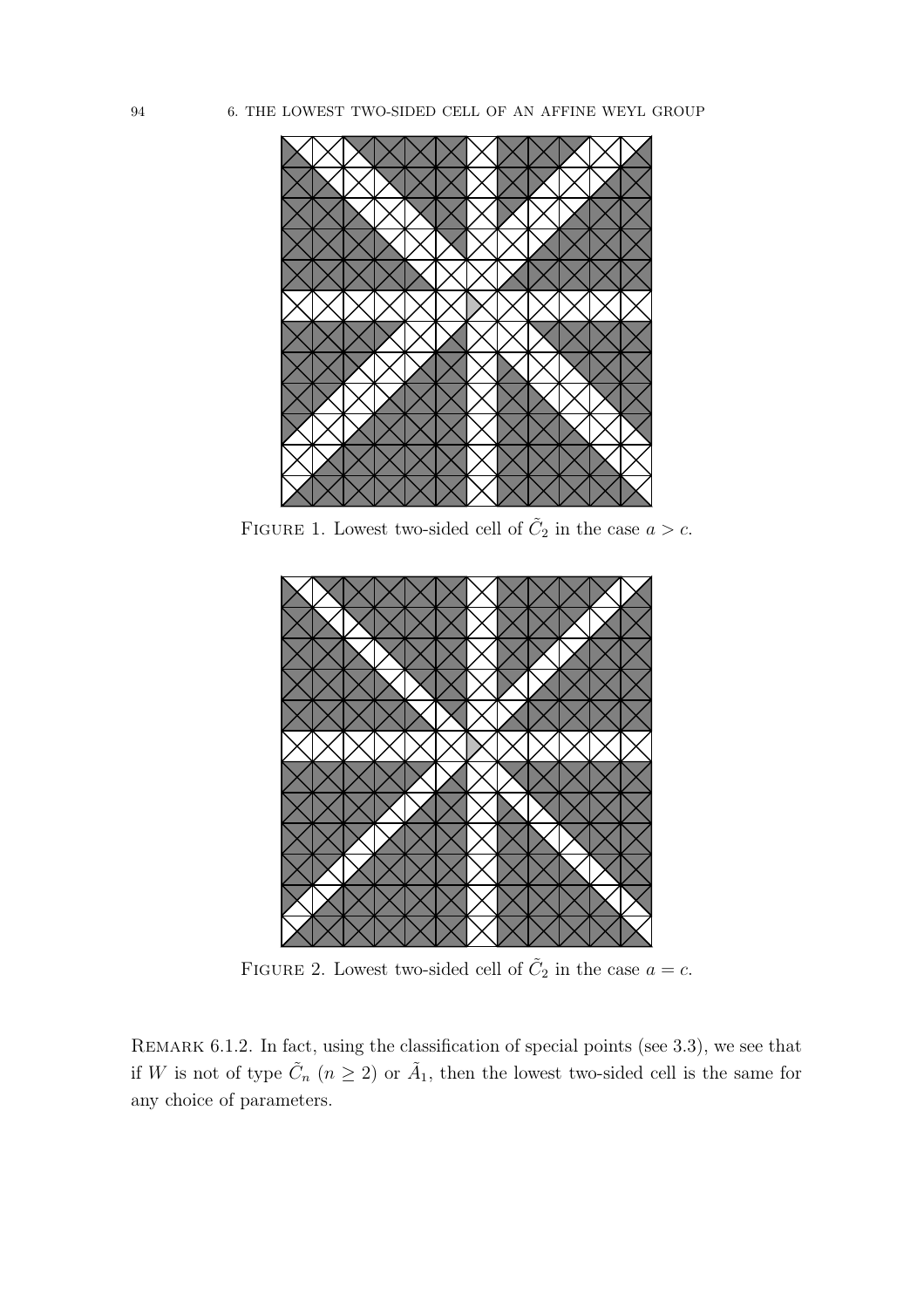We can describe  $c_0$  in terms of strips (see [3, 9]).

THEOREM 6.1.3. Let U be the set which consists of all maximal strips (of any direction) which contain  $A_0$ . We have

$$
c_0 := \{ w \in W \mid wA_0 \not\subset \mathcal{U} \}.
$$

REMARK 6.1.4. Compare the previous example and Example 3.4.4.

Finally, we have the following description; see [9, Theorem 6.13].

THEOREM 6.1.5. We have

$$
c_0 := \{ w \in W \mid \mathbf{a}(w) = \tilde{\nu} \}
$$

where  $\tilde{\nu} = L(w_{\lambda})$  for any special point  $\lambda$ .

#### 6.2. The lowest two-sided cell

We recall some notation, definitions and facts from Chapter 3. Let  $T$  be the set of special points and let  $\lambda \in T$ . We denote by

- (1)  $W_{\lambda}$  the stabilizer in W of the set of alcoves containing  $\lambda$  in their closure;
- (2)  $w_{\lambda}$  the longest element of  $W_{\lambda}$ ;
- (3)  $S_{\lambda}$  the subset of S defined by  $S_{\lambda} := S \cap W_{\lambda}$ .

Note that we have

$$
sw_{\lambda} < w_{\lambda} \text{ for any } s \in S_{\lambda}.
$$

Let  $\lambda \in T$  and  $z \in W$  be such that  $w_{\lambda}$ . We set

$$
N_{\lambda,z} = \{ w \in W \mid w = z'.w_{\lambda}.z, z' \in W \}.
$$

PROPOSITION 6.2.1. Let  $\lambda \in T$  and  $z \in W$  be such that  $w_{\lambda}z$ . Then the set  $N_{\lambda,z}$  is included in a left cell.

PROOF. We only sketch the proof here and refer to [9] for details.

Let  $y = z' \cdot w_\lambda z \in N_{\lambda, z}$  for some  $z' \in W$ . Let  $x = z^{-1} \cdot w_\lambda z \in N_{\lambda, z}$ . Note that  $x^{-1} = x$ . Using Proposition 2.2.2 we know that

$$
\tau(T_x T_{y^{-1}} T_y) = \tau(T_{y^{-1}} T_y T_x) = \tau(T_y T_x T_{y^{-1}}).
$$

Furthermore, one can check that

$$
\tau(T_{y^{-1}}T_yT_x) = f_{y^{-1},y,x^{-1}} = f_{y^{-1},y,x} \quad \text{and} \quad \tau(T_yT_xT_{y^{-1}}) = f_{y,x,y}.
$$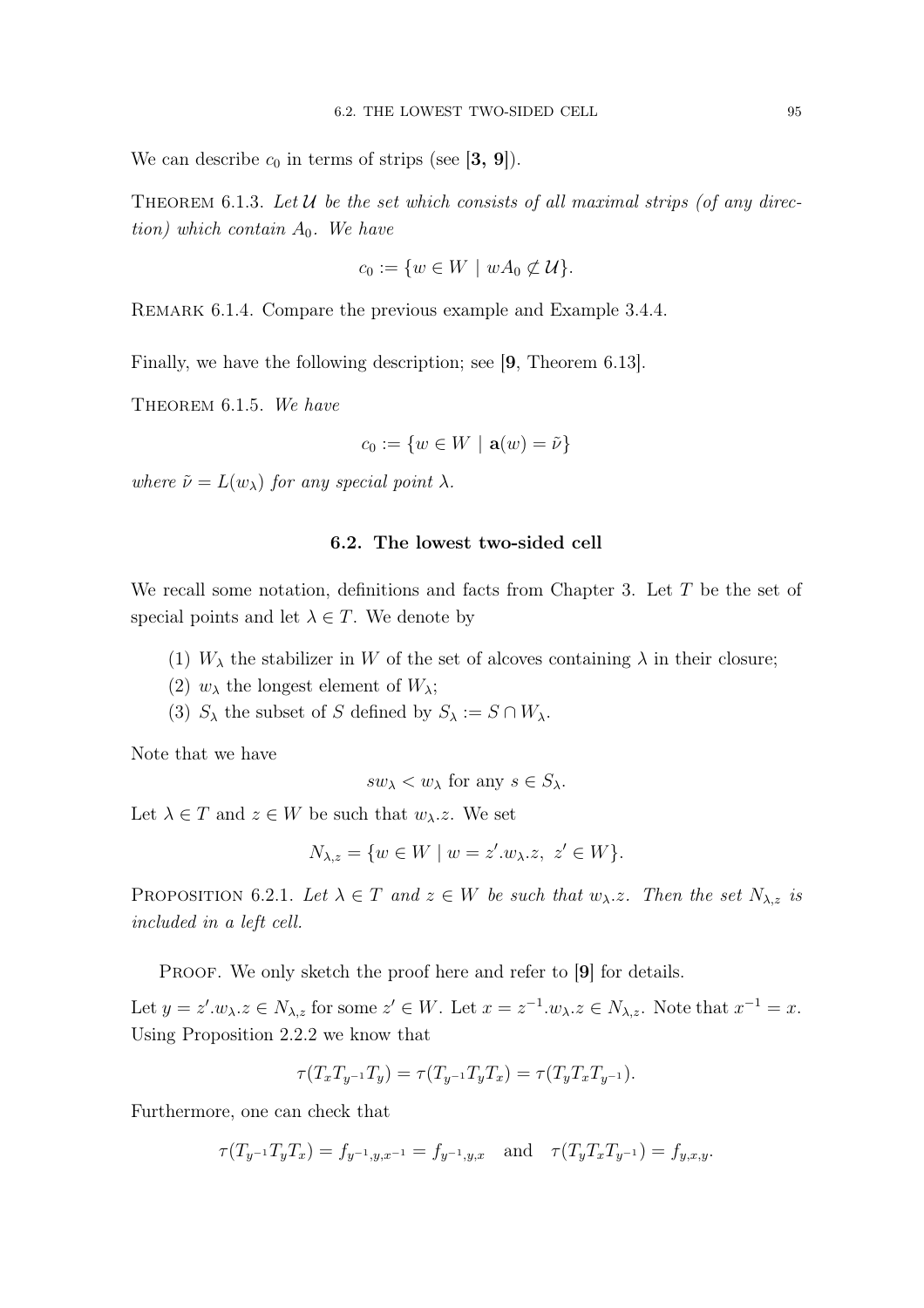It can be shown that  $v^{-\tilde{\nu}} \tau(T_x T_{y^{-1}} T_y)$  has a non-zero constant term, thus the degree of  $f_{y^{-1},y,x}$  and  $f_{y,x,y}$  in v is equal to  $\tilde{\nu}$ . We have seen that (see Proposition 2.7.1)

(1) 
$$
f'_{x,y,z} = f_{x,y,z} + \sum_{z',z < z'} Q_{z,z'} f_{x,y,z'}
$$
  
(2) 
$$
h_{x,y,z} = h_{x,y,z} + \sum_{x' < x,y' < y} P_{x',x} P_{y',y} f'_{x',y',z}
$$

where  $Q_{z,z'} \in \mathcal{A}_{\leq 0}$ . Since  $\tilde{\nu}$  is a bound for W, all the powers of v which appear in the "big" sum above are stricly less than  $\tilde{\nu}$ . It follows that  $v^{\tilde{\nu}}$  appears with a non-zero coefficient in  $h_{y,x,y}$  and  $h_{y^{-1},y,x}$ . Hence  $y \leq_L x$  and  $x \leq_L y$ . In other words, any  $y \in N_{\lambda,z}$  is ∼<sub>L</sub> equivalent to x and  $N_{\lambda,z}$  is included in a left cell.

Let

$$
M_{\lambda} = \{ z \in W \mid w_{\lambda} \ldotp z, \, sw_{\lambda} z \notin c_0 \text{ for all } s \in S_{\lambda} \}.
$$

Following [42], we choose a set of representatives for the  $\Omega$ -orbits on T and denote it by  $R$ . Then

$$
c_0 = \bigcup_{\lambda \in R, \ z \in M_{\lambda}} N_{\lambda, z}
$$

where the union is disjoint and is over  $|W_0|$  elements.

We are now ready to state the main results of this chapter.

THEOREM 6.2.2. Let  $\lambda \in R$  and  $z \in M_{\lambda}$ . The set  $N_{\lambda, z}$  is a left ideal of W. In particular it is a union of left cells.

The proof of this theorem will be given in the next section. We first discuss a number of consequences of this result.

COROLLARY 6.2.3. Let  $\lambda \in T$  and  $z \in M_{\lambda}$ . The set  $N_{\lambda,z}$  is a left cell.

PROOF. The set  $N_{\lambda,z}$  is a union of left cells (Theorem 6.2.2) which is included in a left cell (Proposition 6.2.1). Hence it is a left cell.  $\Box$ 

The next step is to prove the following.

PROPOSITION 6.2.4. The set  $c_0$  is included in a two-sided cell.

PROOF. Recall that  $R = {\lambda_1, ..., \lambda_n}$  is a set of representatives for the  $\Omega$ -orbits on T (see Example 3.3.6). Set

$$
c_{\lambda_i} = \{ w \in W | w = z'.w_{\lambda_i} . z, \ z, z' \in W \}.
$$

One can see that

$$
c_0 = \bigcup_{i=1}^{i=n} c_{\lambda_i}
$$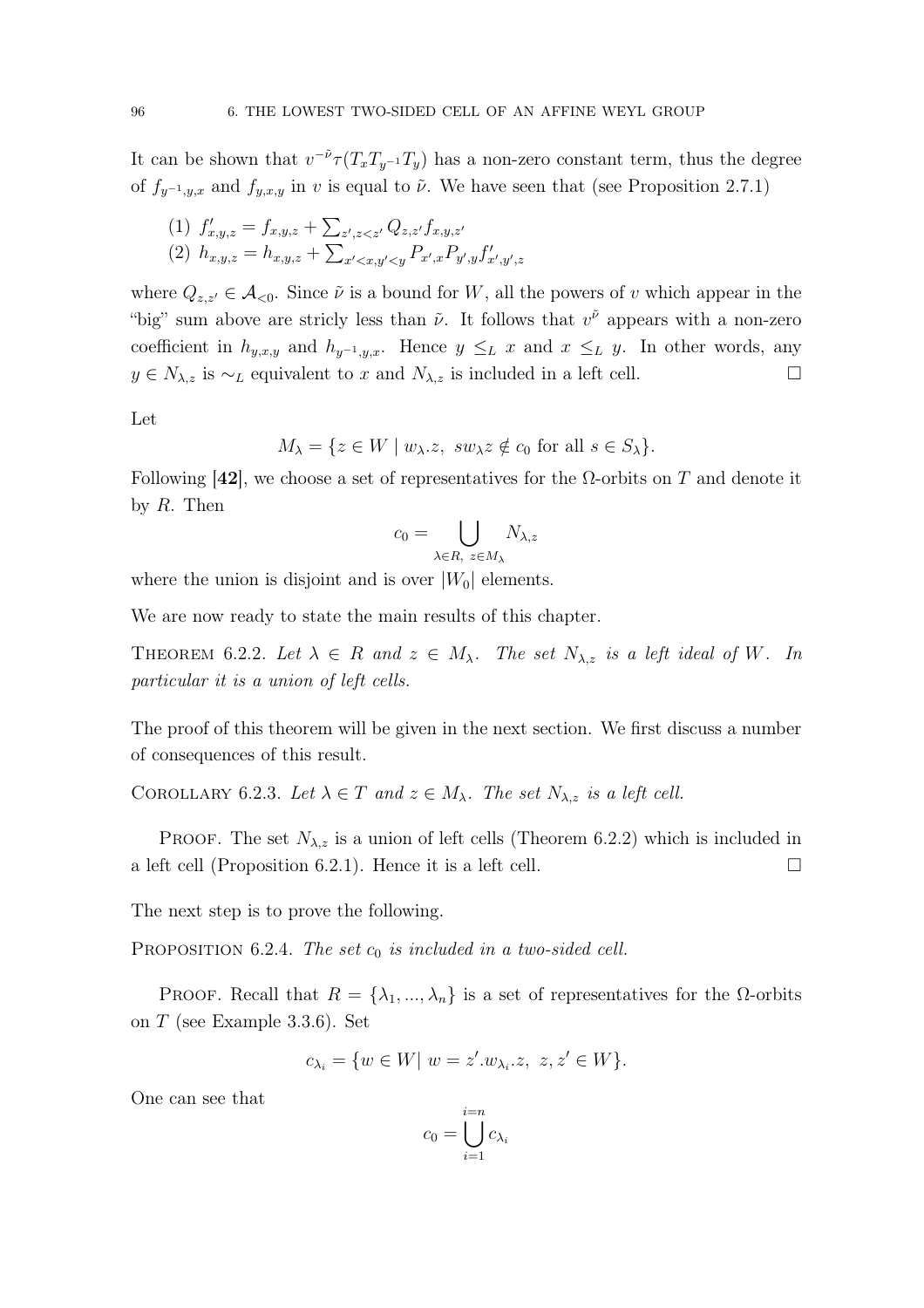and for  $1 \leq i \leq j \leq n$  we have  $c_{\lambda_i} \cap c_{\lambda_j} \neq \emptyset$ . Therefore to prove the proposition, it is enough to show that each of the sets  $c_{\lambda_i}$  is included in a two-sided cell.

Fix  $1 \leq i \leq n$ . Let  $z'.w_{\lambda_i} \, z \in c_{\lambda_i}$  and  $y'.w_{\lambda_i} \, y \in c_{\lambda_i}$ . Using Proposition 6.2.1, together with its version for right cells, we obtain

$$
z'w_{\lambda_i}z \sim_L w_{\lambda_i}z \sim_R w_{\lambda_i}y \sim_R y'w_{\lambda_i}y.
$$

The result follows.

Finally, combining the previous results of Shi, Xi and Bremke with Theorem 6.2.2, we obtain the following description of the lowest two-sided cell in complete generality.

THEOREM 6.2.5. Let  $W$  be an irreducible affine Weyl group with associated Weyl group  $W_0$ . Let

$$
c_0 = \{ w \in W \mid w = z'.w_{\lambda}.z, \ z, z' \in W, \lambda \in T \}
$$

where  $T$  is the set of special points. We have:

- (1)  $c_0$  is a two-sided cell.
- $(2)$   $c_0$  is the lowest two-sided cell with respect to the partial order on the two-sided cell induced by the pre-order  $\leq_{LR}$ .
- (3)  $c_0$  contains exactly  $|W_0|$  left cells.
- (4) The decomposition of  $c_0$  into left cells is as follows

$$
c_0 = \bigcup_{\lambda \in R, \ z \in M_{\lambda}} N_{\lambda, z}.
$$

PROOF. We have seen that  $c_0$  is included in a two-sided cell. Let  $w \in c_0$  and  $y \in W$  be such that  $y \sim_{LR} w$ . In particular we have  $y \leq_{LR} w$ . We may assume that  $y \leq_L w$  or  $y \leq_R w$ . We know that

$$
c_0 = \bigcup_{\lambda \in R, \ z \in M_{\lambda}} N_{\lambda, z}.
$$

Thus  $w \in N_{\lambda,z}$  for some  $\lambda \in R$  and  $z \in M_{\lambda}$ . If  $y \leq_L w$  then, using Theorem 6.2.2, we see that  $y \in N_{\lambda,z}$  and thus  $y \in c_0$ . If  $y \leq_R w$  then using [38, §8.1], we have  $y^{-1} \leq_L w^{-1}$ . But  $c_0$  is stable by taking the inverse, so as before, we see that  $y^{-1} \in c_0$ and  $y \in c_0$ . This implies that  $c_0$  is a two-sided cell and that it is the lowest one with respect to  $\leq_{LR}$ .

By [42], we know that

$$
c_0 = \bigcup_{\lambda \in R, \ z \in M_{\lambda}} N_{\lambda, z}
$$

is a disjoint union over  $|W_0|$  terms. By Corollary 6.2.3, (3) and (4) follow.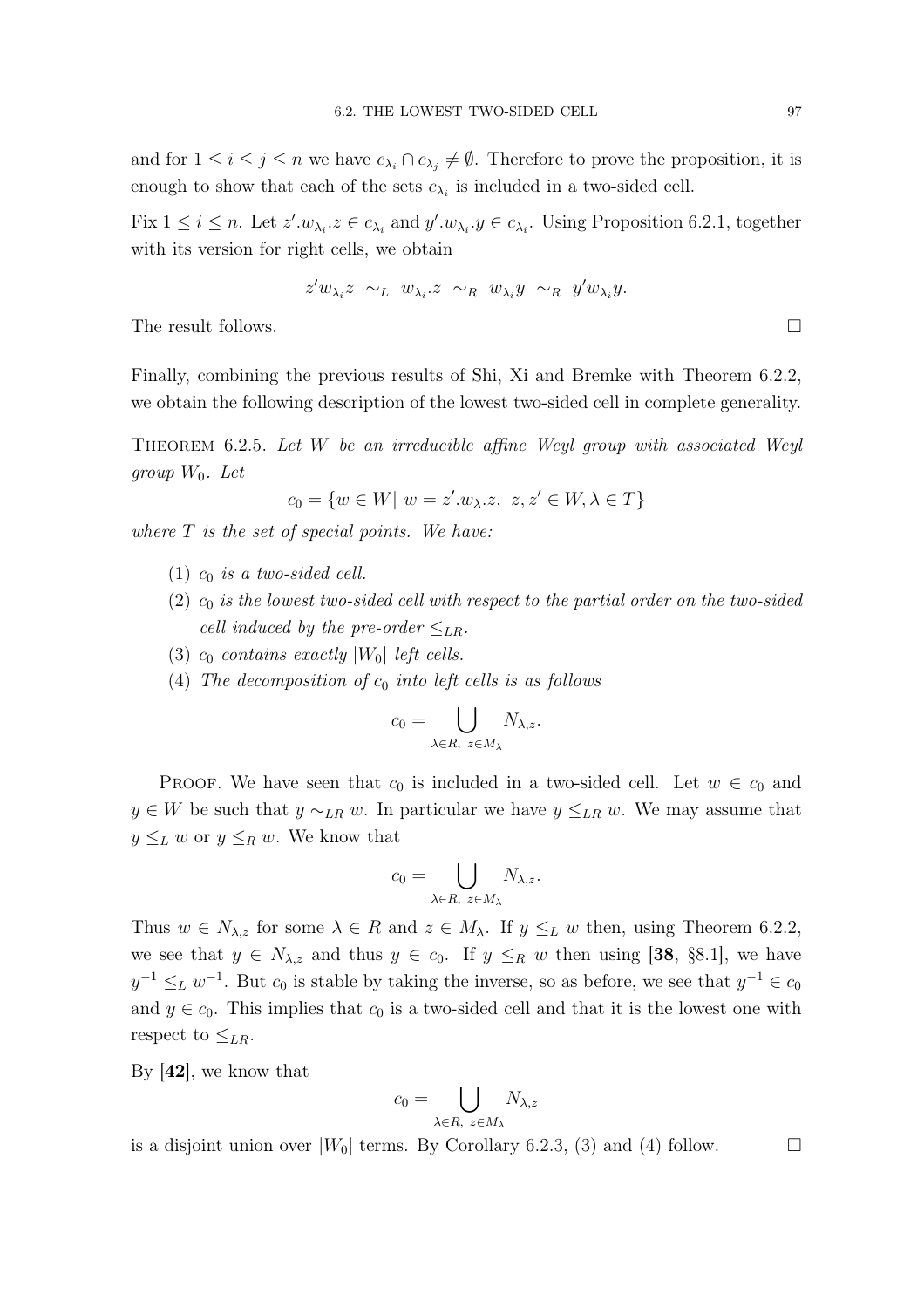#### 6.3. Proof of Theorem 6.2.1

Once and for all we fix  $\lambda \in R$  and  $z \in M_\lambda$ . We want to apply Theorem 5.1.2. We set  $U = \{w_{\lambda} \cdot z\} = \{u\}$  and  $X_u = X_{S_{\lambda}}$  (the minimal coset representatives with respect to  $W_{\lambda}$ ). Conditions **I1–I3** are clearly satisfied. We have

Lemma 6.3.1. The set

$$
\mathcal{M} := \langle T_y C_u \mid y \in X_u \rangle
$$

is a left ideal of H.

PROOF. Since H is generated by  $T_s$  for  $s \in S$ , it is enough to check that  $T_sT_xC_v \in$ M for  $x \in X_u$ . According to Deodhar's lemma, there are three cases to consider

- (1)  $sx \in X_u$  and  $\ell(sx) > \ell(x)$ . Then  $T_sT_xC_v = T_{sx}C_v \in \mathcal{M}$  as required.
- (2)  $sx \in X_u$  and  $\ell(sx) < \ell(x)$ . Then  $T_sT_xC_v = T_{sx}C_v + (v_s v_s^{-1})T_xC_v \in \mathcal{M}$  as required.
- (3)  $t := x^{-1}sx \in S_\lambda$ . Then  $\ell(sx) = \ell(x) + 1 = \ell(tx)$ . Now, since  $tv < v$ , we have  $L(t) \sim$

$$
T_t C_v = v^{L(t)} C_i
$$

Thus, we see that

$$
T_s T_x C_v = T_{sx} C_v = T_{xt} C_v = T_x T_t C_v = v^{L(t)} T_x C_v,
$$

which is in  $\mathcal M$  as required.

Thus condition I4 is satisfied.

We now have a look at condition **I5**.

LEMMA 6.3.2. Let  $y \in X_u$  and  $u_1 < u = w_{\lambda} \ldots$  Then,  $P_{u_1,u} T_y T_{u_1}$  is an A-linear combination of  $T_z$  with coefficients in  $\mathcal{A}_{\leq 0}$ .

PROOF. We can write  $u_1 = w.u'$ , where  $w \in W_\lambda$  and  $u'^{-1} \in X_{S_\lambda}$ . First, assume that  $w = w_{\lambda}$ . In that case, we have  $y.u_1$  and  $T_yT_{u_1} = T_{yu_1}$ . Since  $P_{u_1,u} \in \mathcal{A}_{<0}$  the result follows.

Next, assume that  $w < w_{\lambda}$ . Let  $w_{u_1} \in W$  be such that  $w_{u_1}.w = w_{\lambda}$ . We know that the Kazhdan-Lusztig polynomials satisfy the following relation

$$
P_{x,z} = v^{-L(s)} P_{sx,z}, \text{ where } x < sx \text{ and } sw < w .
$$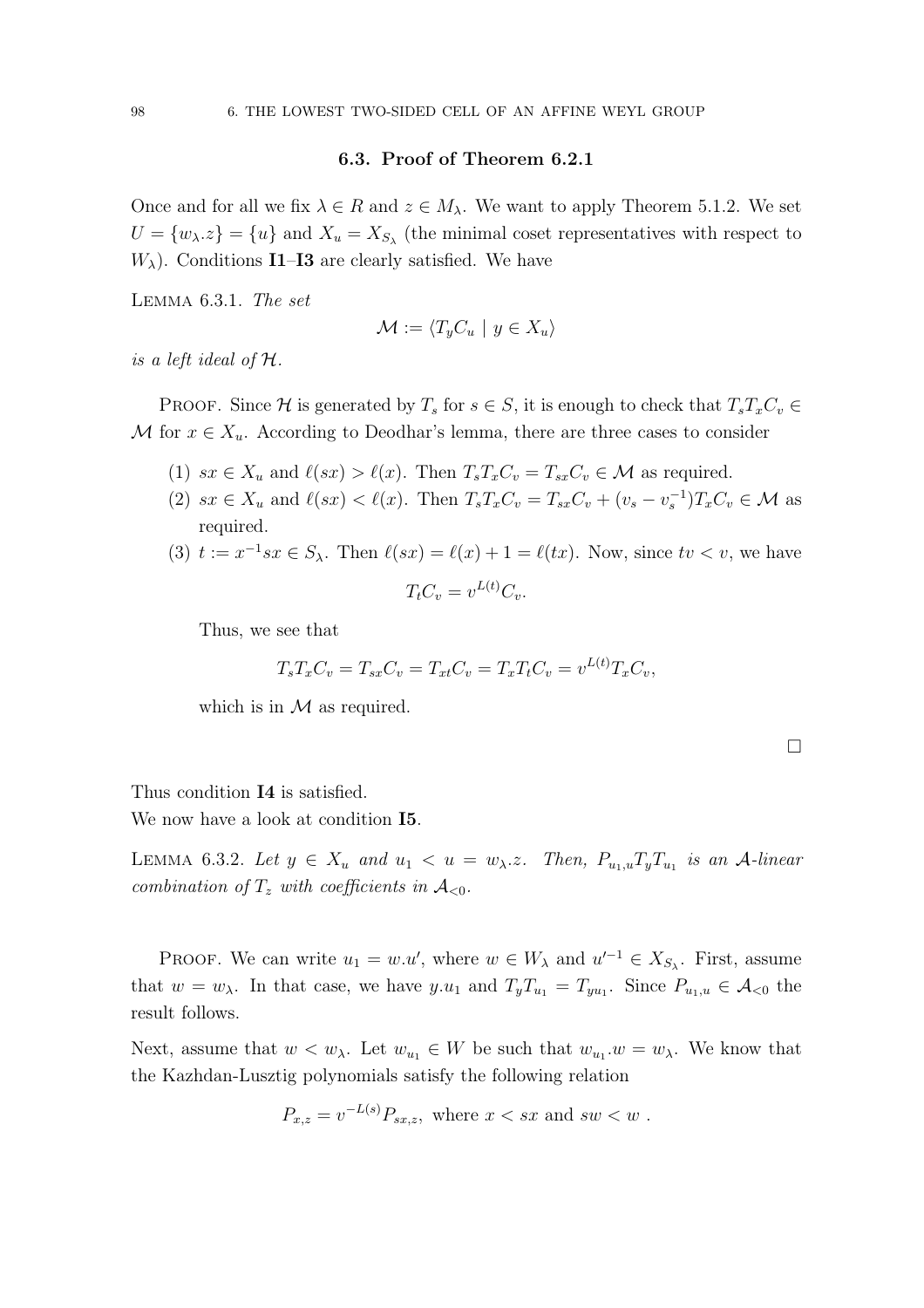Therefore, one can see that

(1) 
$$
P_{u_1,u} \in v^{-L(w_{u_1})} \mathcal{A}_{<0}
$$
 if  $w_\lambda.u' < u$ ,  
\n(2)  $P_{u_1,u} = v^{-L(w_{u_1})}$  if  $w_\lambda.u' = u$ .

Thus, to prove the lemma, it is sufficient to show that the polynomials occuring in  $T_yT_{u_1}$  are of degree less than or equal to  $L(w_{u_1})$  in the first case and  $L(w_{u_1}) - 1$  in the second case.

Using Theorem 3.5.1, we know that the degree of these polynomials is less than or equal to  $c_{y,u_1}$  (for the definition of  $c_{y,u_1}$ , see Section 3.5).

Let  $w_{u_1} = s_n...s_{m+1}$  and  $w = s_m...s_1$  be reduced expressions, and let  $H_i$  be the unique hyperplane which separates  $s_{i-1}...s_1u'A_0$  and  $s_i...s_1u'A_0$ . Note that  $c_{H_i} = L(s_i)$ . Let  $\lambda'$  be the unique special point contained in the closure of  $u'A_0$  and  $w_{\lambda}u'A_0$ . One can see that  $yu_1A_0$  lies in the quarter C with vertex  $\lambda'$  which contains  $u_1A_0$ .

Let  $1 \leq i \leq m$ . Let  $\alpha_i$  and  $k \in \mathbb{Z}$  be such that  $H_i = H_{\alpha_i,k}$ . Assume that  $k > 0$  (the case  $k \leq 0$  is similar). We have  $u_1 A_0 \in V_H^+$  $H_{H_i}^+$ . Now, since  $\lambda'$  lies in the closure of  $u_1 A_0$ and  $\lambda' \in H_i$ , one can see that

$$
k \langle x, \check{\alpha_i} \rangle < k+1 \text{ for all } x \in u_1 A_0.
$$

Moreover,  $yu_1A_0 \in \mathcal{C}$  implies that

$$
k < \langle x, \check{\alpha}_i \rangle
$$
 for all  $x \in yu_1A_0$ .

From there, we conclude that, if  $l \leq k$  then  $H_{\alpha_i,l} \notin H(u_1A_0, yu_1A_0)$  and that none of the hyperplanes  $H_{\alpha_i,l}$  with  $l > k$  lie in  $H(A_0, u_1A_0)$ . Thus  $\overline{H_i} \notin I_{u_1,y}$  and we have

$$
I_{y,u_1} \subset \{\overline{H_{m+1}},...,\overline{H_n}\},\
$$

which implies

$$
c_{y,u_1} \leq \sum_{i=m+1}^{i=n} c_{y,u_1}(\overline{H_i}).
$$

Now, if W is not of type  $\tilde{C}_r$  or  $\tilde{A}_1$  then any two parallel hyperplanes have same weight and we have

$$
c_{y,u_1}(\overline{H_i}) = \begin{cases} 0 & \text{if } i \notin I_{y,u_1}, \\ L(s_i) & \text{otherwise.} \end{cases}
$$

Thus

$$
c_{y,u_1} \le \sum_{i=m+1}^{i=n} L(s_i) = L(w_{u_1}),
$$

as required in the first case.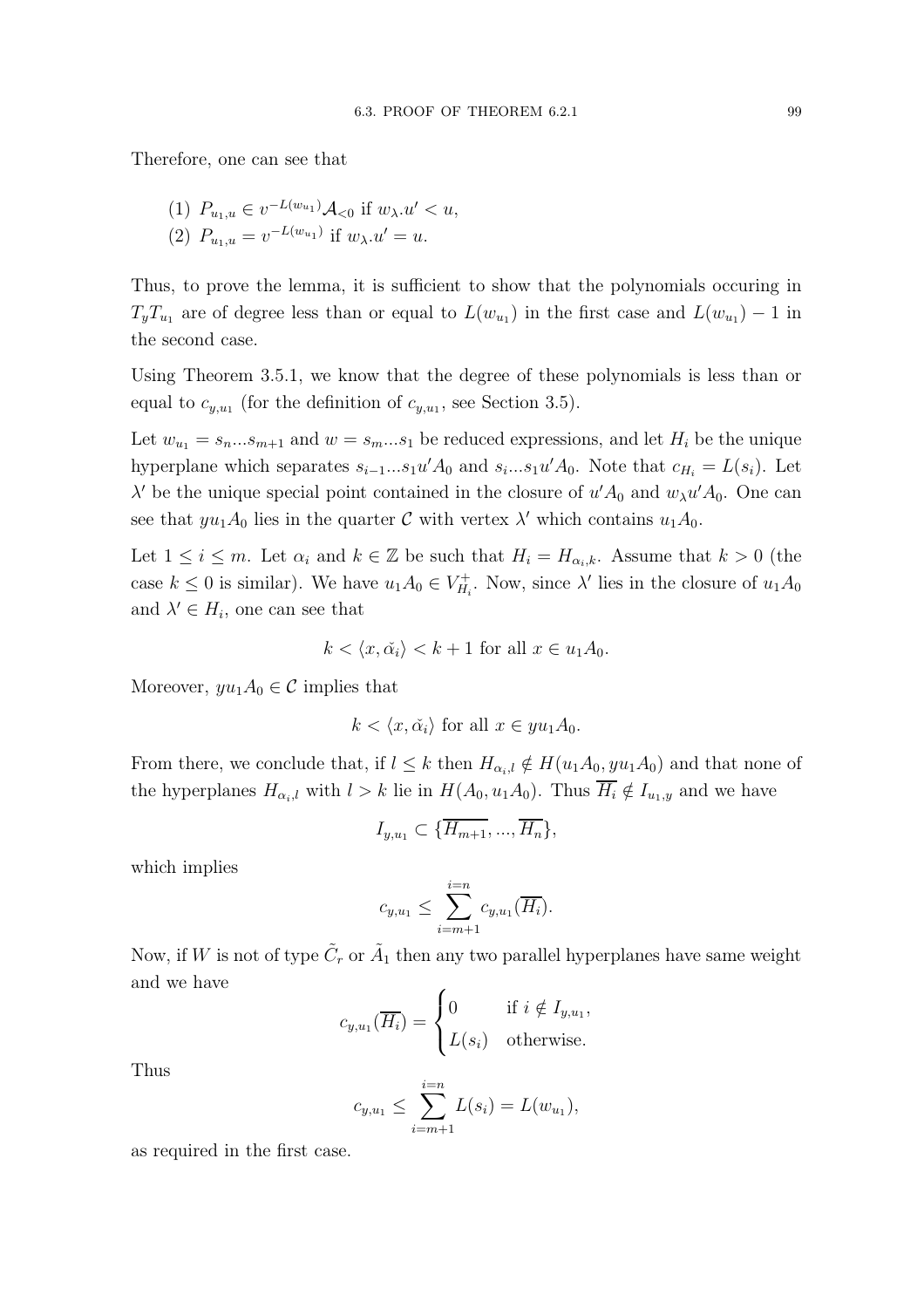Assume that W is of type  $\tilde{C}_r$  or  $\tilde{A}_1$ . Then, one can see that, since  $\lambda'$  is a special point, we have for all  $1 \leq i \leq n$ ,  $c_{H_i} = c_{\overline{H_i}} = L(s_i)$ . Thus we can argue as above.

Assume that we are in case 2. We have  $u_1 = w.u' < w_\lambda u' = u$  and  $u = w_\lambda.z$  (where  $z \in M_{\lambda}$ ). Recall that

$$
M_{\lambda} = \{ z \in W \mid w_{\lambda} \dots z, \, sw_{\lambda} z \notin c_0 \text{ for all } s \in S_{\lambda} \}
$$

thus  $u_1 = w.u' \notin c_0$ . The elements of  $c_0$  are characterized by the fact that they don't lie in any strip of maximal weight which contains the identity. Thus, since  $u_1 \notin c_0$ ,  $u_1A_0$  lies in a strip of maximal weight which contains  $A_0$ . Let  $1 \le i \le m$ . By definition,  $H_i$  separates  $A_0$  and  $u_1 A_0$  and since  $\lambda'$  is a special point,  $c_{H_i} = c_{\overline{H_i}}$ . Thus, the maximal strip which contains  $A_0$  and  $u_1A_0$  has to be a strip of direction  $\overline{H_k}$  with  $k > m$ .

If W is not of type  $\tilde{C}_r$  or  $\tilde{A}_1$ , then our strips and the strip as defined in [9] are the same. Therefore, since  $A_0$  and  $u_1A_0$  lie in the same strip of direction  $\overline{H_k}$ , we have  $\overline{H_k} \notin I_{u_1,y}$  and

$$
c_{y,u_1} \leq \sum_{\substack{i=m+1 \\ i \neq k}}^{i=n} c_{y,u_1}(\overline{H_i}) \leq \sum_{\substack{i=m+1 \\ i \neq k}}^{i=n} L(s_i) < L(w_{u_1}),
$$

as required.

Assume that W is of type  $\tilde{C}_r$  or  $\tilde{A}_1$ . First, if all the hyperplanes with direction  $\overline{H_k}$ have same weight then we have  $\overline{H_k} \notin I_{y,u_1}$  and we can conclude as before. Assume not, then we must have  $c_{H_k} = c_{\overline{H_k}}$  (since  $\lambda' \in H_k$ ) and there is no hyperplane with direction  $\overline{H_k}$  and maximal weight which separates  $A_0$  and  $u_1A_0$ . Therefore

$$
c_{y,u_1} \leq \sum_{i=m+1}^{i=n} c_{y,u_1}(\overline{H_i}) < \sum_{\substack{i=m+1 \ i \neq k}}^{i=n} c_{y,u_1}(\overline{H_i}) + c_{\overline{H_k}} \leq \sum_{i=m+1}^{i=n} L(s_i) = L(w_{u_1}),
$$

as required.  $\Box$ 

We have checked that conditions  $I1-I5$  are satisfied. Thus Theorem 6.2.2 is a consequence of the generalized induction theorem.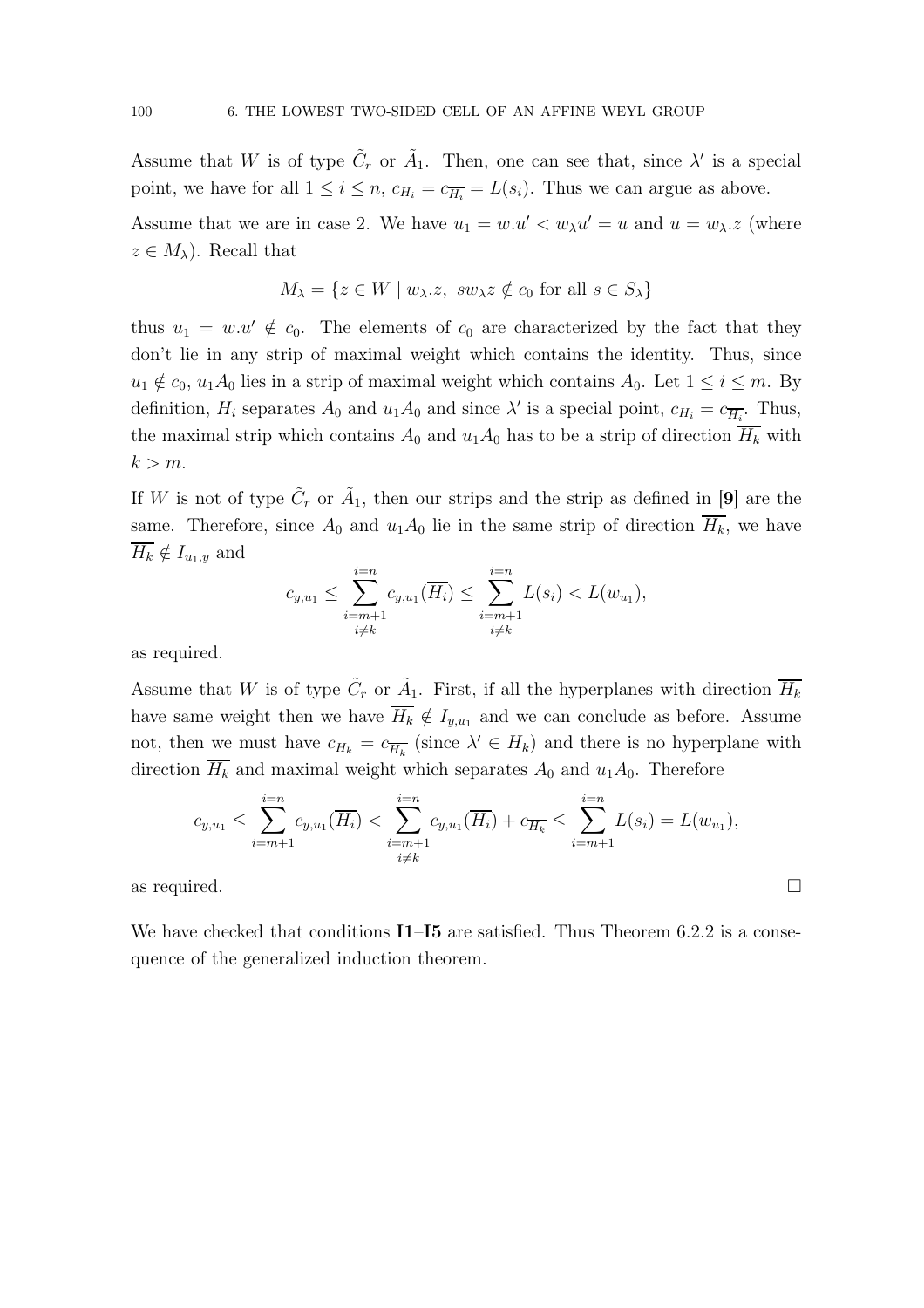#### CHAPTER 7

# Decomposition of  $\tilde{G}_2$

Let W be an affine Weyl group of type  $\tilde{G}_2$  with diagram and weight function given by

$$
\underset{s_1}{\overset{a}{\underset{s_2}{\bigcirc\circ\cdots\,\bigcirc\,}}}\begin{array}{c}b\\ \underset{s_1}{\overset{b}{\bigcirc\cdots\cdots\,\bigcirc}}}\end{array}\begin{array}{c}b\\ \underset{s_3}{\overset{b}{\bigcirc\cdots\,\cdots\,\bigcirc}}}\end{array}
$$

where  $a, b$  are positive integers.

The main aim of this chapter is to find the decomposition of W into left cells and two-sided cells for any weight function L such that  $a/b > 4$ . Furthermore we will determine the partial left (resp. two-sided) order on the left (resp. two-sided) cells (see Section 7.2.4). In the final section, we introduce a conjecture of Bonnafé concerning the behaviour of Kazhdan-Lusztig cells when the parameters are varying. We then discuss the decomposition of  $\tilde{G}_2$  for other values of the parameters and show that it agrees with the conjecture.

In Figure 1, we present a partition of  $W$  using the geometric realization as defined in Chapter 3, where the pieces are formed by the alcoves lying in the same connected component after removing the thick lines. Using the same methods as in Chapter 4, Section 4.4, one can show that each of these pieces are included in a left cell for any weight function L such that  $a/b > 4$ . Thus in order to show that this is the actual decomposition of W into left cells, it is enough to show that each of these pieces are included in a union of left cells.

REMARK 7.0.3. Note that we have changed the notation of the sets  $A_i$ ,  $B_i$  and  $C_i$ (see Chapter 4). The notation here are more convenient to describe the partial left order on the left cells.

We now consider the union of all subsets of W whose name contains a fixed capital letter; we denote this union by that capital letter. For instance

$$
A = \begin{pmatrix} 6 \\ 0 \\ i = 1 \end{pmatrix} \bigcup \begin{pmatrix} 6 \\ 0 \\ i = 1 \end{pmatrix} A'_i.
$$

The decomposition of  $W$  into two-sided cells is as follows

$$
W = A \cup B \cup C \cup D \cup E \cup F \cup \{e\}.
$$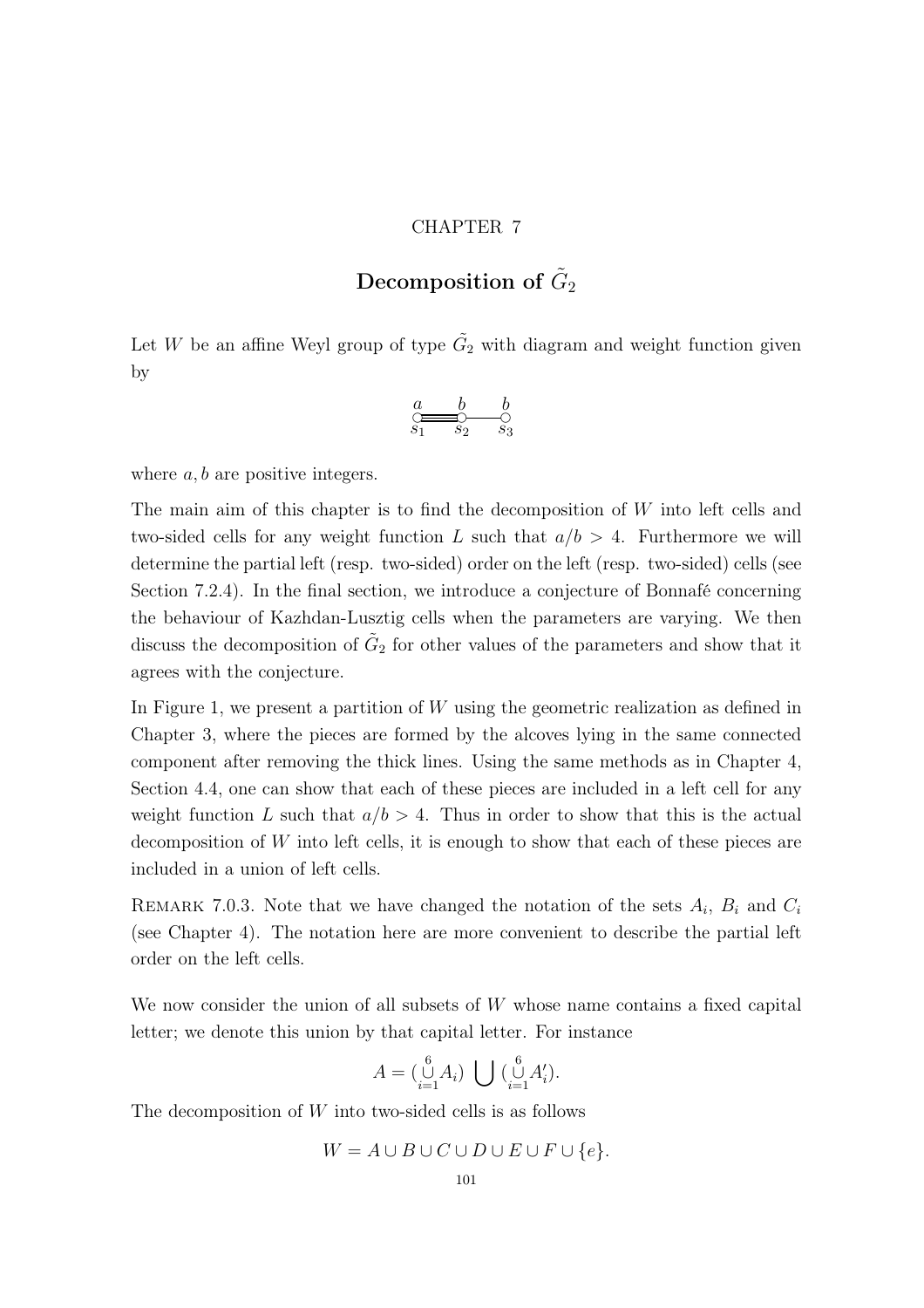Remark 7.0.4. In this section we need to compute some Kazhdan-Lusztig polynomials  $P_{x,y}$   $(x, y \in W)$  for a whole class of weight functions. This is done using Proposition 4.1.6. In particular, this involved some computation with GAP ([39]).

For any subset  $J \subseteq \{1, 2, 3\}$ , let

- (1)  $\mathcal{R}^J := \{ w \in W \mid \{ s_j | j \in J \} \subseteq \mathcal{R}(w) \};$
- (2)  $W_J$  be the subgroup of W generated by  $\{s_j; j \in J\};$
- (3)  $X_J := \{w \in W | w$  has minimal length in  $wW_J\}.$

For details of the computations, see [20].



FIGURE 1. Decomposition of  $\tilde{G}_2$  into left cells in the case  $a > 4b$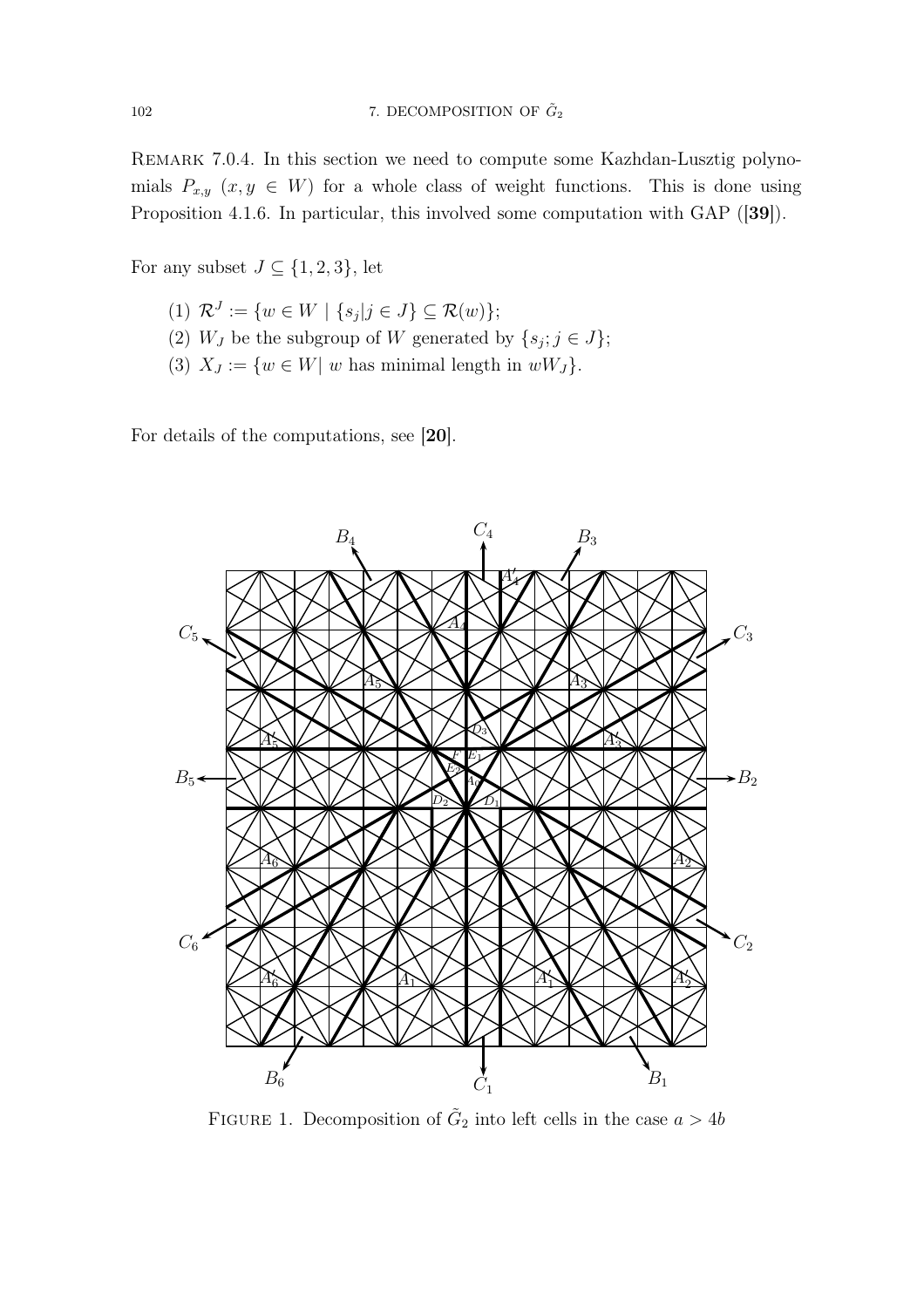#### 7.1. Preliminaries

In this section  $(W, S)$  denotes an arbitrary Coxeter system and L a positive weight function on  $W$ . We give a number of lemmas which will be needed later on.

LEMMA 7.1.1. Let  $S' \subseteq S$  be such that

- (1) for all  $s'_1, s'_2 \in S'$ , we have  $L(s'_1) = L(s'_2)$ ,
- (2) for all  $t \in S S'$  and  $s' \in S'$  we have  $L(t) > L(s')$ .

Let  $y, w \in W$  and  $s' \in S'$  be such that  $s'y < y < w < s'w$ . Then if  $M_{y,w}^{s'} \neq 0$ , we have either  $\mathcal{L}(w) \subseteq \mathcal{L}(y)$  or there exists  $s \in S'$  such that  $w = sy$ , in which case  $M_{y,w}^{s'} = 1$ .

PROOF. We proceed by induction on  $\ell(w)-\ell(y)$ . Assume first that  $\ell(w)-\ell(y)=1$ . Since  $s'y < y$  and  $s'w > w$  one can see that there exist  $s \in S$  such that  $s \neq s'$  and  $w = sy$ . In that case we have (see [28, Proposition 5])

$$
M_{y,w}^{s'} = \begin{cases} 0, & \text{if } L(s) > L(s'), \\ 1, & \text{if } L(s) = L(s'). \end{cases}
$$

Thus if  $M_{z,w}^{s'} \neq 0$  we must have  $s \in S'$ .

Assume that  $\ell(w) - \ell(y) > 1$  and that  $\mathcal{L}(w) \nsubseteq \mathcal{L}(y)$ . Let  $s \in S$  be such that  $s \in \mathcal{L}(w)$ and  $s \notin \mathcal{L}(y)$ . We have

$$
M_{y,w}^{s'} + \sum_{z;y
$$

Thus in order to show that  $M_{y,w}^{s'} = 0$  it is enough to show that

$$
\sum_{z;y
$$

Let  $z \in W$  be such that  $M_{z,w}^{s'} \neq 0$ . By induction we have either  $M_{z,w}^{s'} = 1$  or  $\mathcal{L}(w) \subseteq \mathcal{L}(z)$ . In the first case we have  $P_{y,z} M_{z,w}^{s'} \in \mathcal{A}_{< 0}$ . Assume that we are in the second case (then  $s \in \mathcal{L}(z)$ ). By ([38, proof of Theorem 6.6]) we know that

$$
P_{y,z} = v_s^{-1} P_{sy,z} \in \mathcal{A}_{\leq 0}.
$$

Furthermore the degree in v of  $M_{z,w}^{s'}$  is at most  $L(s')-1$  ([38, Proposition 6.4]). Since  $s' \in S'$  we have  $L(s) \ge L(s')$  and

$$
P_{y,z}M_{z,w}^{s'} \in \mathcal{A}_{<0}.
$$

Similarly  $v_{s'}P_{y,w} \in \mathcal{A}_{<0}$  (since  $\ell(w) - \ell(y) > 1$ ). Thus if  $\mathcal{L}(w) \nsubseteq \mathcal{L}(y)$  we must have  $M_{y,w}^{s'} = 0$ , as required.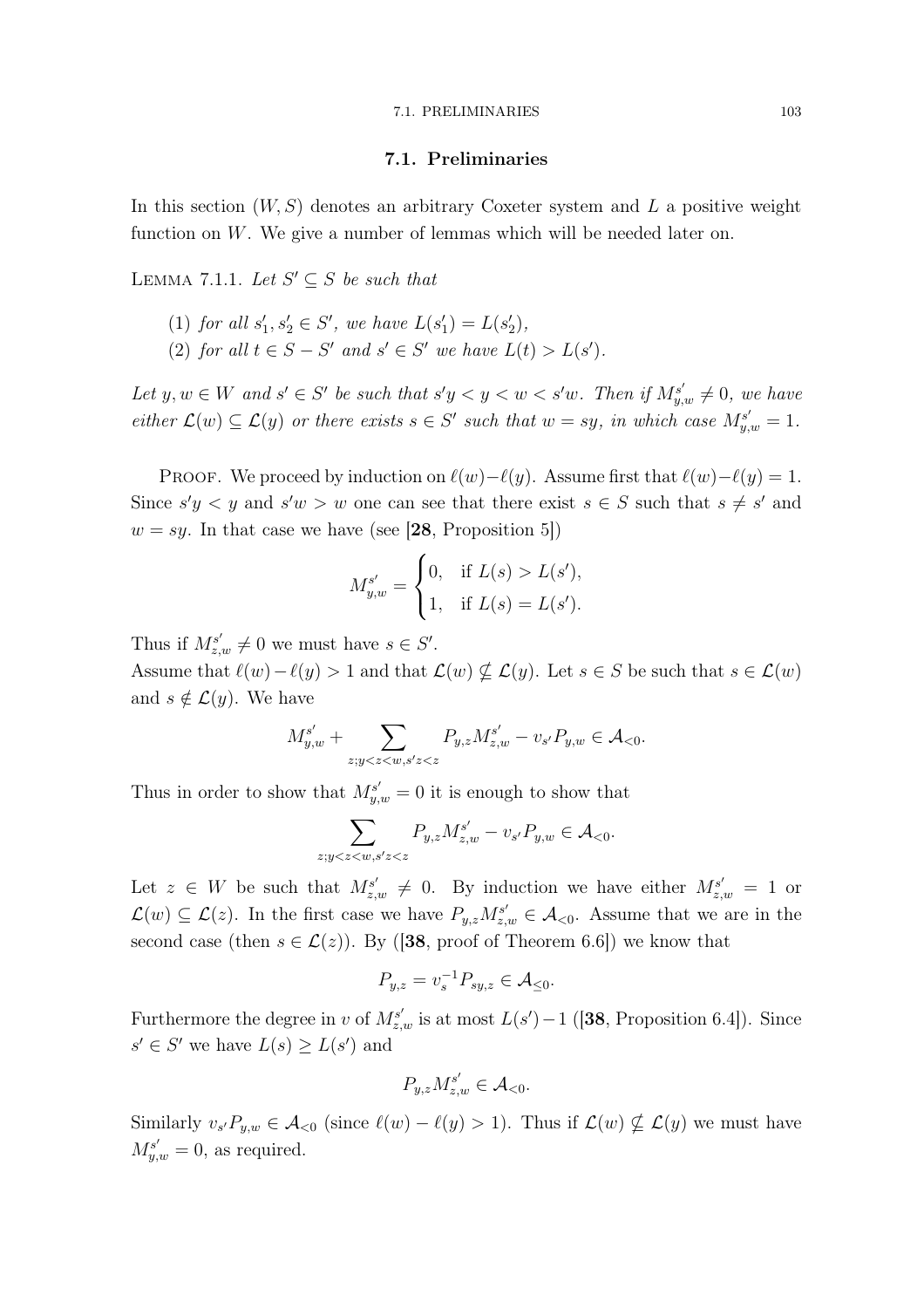$\Box$ 

LEMMA 7.1.2. Let  $\mathfrak{B} \subseteq W$  be a left ideal of W. Let  $s \in S$  and  $\mathfrak{B}'_s$  (resp.  $\mathfrak{B}_s$ ) be the subset of  $\mathfrak{B}$  which consists of all  $w \in \mathfrak{B}$  such that  $ws > w$  (resp.  $ws < w$ ). Assume that there exists a left ideal  $\mathfrak{A}$  of W such that, for all  $w' \in \mathfrak{B}'_s$ , we have

$$
C_{w'}C_s = C_{w's} + \sum_{z \in \mathfrak{A}} \mathcal{A}C_z.
$$

Then  $\mathfrak{A}\cup\mathfrak{B}_s\cup\mathfrak{B}'_s$  is a left ideal of W. Furthermore,  $\mathfrak{B}'_s$  is a union of left cells.

PROOF. Let  $w \in \mathfrak{A} \cup \mathfrak{B}_s \cup \mathfrak{B}'_s$ .s. Let  $y \in W$  be such that  $y \leq_L w$ . We need to show that  $y \in \mathfrak{A} \cup \mathfrak{B}_s \cup \mathfrak{B}'_s.s.$ 

If  $w \in \mathfrak{A}$  then  $y \in \mathfrak{A}$ , since  $\mathfrak{A}$  is a left ideal.

If  $w \in \mathfrak{B}_s$  then  $y \in \mathfrak{B}$ . Note that since

$$
y \leq_L w \Longrightarrow \mathcal{R}(w) \subseteq \mathcal{R}(y)
$$

we have  $s \in \mathcal{R}(y)$  and  $y \in \mathfrak{B}_s$ . This shows that  $\mathfrak{B}_s$  is a left ideal.

Finally, assume that  $w \in \mathfrak{B}'_s$  and let  $w' \in \mathfrak{B}'_s$  be such that  $w's = w$ . We may assume that there exists  $t \in S$  such that  $C_y$  appears with a non-zero coefficient in the expression of  $C_tC_w$  in the Kazhdan-Lusztig basis. We have

$$
C_t C_w = C_t C_{w's}
$$
  
=  $C_t (C_{w'} C_s + \sum_{z \in \mathfrak{A}} \mathcal{A} C_z)$   
=  $(\sum_{z \in \mathfrak{B}} \mathcal{A} C_z) C_s + \sum_{z \in \mathfrak{A}} \mathcal{A} C_z$   
=  $\sum_{z \in \mathfrak{B}'_s s} \mathcal{A} C_z + \sum_{z \in \mathfrak{B}_s} \mathcal{A} C_z + \sum_{z \in \mathfrak{A}} \mathcal{A} C_z.$ 

Thus we see that  $y \in \mathfrak{A} \cup \mathfrak{B}_s \cup \mathfrak{B}_s'$  as desired. Now, since  $\mathfrak{A}$  and  $\mathfrak{B}_s$  are unions of left cells, we obtain that  $\mathfrak{B}'_s s$  is a union of left cells.

LEMMA 7.1.3. Let  $T$  be a union of left cells which is stable by taking the inverse. Let  $T = \cup T_i$  ( $1 \le i \le N$ ) be the decomposition of T into left cells. Assume that for all  $i, j \in \{1, ..., N\}$  we have

$$
T_i^{-1} \cap T_j \neq \emptyset \tag{*}
$$

Then T is included in a two-sided cell.

PROOF. Let  $y, w \in T$  and  $i, j \in \{1, ..., N\}$  be such that  $y \in T_i$  and  $w \in T_j$ . Using (\*), there exist  $y_1, y_2 \in T_i$  such that  $y_1^{-1} \in T_i$  and  $y_2^{-1} \in T_j$ . We have

$$
y \sim_L y_1 \sim_L y_2 \implies y \sim_L y_1^{-1} \sim_R y_2^{-1} \sim_L w
$$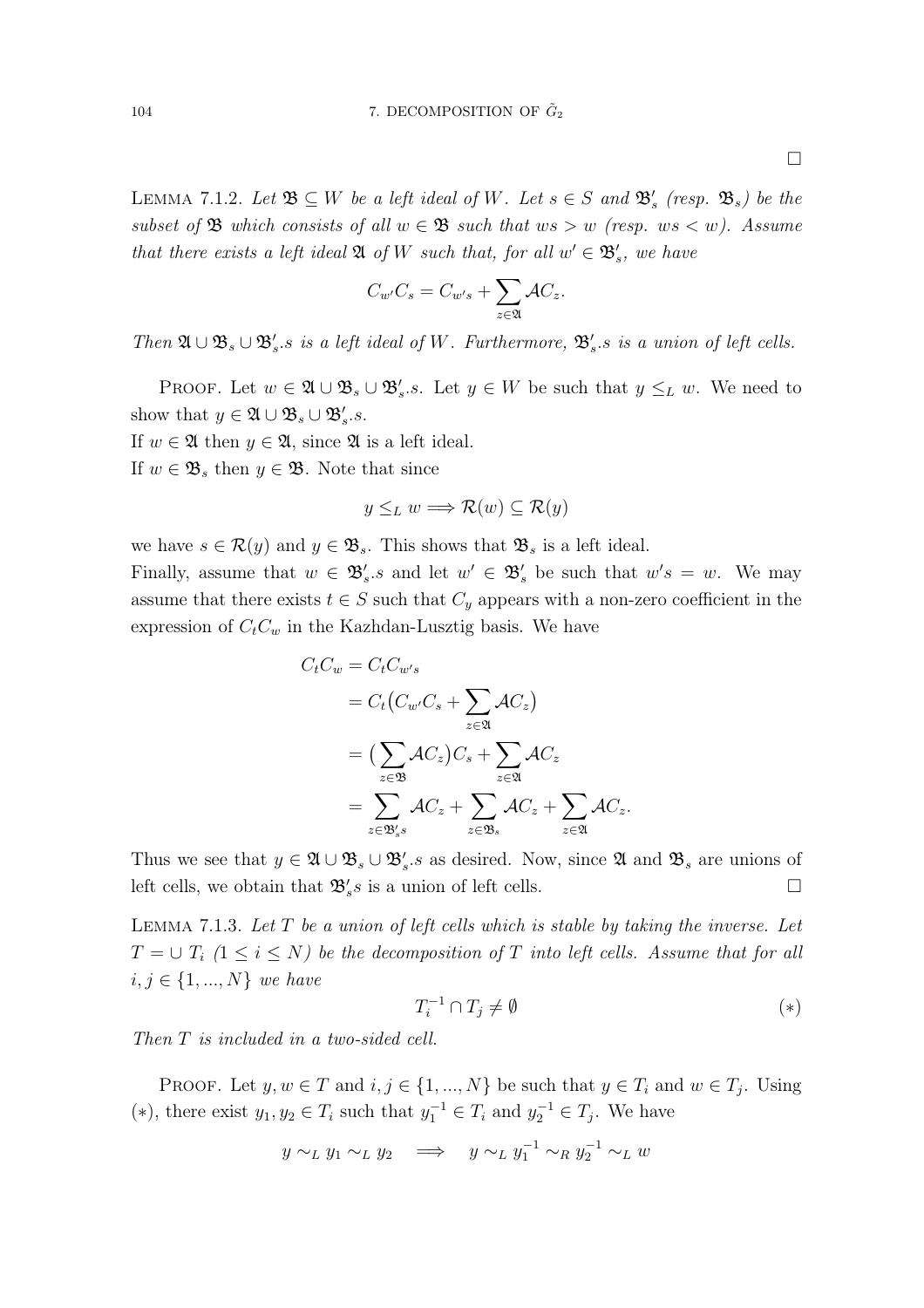as required.  $\Box$ 

# 7.2. Decomposition of  $\tilde{G}_2$  in the "asymptotic case"

Let W be an affine Weyl group of type  $\tilde{G}_2$ . Let L be a weight function on W such that  $a/b > 4$ . We keep the notation of Figure 1 (i.e.  $B_i, C_i...$ ).

**7.2.1.** The sets  $C_i$ . In this section we want to prove that  $C_i$  is a left cell (for all  $1 \leq i \leq 6$ ) and that  $C = \cup C_i$  is a two-sided cell.

For  $1 \leq i \leq 6$ , let

- (1)  $u_i \in C_i$  be the element of minimal length in  $C_i$ ;
- (2)  $v_i \in A_i$  be the element of minimal length in  $A_i$ ;
- (3)  $v'_i \in A'_i$  be the element of minimal length in  $A'_i$ .

For instance, we have

$$
u_1 = s_1 s_2 s_1 s_2 s_1;
$$
  
\n
$$
v_1 = s_1 s_2 s_1 s_2 s_1 s_2;
$$
  
\n
$$
v'_1 = s_2 s_1 s_2 s_1 s_2 s_3 s_1 s_2 s_1 s_2 s_1.
$$

We set  $U := \{u_i, v_i, v'_i \mid 1 \le i \le 6\}$ ,  $X_{v_i} = X_{v'_i} = X_{1,2}$  for all  $1 \le i \le 6$  and

$$
X_{u_i} = \{ z \in W \mid z.u_i \in C_i \}.
$$

We want to apply Corollary 5.1.3. One can check that conditions **I1–I3** of Theorem 5.1.2 hold. We now have a look at condition I4.

Lemma 7.2.1. The set

$$
\mathcal{M} := \langle T_x C_u \mid u \in U, x \in X_u \rangle
$$

is a left ideal of H.

PROOF. We know that, for all  $1 \leq i \leq 6$ , the sets

$$
\langle T_x C_{v_i} \mid x \in X_{1,2} \rangle
$$
 and  $\langle T_x C_{v'_i} \mid x \in X_{1,2} \rangle$ 

are left ideals of  $H$ ; see Lemma 6.3.1. Thus, in order to show that M is a left ideal of H, it is enough to prove that  $T_xC_{u_i} \in \mathcal{M}$  for all  $1 \leq i \leq 6$  and all  $x \in W$ . We proceed by induction on  $\ell(x)$ . If  $\ell(x) = 0$  it's clear. Assume that  $\ell(x) > 0$ . We may assume that  $x \notin X_{u_i}$ . Then, one can see that we have either  $x = x_0.s_2$  or  $x = x_1 \cdot s_2 s_1 s_2 s_1 s_2 s_3$ . Now, doing explicit computations, one can show that  $T_{s_2}C_{u_i}$  is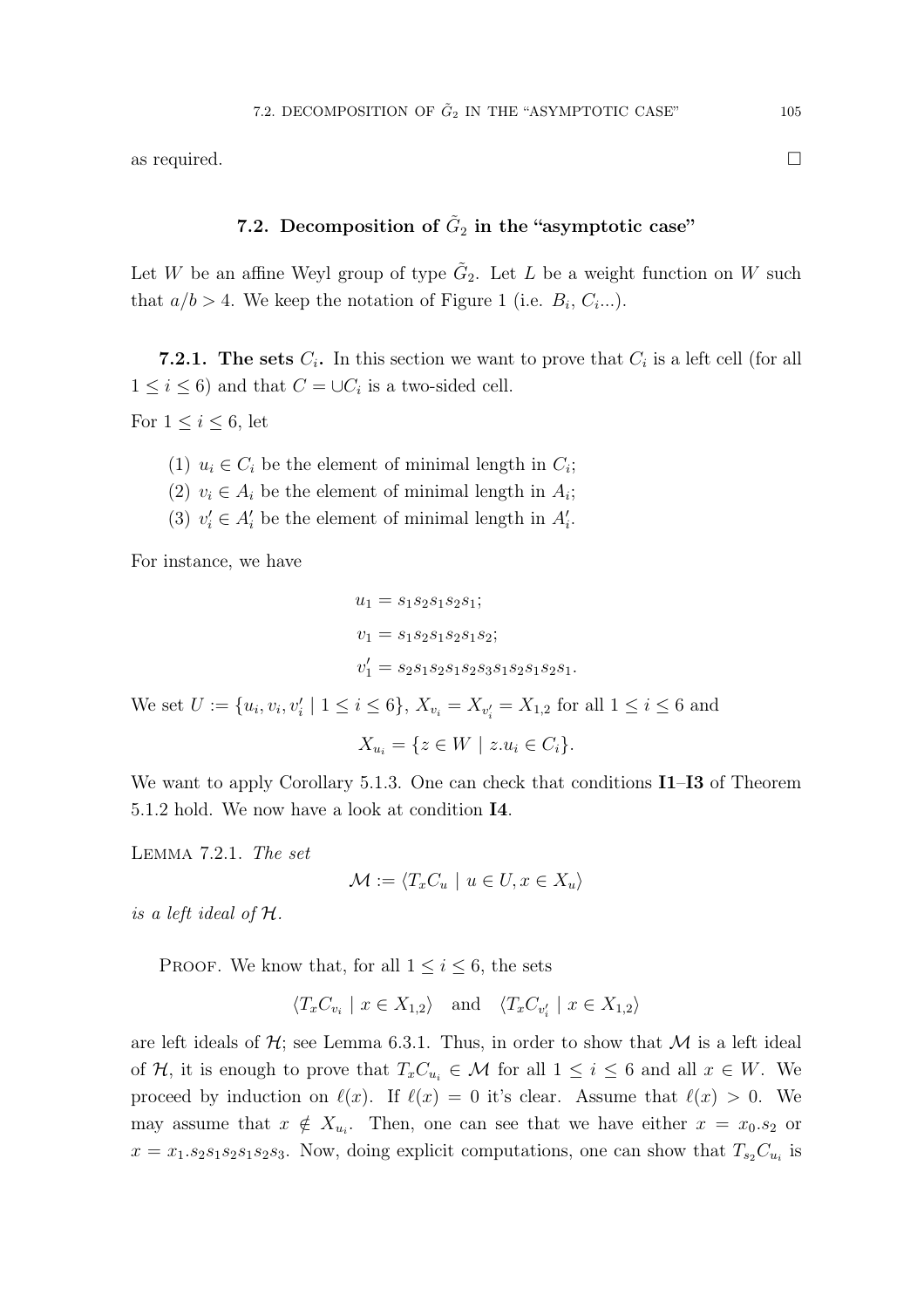an A-linear combination of  $C_u$  with  $u \in U$ . For example, we have

$$
T_{s_2}C_{u_1} = C_{v_1} - v^{-L(s_2)}C_{u_1}
$$

and

$$
T_{s_2}C_{u_5}=C_{v_5}-v^{-L(s_2)}C_{u_5}+C_{v_1}.
$$

Thus, by induction,  $T_xC_{u_i} = T_{x_0}T_{s_2}C_{u_i} \in \mathcal{M}$  as required.

Similarly, one can show that  $T_{s_2s_1s_2s_1s_2s_3}C_{u_i}$  is an A-linear combination of terms of the form  $T_zC_u$  where  $u \in U$ ,  $z \in X_u$  and  $\ell(z) < \ell(s_2s_1s_2s_1s_2s_3)$ . For example we have

$$
T_{s_2s_1s_2s_1s_2s_3}C_{u_1} = C_{v'_1} + \mathcal{A}T_{s_1s_2s_1s_2s_3}C_{u_1} + \mathcal{A}T_{s_2s_1s_2s_3}C_{u_1} + \mathcal{A}T_{s_1s_2s_3}C_{u_1} + \mathcal{A}T_{s_2s_3}C_{u_1} + \mathcal{A}T_{s_3}C_{u_1} + \mathcal{A}C_{u_1} + \mathcal{A}C_{v_1}.
$$

Thus by induction, we obtain  $T_xC_{u_i} \in \mathcal{M}$  as required.

We now have a look at condition 15. Let  $u \in U$ ,  $u' < u$  and  $y \in X_u$ . We need to show that

 $P_{u',u}T_yT_{u'}$  is an  $\mathcal{A}_{<0}$ -linear combination of  $T_z$ .

For  $u = v_i$  or  $u = v'_i$ , it is proved in Lemma 6.3.2. In order to prove it for  $u = u_i$  we proceed as follows. We determine an upper bound for the degree of the polynomials occurring in the expression of  $T_y T_{u'}$  (where  $y \in C_i$ ,  $u' < u_i$ ) in the standard basis using either Theorem 3.5.1 or explicit computations. Then we compute the polynomials  $P_{u',u}$  and we can check that the condition is satisfied.

We can now apply Corollary 5.1.3. We need to find the equivalence classes on  $U$  with respect to  $\preceq$ . Using the fact that  $\langle T_x C_{v_i} \mid x \in X' \rangle$  and  $\langle T_x C_{v'_i} \mid x \in X' \rangle$  are left ideals of H for all  $1 \leq i \leq 6$  and the relations computed in the previous proof, one can check that

$$
\{\{u_i\}\{v_i\}, \{v_i'\} \mid 1 \le i \le 6\}
$$

is the decomposition of  $U$  into equivalence classes. Hence by Corollary 5.1.3, the set  $X_{u_i}.u_i = C_i$  is a union of left cells for all  $1 \leq i \leq 6$ . Since  $C_i$  is included in a left cell, we obtain that  $C_i$  is a left cell, for all  $1 \leq i \leq 6$ .

More precisely, the following sets are left ideals of W

$$
C_i \cup A_i \cup A'_i \quad \text{for } i = 1, 2, 3, 6
$$

$$
C_4 \cup A_4 \cup A'_4 \cup A_2,
$$

$$
C_5 \cup A_5 \cup A'_5 \cup A_1.
$$

PROPOSITION 7.2.2. The set C is a two-sided cell.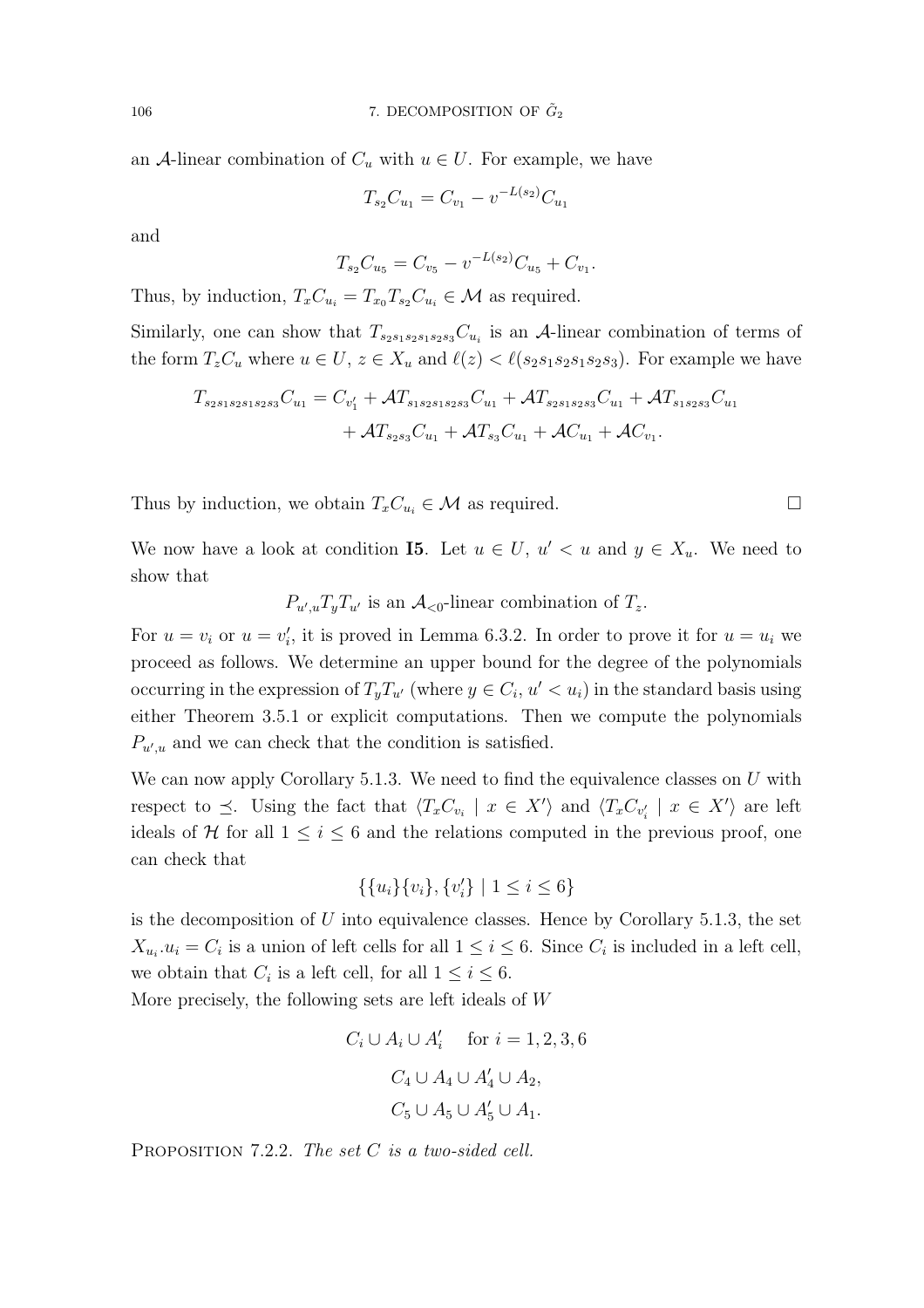PROOF. Applying Theorem 5.1.2 to the set U yields that  $A \cup C$  is a left ideal of W. One can check that  $A\cup C$  is stable by taking the inverse, thus it is a two-sided ideal and  $A \cup C$  is a union of two-sided cells. Since A is a two-sided cell, we see that C is a union of two-sided cells. Now one can check that  $C = \cup C_i$  satisfies the requirement of Lemma 7.1.3 thus  $C$  is included in a two-sided cell. It follows that  $C$ is a two-sided cell.  $\Box$ 

**7.2.2.** The sets  $B_i$ . We want to prove that  $B_i$  (for all  $1 \leq i \leq 6$ ) is a left cell and that the set  $B$  is a two-sided cell.

CLAIM 7.2.3. The set  $B_4$  is a left cell.

PROOF. The set  $\mathcal{R}^{2,3}$  is a left ideal of W (see Example 2.5.6). Furthermore, we have

$$
\mathcal{R}^{2,3} = \{s_2s_3s_2\} \cup B_4 \cup A_4 \cup A_5.
$$

Since  $A_3$ ,  $A_6$  and  $\{s_2s_3s_2\}$  are left cells (for  $\{s_2s_3s_2\}$  see Example 5.3.8), it follows that  $B_4$  is a left cell.

REMARK 7.2.4. We have seen in Example 5.3.8 that  $W - W_{2,3}$  is a left ideal of W. Thus

$$
\mathcal{R}^{2,3} \cap (W - W_{2,3}) = B_4 \cup A_4 \cup A_5
$$

is a left ideal of W.

CLAIM 7.2.5.  $B_2$  is a left cell.

PROOF. The set  $\mathcal{R}^{1,3}$  is a left ideal of W. Since we have

$$
\mathcal{R}^{1,3} = B_2 \cup A_3 \cup A'_3 \cup A_2 \cup C_3
$$

it follows that  $B_2$  is a left cell.

CLAIM 7.2.6.  $B_5$  is a left cell.

PROOF. Let  $w \in \mathcal{R}^{1,3}$  and  $w' \in W$  be such that  $w = w'.s_1s_3$ . We have  $ws_2 > w$ and

$$
C_w C_{s_2} = C_{ws_2} + \sum_{z \in W, zs_2 < z} \mu_{z,w}^{s_2, r} C_z.
$$

Applying Lemma 7.1.1 (in its right version), if  $M_{z,w}^{s_2,r} \neq 0$  we have either  $\{s_1, s_2, s_3\} \subseteq$  $\mathcal{R}(z)$  which is impossible or there exists  $w'' \in W$  such that

$$
w = w'' \n s2 s3
$$
 and  $z = w'' s2$ .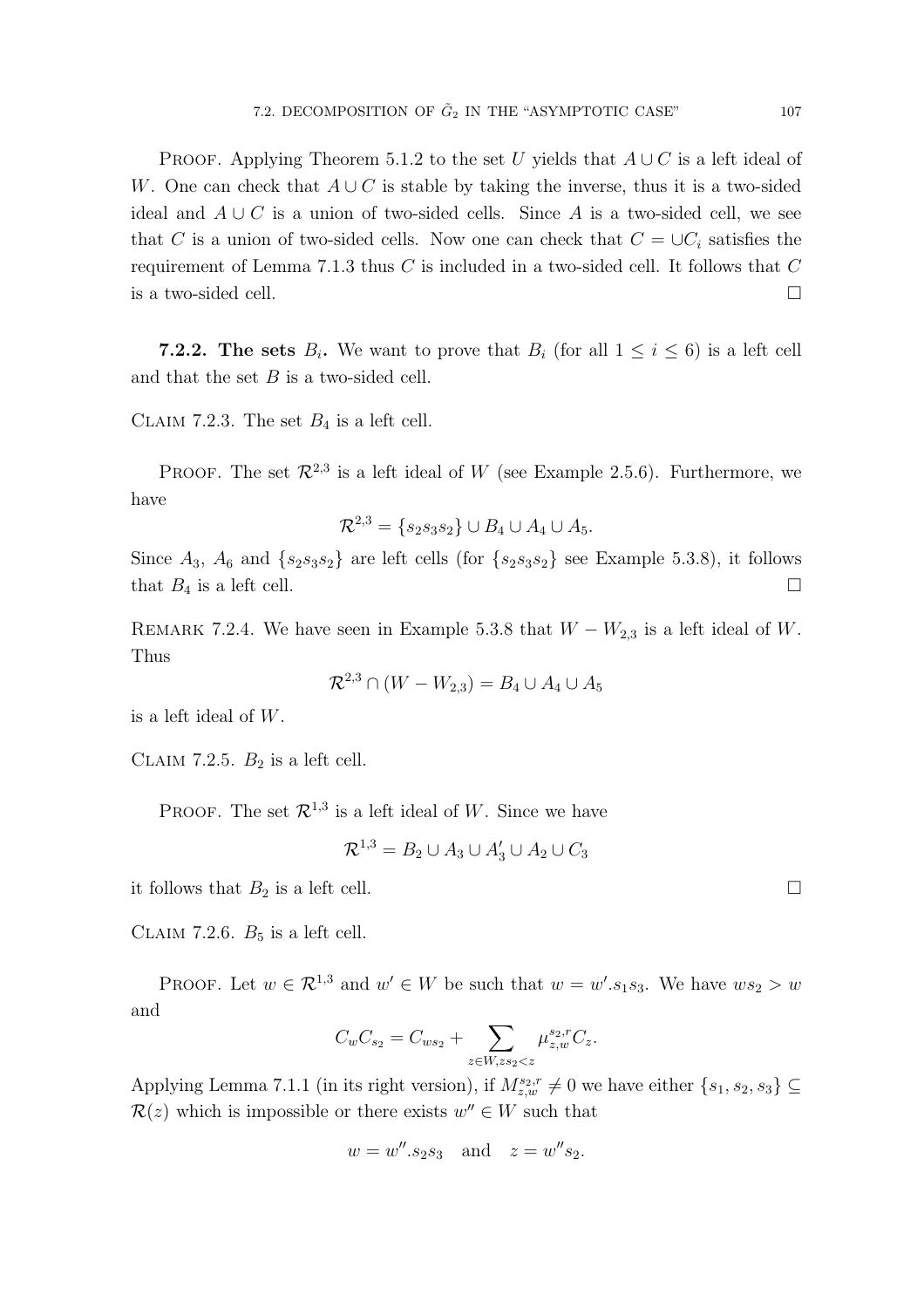Since  $w = w''$ .  $s_2 s_3 = w' s_1 s_3$  we must have  $w \in A_3$ , which, in turn, implies that  $z \in A_1$ (recall that  $A_1$  is a left ideal). Thus applying Lemma 7.1.2 to  $\mathfrak{A} = A_1$  and  $\mathfrak{B} = \mathcal{R}^{1,3}$ yields that

$$
\mathcal{R}^{1,3}.s_2 \cup A_1 = A_1 \cup A_5 \cup A'_5 \cup A_6 \cup C_5 \cup B_5
$$

is a left ideal of W. In particular  $B_5$  is a left cell.

CLAIM 7.2.7. The set  $B_1$  is a left cell.

PROOF. Set  $u = s_1 s_3 s_2 s_1$  and

$$
X_{u_1} = \{ z \in W \mid z.s_1s_3s_2s_1 \in B_1 \}.
$$

Recall that

$$
u_1 = s_1 s_2 s_1 s_2 s_1,
$$
  
\n
$$
v_1 = s_1 s_2 s_1 s_2 s_1 s_2,
$$
  
\n
$$
v'_1 = s_1 s_2 s_1 s_2 s_1 s_2 s_3 s_2 s_1 s_2 s_1,
$$
  
\n
$$
u_2 = s_1 s_2 s_1 s_2 s_1 s_3 s_2 s_1,
$$
  
\n
$$
v_2 = s_2 s_1 s_2 s_1 s_2 s_1 s_3 s_2 s_1,
$$
  
\n
$$
v'_2 = s_2 s_1 s_2 s_1 s_2 s_3 s_1 s_2 s_1 s_3 s_2 s_1
$$
  
\n
$$
v_3 = s_2 s_1 s_2 s_1 s_2 s_1 s_3,
$$

and

$$
X_{u_i} = \{ z \in W \mid z.u_i \in C_2 \},
$$
  

$$
X_{v_i} = X_{v'_i} = X_{1,2}
$$

for  $1 \leq i \leq 6$ . Using similar arguments as in Lemma 7.2.1 and the results in Section 7.2.1, one can check that we can apply Theorem 5.1.2 to  $U := \{u, u_1, v_1, v'_1, u_2, v_2, v'_2, v_3\}.$ We obtain that

$$
\{x.u_i \mid u_i \in J, x \in X_{u_i}\} = A_2 \cup A_2' \cup C_2 \cup B_1 \cup A_1 \cup A_1' \cup C_1 \cup A_3
$$

is a left ideal. In particular,  $B_1$  is a left cell.

CLAIM 7.2.8. The set  $B_6$  is a left cell.

PROOF. Applying Lemma 7.1.2 (in a similar way as in Claim 7.2.6) to

$$
\mathfrak{B}=A_2\cup A'_2\cup C_2\cup B_1\cup A_1\cup A'_1\cup C_1\cup A_3
$$

and  $\mathfrak{A} = A_1$  we obtain that

$$
A_1 \cup A'_1 \cup C_1 \cup A_6 \cup A'_6 \cup C_6 \cup A_5 \cup B_6
$$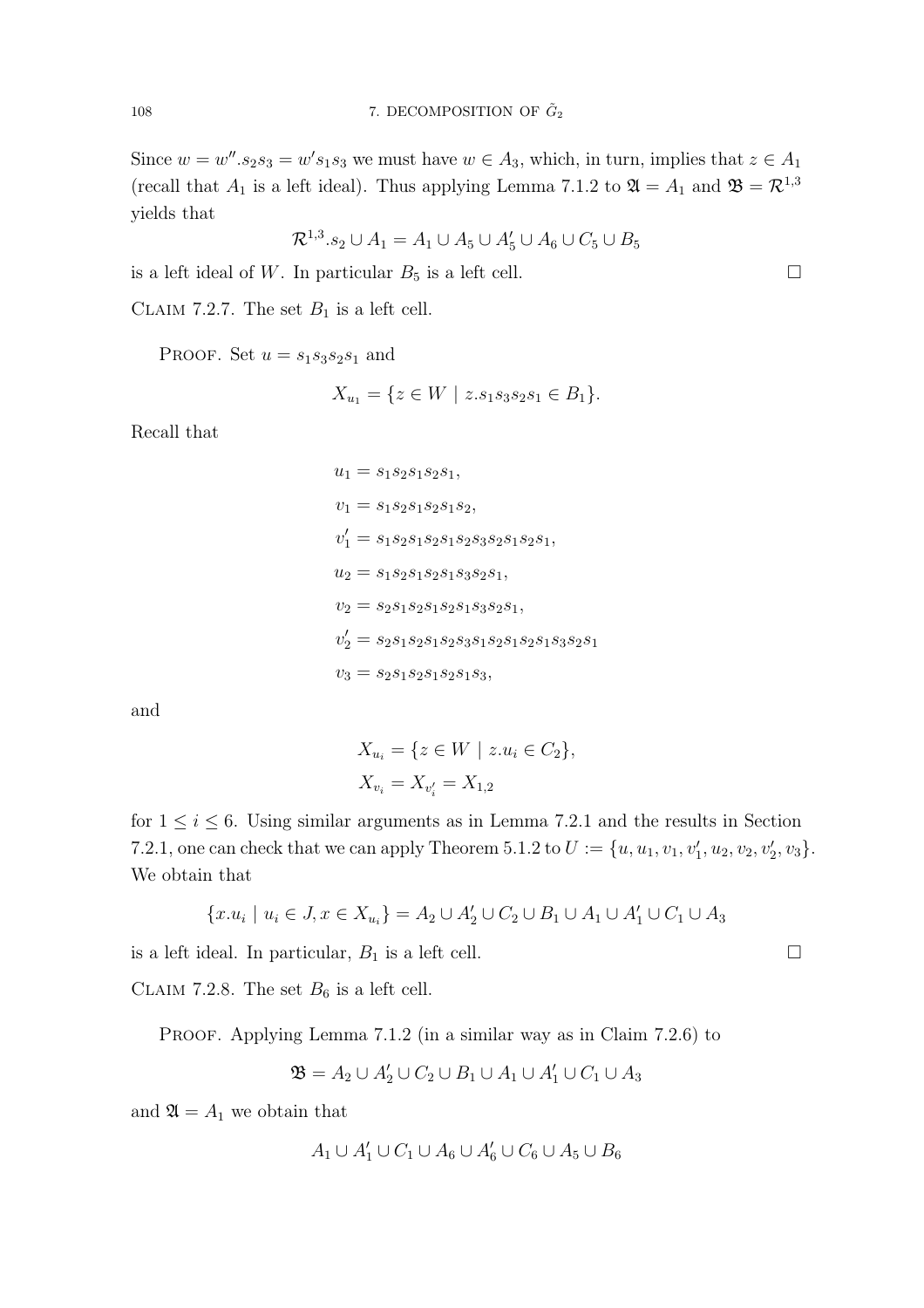is a left ideal. Thus  $B_6$  is a left cell. In fact since  $\mathcal{R}^1$  is a left ideal and  $(C_1 \cup A'_1) \cap \mathcal{R}^1 =$  $\emptyset$ , we see that

$$
A_1 \cup A_6 \cup A'_6 \cup C_6 \cup A_5 \cup B_6
$$

is a left ideal of W.

CLAIM 7.2.9. The set  $B_3$  is a left cell.

PROOF. One could use Lemma 7.1.2 to show that  $B_3$  is a left cell. However, later on we will need a more precise result in order to determine the left order on the left cells. To this end, we need to go through the proof of Theorem 5.1.2.

We use the notation of the previous section  $(u_i, X_{u_i}$  etc...). Let  $v = s_1 s_3 s_2 s_1 s_2 s_3$  and

$$
X_v := \{ z \in W | z.v \in B_3 \} \qquad Y_v := \{ y \in X_v | y = y_0 \cdot s_2 s_1 s_2 \}.
$$

We want to apply Theorem 5.1.2 to the set  $U = \{v, u_4, v_4, v_4, v_3, v_2, v_5\}$  and the corresponding  $X_u$ . Arguing as before, one can show that conditions I1–I4 hold. However, condition **I5** does not hold if (and only if)  $v_1 = s_1 s_2 s_1 s_2 s_3 < v$  and  $y \in Y_v$ . Indeed, in this case we have  $P_{v_1,v} = v^{-L(s_3)}$  and

$$
T_{y_0}T_{s_2s_1s_2}T_{v_1}=T_{y_0}\big(T_{s_1s_2s_1s_2s_1s_3}+(v^{L(s_2)}-v^{-L(s_2)})T_{s_1s_2s_1s_2s_1s_2s_3}\big).
$$

Note that  $y_0.s_1s_2s_1s_2s_1s_3$  and  $y_0.s_1s_2s_1s_2s_1s_2s_3$ . However, we can certainly construct the elements  $\tilde{C}_{x,u}$  such that

$$
\tilde{C}_{x.u} = \overline{\tilde{C}_{x.u}} \quad \text{ for all } u \in U \text{ and } x \in X_u.
$$

Now one can check that

(1) 
$$
\tilde{C}_{x,u} = C_{x,u}
$$
 for all  $u \in U - \{v\}$  and  $x \in X_u$ . \n(2)  $\tilde{C}_{y,v} = C_{y,v}$  if  $y \in X_v - Y_v$ .

Let  $y \in Y_v$ . We have

$$
\tilde{C}_{yv} = T_y C_v + \sum_{u \in U, x \in X_u} p_{xu, yv}^* T_x C_u
$$
\n
$$
= T_y C_v + \sum_{x < y} p_{xv, yv}^* T_x C_v + \sum_{u \in U, x \in X_u} p_{xu, yv}^* T_x C_u
$$
\n
$$
= T_y C_v + \sum_{x < y} p_{xv, yv}^* T_x C_v \qquad \text{mod } \mathcal{H}_{< 0}
$$
\n
$$
= T_y C_v \qquad \text{mod } \mathcal{H}_{< 0}
$$
\n
$$
= T_y T_v + T_y (P_{v_1, v} T_{v_1}) \qquad \text{mod } \mathcal{H}_{< 0}
$$
\n
$$
= T_y T_v + T_{y_0} T_{s_1 s_2 s_1 s_2 s_1 s_2 s_3} \qquad \text{mod } \mathcal{H}_{< 0}
$$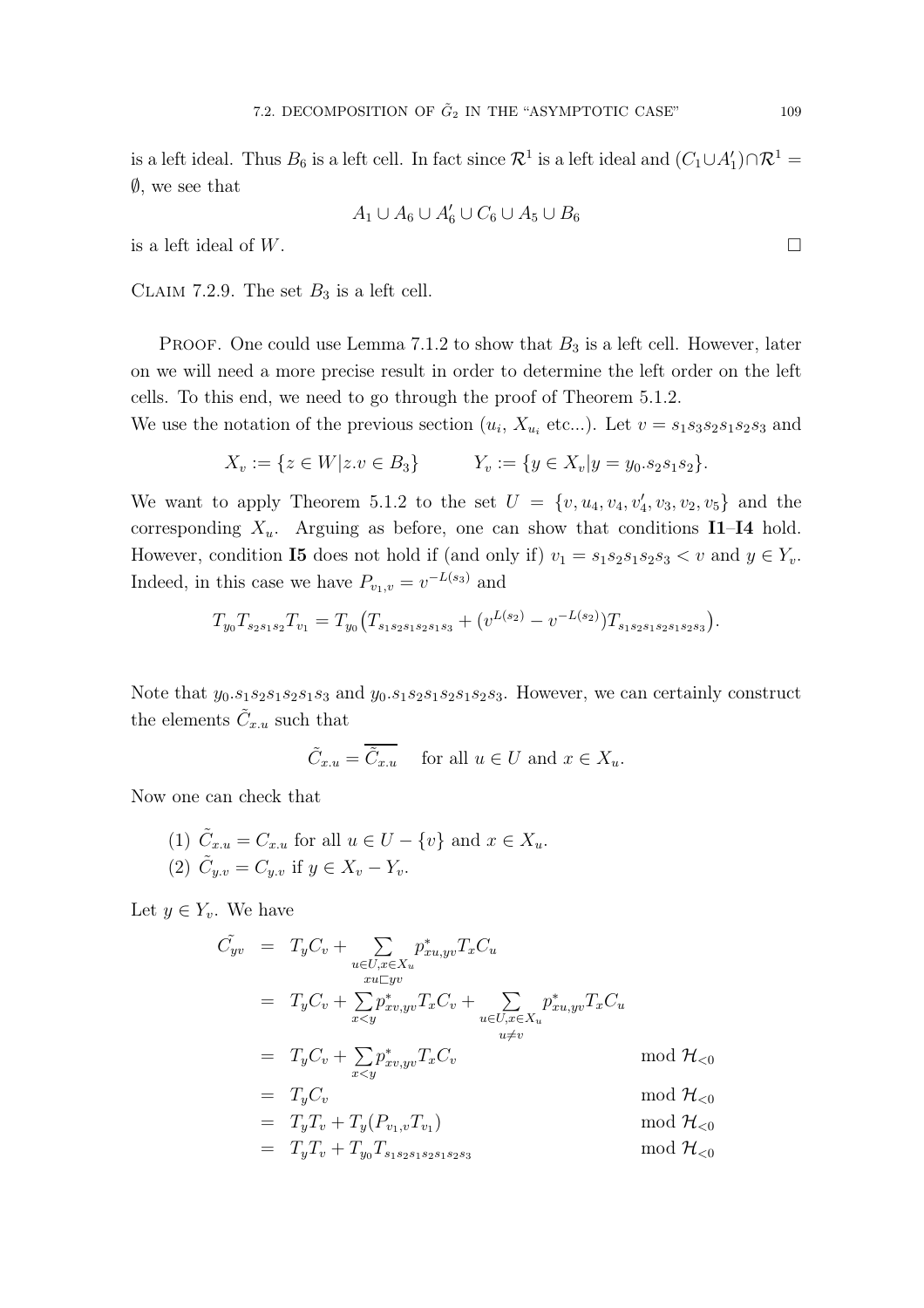Thus since  $\tilde{C}_{yv}$  is stable under the involution  $\overline{\phantom{a}}$ , it follows that

$$
\tilde{C_{yv}} = C_{yv} + C_{y_0.s_1s_2s_1s_2s_1s_2s_3}.
$$

Furthermore, since  $y_0.s_1s_2s_1s_2s_1s_2s_3 \in A_3$ , we obtain that

$$
\mathcal{M}_U = \langle T_x C_u | u \in U, x \in X_u \rangle = \langle C_{x,u} | u \in U, x \in X_u \rangle
$$

is a left ideal of  $H$ . It follows that

$$
B_3 \cup C_4 \cup A_4 \cup A'_4 \cup A_3 \cup A_2 \cup A_5
$$

is a left ideal of W.

PROPOSITION 7.2.10. The set  $B = \bigcup B_i$  is a two-sided cell.

PROOF. By the previous proofs, we see that  $A\cup C\cup B$  is a left ideal of W. Arguing as in the proof of Proposition 7.2.2, we obtain that B is a two-sided cell.  $\Box$ 

**7.2.3. Finite cells.** We know that  $E_1$ ,  $E_2$  and F are left cells and that  $E_1 \cup E_2$ and  $F$  are two-sided cells (see Example 5.3.8). Thus

$$
W - A \cup B \cup C \cup F = D_1 \cup D_2 \cup D_3 \cup \{e\}
$$

is a union of left and two-sided cells. The set  $\{e\}$  is clearly a left cell and a two-sided cell. Now if  $w \in D_i$  then  $\mathcal{R}(w) = \{s_i\}$ , thus each of the  $D_i$ 's is a left cell. Now one can easily see that

$$
D_1 \cup D_2 \cup D_3
$$

is a two-sided cell.

## 7.2.4. Left and two-sided order.

THEOREM 7.2.11. The partial order induced by  $\leq_L$  on the left cells can be described by the following Hasse diagram

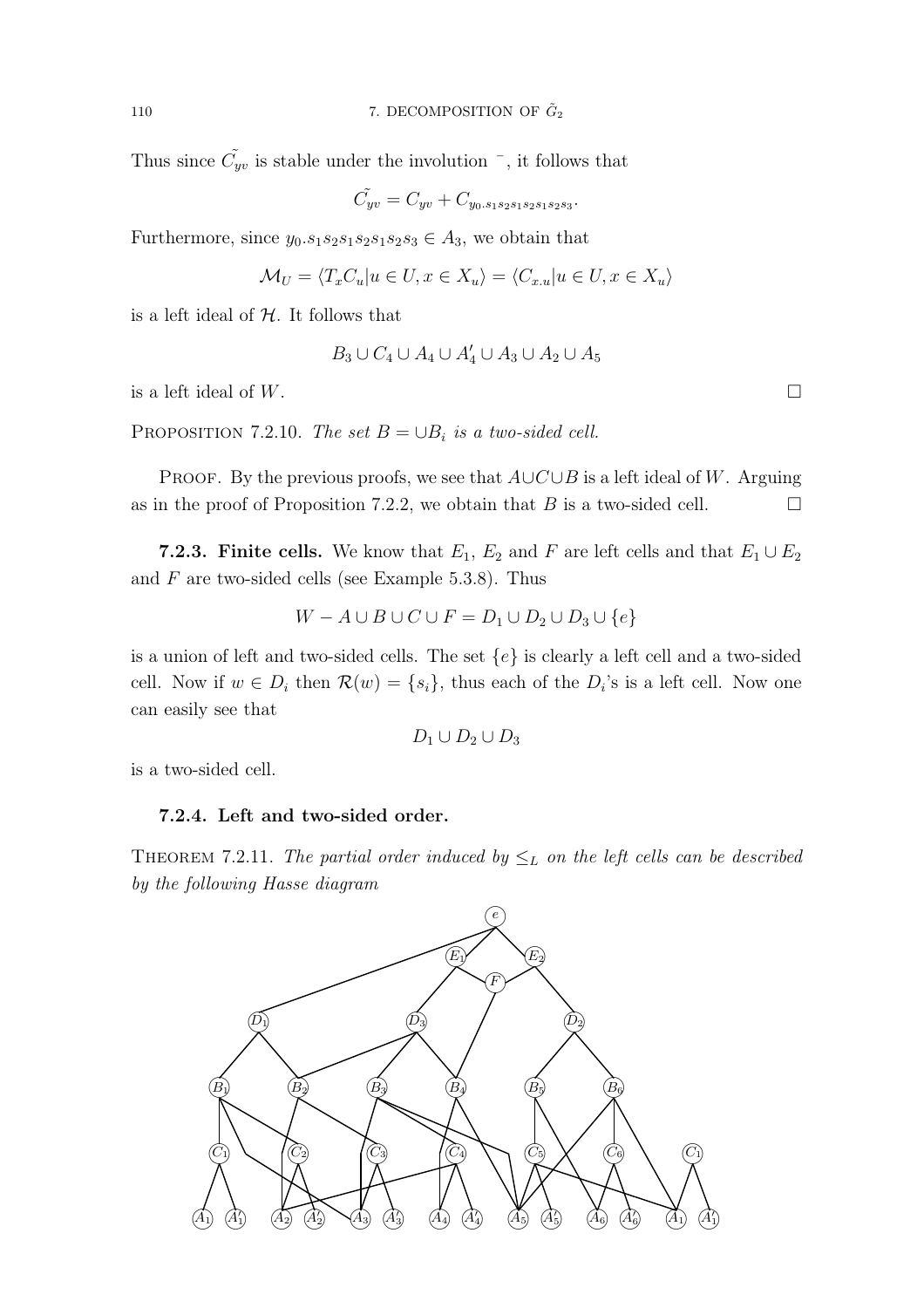PROOF. Most of the relations can be deduced using the fact that for  $s \in S$  and  $w \in W$ , if  $sw > w$  then  $sw \leq_L w$ . For instance, for all  $1 \leq i \leq 6$  we have  $A_i \leq_L C_i$ and  $A'_i \leq_L C_i$ .

Some of the relations require some explicit computations, we refer to [20] for details. The fact that there is no other links comes from the last two sections, where we have determined many left ideals of W.

 $\Box$ 

THEOREM 7.2.12. Let  $T = D$  or  $T = F$ . The partial order induced by  $\leq_{LR}$  on the two-sided cell is as follows

$$
A \le C \le B \le T \le E \le \{e\}
$$

and D and F are not comparable.

PROOF. This is easily checked.

Using the explicit decomposition of  $\tilde{G}_2$  in our case, we can check some of Lusztig conjectures ([38, Chap14]). For instance

**P14.** For any  $z \in W$ , we have  $z \sim_{LR} z^{-1}$ 

is certainly true. The following statement can be deduced from P4 and P9

 $x \leq_L y$  and  $x \sim_{LR} y \implies x \sim_L y$ .

In our case, it follows from the partial left order on the left cells. Indeed, there is no relation between two left cells lying in the same two-sided cell.

## 7.3. Other parameters

In the next two sections we work in the following setting. Let  $(W, S)$  be a Coxeter group. Let  $I, J$  be two non-empty subsets of  $S$  such that

- $S = I \cup J$  (disjoint union);
- if  $s \in I$  and  $t \in J$  then s and t are not conjugate.

**7.3.1. Parameters equal to** 0. Let L be a weight function on W such that  $L(s) = 0$  for all  $s \in I$ . Set

$$
\tilde{J} := \{wtw^{-1} | w \in W_I, t \in J\}.
$$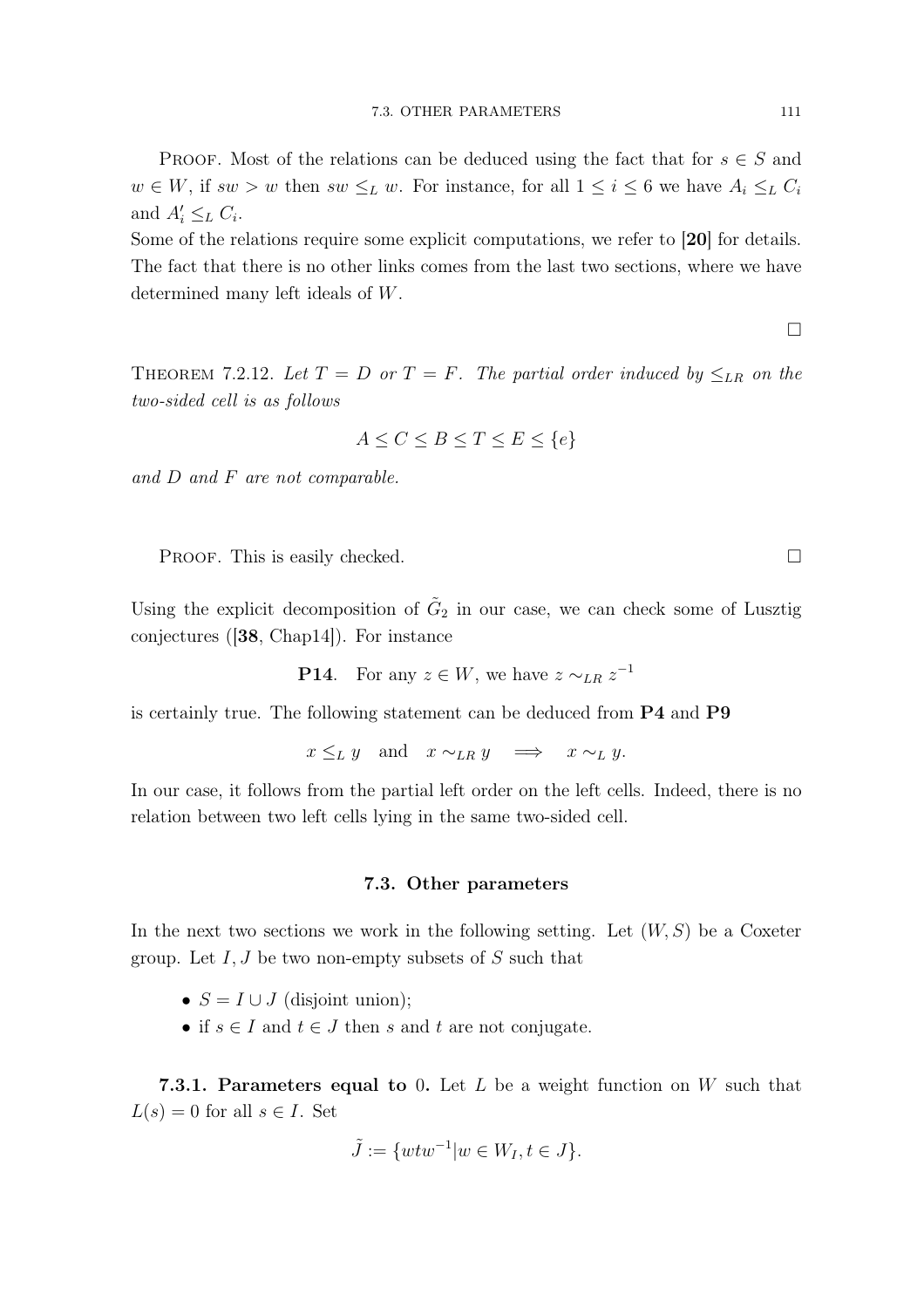Let  $\tilde{W}$  be the subgroup of W generated by  $\tilde{J}$ . Then it can be shown that  $(\tilde{W}, \tilde{J})$  is a Coxeter group (see [6, Theorem 1] and the references there) and

$$
W = W_I \ltimes \tilde{W}.
$$

Let  $\tilde{t} \in \tilde{J}$ . We denote by  $\nu(\tilde{t})$  the unique element of J which is conjugate to  $\tilde{t}$ . Then the function  $\tilde{L}$  :  $\tilde{J} \to \mathbb{N}$  defined by  $\tilde{L}(\tilde{t}) = L(\nu(\tilde{t}))$  is a weight function on  $\tilde{W}$ ; see [6]. Let  $\mathcal{H}_{\tilde{W}}$  be the Hecke algebra associated to the Coxeter group  $\tilde{W}$  and the weight function L. The group  $W_I$  acts on W and stabilize J, thus it acts naturally on  $\mathcal{H}_{\tilde{W}}$ and we can form the semi direct product

$$
W_I \ltimes \mathcal{H}_{\tilde{W}}.
$$

It turns out (see  $[5, Corollary 5.14]$ ) that the left cells of W with respect to the weight function L are of the form  $W_L C$  where C is a left cell of  $\tilde{W}$  with respect to  $\tilde{L}$ . In particular  $W_I$  is a left cell of W.

EXAMPLE 7.3.1. Let W be an affine Weyl group of type  $\tilde{G}_2$  with diagram and weight function given by

$$
\underset{S_1}{\overset{a}{\bigcirc\text{mod}}} \underset{S_2}{\overset{b}{\bigcirc\text{mod}}} \underset{S_3}{\overset{b}{\bigcirc\text{mod}}}
$$

where  $a, b \in \mathbb{N}$ . Assume that  $b = 0$  and  $a > 0$ . Then we have

$$
W=W_{2,3}\ltimes \tilde{W}
$$

where  $\tilde{W}$  is of type  $\tilde{A}_2$  and is generated by  $\tilde{J} = \{s_1, s_2s_1s_2, s_3s_2s_1s_2s_3\}$ . Since we know the decomposition of  $\tilde{A}_2$  into left cells (see [30]) one can easily find the decomposition of  $W$  into left cells in that case (see Figure 2).

Assume that  $a = 0$  and  $b > 0$ . Then we have

$$
W=W_1\ltimes \tilde{W}
$$

where  $\tilde{W}$  is of type  $\tilde{A}_2$  and is generated by  $\tilde{J} = \{s_2, s_3, s_1s_2s_1\}$ . As before, one can easily find the decomposition of  $W$  into left cells in that case (see Figure 10).

7.3.2. Semicontinuity. Recently, Bonnafé has conjectured that the Kazhdan-Lusztig cells should satisfy some "semicontinuity" properties (see [5]) when the parameters are varying. We describe briefly this conjecture in the two parameter case and we refer to [5] for a more general setting.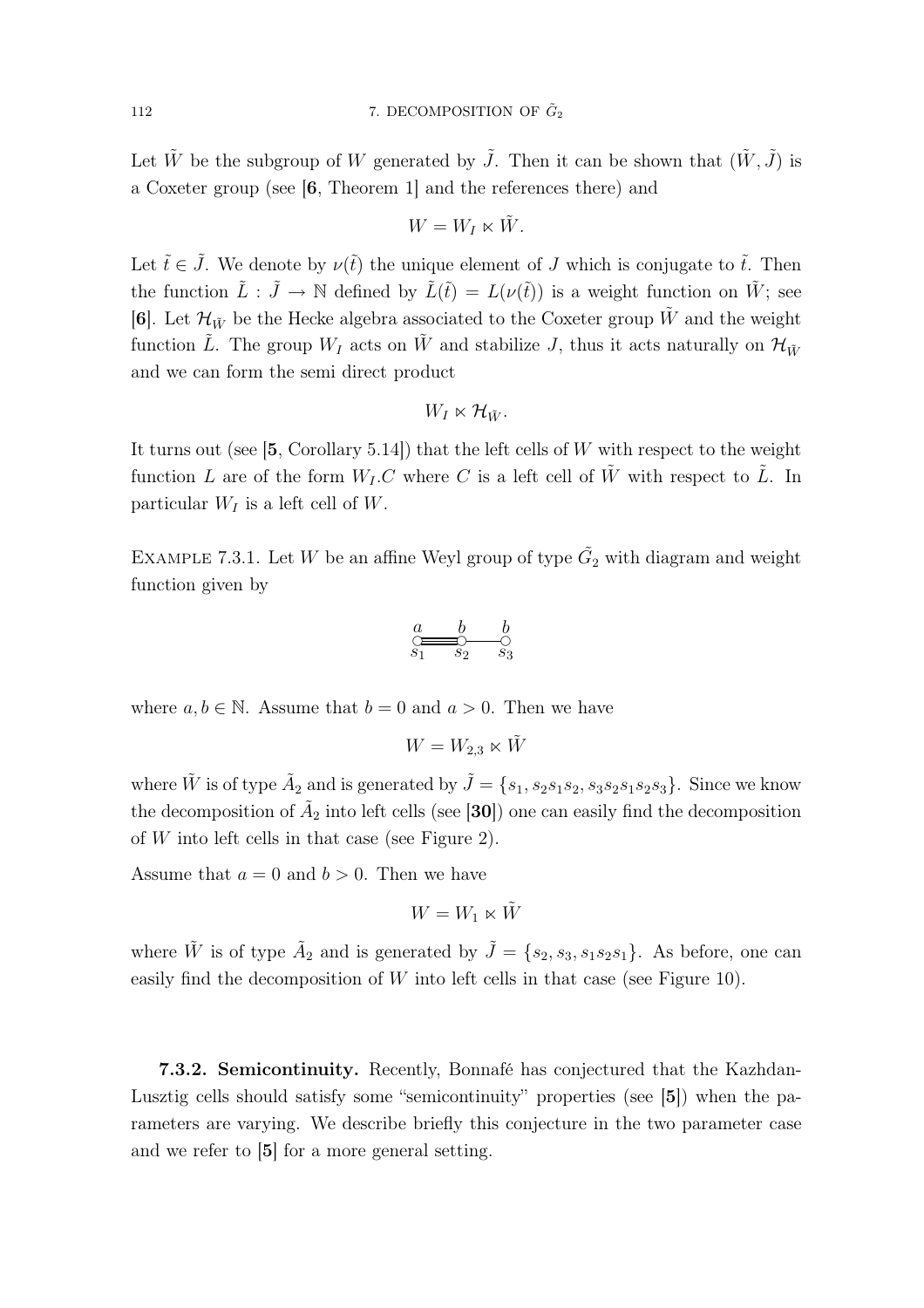Let  $L_{a,b}$   $(a, b \in \mathbb{N})$  be the weight function which takes the value a on I and b on J. Let  $r = a/b$  (we set  $r = 0$  if  $a = 0$  and  $b > 0$  and  $r = \infty$  if  $a > 0$  and  $b = 0$ ). The decomposition of W into cells only depends on r. We denote by  $\mathcal{L}_r(W)$  the decomposition into left cells associated to r.

Bonnafé has conjectured the following.

CONJECTURE 7.3.2. There exists an integer m and some rational numbers  $0 < r_1 <$ ...  $\langle r_m \rangle$  (we set  $r_0 = 0$  and  $r_{m+1} = \infty$ ) which depends on W such that for all  $\theta, \theta' \in \mathbb{Q}$ we have

- (1) if  $r_i < \theta, \theta' < r_{i+1}$  for some  $0 \leq i \leq m$ , then  $\mathcal{L}_{\theta}(W) = \mathcal{L}_{\theta'}(W')$ ;
- (2) if  $r_{i-1} < \theta < r_i < \theta' < r_{i+1}$  for some  $1 \leq i \leq m$ , then the left cells of  $\mathcal{L}_{r_i}(W)$ are the smallest subsets of W which are at the same time unions of left cells of  $\mathcal{L}_{\theta}(W)$  and unions of left cells of  $\mathcal{L}_{\theta'}(W)$ .
- (3) if  $0 < \theta < r_1$  then the left cells of  $\mathcal{L}_0(W)$  are the smallest subsets of W which are at the same time unions of left cells of  $\mathcal{L}_{\theta}(W)$  and stable by multiplication on the left by  $W_I$ .
- (4) if  $r_m < \theta$  then the left cells of  $\mathcal{L}_{\infty}(W)$  are the smallest subsets of W which are at the same time unions of left cells of  $\mathcal{L}_{\theta}(W)$  and stable by multiplication on the left by  $W_J$ .

In the finite case, the existence of the rational numbers  $0 < r_1 < ... < r_m$  is clear. In the case,  $\tilde{G}_2$  it is proved in Chapter 4.

REMARK 7.3.3. We have seen that  $W_I$  is a left cell of  $\mathcal{L}_0(W)$ . Thus the conjecture implies that, for  $\theta$  small enough,  $W_I$  should be a union of left cells of  $\mathcal{L}_{\theta}(W)$ . In the case where  $W_I$  is finite, it has been proved in Corollary 5.3.7.

REMARK 7.3.4. One can easily state similar conjectures for right and two-sided cells.

**7.3.3. Semicontinuity in**  $\tilde{G}_2$ . Let W be an affine Weyl group of type  $\tilde{G}_2$  with diagram and weight function as defined in Example 7.3.1. We denote by  $r$  the ratio  $a/b$  (we set  $r = 0$  if  $a = 0$  and  $b > 0$  and  $r = \infty$  if  $a > 0$  and  $b = 0$ ). The following figures present some conjectural decompositions of W into left cells for different values of r. In each case, using our GAP3 program, we can show that the decomposition is included in the left cell decomposition. One can check that these computations agree with the "semicontinuity conjecture".

REMARK 7.3.5. The decomposition in the case  $r = \infty$  and  $r = 0$  are the actual left cell decomposition (see Example 7.3.1). The decomposition in the equal parameter case  $(r = 1)$  has been proved by Lusztig in [30].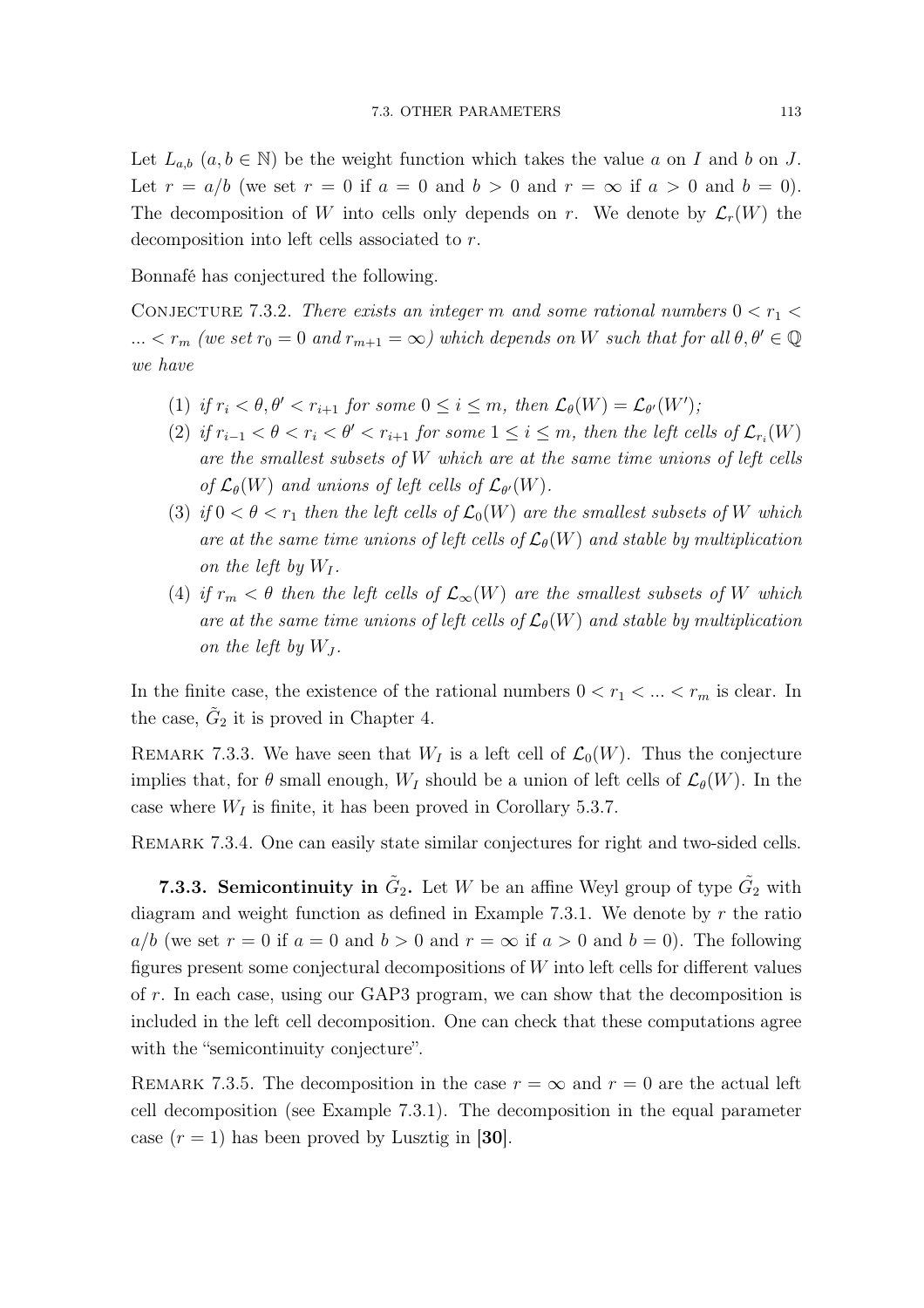

FIGURE 2.  $r = \infty$ 



FIGURE 3.  $r > 2$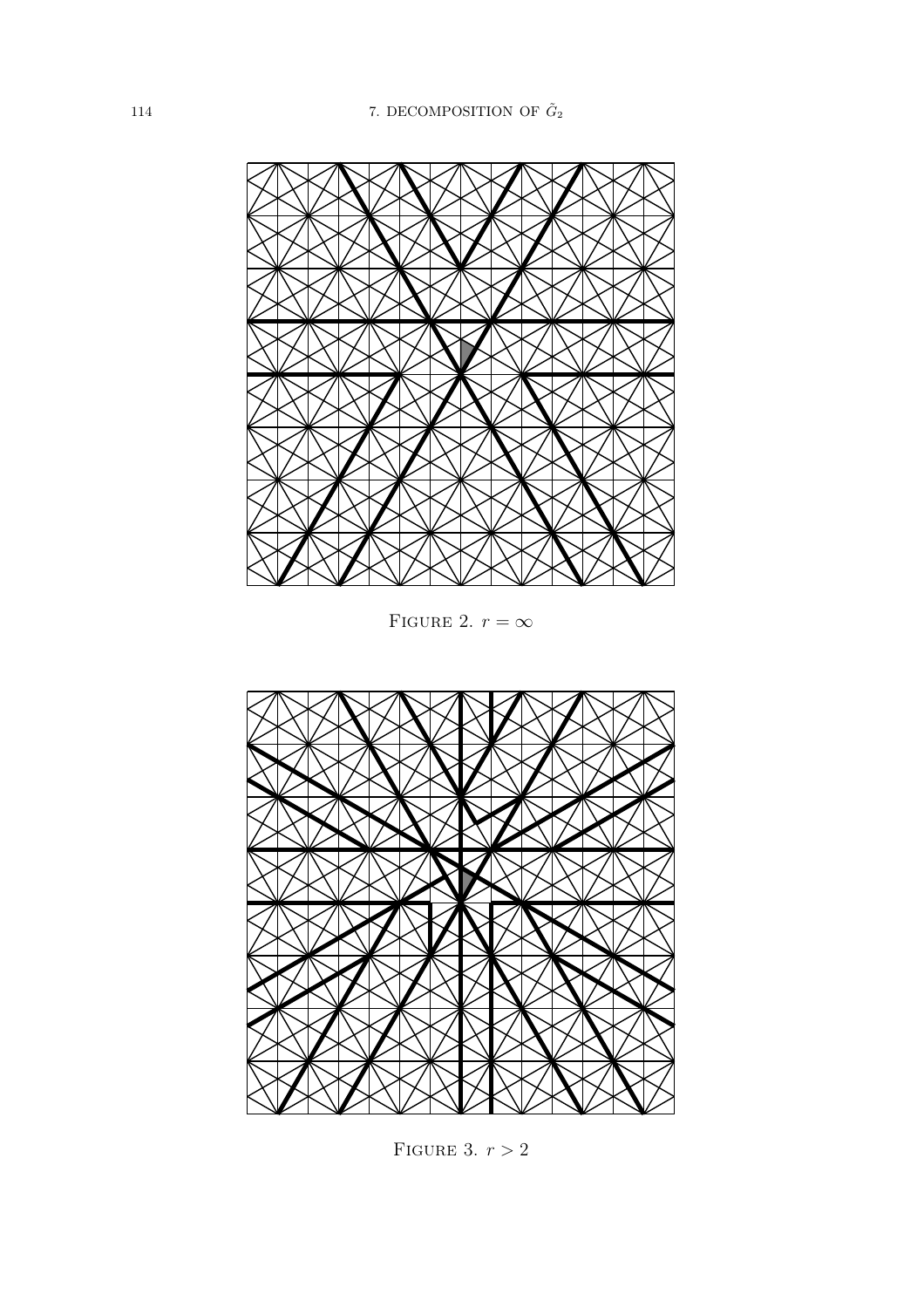

FIGURE 4.  $r = 2$ 



FIGURE 5.  $2>r>3/2$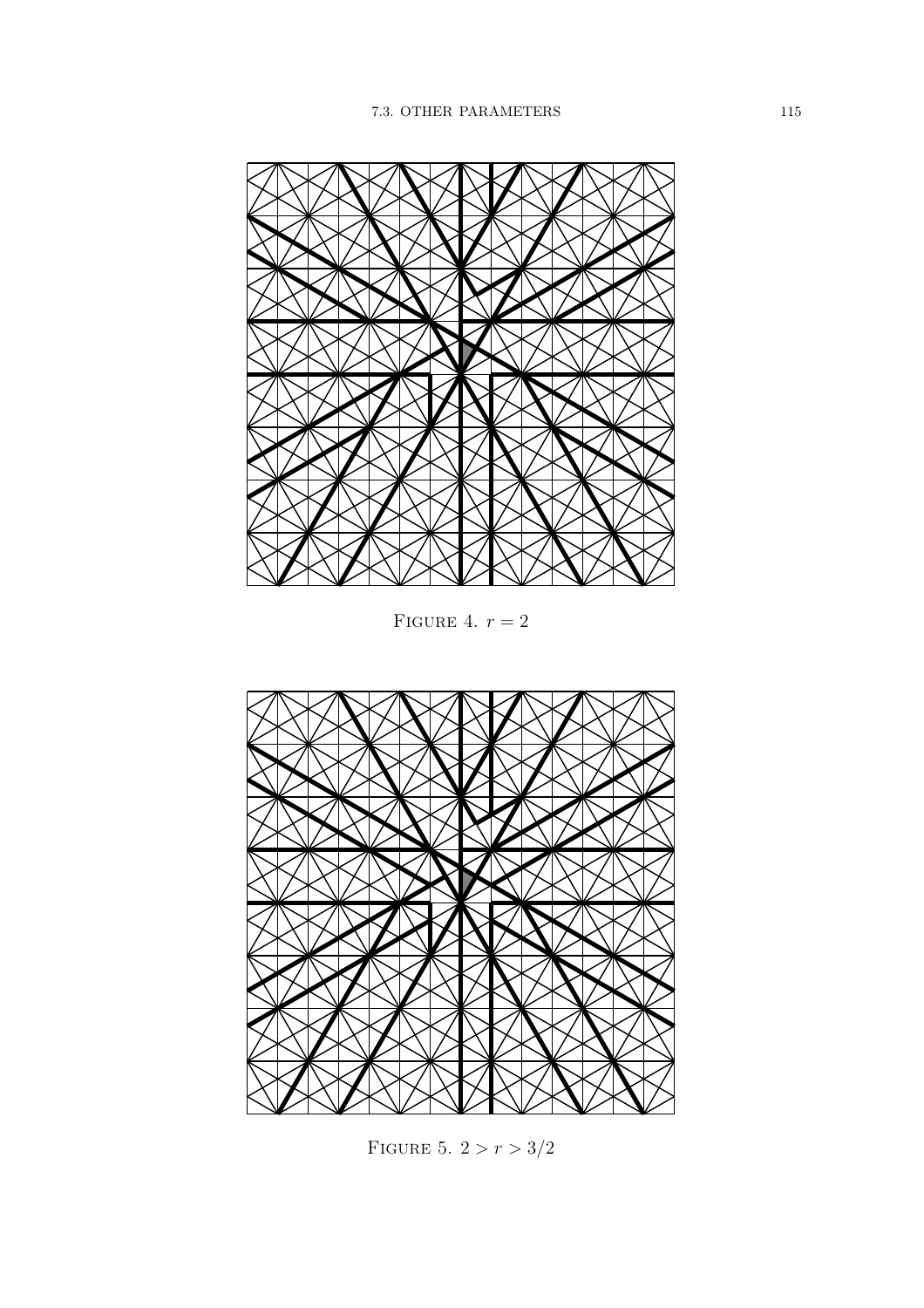

FIGURE 6.  $r = 3/2$ 



FIGURE 7.  $3/2 > r > 1$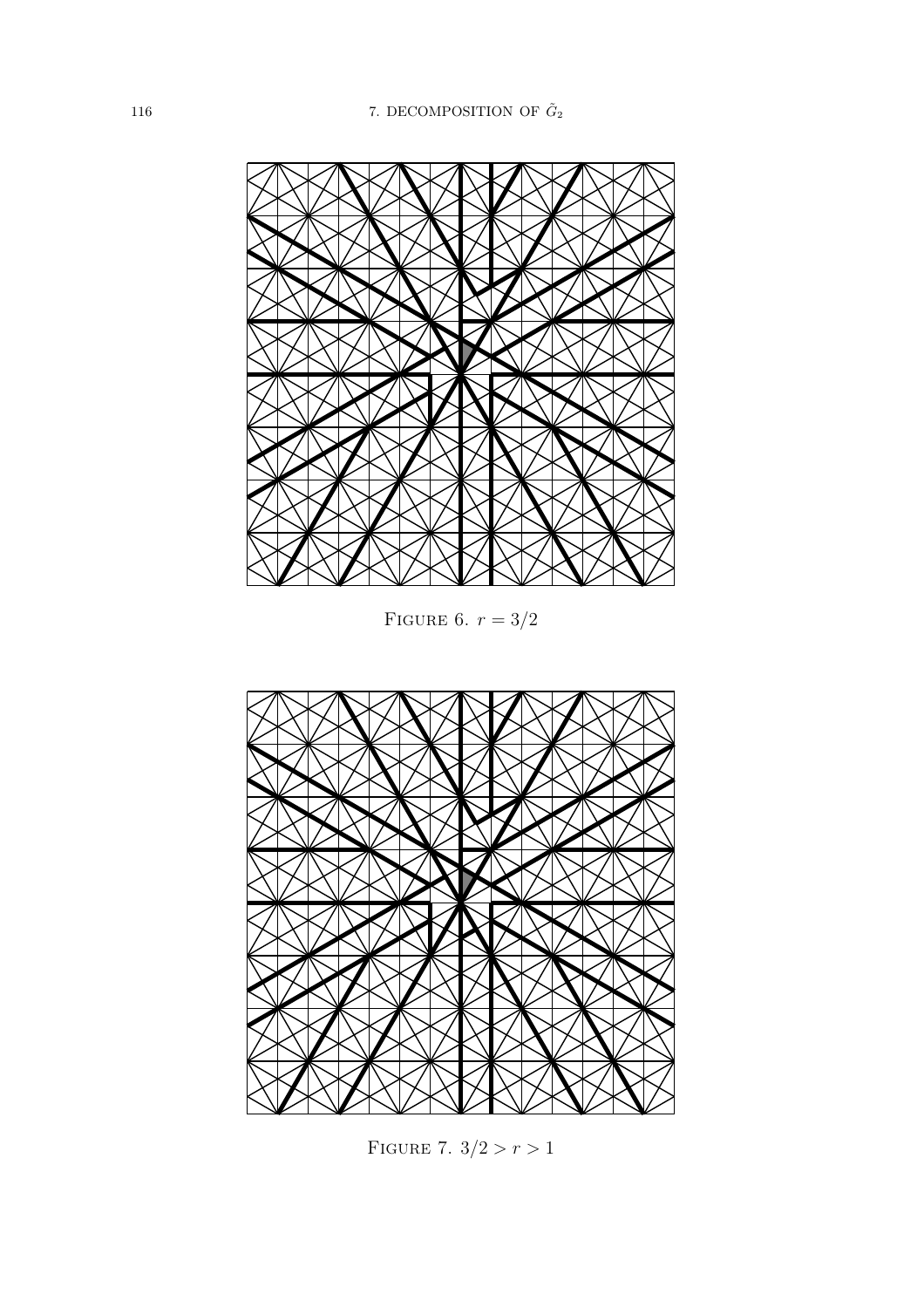

FIGURE 8.  $r = 1$ 



FIGURE 9.  $r < 1$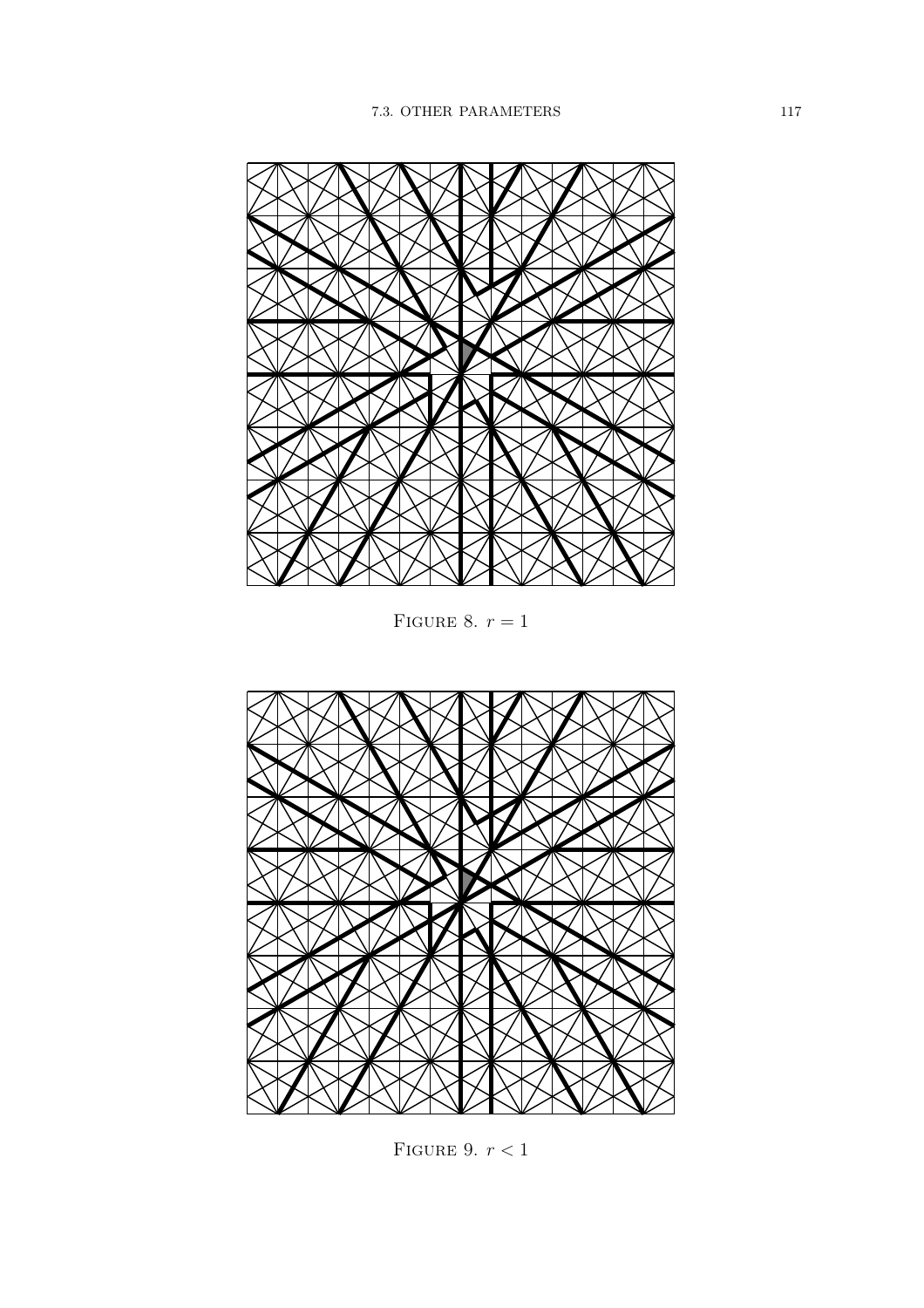

FIGURE 10.  $r = 0$ 

Remark 7.3.6. Note that not all the cases that we have described above arise "in nature"; we have seen in the introduction that the only parameters on  $\tilde{G}_2$  that arise in the framework of representation of reductive groups over  $p$ -adic field are

 $(9, 1, 1), (3, 1, 1), (1, 1, 1), (1, 3, 3).$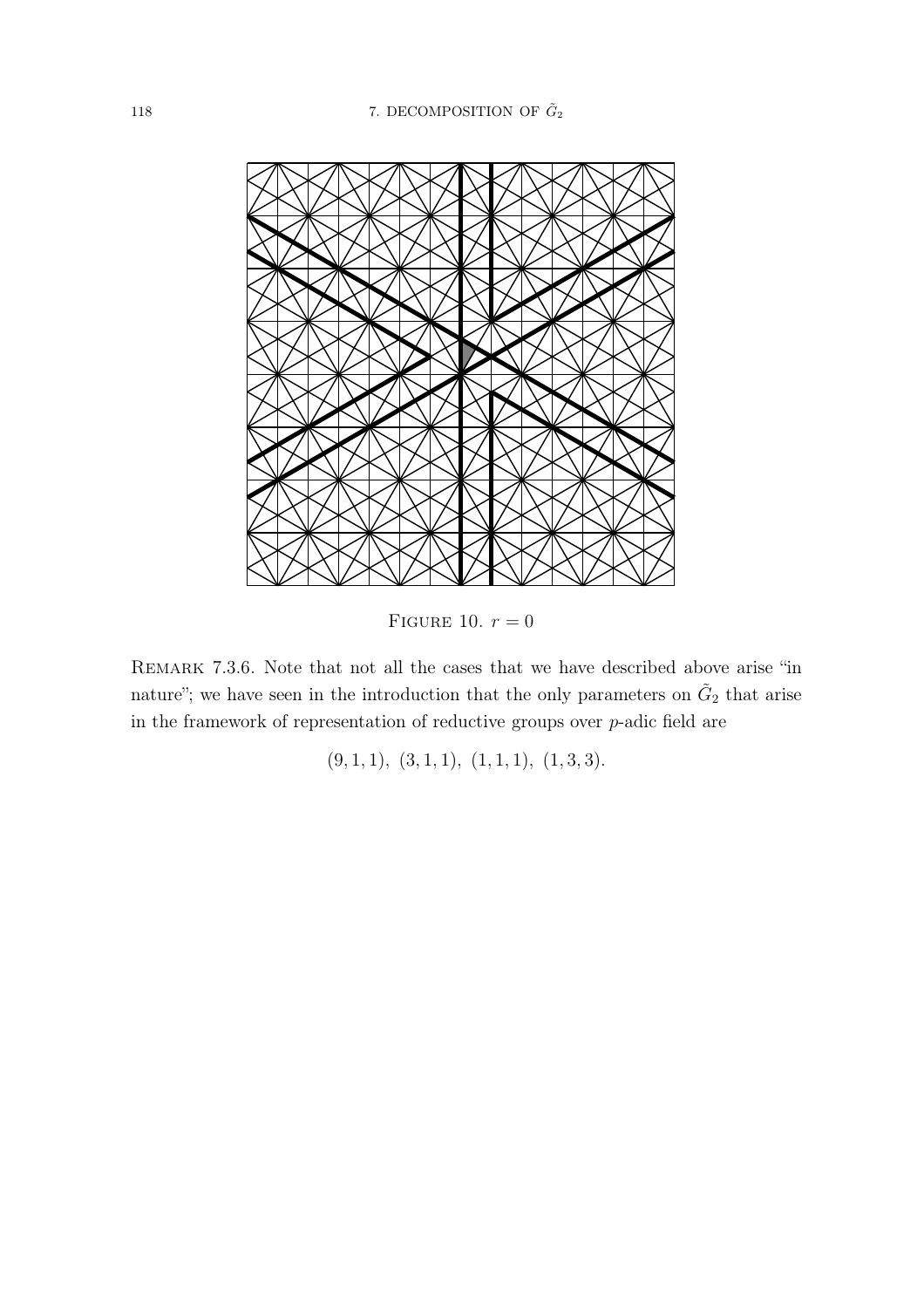## Bibliography

- [1] D. L. Alvis, The left cells of the Coxeter group of type  $H_4$ , J. Algebra 107, 160–168, 1987.
- [2] R. Bedard, Cells for two Coxeter groups, Comm. Algebra 14, 1253–1286, 1986.
- [3] R. Bedard, The lowest two-sided cell for an affine Weyl group, *Comm. Algebra* **16**, 1113–1132, 1988.
- [4] C. Bonnafé, Two-sided cells in type B (asymptotic case), J. Algebra 304, 216–236, 2006.
- [5] C. Bonnafé, Semi-continuité des cellules de Kazhdan-Lusztig, Preprint available at http://arxiv.org/abs/0805.3038, 2008.
- [6] C. Bonnafé and M. Dyer, Semidirect product decomposition of Coxeter groups, Preprint available at http://arxiv.org/abs/0805.4100, 2008.
- [7] C. Bonnafé and L. Iancu, Left cells in type  $B_n$  with unequal parameters, *Represent. Theory* 7, 587–609, 2003.
- [8] N. Bourbaki, Groupes et algèbres de Lie, Chap 4–6, Hermann, Paris, 1968; Masson, Paris, 1981.
- [9] K. Bremke, On generalized cells in affine Weyl groups, J. Algebra 191, 149–173, 1997.
- [10] C. Chen, The decomposition into left cells of the affine Weyl group of type  $\tilde{D}_4$ , J. Algebra 163, 692–728, 1994.
- [11] F. Du Cloux, Coxeter, version 3, available at http://math.univ-lyon1.fr/∼ducloux/coxeter/coxeter3/english/coxeter3\_e.html.
- [12] F. Du Cloux, An abstract model for Bruhat intervals, European J. Combin. 21, 197–222, 2000.
- [13] F. Du Cloux, Positivity results for the Hecke algebras of noncrystallographic finite Coxeter groups, J. Algebra 303, 731–741, 2006.
- [14] J. Du, The decomposition into cells of the affine Weyl group of type  $\tilde{B}_3$ , Comm. Algebra 16, 1383–1409, 1988.
- [15] M. Geck. On the induction of Kazhdan-Lusztig cells Bull. London Math. Soc. 35, 608–614, 2003.
- [16] M. Geck, Computing Kazhdan-Lusztig cells for unequal parameters, J. Algebra 281, 342–365, 2004.
- [17] M. Geck, Hecke algebras of finite type are cellular, Invent. Math. 169, 501–517, 2007.
- [18] M. Geck, Remarks on Iwahori-Hecke algebras with unequal parameters, Preprint available at http://arxiv.org/pdf/0711.2522, 2007.
- [19] J. J. Graham and G. I. Lehrer, Cellular algebras, Invent. Math. 123, 1–34., 1996.
- [20] http://math.univ-lyon1.fr/∼guilhot/Computation.pdf
- [21] R. B. Howlett and Y. Yin, Inducing W-graphs, *Math. Z.* **244**,  $415-431$ , 2003.
- [22] J. E. Humphreys, Reflection groups and Coxeter groups, Cambridge Studies in Advance Mathematics 29, Cambridge University Press, 1990.
- [23] N. Iwahori, On the structure of a Hecke ring of a Chevalley group over a finite field, J. Fac. Sci. Univ. Tokyo Sect. I, 10, 215–236, 1964.